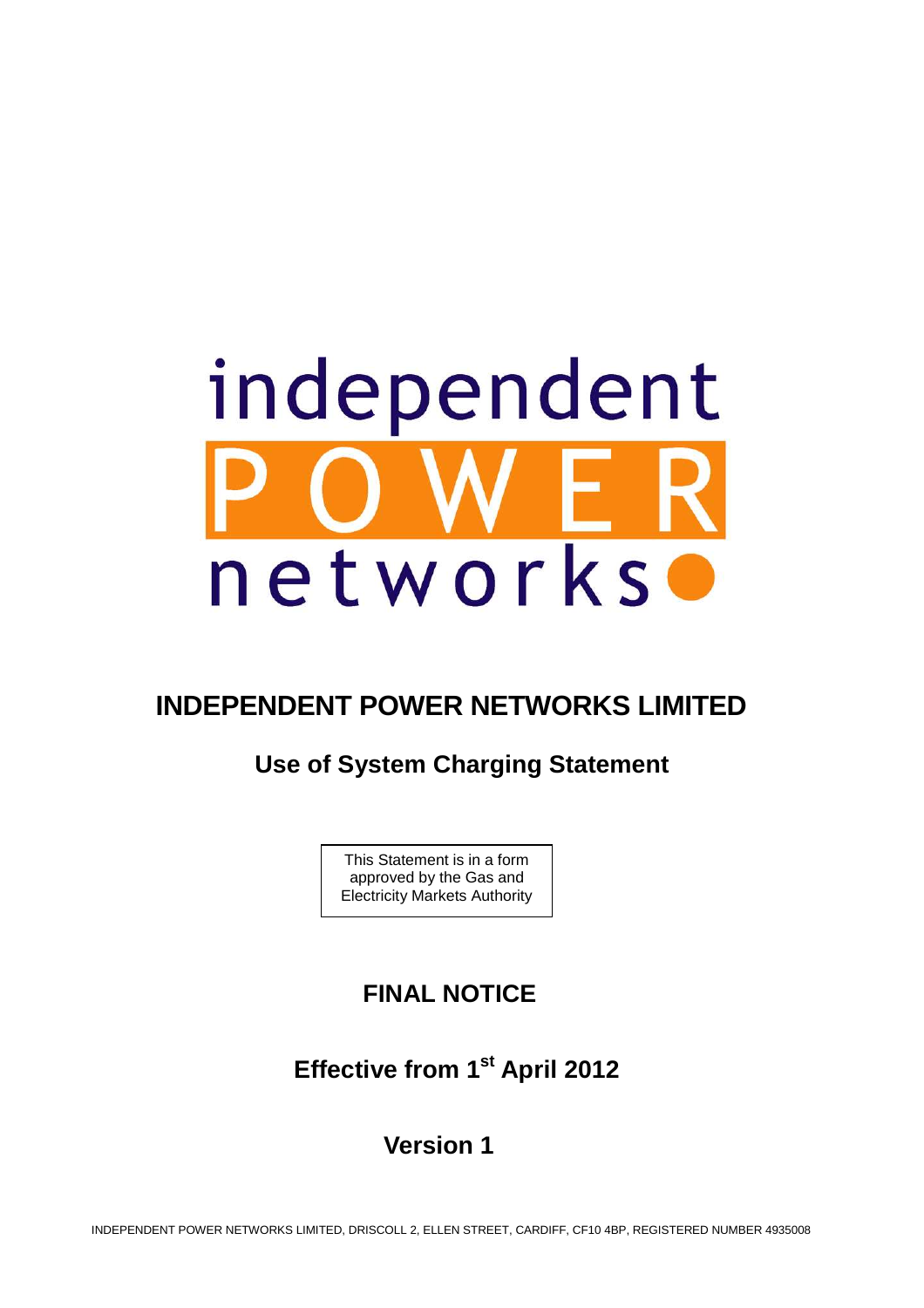# **Contents**

| 1. Introduction                                                                                                                                             | 3              |
|-------------------------------------------------------------------------------------------------------------------------------------------------------------|----------------|
| 2. Charge Application and Definitions                                                                                                                       | 4              |
| Supercustomer Billing and Payment                                                                                                                           | 4              |
| <b>Supercustomer Charges</b>                                                                                                                                | 4              |
| Site-Specific Billing and Payment                                                                                                                           | 5              |
| Site-Specific Billed Charges                                                                                                                                | 5              |
| <b>Charges for Unmetered Supplies</b>                                                                                                                       | 6              |
| Use of System Charges Out of Area                                                                                                                           | 6              |
| Application of Capacity Charges                                                                                                                             | 6              |
| Chargeable Capacity                                                                                                                                         | 6              |
| Demand Chargeable Capacity                                                                                                                                  | $\overline{7}$ |
| <b>Generation Chargeable Capacity</b>                                                                                                                       | $\overline{7}$ |
| Standby Capacity for Additional Security on Site                                                                                                            | $\overline{7}$ |
| <b>Exceeded Capacity</b>                                                                                                                                    | 7              |
| Minimum Capacity Levels                                                                                                                                     | 8              |
| Application of charges for excess reactive power                                                                                                            | 8              |
| Demand Chargeable Reactive Power                                                                                                                            | 8              |
| <b>Generation Chargeable Reactive Power</b>                                                                                                                 | 8              |
| Provision of billing data                                                                                                                                   | 9              |
| Licensed Distributor Network Operator (LDNO) charges                                                                                                        | 9              |
| 3. Schedule of Charges for use of the Distribution System                                                                                                   | 10             |
| 4. Schedule of Line Loss Factors                                                                                                                            | 11             |
| Role of Line Loss Factors in the Supply of Electricity                                                                                                      | 11             |
| <b>Calculation of Line Loss Factors</b>                                                                                                                     | 11             |
| Line Loss Factor time periods                                                                                                                               | 11             |
| Line Loss Factor tables                                                                                                                                     | 11             |
| 5. Notes for Designated EHV Properties                                                                                                                      | 12             |
| EDCM [nodal /network group] costs                                                                                                                           | 12             |
| 6. Electricity Distribution Rebates                                                                                                                         | 13             |
| 7. Accounting and Administration Services                                                                                                                   | 13             |
| 8. Charges for electrical plant provided ancillary to the grant of Use of System                                                                            | 13             |
| 9. Glossary of Terms                                                                                                                                        | 14             |
| Annex 1 – Schedule of Charges for use of the Distribution System by LV and HV Designated                                                                    |                |
| Properties                                                                                                                                                  | 19             |
| Annex 2 - Schedule of Charges for use of the Distribution System by Designated EHV<br>Properties (including LDNOs with Designated EHVProperties/end-users). | 33             |
| Annex 3 - Schedule of Charges for use of the Distribution System to Preserved/Additional LLFC                                                               |                |
| <b>Classes</b>                                                                                                                                              | 34             |
| Annex 4 - Charges applied to LDNOs with HV/LV end users                                                                                                     | 35             |
| Annex 5 - Schedule of Line Loss Factors                                                                                                                     | 42             |
| Annex 6 - Un-scaled [nodal /network group] costs                                                                                                            | 52             |
| Annex 7 – Time periods for the application of unit charges                                                                                                  | 53             |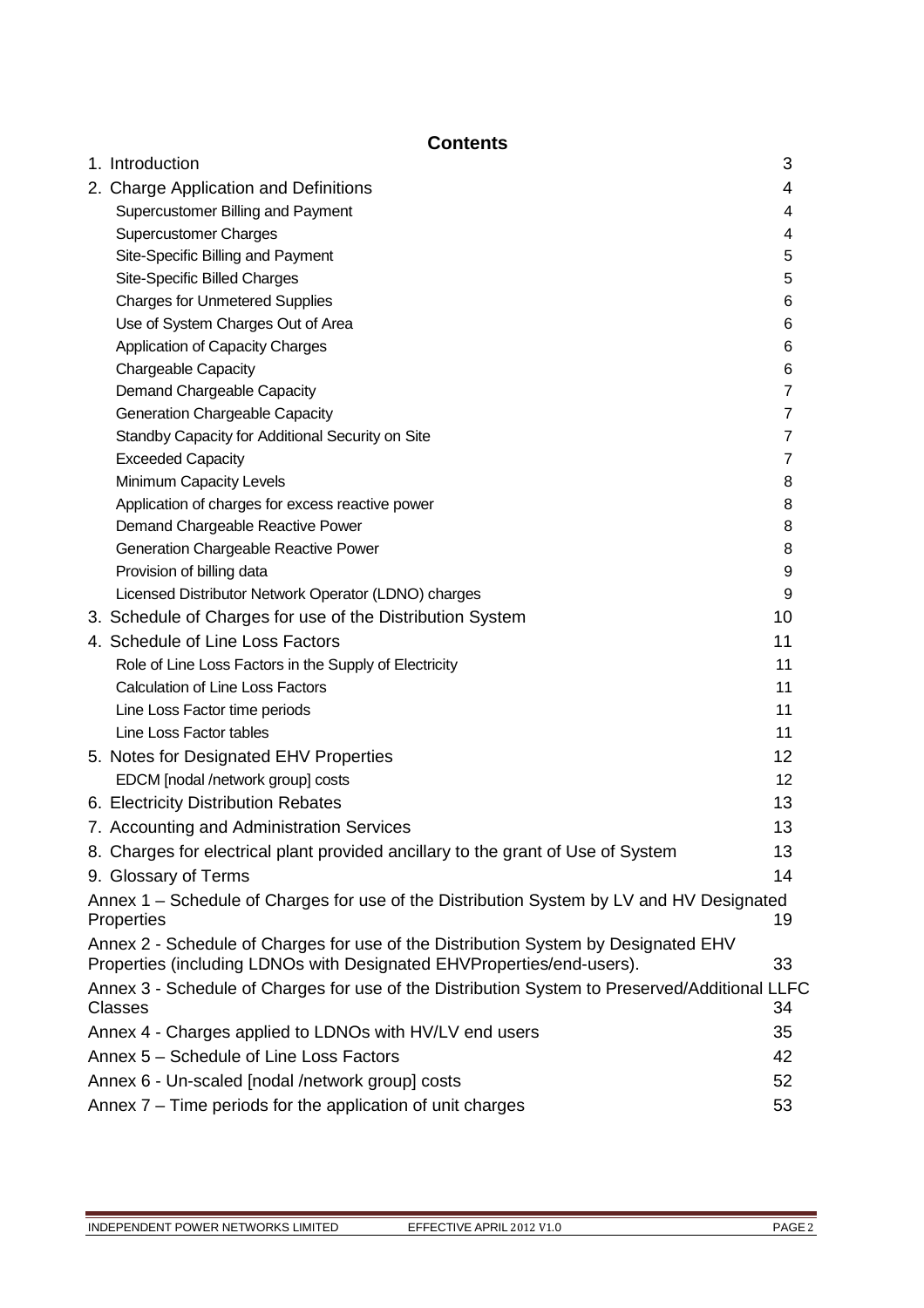# **1. Introduction**

- 1.1. This statement has been prepared in order to discharge Independent Power Networks Limited (IPNL)'s obligation under Standard Licence Condition 14 of our Electricity Distribution Licence. It contains information on our charges<sup>1</sup> and charging principles for use of our Distribution System. It also contains information on our Line Loss Factors.
- 1.2. If you have any questions about this statement please contact us at the address shown below:

Pricing Manager IPNL Driscoll 2 Ellen Street CARDIFF South Wales CF10 4BP Email: commercial&regulatory@envoyonline.co.uk Telephone 02920 314028

1.3. All enquiries regarding Connection Agreements and Changes to Maximum Capacities should be addressed to:

Pricing Manager IPNL Driscoll 2 Ellen Street CARDIFF South Wales CF10 4BP Email: commercial&regulatory@envoyonline.co.uk Telephone 02920 314028

1.4. For all other queries please contact our general enquiries telephone number: 0845 055 6199, lines are open 8.30 am - 5pm Monday to Thursday and 8.30am - 4.30 pm Friday.

l

INDEPENDENT POWER NETWORKS LIMITED EFFECTIVE APRIL 2012 V1.0 PAGE 3

<sup>&</sup>lt;sup>1</sup> Charges can be positive or negative.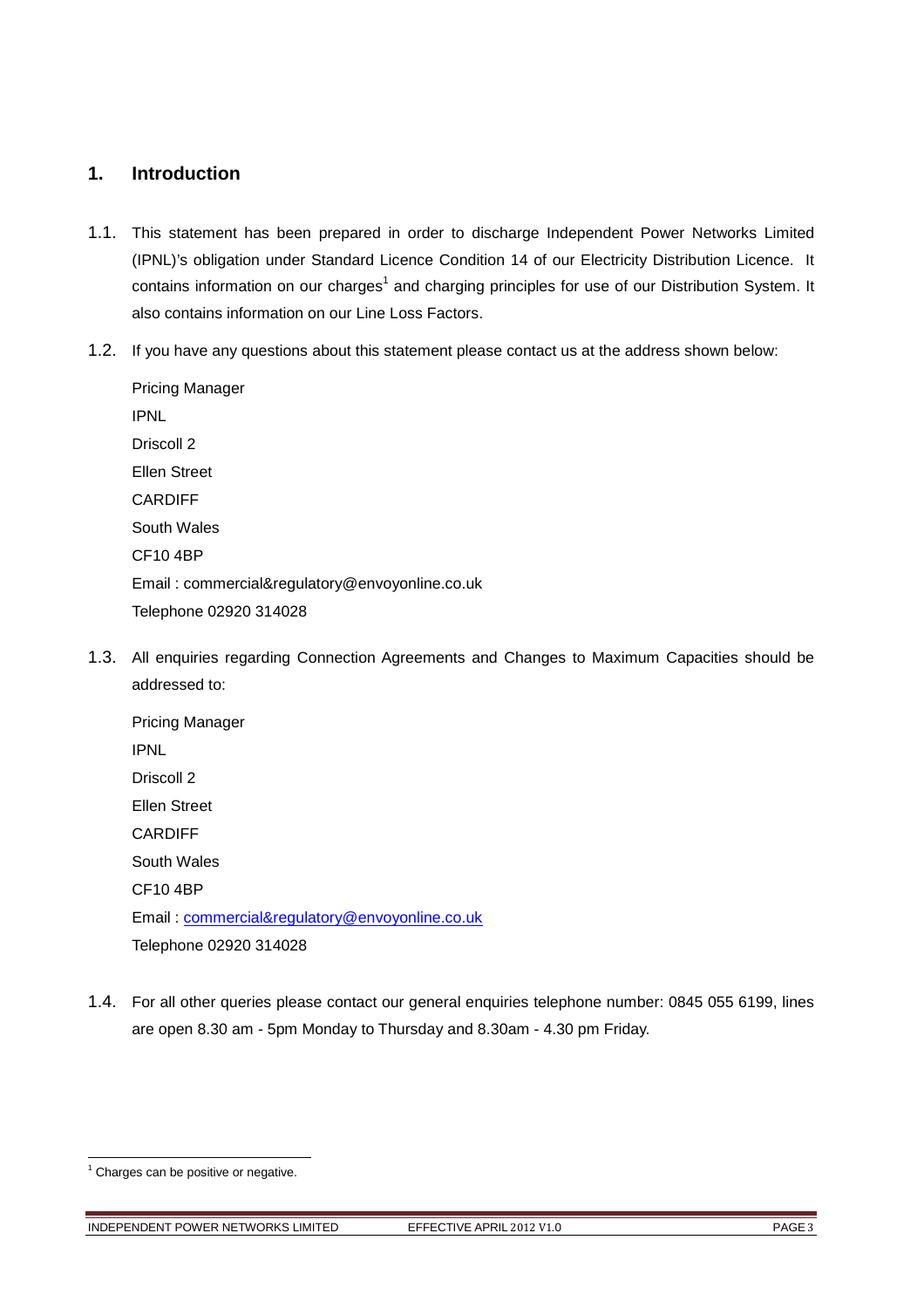# **2. Charge Application and Definitions**

# **Supercustomer Billing and Payment**

- 2.1. Supercustomer billing and payment applies to Metering Points registered as Non-Half Hourly (NHH) metered. The Supercustomer approach makes use of aggregated data obtained from the Supercustomer DUoS Report.
- 2.2. Invoices are calculated on a periodic basis and sent to each User, for whom IPNL is transporting electricity through its Distribution System. Invoices are reconciled, over a period of approximately 14 months, to ensure the cash positions of Users and IPNL are adjusted to reflect later and more accurate consumption figures.
- 2.3. The charges applied are determined by the combination of the Line Loss Factor Class (LLFC), Profile Class (PC) and Standard Settlement Configuration (SSC) registered to the MPAN, and the units consumed within the time periods specified in this statement. All charges are assigned at the sole discretion of IPNL. The charges in this document are shown exclusive of VAT. Invoices take account of previous Settlement runs and include VAT.

# **Supercustomer Charges**

- 2.4. Supercustomer charges are generally billed through the following components:
	- A fixed charge pence/MPAN/day, there will only be one fixed charge applied to each Metering Point Administration Number (MPAN) in respect of which you are registered; and
	- Unit charges pence/kilowatt-hour (kWh), based on the active consumption/production as provided through Settlement. More than one kWh charge may be applied.
- 2.5. These charges apply to Exit/Entry Points where NHH metering is used for Settlement.
- 2.6. Users who wish to supply electricity to Customers whose Metering System is Measurement Class A and settled on Profile Classes 1 through to 8 will be allocated the relevant charge structure set out in Annex 1.
- 2.7. Valid Settlement Profile Class/Standard Settlement Configuration/Meter Timeswitch Code (PC/SSC/MTC) combinations are detailed in Market Domain Data (MDD).
- 2.8. The time periods for the charge rates are as specified by the SSC. To determine the appropriate charge rate for each SSC/TPR a lookup table is provided on the ENA website<sup>2</sup>.
- 2.9. IPNL does not apply a default tariff for invalid combinations. Where an invalid combination is received we will match it to the closest possible tariff based on voltage and profile class.

l

<sup>2</sup> http://2010.energynetworks.org/storage/DNO CDCM SSC TPR decoding for unit rates version3.xlsx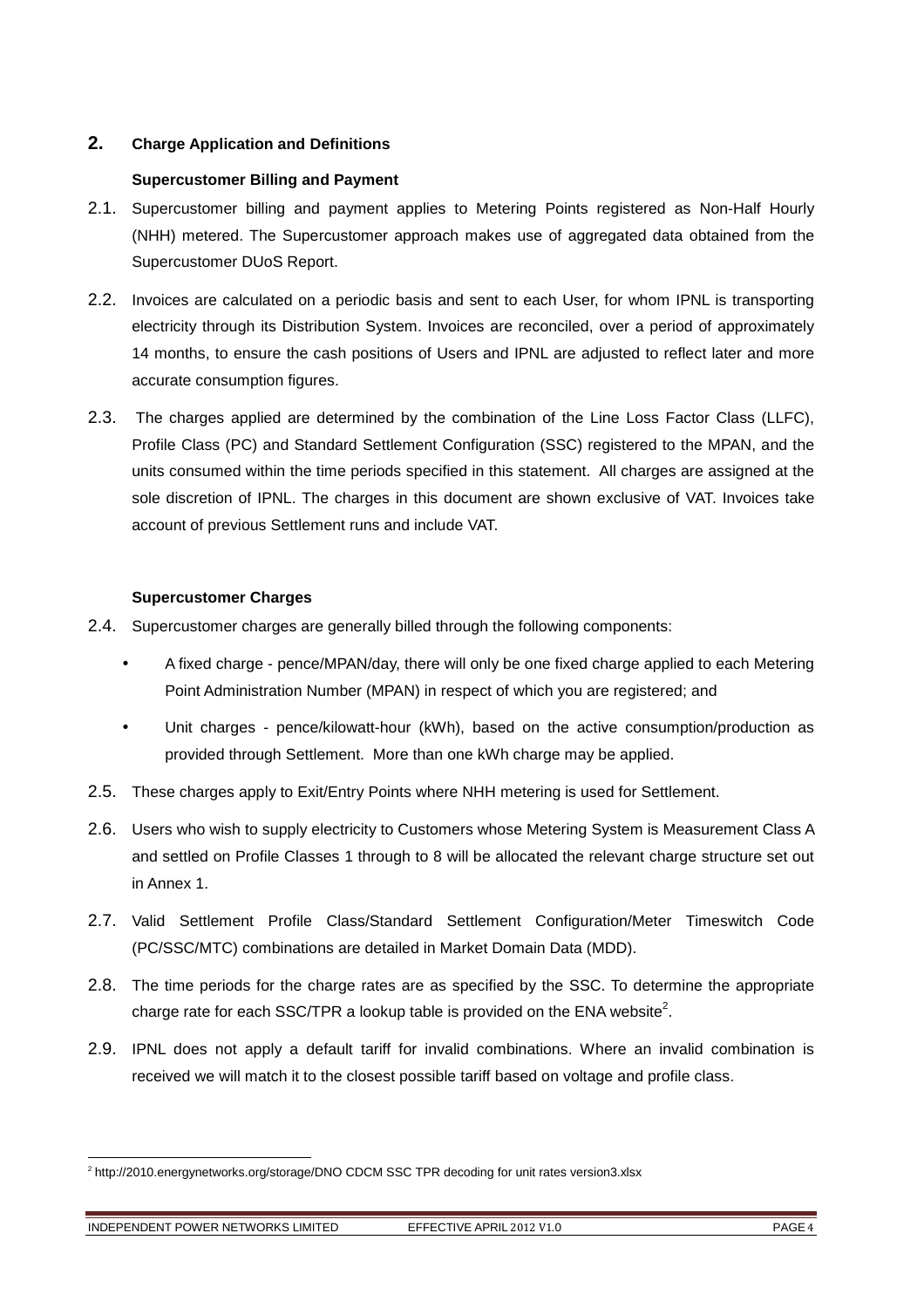2.10. The Domestic Off-Peak and Small Non-Domestic Off-Peak charges are supplementary to either an Unrestricted or a Two Rate charge.

### **Site-Specific Billing and Payment**

- 2.11. Site-specific billing and payment applies to Metering Points registered as Half Hourly (HH) metered. The site-specific billing and payment approach to Use of System billing makes use of Half Hourly (HH) metering data received through Settlement.
- 2.12. Invoices are calculated on a periodic basis and sent to each User, for whom IPNL is transporting electricity through its Distribution System. Where an account is based on estimated data, the account shall be subject to any adjustment which may be necessary following the receipt of actual data from the User.

### **Site-Specific Billed Charges**

- 2.13. Site-Specific billed charges may include the following components:
	- A fixed charge pence/MPAN/day;
	- A capacity charge, pence/kVA/day, for agreed Maximum Import Capacity (MIC) and/or Maximum Export Capacity (MEC);
	- An excess capacity charge, pence/kVA/day, if a site exceeds its MIC and/or MEC;
	- Unit charges, pence/kWh, for transportation of electricity over the system; and
	- An excess reactive power charge, pence/kVArh, for each unit in excess of the reactive charge threshold.
- 2.14. These charges apply to Exit/Entry Points where HH metering, or an equivalent meter, is used for Settlement purposes.
- 2.15. Users who wish to supply electricity to Customers whose Metering System is Measurement Class C or E or CVA will be allocated the relevant charge structure dependent upon the voltage and location of the Metering Point.
- 2.16. Fixed charges are generally levied on a pence per MPAN basis. Where two or more HH MPANs are located at the same point of connection (as identified in the connection agreement), with the same LLFC, and registered to the same Supplier, only one daily fixed charge will be applied.
- 2.17. LV & HV Designated Properties will be allocated the relevant charge structure set out in Annex 1.
- 2.18. The time periods for the application of unit charges to LV & HV Designated Properties are as set out in Annex 7.
- 2.19. Designated EHV Properties as calculated using the EDCM will be allocated the relevant charge structure set out in Annex 2.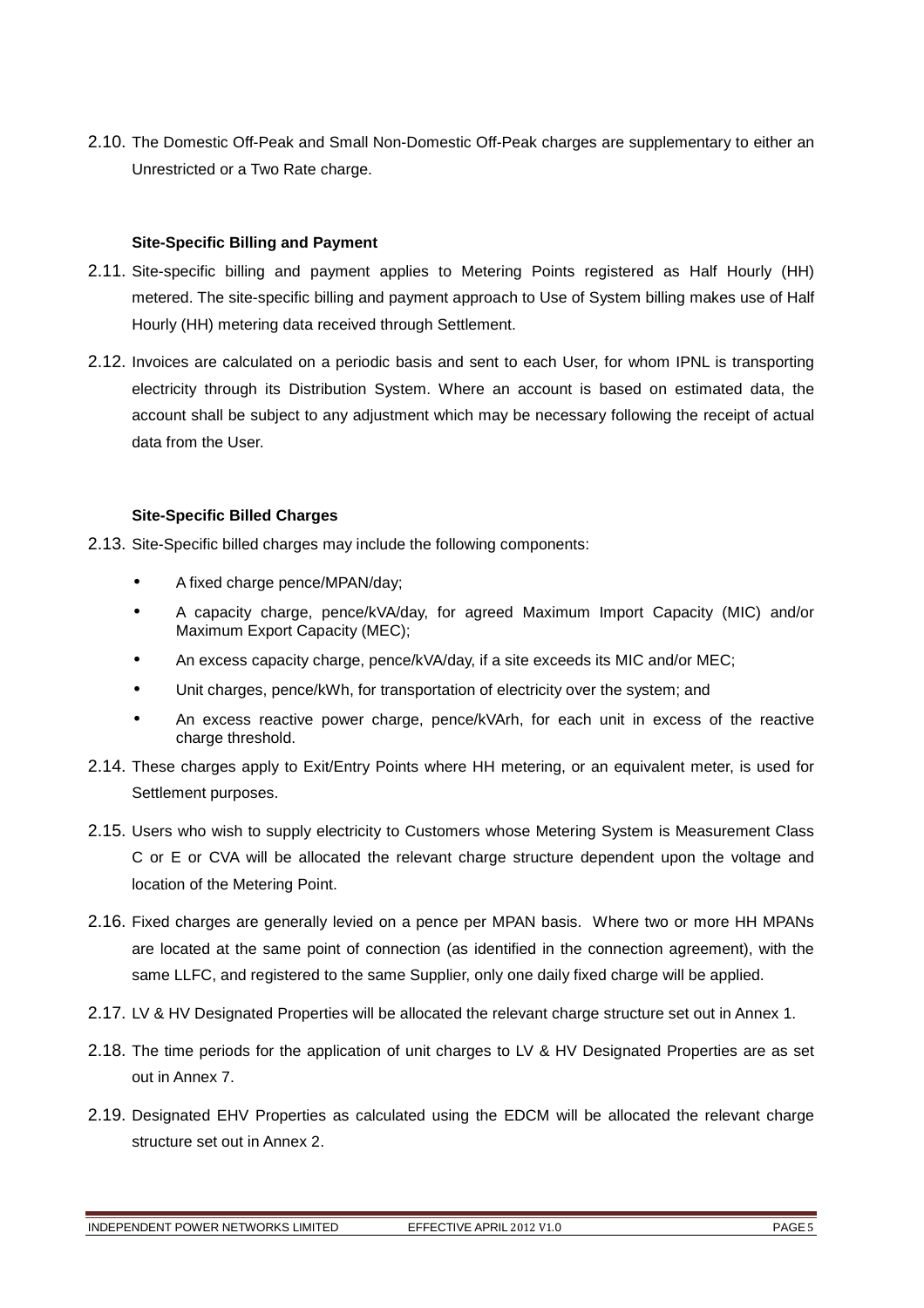2.20. The time periods for the application of unit charges to Designated EHV Properties are as set out in Annex 7.

### **Charges for Unmetered Supplies**

- 2.21. Users who wish to supply electricity to Customers whose Metering System is Measurement Class B or Measurement Class D will be allocated the relevant charge structure in the Annex 1.
- 2.22. These charges are available to Exit Points which IPNL deems to be suitable as Unmetered Supplies as permitted in the Electricity (Unmetered Supply) Regulations 2001<sup>3</sup> and where operated in accordance with BSCP520 $4$ .
- 2.23. The time periods for the application of unit charges to connections which are pseudo HH metered are the same as those in paragraph 2.18.

### **Use of System Charges Out of Area**

2.24. IPNL does not have a Distribution Services Area.

# **Application of Capacity Charges**

### **Chargeable Capacity**

- 2.25. The Chargeable Capacity is, for each billing period, the highest of the MIC/MEC or the actual capacity, calculated as detailed below.
- 2.26. The MIC/MEC will be agreed with IPNL at the time of connection or pursuant to a later change in requirements. Following such an agreement (be it at the time of connection or later) no reduction in MIC/MEC will be allowed for a period of one year. In the absence of an agreement the chargeable capacity, save for error or omission, will be based on the last MIC and/or MEC previously agreed by the distributor for the relevant premises' connection. A Customer can seek to agree or vary the MIC and/or MEC by contacting IPNL using the contact details in paragraph 1.3.
- 2.27. Reductions to the MIC/MEC may only be permitted once in a 12 month period and no retrospective changes will be allowed. Where MIC/MEC is reduced the new lower level will be agreed with reference to the level of the Customer's maximum demand. It should be noted that where a new lower level is agreed the original capacity may not be available in the future without the need for network reinforcement and associated cost.

l

<sup>&</sup>lt;sup>3</sup> The Electricity (Unmetered Supply) Regulations 2001 available from http://www.legislation.gov.uk/uksi/2001/3263/made

<sup>&</sup>lt;sup>4</sup> Balancing and Settlement Code Procedures on unmetered supplies and available from http://www.elexon.co.uk/pages/bscps.aspx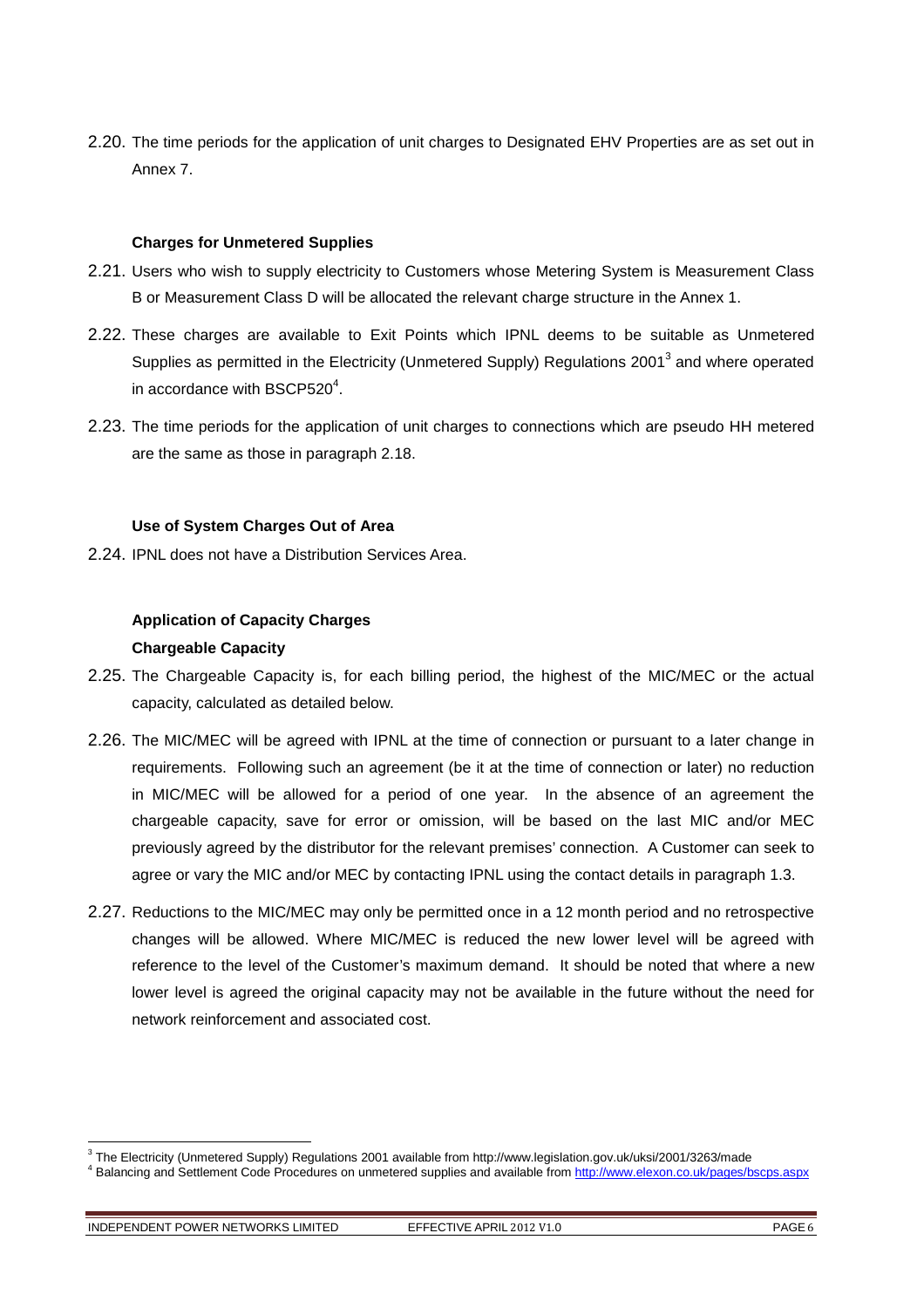# **Demand Chargeable Capacity**

Demand Chargeable Capacity = Max(2  $\times \sqrt{Al^2 + max(RI,RE)^2}$ , MIC)

Where:

AI = Import consumption in kWh

RI = Reactive import in kVArh

RE = Reactive export in kVArh

- MIC = Maximum Import Capacity in kVA
- 2.28. This calculation is completed for every half hour and the maximum value from the billing period is captured.
- 2.29. Only kVArh Import and kVArh Export values occurring at times of kWh Import are used.

# **Generation Chargeable Capacity**

Generation Chargeable Capacity = Max( $2 \times \sqrt{AE^2 + max(RI,RE)^2}$ , MEC)

Where:

AE = Export Production in kWh

RI = Reactive import in kVArh

- RE = Reactive export in kVArh
- MEC = Maximum Export Capacity in kVA
- 2.30. This calculation is completed for every half hour and the maximum value from the billing period is captured.
- 2.31. Only kVArh Import and kVArh Export values occurring at times of kWh Export are used.

# **Standby Capacity for Additional Security on Site**

2.32. Where standby capacity charges are applied, the charge will be set at the same rate as that applied to normal MIC.

# **Exceeded Capacity**

2.33. Where a Customer takes additional unauthorised capacity over and above the MIC/MEC, the excess will be classed as Exceeded Capacity. The exceeded portion of the capacity will be charged at the excess capacity charge p/kVA/day rate, based on the difference between the MIC/MEC and the actual capacity. This will be charged for the duration of the full month in which the breach occurs.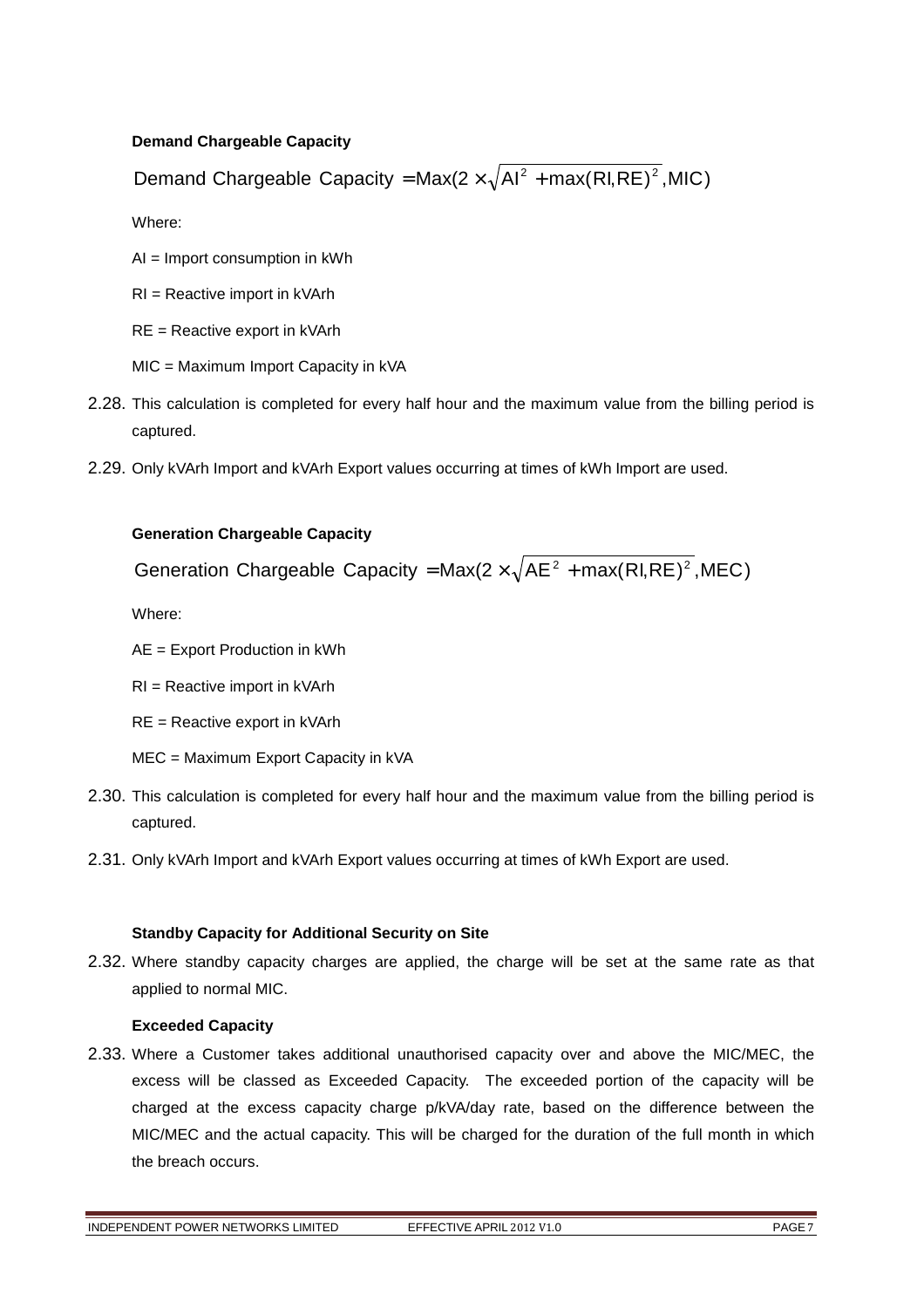### **Minimum Capacity Levels**

2.34. There is no minimum capacity threshold.

### **Application of charges for excess reactive power**

- 2.35. The excess reactive power charge applies when a site's reactive power (measured in kVArh) exceeds 33% of total active power (measured in kWh) in any half-hourly period. This threshold is equivalent to an average power factor of 0.95 during the period. Any reactive units in excess of the 33% threshold are charged at the rate appropriate to the particular charge.
- 2.36. Power Factor is calculated as follows:





2.37. The chargeable reactive power is calculated as follows:

# **Demand Chargeable Reactive Power**

$$
\text{Demand Chargeable kVArh} = \max\left(\max(RI, RE) - \left(\sqrt{\left(\frac{1}{0.95^2} - 1\right)} \times Al\right) 0\right)
$$

Where:

AI = Active Import in kWh

RI = Reactive Import in kVArh

RE = Reactive Export in kVArh

- 2.38. This calculation is completed for every half hour and the values summated over the billing period.
- 2.39. Only kVArh Import and kVArh Export values occurring at times of kWh Import are used.
- 2.40. The square root calculation will be to two decimal places.

# **Generation Chargeable Reactive Power**

$$
\text{Generation Chargeable } \text{kVArh} = \text{max}\Bigg(\text{max}\big(\text{RI}, \text{RE}\big) - \Bigg(\sqrt{\frac{1}{0.95\,^2} - 1}\bigg) \times \text{AE}\Bigg) 0 \Bigg)
$$

Where:

AE = Active Export in kWh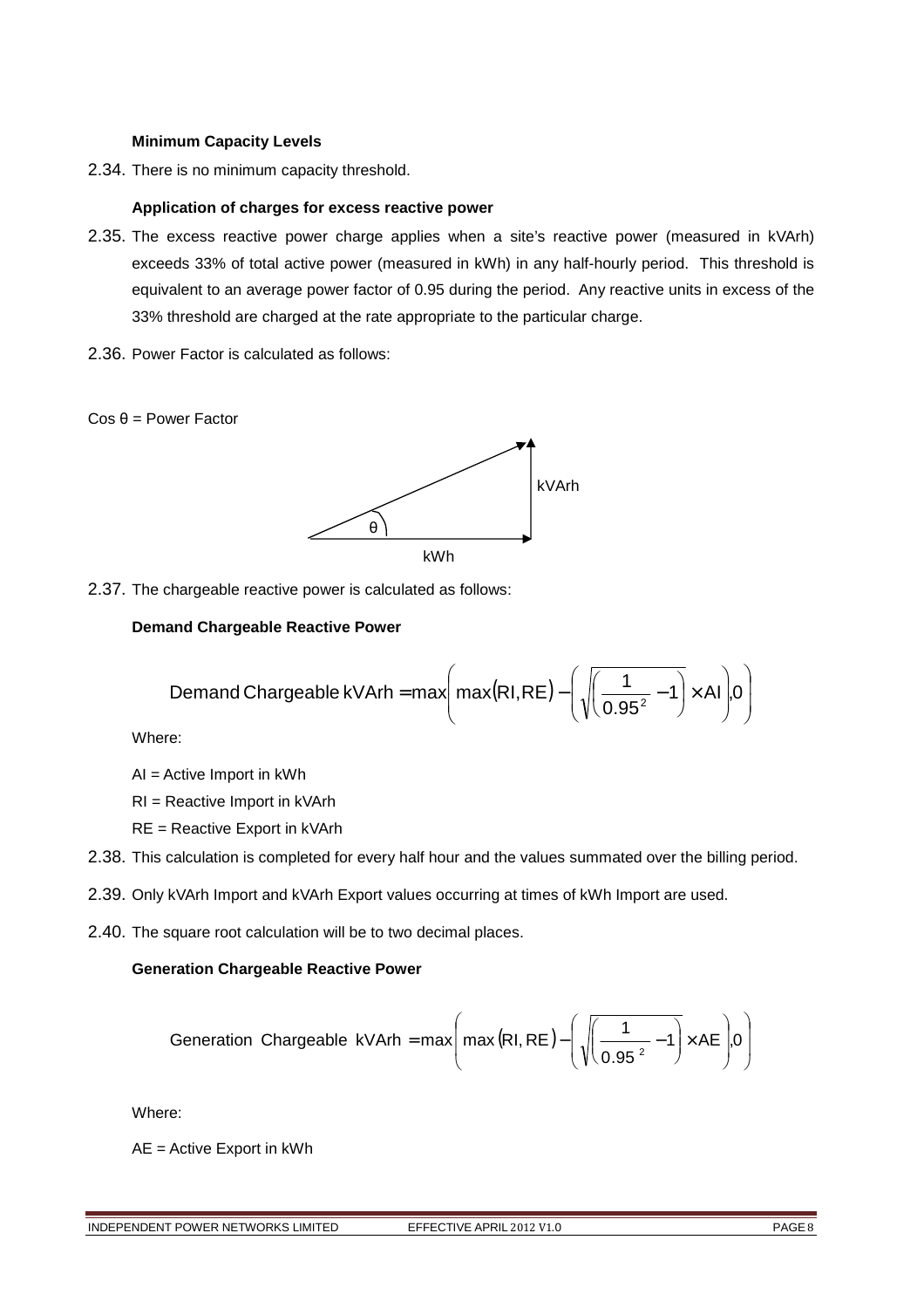RI = Reactive Import in kVArh

RE = Reactive Export in kVArh

- 2.41. This calculation is completed for every half hour and the values summated over the billing period.
- 2.42. Only kVArh Import and kVArh Export values occurring at times of kWh Export are used.
- 2.43. The square root calculation will be to two decimal places.

# **Provision of billing data**

- 2.44. Where HH metering data is required for Use of System charging and this is not provided through Settlement processes, such metering data shall be provided by the User of the system to IPNL in respect of each calendar month within 5 working days of the end of that calendar month. The metering data shall identify the amount consumed and/or produced in each half hour of each day and shall separately identify active and reactive import and export. Metering data provided to the IPNL shall be consistent with that received through the metering equipment installed. Metering data shall be provided in an electronic format specified by IPNL from time to time and in the absence of such specification, metering data shall be provided in a comma separated text file in the format of D0036 MRA data flow (as agreed with the DNO). The data shall be e-mailed to commercial&regulatory@envoyonline.co.uk.
- 2.45. IPNL requires reactive consumption or production to be provided for all Measurement Class C (mandatory HH metered) sites and for Measurement Class E (elective HH metered sites). IPNL reserves the right to levy a charge on Users who fail to provide such reactive data. In order to estimate missing reactive data, a Power Factor of 0.9 lag will be applied to the active consumption in any half hour.

# **Licensed Distributor Network Operator (LDNO) charges**

- 2.46. LDNO charges are applied to LDNOs who operate Embedded Networks within IPNL networks.
- 2.47. The charge structure for LV and HV Designated Properties end users embedded in such Networks operated by LDNOs will mirror the structure of the 'all-the-way' charge and is dependent upon the voltage of connection of each Embedded Network to the Host network. The same charge elements will apply as those that match the LDNO's end Customer charges.
- 2.48. The charge structure for Designated EHV Properties end-users embedded in Networks operated by LDNOs will be calculated individually using the EDCM.
- 2.49. For Nested Networks the Host DNO charges (or pays) the Nested LDNO on the basis of discounted charges for the voltage of connection of the Intermediate LDNO to the Host DNO, irrespective of the connection of the Nested LDNO to the Intermediate LDNO. Additional arrangements might exist between the Nested LDNO and the Intermediate LDNO; these arrangements are not covered in this statement.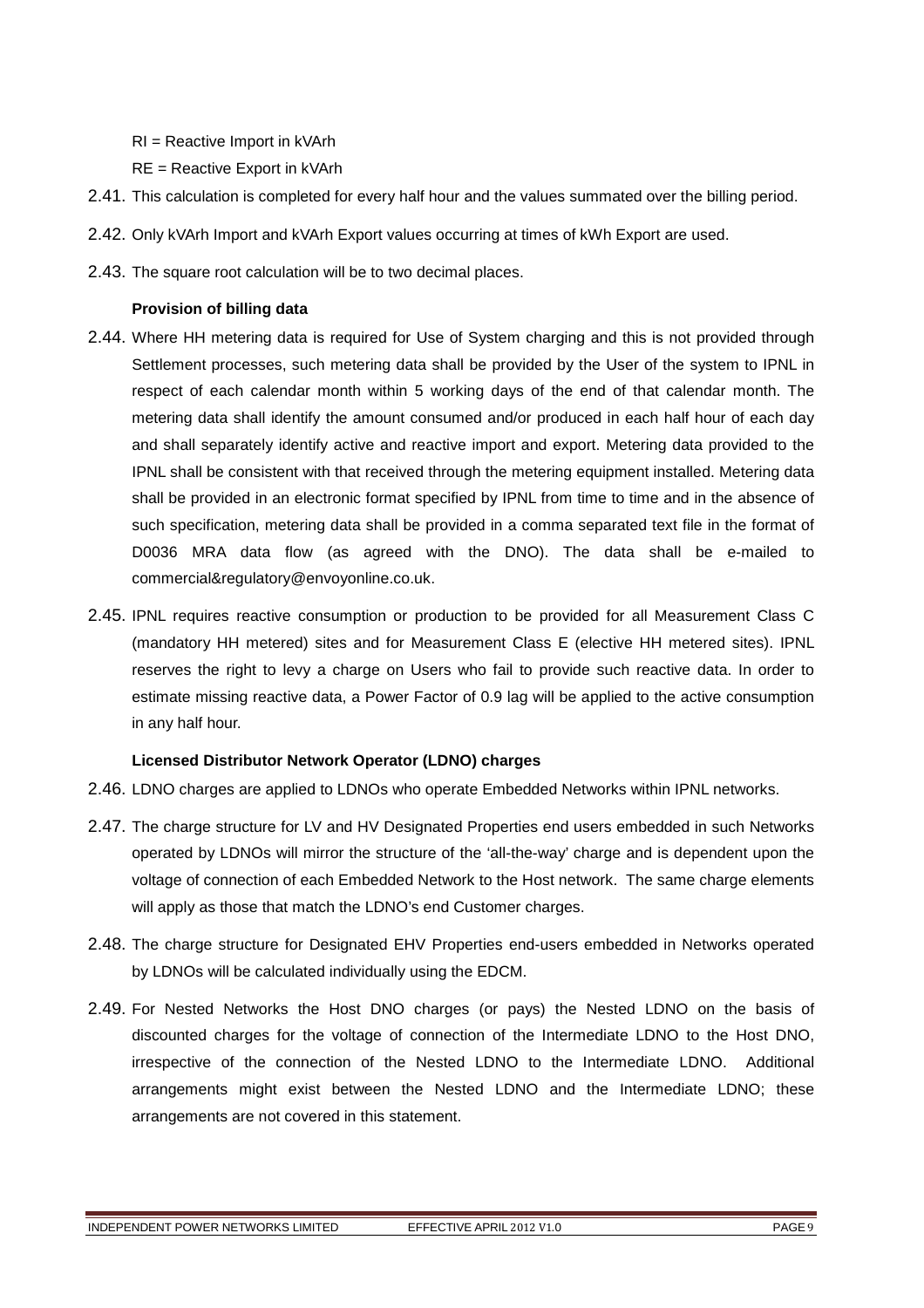# **3. Schedule of Charges for use of the Distribution System**

- 3.1. Tables listing the charges for the distribution of electricity under use of system are published in annexes of this document.
- 3.2. These charges are also listed in a spreadsheet which is published with this statement and can be downloaded from; http://www.independentpowernetworks.co.uk/useful\_documents.php
- 3.3. Annex 1 contains charges to LV and HV Designated Properties.
- 3.4. Annex 2 contains the charges to Designated EHV Properties and charges applied to LDNOs with Designated EHV Properties/end-users on IPNL embedded networks.
- 3.5. Annex 3 contains details of any preserved and additional charges that are valid at this time. Preserved charges are mapped to an appropriate charge and are closed to new Customers.
- 3.6. Annex 4 contains the charges applied to LDNOs with LV and HV Designated Properties end users embedded in Networks on IPNL networks.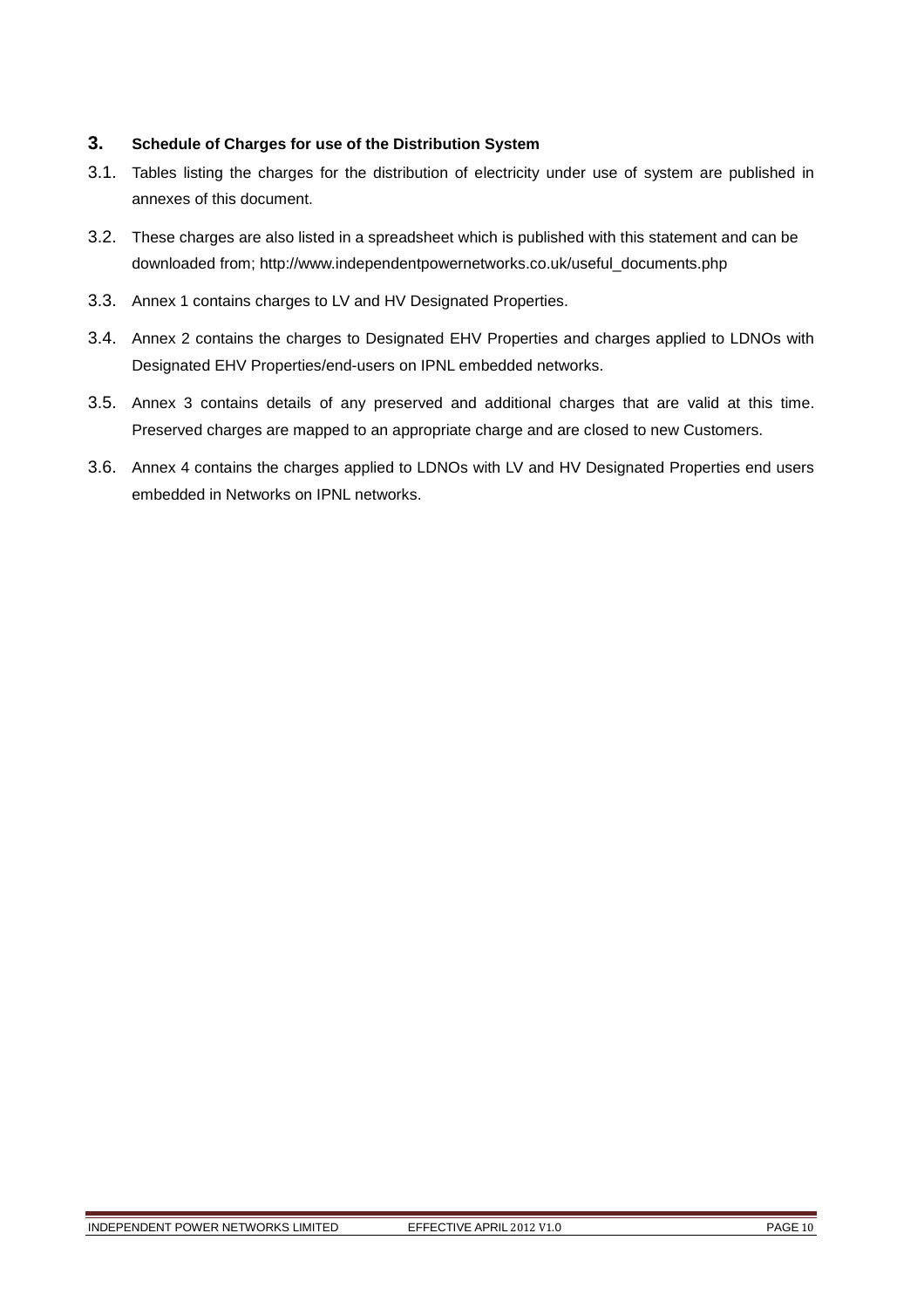# **4. Schedule of Line Loss Factors**

# **Role of Line Loss Factors in the Supply of Electricity**

- 4.1. Electricity entering or exiting the DNOs' networks is adjusted to take account of energy which is lost $^5$  as it is distributed through the network.
- 4.2. This adjustment is made to ensure that energy bought or sold by a User, from/to a Customer, accounts for energy lost as part of distributing energy to and from the Customer's premises.
- 4.3. DNOs are responsible for calculating the Line Loss Factors (LLFs) and providing these factors to Elexon. Elexon manage the Balancing and Settlement Code. The code covers the governance and rules for the balancing and settlement arrangements.
- 4.4. Annex 5 provides the LLFs which must be used to adjust the Metering System volumes to take account of losses on the Distribution Network.

# **Calculation of Line Loss Factors**

- 4.5. LLFs are calculated in accordance with BSC Procedure (BSCP) 128. BSCP 128 determines the principles which DNOs must comply with when calculating LLFs.
- 4.6. LLFs are either calculated using a generic method or a site specific method. The generic method is used for sites connected at LV or HV and the site specific method is used for sites connected at EHV or where a request for site specific LLFs has been agreed. Generic LLFs will be applied to all new EHV sites until sufficient data is available for a site specific calculation.
- 4.7. The Elexon website (http://www.elexon.co.uk/pages/losses.aspx) contains more information on LLFs. This page also has links to BSCP 128 and to our LLF methodology.

# **Line Loss Factor time periods**

4.8. LLFs are calculated for a set number of time periods during the year. These time periods are detailed in Annex 5.

# **Line Loss Factor tables**

- 4.9. When using the LLF tables in Annex 5 reference should be made to the LLFC allocated to the MPAN to find the appropriate LLF.
- 4.10. The Elexon Portal website, https://www.bsccentralservices.com/, contains the LLFs in standard industry data format (D0265). A user guide with details on registering and using the portal can be downloaded from; https://www.bsccentralservices.com/index.php/userguide/download.

INDEPENDENT POWER NETWORKS LIMITED EFFECTIVE APRIL 2012 V1.0 PAGE 11

l

<sup>&</sup>lt;sup>5</sup> Energy can be lost for technical and non-technical reasons and losses normally occur by heat dissipation through power flowing in conductors and transformers. Losses can also reduce if a customer's action reduces power flowing in the distribution network. This might happen when a customer generates electricity and the produced energy is consumed locally.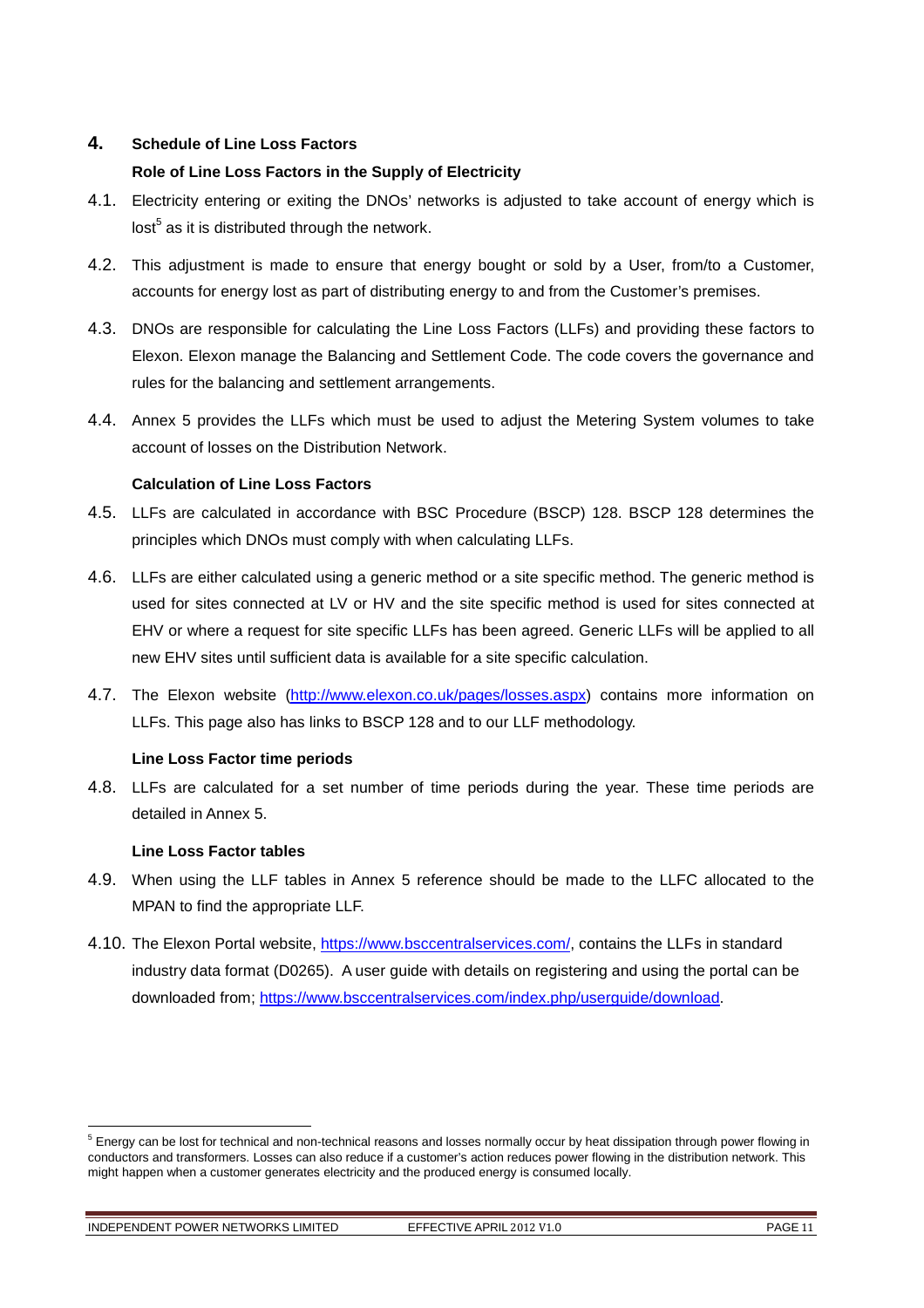# **5. Notes for Designated EHV Properties EDCM [nodal /network group] costs**

- 5.1. The table in Annex 6 shows the un-scaled [nodal /network group] costs used to calculate the current EDCM charges.
- 5.2. These are illustrative of the modelled costs at the time that this statement was published. A new connection will result in changes to current network utilisations which will then form the basis of future prices, i.e. the charge determined in this statement will not necessarily be the charge in subsequent years because of the interaction between new and existing network connections.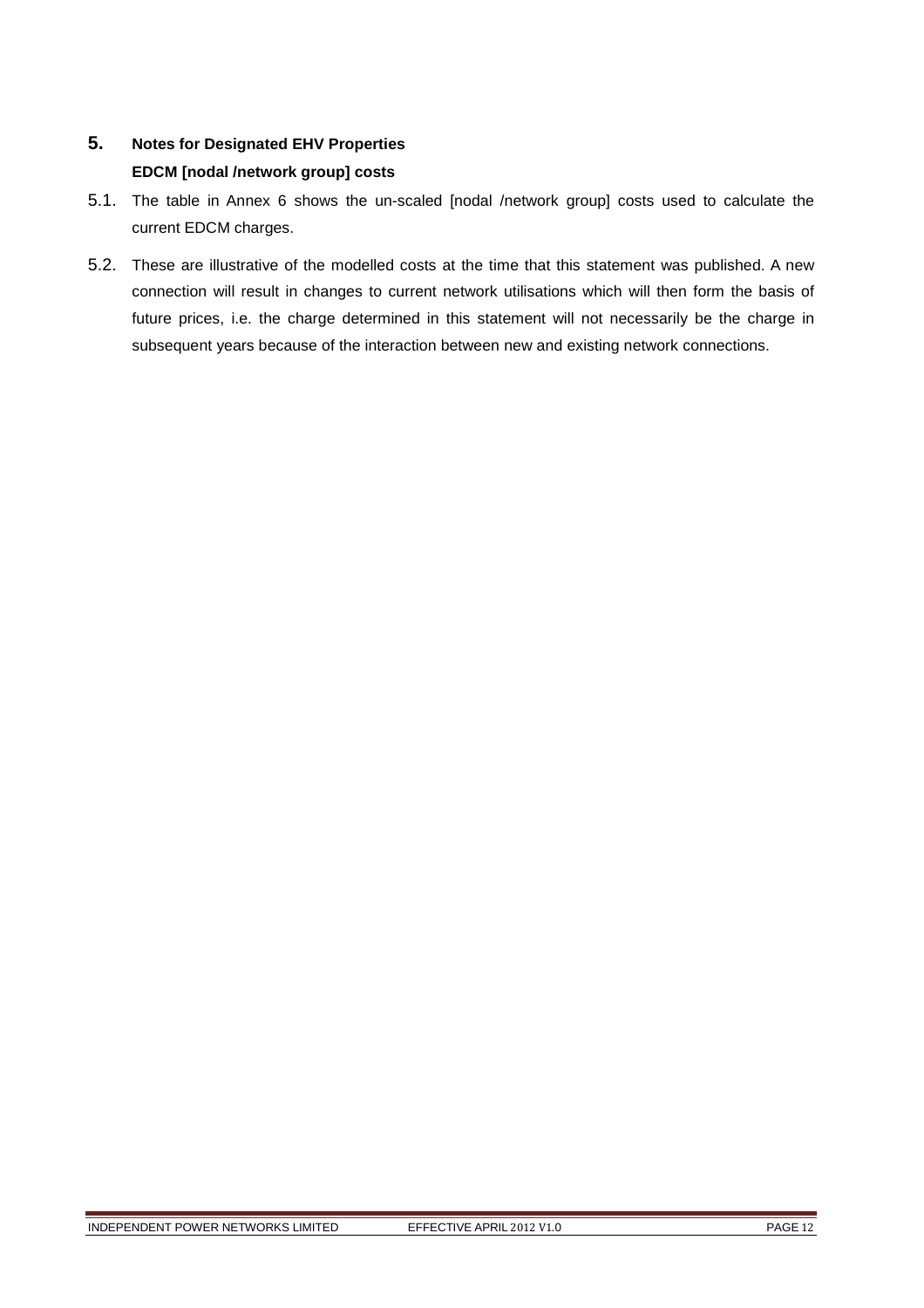# **6. Electricity Distribution Rebates**

6.1. IPNL has neither given nor announced any distribution use of system rebates to Users in the 12 months preceding the date of publication of this revision of the statement.

# **7. Accounting and Administration Services**

# **Administration Charge**

7.1. Where a User has failed to settle a DUoS invoice or notify IPNL of a bona fide dispute, in accordance with the Use of System agreement an account review charge may be made to cover the associated credit control, administration, invoicing and collection costs. This is in addition to the interest charge that will be made in accordance with clause 23.3 of the Distribution Connection and Use of System Agreement (DCUSA)

This charge will be;

| Size of Unpaid debt | Late Payment fee |
|---------------------|------------------|
| Up to £999.99       | £40.00           |
| £1000-£9999.99      | £70.00           |
| Over £10000         | £100.00          |

- **8. Charges for electrical plant provided ancillary to the grant of Use of System**
- 8.1. None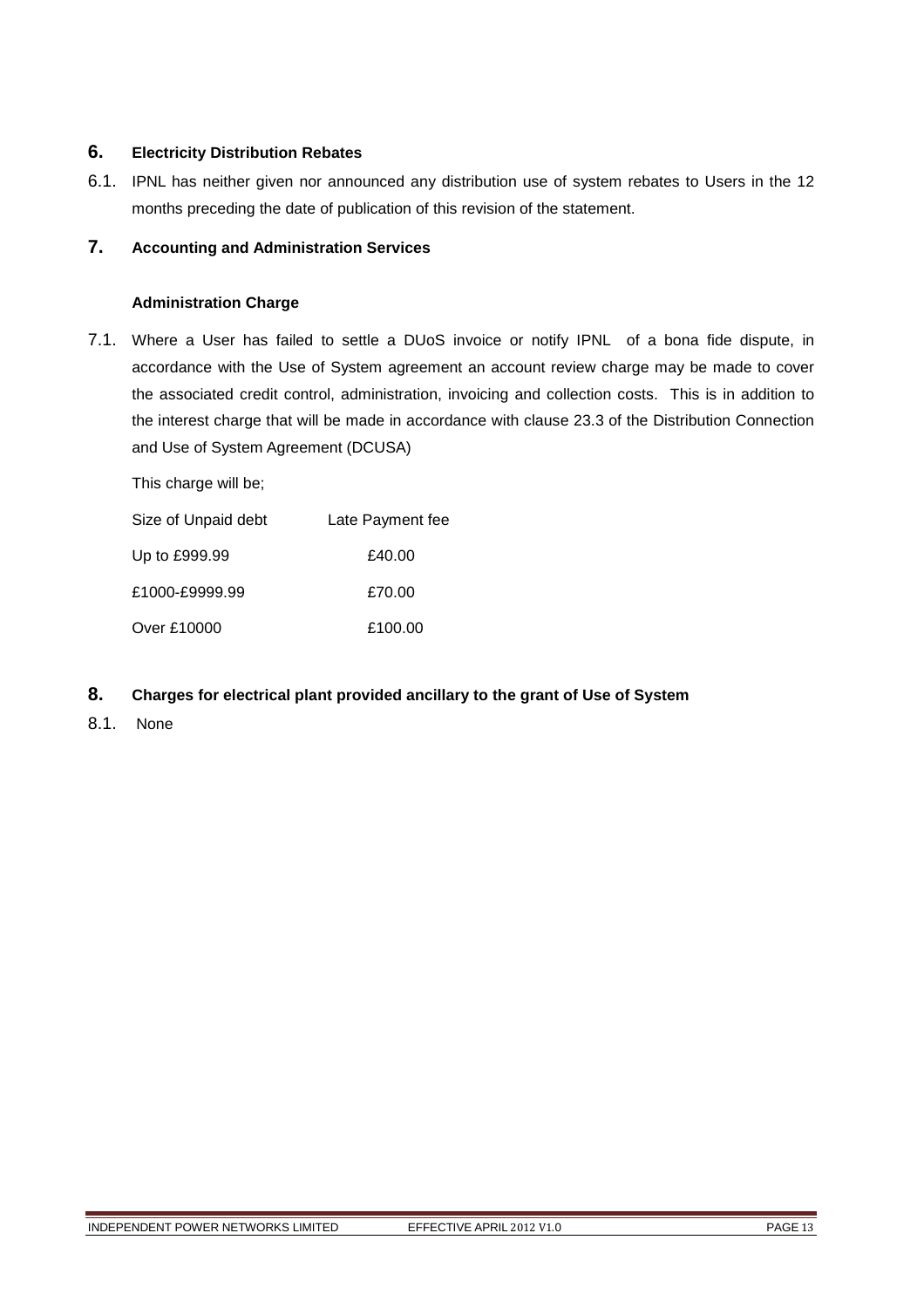# **9. Glossary of Terms**

| 9.1. |  |  |  | The following definitions are included to aid understanding: |
|------|--|--|--|--------------------------------------------------------------|
|------|--|--|--|--------------------------------------------------------------|

| <b>Term</b>                                                                    | <b>Definition</b>                                                                                                                                                                                                                                                                                                                                                                                                                                                                                                                                                        |
|--------------------------------------------------------------------------------|--------------------------------------------------------------------------------------------------------------------------------------------------------------------------------------------------------------------------------------------------------------------------------------------------------------------------------------------------------------------------------------------------------------------------------------------------------------------------------------------------------------------------------------------------------------------------|
| Balancing and<br>Settlement Code<br>(BSC)                                      | The Balancing and Settlement Code contains the governance<br>arrangements for electricity balancing and settlement in Great Britain. An<br>over view document is available from "www.elexon.co.uk/ELEXON<br>Documents/trading_arrangements.pdf".                                                                                                                                                                                                                                                                                                                         |
| <b>CDCM</b>                                                                    | The Common Distribution Charging Methodology used for calculating<br>charges to Designated Properties as required by standard licence<br>condition 13A of the Electricity Distribution Licence.                                                                                                                                                                                                                                                                                                                                                                          |
| Customer                                                                       | A person to whom a User proposers to supply, or for the time being<br>supplies, electricity through an Exit Point, or from who, a User or any<br>relevant exempt Supplier, is entitled to recover charges, compensation or<br>an account of profits in respect of electricity supplied though an Exit Point.<br>Or<br>A person from whom a User purchases, or proposes to purchase,<br>electricity, at an Entry Point (who may from time to time be supplied with<br>electricity as a Customer of that User (or another electricity supplier)<br>through an Exit Point). |
| <b>CVA</b>                                                                     | Central volume allocation in accordance with the BSC.                                                                                                                                                                                                                                                                                                                                                                                                                                                                                                                    |
| <b>Designated EHV</b><br>Properties                                            | As defined in standard condition 13B of the Electricity Distribution Licence.                                                                                                                                                                                                                                                                                                                                                                                                                                                                                            |
| Designated<br>Properties                                                       | As defined in standard condition 13A of the Electricity Distribution Licence.                                                                                                                                                                                                                                                                                                                                                                                                                                                                                            |
| <b>Distributed</b><br>Generator                                                | A generator directly connected or embedded within the Distribution<br>System.                                                                                                                                                                                                                                                                                                                                                                                                                                                                                            |
| <b>Distribution</b><br>Connection and<br>Use of System<br>Agreement<br>(DCUSA) | The Distribution Connection and Use of System Agreement (DCUSA) is a<br>multi-party contract between the licensed electricity distributors, suppliers<br>and generators of Great Britain.<br>It is a requirement that all licensed electricity distributors and suppliers<br>become parties to the DCUSA.                                                                                                                                                                                                                                                                |
| Electricity<br><b>Distribution</b><br>Licence                                  | The Electricity Distribution Licence granted or treated as granted pursuant<br>to section 6(1) of the Electricity Act 1989.                                                                                                                                                                                                                                                                                                                                                                                                                                              |
| <b>Distribution</b><br>Network Operator<br>(DNO)                               | An Electricity Distributor who operates one of the fourteen Distribution<br>Services Areas and in whose Electricity Distribution Licence the<br>requirements of Section B of the standard conditions of that licence have<br>effect.                                                                                                                                                                                                                                                                                                                                     |
| <b>Distribution</b><br>Services Area                                           | The area specified by the Authority that a DNO as Distribution Services<br>Provider will operate.                                                                                                                                                                                                                                                                                                                                                                                                                                                                        |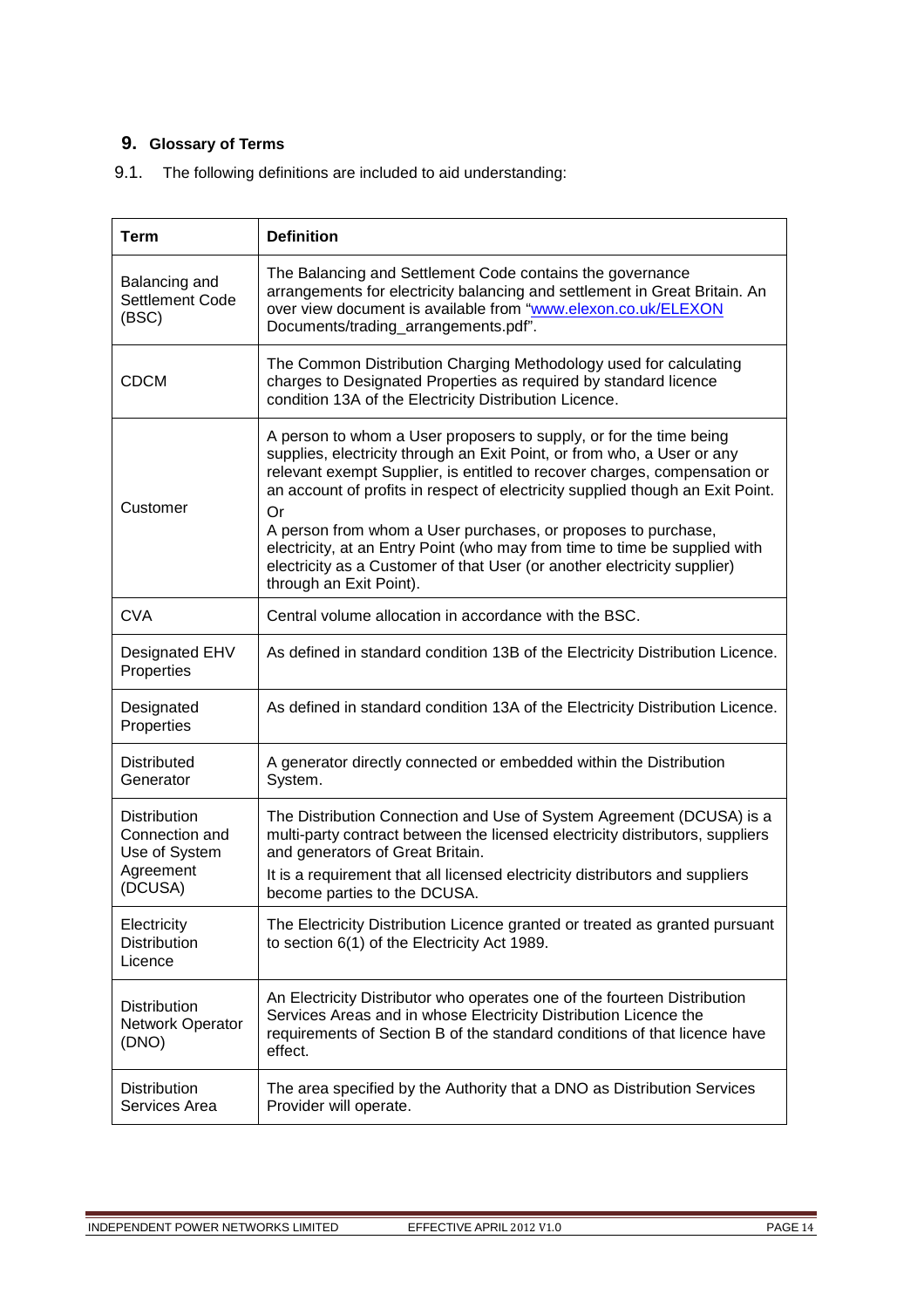| <b>Term</b>                                                                  | <b>Definition</b>                                                                                                                                                                                                                                                                                                                                                                                                                                                                                                                                                                                                                                                                                                                                                                                                                                             |
|------------------------------------------------------------------------------|---------------------------------------------------------------------------------------------------------------------------------------------------------------------------------------------------------------------------------------------------------------------------------------------------------------------------------------------------------------------------------------------------------------------------------------------------------------------------------------------------------------------------------------------------------------------------------------------------------------------------------------------------------------------------------------------------------------------------------------------------------------------------------------------------------------------------------------------------------------|
| <b>Distribution</b><br><b>Services Provider</b>                              | An Electricity Distributor in whose Electricity Distribution Licence the<br>requirements of Section B of the standard conditions of that licence have<br>effect.                                                                                                                                                                                                                                                                                                                                                                                                                                                                                                                                                                                                                                                                                              |
| <b>Distribution</b><br>System                                                | The system consisting (wholly or mainly) of:<br>electric lines owned or operated by an authorised distributor that<br>$\bullet$<br>is used for the distribution of electricity from grid supply points or<br>generation sets or other Entry Points to the points of delivery to<br><b>Customers or Users; or</b><br>any transmission licensee in its capacity as operator of that<br>$\bullet$<br>licensee's transmission system or the GB transmission system;<br>and includes any remote transmission assets (owned by a<br>٠<br>transmission licensee within England and Wales) that are<br>operated by that authorised distributor and any electrical plant,<br>electricity meters, and Metering Equipment owned or operated by<br>it in connection with the distribution of electricity, but does not<br>include any part of the GB transmission system. |
| <b>EDCM</b>                                                                  | The EHV Distribution Charging Methodology used for calculating charges<br>to Designated EHV Properties as required by standard licence condition<br>13B of the Electricity Distribution Licence                                                                                                                                                                                                                                                                                                                                                                                                                                                                                                                                                                                                                                                               |
| Electricity<br><b>Distributor</b>                                            | Any person who is authorised by an Electricity Distribution Licence to<br>distribute electricity.                                                                                                                                                                                                                                                                                                                                                                                                                                                                                                                                                                                                                                                                                                                                                             |
| Embedded LDNO                                                                | This refers to an LDNO operating a distribution network which is<br>embedded within another distribution network.                                                                                                                                                                                                                                                                                                                                                                                                                                                                                                                                                                                                                                                                                                                                             |
| Embedded<br><b>Network</b>                                                   | An electricity Distribution System operated by an LDNO and embedded<br>within another distribution network.                                                                                                                                                                                                                                                                                                                                                                                                                                                                                                                                                                                                                                                                                                                                                   |
| <b>Entry Point</b>                                                           | A boundary point at which electricity is exported onto a Distribution<br>System to a connected installation or to another Distribution System, not<br>forming part of the total system (boundary point and total system having<br>the meaning given to those terms in the BSC)                                                                                                                                                                                                                                                                                                                                                                                                                                                                                                                                                                                |
| <b>Exit Point</b>                                                            | A point of connection at which a supply of electricity may flow from the<br>Distribution System to the Customer's Installation or User's Installation or<br>the Distribution System of another person.                                                                                                                                                                                                                                                                                                                                                                                                                                                                                                                                                                                                                                                        |
| Extra High Voltage<br>(EHV)                                                  | Nominal voltages of 22kV and above.                                                                                                                                                                                                                                                                                                                                                                                                                                                                                                                                                                                                                                                                                                                                                                                                                           |
| Gas and Electricity<br><b>Markets Authority</b><br>(GEMA) (the<br>Authority) | As established by the Utilities Act.                                                                                                                                                                                                                                                                                                                                                                                                                                                                                                                                                                                                                                                                                                                                                                                                                          |
| <b>Grid Supply Point</b>                                                     | A metered connection between the National Grid Electricity Transmission<br>(NGET) system and The licensee's Distribution System at which electricity<br>flows to or from the Distribution System.                                                                                                                                                                                                                                                                                                                                                                                                                                                                                                                                                                                                                                                             |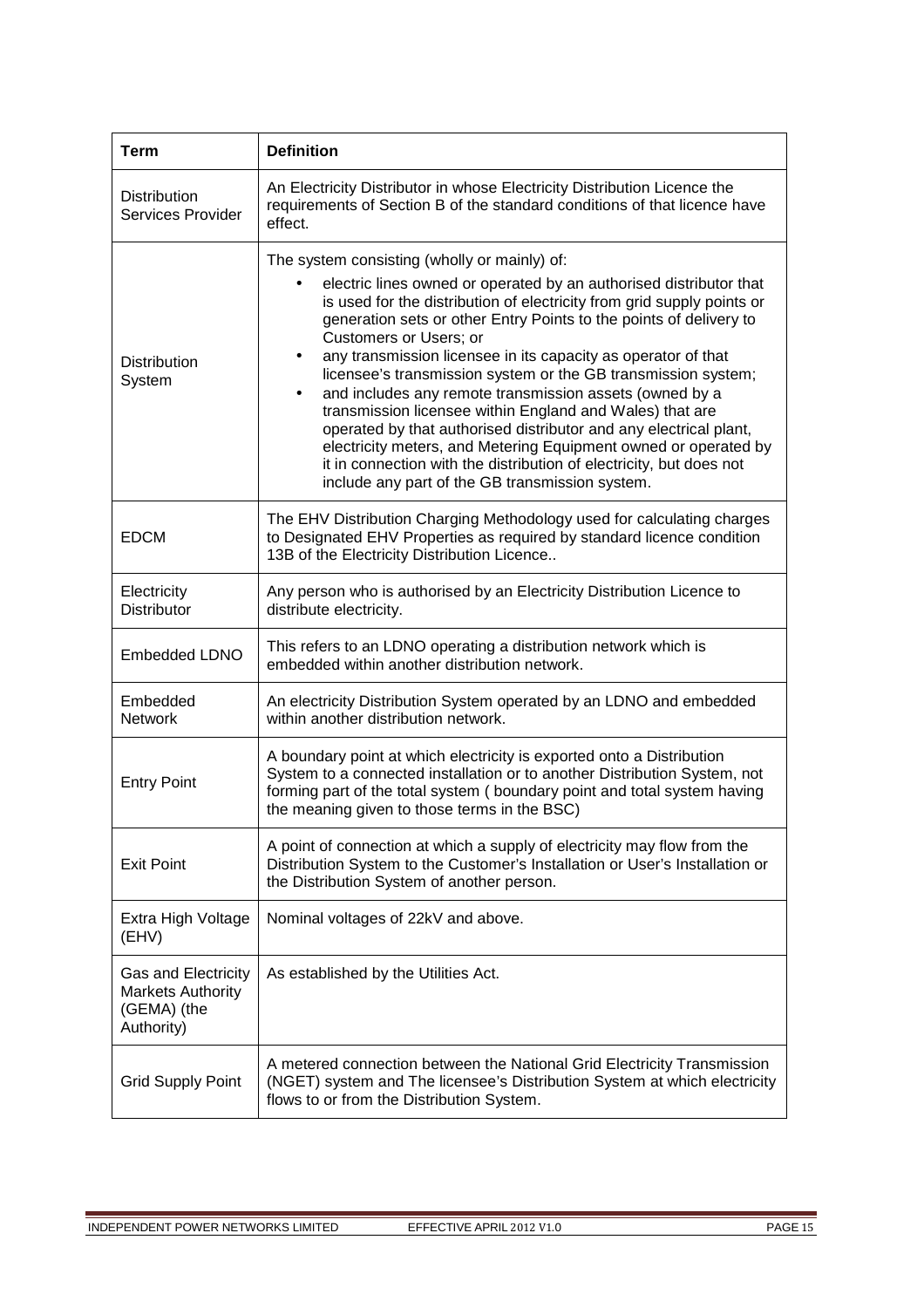| <b>Term</b>                              | <b>Definition</b>                                                                                                                                                                                                                   |
|------------------------------------------|-------------------------------------------------------------------------------------------------------------------------------------------------------------------------------------------------------------------------------------|
| <b>GSP Group</b>                         | Grid Supply Point Group; a distinct electrical system, that is supplied from<br>one or more Grid Supply Points for which total supply into the GSP Group<br>can be determined for each half-hour.                                   |
| High Voltage (HV)                        | Nominal voltages of at least 1kV and less than 22kV                                                                                                                                                                                 |
| Host DNO                                 | A distribution network operator that is responsible for a Distribution<br>Services Area as defined in Standard conditions of the Electricity<br><b>Distribution Licence</b>                                                         |
| Intermediate<br><b>LDNO</b>              | An embedded licenced distribution network operator that is responsible for<br>a Distribution System between a Host DNO and another Embedded<br>Distribution System.                                                                 |
| <b>Invalid Settlement</b><br>Combination | A Settlement combination that is not recognised as a valid combination in<br>Market Domain Data. http://mddonline.elexon.co.uk/default.aspx                                                                                         |
| <b>kVA</b>                               | Kilovolt amperes                                                                                                                                                                                                                    |
| kVArh                                    | Kilovolt ampere reactive hour                                                                                                                                                                                                       |
| kW                                       | Kilowatt                                                                                                                                                                                                                            |
| kWh                                      | Kilowatt hour (equivalent to one "unit" of electricity)                                                                                                                                                                             |
| <b>LDNO</b>                              | Licensed Distribution Network Operator.                                                                                                                                                                                             |
| Line Loss Factor<br>Class (LLFC)         | An identifier assigned to an SVA Metering System which is used to assign<br>the LLF and Use of System Charges.                                                                                                                      |
| Line Loss Factor<br>(LLF)                | The factor which is used in Settlement to adjust the Metering System<br>volumes to take account of losses on the Distribution System.                                                                                               |
| Low Voltage (LV)                         | Nominal voltages below 1kV                                                                                                                                                                                                          |
| Market Domain<br>Data (MDD)              | Market Domain Data is a central repository of reference data used by all<br>Users involved in Settlement. It is essential to the operation of Supplier<br>Volume Allocation (SVA) Trading Arrangements.                             |
| Maximum Export<br>Capacity (MEC)         | The Maximum Export Capacity of apparent power expressed in kVA that<br>has been agreed can flow through the Entry Point to the Distribution<br>System from the Customer's installation as specified in the connection<br>agreement. |
| Maximum Import<br>Capacity (MIC)         | The Maximum Import Capacity of apparent power expressed in kVA that<br>has been agreed can flow through the Exit Point from the Distribution<br>System to the Customer's installation as specified in the connection<br>agreement.  |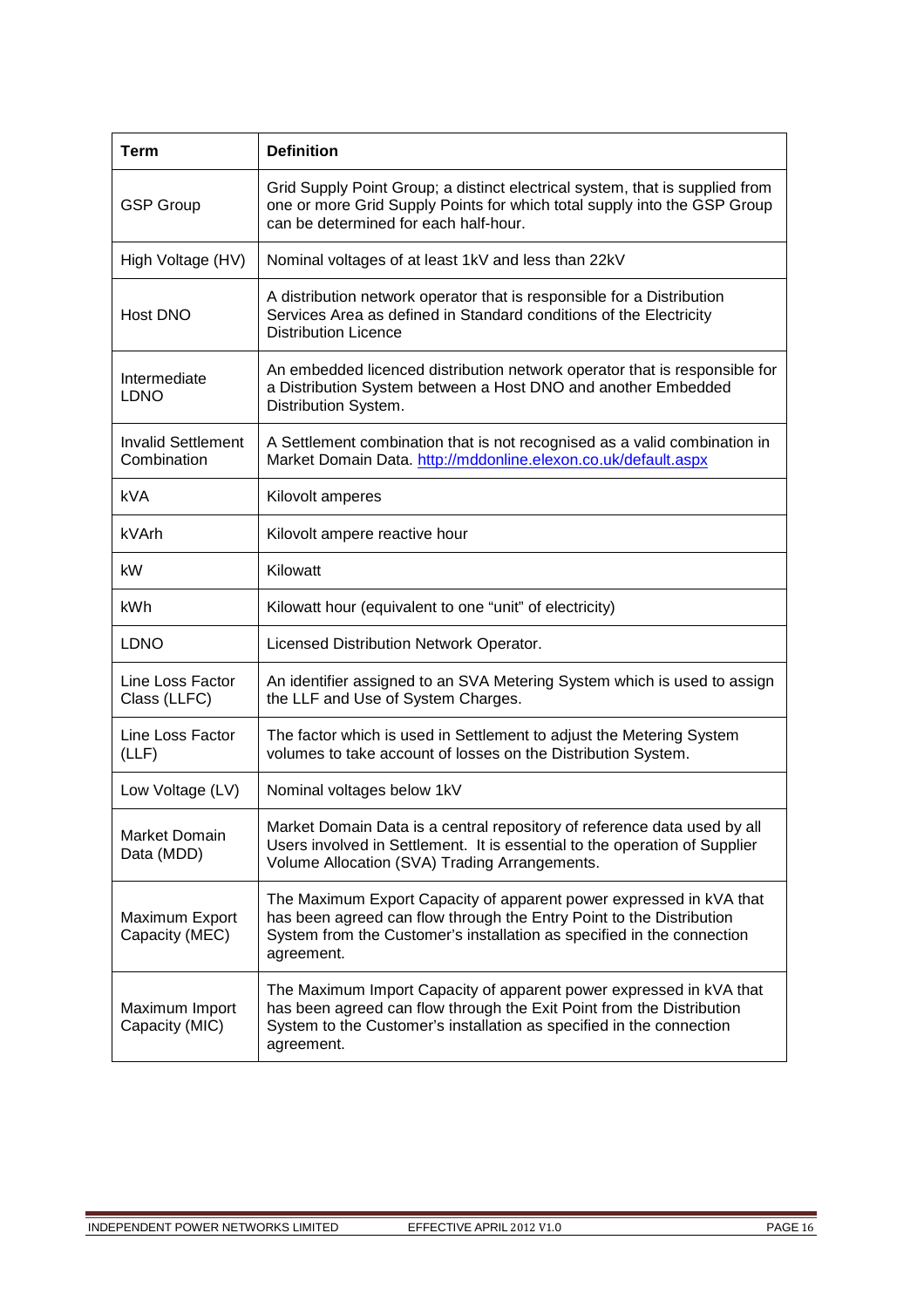| <b>Term</b>                     | <b>Definition</b>                                                                                                                                                                                                                                                                                                                   |
|---------------------------------|-------------------------------------------------------------------------------------------------------------------------------------------------------------------------------------------------------------------------------------------------------------------------------------------------------------------------------------|
|                                 | A classification of Metering Systems which indicates how Consumption is<br>measured <i>i.e.</i>                                                                                                                                                                                                                                     |
|                                 | Non Half Hourly Metering Equipment (equivalent to Measurement Class<br>"A")                                                                                                                                                                                                                                                         |
| Measurement                     | Non Half Hourly Unmetered Supplies (equivalent to Measurement Class<br>"B")                                                                                                                                                                                                                                                         |
| Class                           | Half Hourly Metering Equipment at above 100kW Premises (equivalent to<br>Measurement Class "C")                                                                                                                                                                                                                                     |
|                                 | Half Hourly Unmetered Supplies (equivalent to Measurement Class "D")                                                                                                                                                                                                                                                                |
|                                 | Half Hourly Metering Equipment at below 100kW Premises (equivalent to<br>Measurement Class "E").                                                                                                                                                                                                                                    |
| <b>Metering Point</b>           | The point at which electricity is exported to or imported from the licensee's<br>Distribution System is measured, is deemed to be measured, or is<br>intended to be measured and which is registered pursuant to the<br>provisions of the MRA. (For the purposes of this statement Grid Supply<br>Points are not 'Metering Points') |
| <b>Metering System</b>          | Particular commissioned metering equipment installed for the purposes of<br>measuring the quantities of Exports and Imports at the Boundary Point.                                                                                                                                                                                  |
| <b>MPAN</b>                     | Metering Point Administration Number. A number relating to a Metering<br>Point under the MRA.                                                                                                                                                                                                                                       |
| <b>MRA</b>                      | The Master Registration Agreement.                                                                                                                                                                                                                                                                                                  |
| <b>MTC</b>                      | Meter Timeswitch Codes (MTCs) are three digit codes allowing Suppliers<br>to identify the metering installed in Customers' premises. They indicate<br>whether the meter is single or multi rate, pre-payment or credit, or whether<br>it is 'related' to another meter.                                                             |
| <b>Nested LDNO</b>              | A distribution system operator that is responsible for a Nested Network.                                                                                                                                                                                                                                                            |
| <b>Nested Networks</b>          | This refers to a situation where there is more than one level of Embedded<br>Network and therefore nested distribution systems between LDNOs (e.g.<br>Host DNO→intermediate LDNO→nested LDNO→Customer).                                                                                                                             |
| Ofgem                           | Office of Gas and Electricity Markets - Ofgem is governed by GEMA and<br>is responsible for the regulation of the distribution companies.                                                                                                                                                                                           |
| Profile Class (PC)              | A categorisation applied to NHH MPANs and used in Settlement to group<br>customers with similar consumption patterns to enable the calculation of<br>consumption profiles.                                                                                                                                                          |
| Settlement                      | The determination and settlement of amounts payable in respect of<br>charges (including reconciling charges) in accordance with the Balancing<br>and Settlement Code                                                                                                                                                                |
| <b>Settlement Class</b><br>(SC) | The combination of Profile Class, Line Loss Factor Class, Time Pattern<br>Regime and Standard Settlement Configuration, by Supplier within GSP<br>Group and used for Settlement.                                                                                                                                                    |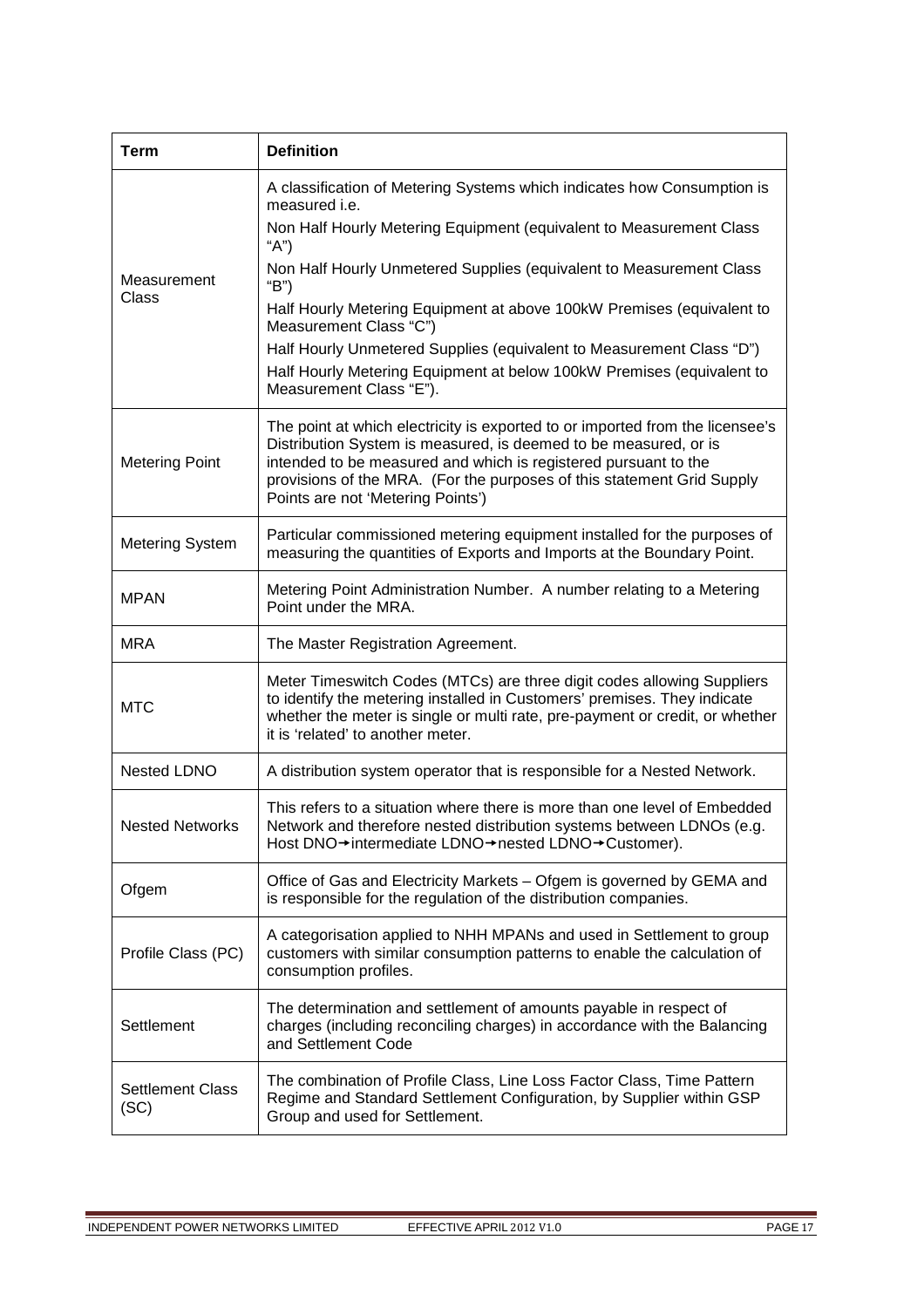| <b>Term</b>                                          | <b>Definition</b>                                                                                                                                                                                                                                                                       |
|------------------------------------------------------|-----------------------------------------------------------------------------------------------------------------------------------------------------------------------------------------------------------------------------------------------------------------------------------------|
| Standard<br>Settlement<br>Configuration<br>(SSC)     | A standard metering configuration relating to a specific combination of<br>TPR <sub>S</sub>                                                                                                                                                                                             |
| Supercustomer                                        | The method of billing Users for Use of System on an aggregated basis,<br>grouping consumption and standing charges for all similar NHH metered<br>Customers together.                                                                                                                   |
| Supercustomer<br><b>DUoS Report</b>                  | A report of profiled data by Settlement Class providing counts of MPANs<br>and units consumed.                                                                                                                                                                                          |
| Supplier                                             | An organisation with a Supply License which can register itself as<br>supplying electricity to a Metering Point.                                                                                                                                                                        |
| Supplier Volume<br>Allocation (SVA)                  | As defined in the Balancing and Settlement Code.                                                                                                                                                                                                                                        |
| Supplier Volume<br><b>Allocation Agent</b><br>(SVAA) | The agency which uses aggregated consumption data from the Data<br>Aggregator to calculate Supplier purchases by Settlement Class for each<br>Settlement day, and then passes this information to the relevant<br>distributors and Suppliers across the national data transfer network. |
| Time Pattern<br>Regime (TPR)                         | The pattern of switching behaviour though time that one or more meter<br>registers follow.                                                                                                                                                                                              |
| Use of System<br>Charges                             | Charges for demand and generation Customers which are connected to<br>and utilising the distribution network.                                                                                                                                                                           |
| User/s                                               | Someone who has a use of system agreement with the DNO e.g. A<br>Supplier, Generator or LDNO.                                                                                                                                                                                           |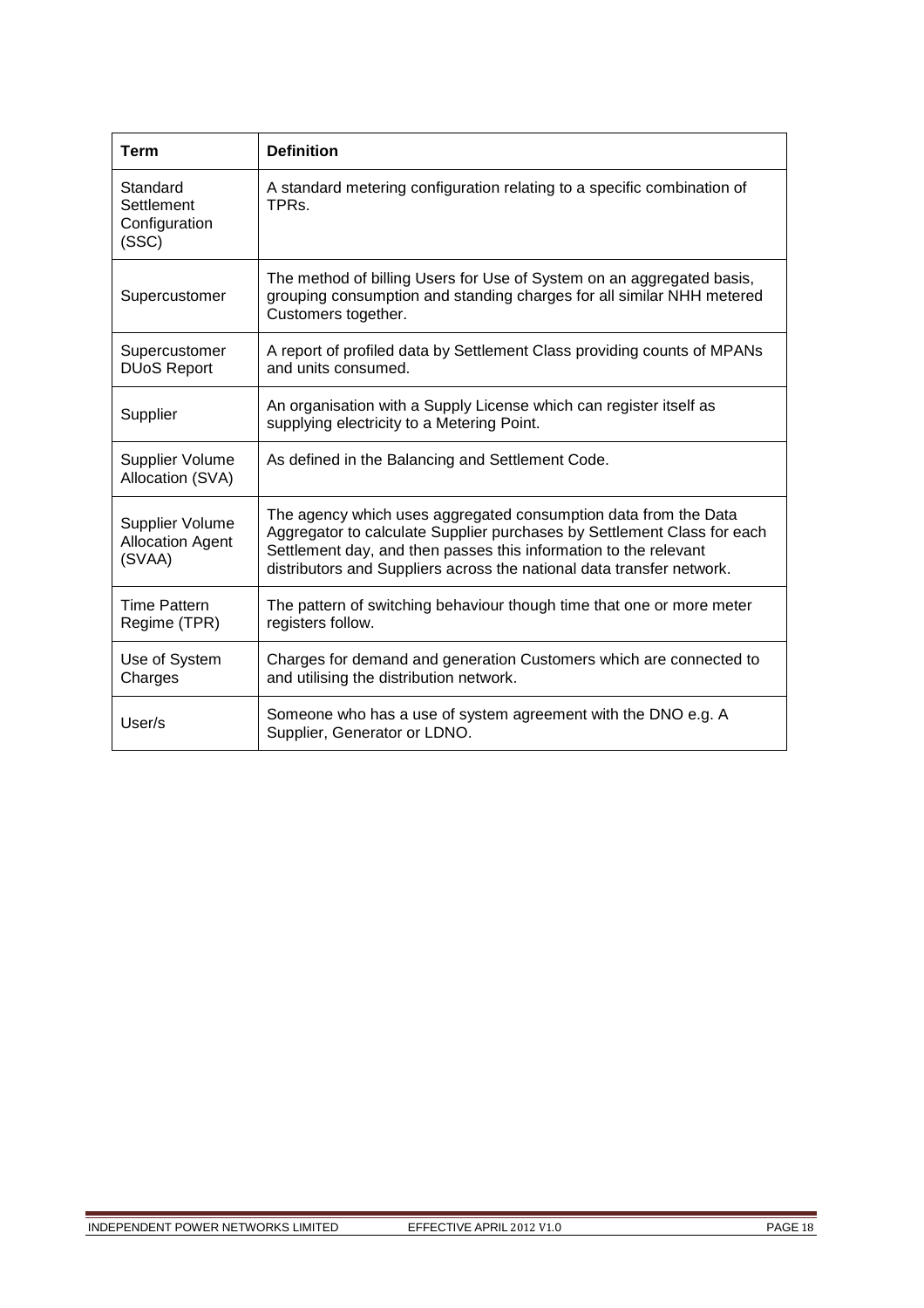# **Annex 1 – Schedule of Charges for use of the Distribution System by LV and HV Designated Properties**

|                                                             | Independent Power Networks Limited - Effective from April 2012 - FINAL LV/HV Charges |                |                   |                      |                   |                                   |                                        |                                         |                                             |                               |                                        |  |  |  |
|-------------------------------------------------------------|--------------------------------------------------------------------------------------|----------------|-------------------|----------------------|-------------------|-----------------------------------|----------------------------------------|-----------------------------------------|---------------------------------------------|-------------------------------|----------------------------------------|--|--|--|
|                                                             | <b>Open LLFCs</b>                                                                    | PCs            | Unit rate 1 p/kWh | Unit rate 2<br>p/kWh | Unit rate 3 p/kWh | <b>Fixed charge</b><br>p/MPAN/day | <b>Capacity</b><br>charge<br>p/kVA/day | <b>Reactive power</b><br>charge p/kVArh | <b>Excess Capacity</b><br>charge<br>(p/kVA) | <b>Closed</b><br><b>LLFCs</b> | <b>IPNL</b><br><b>Charging</b><br>Code |  |  |  |
| Domestic Unrestricted                                       | 500,502,843                                                                          | $\mathbf{1}$   | 1.684             |                      |                   | 4.29                              |                                        |                                         |                                             |                               | A010                                   |  |  |  |
| <b>Domestic Two Rate</b>                                    | 500,502,843                                                                          | $\overline{2}$ | 2.141             | 0.200                |                   | 4.29                              |                                        |                                         |                                             |                               | A020                                   |  |  |  |
| <b>Domestic Off Peak</b><br>(related MPAN)                  | 500,502,843                                                                          | $\overline{2}$ | 0.147             |                      |                   |                                   |                                        |                                         |                                             |                               | A021                                   |  |  |  |
| <b>Small Non Domestic</b><br><b>Unrestricted</b>            | 500,502,843                                                                          | 3              | 1.453             |                      |                   | 4.58                              |                                        |                                         |                                             |                               | A030                                   |  |  |  |
| <b>Small Non Domestic Two</b><br>Rate                       | 500,502,843                                                                          | $\overline{4}$ | 1.630             | 0.177                |                   | 4.58                              |                                        |                                         |                                             |                               | A040                                   |  |  |  |
| <b>Small Non Domestic Off</b><br><b>Peak (related MPAN)</b> | 500,502,843                                                                          | $\overline{4}$ | 0.177             |                      |                   |                                   |                                        |                                         |                                             |                               | A041                                   |  |  |  |
| <b>LV Medium Non-Domestic</b>                               | 500,502,843                                                                          | $5 - 8$        | 1.443             | 0.175                |                   | 35.23                             |                                        |                                         |                                             |                               | A090                                   |  |  |  |
| LV Sub Medium Non-<br><b>Domestic</b>                       |                                                                                      | $5 - 8$        |                   |                      |                   |                                   |                                        |                                         |                                             |                               |                                        |  |  |  |
| <b>HV Medium Non-Domestic</b>                               |                                                                                      |                |                   |                      |                   |                                   |                                        |                                         |                                             |                               |                                        |  |  |  |
| LV HH Metered                                               | 500,502,843                                                                          | $\mathbf 0$    | 7.744             | 0.216                | 0.109             | 11.95                             | 2.58                                   | 0.259                                   | 2.58                                        |                               | A300                                   |  |  |  |
| <b>LV Sub HH Metered</b>                                    | 501,503                                                                              | $\pmb{0}$      | 6.881             | 0.172                | 0.070             | 8.19                              | 3.75                                   | 0.209                                   | 3.75                                        |                               |                                        |  |  |  |
| <b>HV HH Metered</b>                                        | 504,844                                                                              | $\mathbf 0$    | 4.665             | 0.112                | 0.038             | 82.40                             | 3.54                                   | 0.139                                   | 3.54                                        |                               | A400                                   |  |  |  |
| <b>HV Sub HH Metered</b>                                    | 505                                                                                  | $\mathbf 0$    |                   |                      |                   |                                   |                                        |                                         |                                             |                               |                                        |  |  |  |
| <b>NHH UMS</b>                                              | 500,502,843                                                                          | 1,8            | 1.759             |                      |                   |                                   |                                        |                                         |                                             |                               | A050                                   |  |  |  |
| LV UMS (Pseudo HH<br>Metered)                               | 500,502                                                                              | $\mathbf{0}$   | 15.545            | 0.884                | 0.692             |                                   |                                        |                                         |                                             |                               | A200                                   |  |  |  |
| <b>LV Generation NHH</b>                                    | 648,649,842                                                                          | 8              | 0.800             |                      |                   |                                   |                                        |                                         |                                             |                               | A900                                   |  |  |  |
| <b>LV Sub Generation NHH</b>                                |                                                                                      |                |                   |                      |                   |                                   |                                        |                                         |                                             |                               |                                        |  |  |  |
| <b>LV Generation</b><br>Intermittent                        | 506,507,845                                                                          | $\mathbf 0$    | 0.800)<br>-0      |                      |                   |                                   |                                        | 0.257                                   |                                             |                               | A902                                   |  |  |  |
| <b>LV Generation Non-</b><br>Intermittent                   | 650,651,846                                                                          | $\mathbf 0$    | 7.361)            | 0.215)               | 0.118             |                                   |                                        | 0.257                                   |                                             |                               | A903                                   |  |  |  |
| <b>LV Sub Generation</b><br>Intermittent                    |                                                                                      | $\bf 0$        | 0.734)            |                      |                   |                                   |                                        | 0.236                                   |                                             |                               |                                        |  |  |  |
| <b>LV Sub Generation Non-</b><br>Intermittent               |                                                                                      | $\mathbf 0$    | 6.813)            | 0.193)               | 0.100)<br>(       |                                   |                                        | 0.236                                   |                                             |                               |                                        |  |  |  |
| <b>HV</b> Generation<br>Intermittent                        | 508,847                                                                              | $\bf 0$        | 0.551)            |                      |                   | 39.34                             |                                        | 0.198                                   |                                             |                               | A904                                   |  |  |  |
| <b>HV Generation Non-</b><br>Intermittent                   | 652,848                                                                              | $\overline{0}$ | 5.318             | 0.132)               | 0.051)            | 39.34                             |                                        | 0.198                                   |                                             |                               | A905                                   |  |  |  |

**CHARGES FOR CUSTOMERS ON IPNL EMBEDDED NETWORKS IN EASTERN POWER NETWORK'S DSA ( GSP\_A)**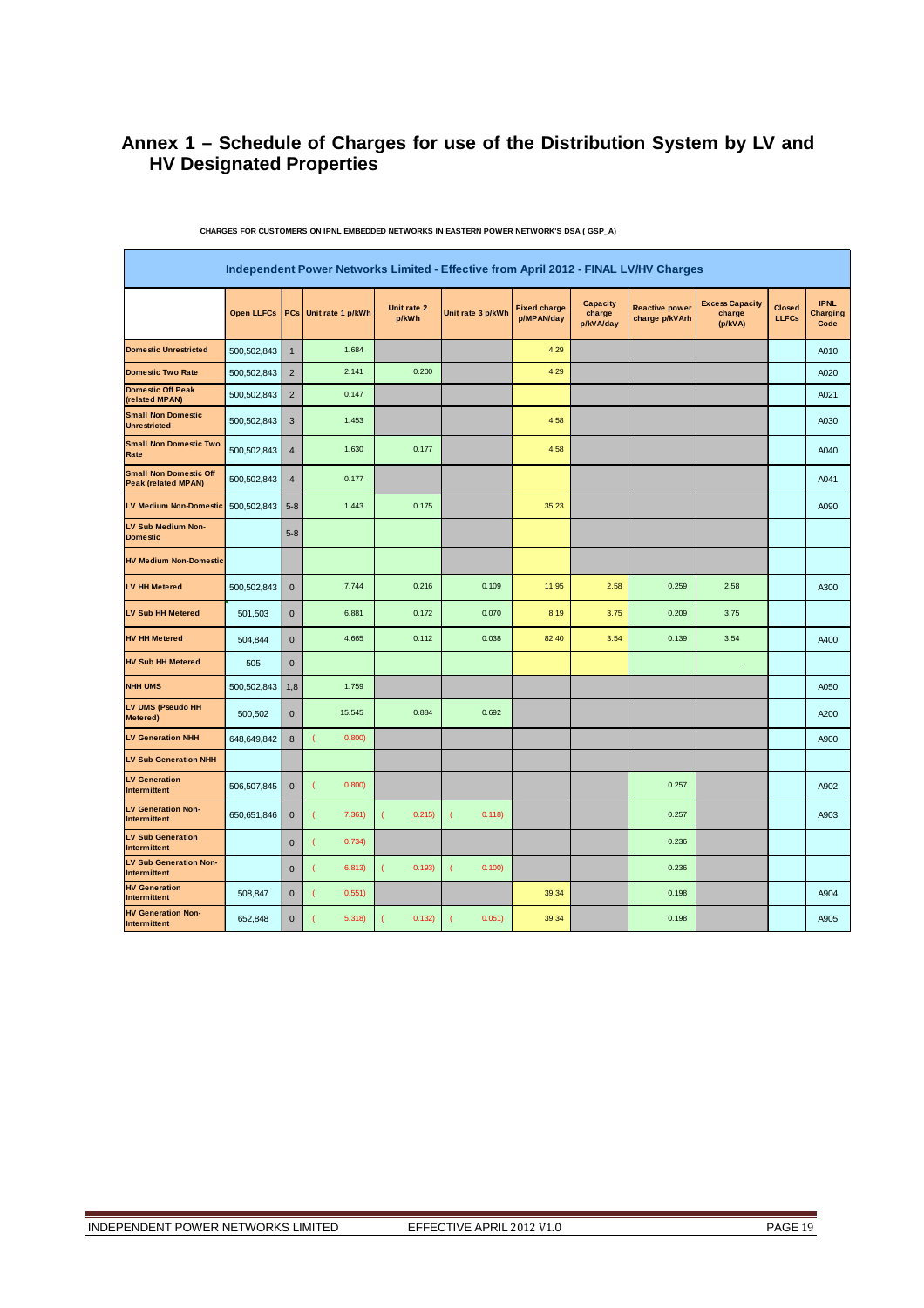| Independent Power Networks Limited - Effective from April 2012 - FINAL LV/HV Charges |                   |                |                   |                      |                      |                                   |                                        |                                         |                                                       |                        |                                        |  |
|--------------------------------------------------------------------------------------|-------------------|----------------|-------------------|----------------------|----------------------|-----------------------------------|----------------------------------------|-----------------------------------------|-------------------------------------------------------|------------------------|----------------------------------------|--|
|                                                                                      | <b>Open LLFCs</b> | <b>PCs</b>     | Unit rate 1 p/kWh | Unit rate 2<br>p/kWh | Unit rate 3<br>p/kWh | <b>Fixed charge</b><br>p/MPAN/day | <b>Capacity</b><br>charge<br>p/kVA/day | <b>Reactive power</b><br>charge p/kVArh | <b>Excess</b><br><b>Capacity</b><br>charge<br>(p/kVA) | Closed<br><b>LLFCs</b> | <b>IPNL</b><br><b>Charging</b><br>Code |  |
| <b>Domestic Unrestricted</b>                                                         | 510,512,853       | $\overline{1}$ | 1.931             |                      |                      | 3.72                              |                                        |                                         |                                                       |                        | <b>B010</b>                            |  |
| <b>Domestic Two Rate</b>                                                             | 510,512,853       | $\overline{2}$ | 2.413             | 0.057                |                      | 3.72                              |                                        |                                         |                                                       |                        | <b>B020</b>                            |  |
| <b>Domestic Off Peak (related</b><br><b>MPAN)</b>                                    | 510,512,853       | $\overline{2}$ | 0.418             |                      |                      |                                   |                                        |                                         |                                                       |                        | B021                                   |  |
| <b>Small Non Domestic</b><br><b>Unrestricted</b>                                     | 510,512,853       | $\sqrt{3}$     | 1.695             |                      |                      | 5.00                              |                                        |                                         |                                                       |                        | <b>B030</b>                            |  |
| <b>Small Non Domestic Two</b><br>Rate                                                | 510,512,853       | $\sqrt{4}$     | 1.861             | 0.049                |                      | 5.00                              |                                        |                                         |                                                       |                        | <b>B040</b>                            |  |
| <b>Small Non Domestic Off Peak</b><br>(related MPAN)                                 | 510,512,853       | $\overline{4}$ | 0.277             |                      |                      | ×                                 |                                        |                                         |                                                       |                        | B041                                   |  |
| <b>LV Medium Non-Domestic</b>                                                        | 510,512,853       | $5 - 8$        | 1.763             | 0.043                |                      | 31.18                             |                                        |                                         |                                                       |                        | <b>B090</b>                            |  |
| LV Sub Medium Non-<br><b>Domestic</b>                                                | 511,513           | $5 - 8$        | 1.242             | 0.029                |                      | 9.31                              |                                        |                                         |                                                       |                        |                                        |  |
| <b>HV Medium Non-Domestic</b>                                                        |                   |                |                   |                      |                      |                                   |                                        |                                         |                                                       |                        |                                        |  |
| <b>LV HH Metered</b>                                                                 | 510,512,853       | $\pmb{0}$      | 8.255             | 0.569                | 0.033                | 9.31                              | 2.21                                   | 0.314                                   | 2.210                                                 |                        | <b>B300</b>                            |  |
| <b>LV Sub HH Metered</b>                                                             | 511,513           | $\mathbf 0$    | 6.683             | 0.409                | 0.022                | 9.31                              | 3.00                                   | 0.256                                   | 3.000                                                 |                        |                                        |  |
| <b>HV HH Metered</b>                                                                 | 514,854           | $\pmb{0}$      | 4.934             | 0.231                | 0.010                | 93.62                             | 3.86                                   | 0.159                                   | 3.860                                                 |                        | <b>B400</b>                            |  |
| <b>HV Sub HH Metered</b>                                                             | 515               | $\mathbf 0$    |                   |                      |                      |                                   |                                        |                                         | ÷,                                                    |                        |                                        |  |
| <b>NHH UMS</b>                                                                       | 510,512,853       | 1,8            | 2.481             |                      |                      |                                   |                                        |                                         |                                                       |                        | <b>B050</b>                            |  |
| LV UMS (Pseudo HH<br>Metered)                                                        | 510,512           | $\mathbf 0$    | 25.432            | 2.479                | 0.686                |                                   |                                        |                                         |                                                       |                        | <b>B200</b>                            |  |
| <b>LV Generation NHH</b>                                                             | 653,654,852       | $\bf 8$        | 0.771)            |                      |                      |                                   |                                        |                                         |                                                       |                        | <b>B900</b>                            |  |
| <b>LV Sub Generation NHH</b>                                                         |                   |                | 0.664)            |                      |                      |                                   |                                        |                                         |                                                       |                        |                                        |  |
| <b>LV Generation Intermittent</b>                                                    | 516,517,855       | $\mathbf 0$    | 0.771)            |                      |                      |                                   |                                        | 0.272                                   |                                                       |                        | B902                                   |  |
| <b>LV Generation Non-</b><br><b>Intermittent</b>                                     | 655,656,856       | $\mathbf 0$    | 6.353)            | 0.592)               | 0.035)               |                                   |                                        | 0.272                                   |                                                       |                        | <b>B903</b>                            |  |
| <b>LV Sub Generation</b><br>Intermittent                                             |                   |                | 0.664)            |                      |                      |                                   |                                        | 0.246                                   |                                                       |                        |                                        |  |
| <b>LV Sub Generation Non-</b><br><b>Intermittent</b>                                 |                   |                | 5.522             | 0.497)               | 0.029)               |                                   |                                        | 0.246                                   |                                                       |                        |                                        |  |
| <b>HV Generation Intermittent</b>                                                    | 518,857           | $\pmb{0}$      | 0.482)            |                      |                      | 16.07                             |                                        | 0.195                                   |                                                       |                        | <b>B904</b>                            |  |
| <b>HV Generation Non-</b><br>Intermittent                                            | 657,858           | $\pmb{0}$      | 4.153)            | 0.328                | 0.017)               | 16.07                             |                                        | 0.195                                   |                                                       |                        | <b>B905</b>                            |  |

#### **CHARGES FOR CUSTOMERS ON IPNL EMBEDDED NETWORKS IN EAST MIDLAND'S DSA ( GSP\_B)**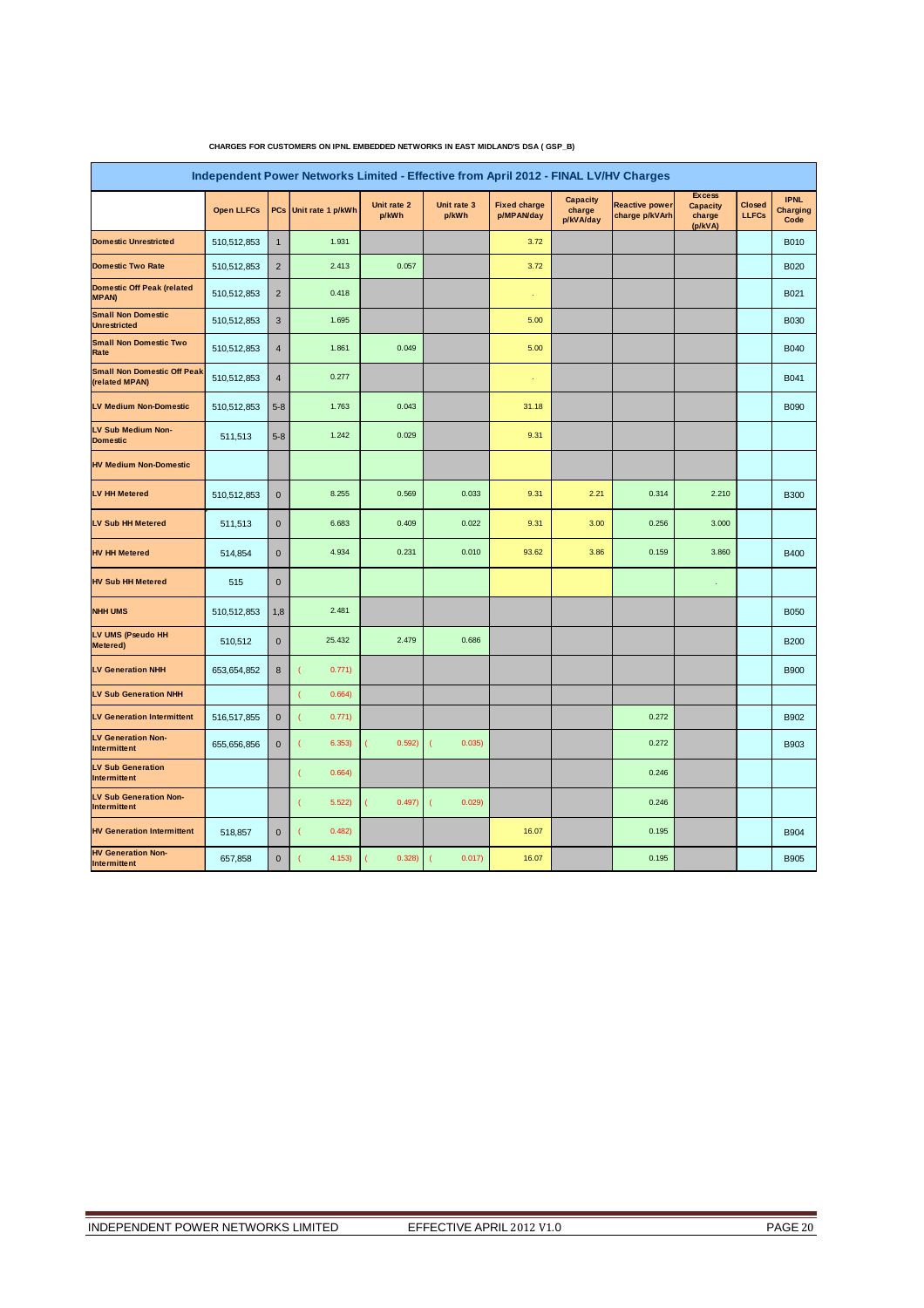| Independent Power Networks Limited - Effective from April 2012 - FINAL LV/HV Charges |                   |                |                      |                      |                      |                                   |                                        |                                         |                                             |                               |                                        |  |
|--------------------------------------------------------------------------------------|-------------------|----------------|----------------------|----------------------|----------------------|-----------------------------------|----------------------------------------|-----------------------------------------|---------------------------------------------|-------------------------------|----------------------------------------|--|
|                                                                                      | <b>Open LLFCs</b> | PCs            | Unit rate 1<br>p/kWh | Unit rate 2<br>p/kWh | Unit rate 3<br>p/kWh | <b>Fixed charge</b><br>p/MPAN/day | <b>Capacity</b><br>charge<br>p/kVA/day | <b>Reactive power</b><br>charge p/kVArh | <b>Excess Capacity</b><br>charge<br>(p/kVA) | <b>Closed</b><br><b>LLFCs</b> | <b>IPNL</b><br><b>Charging</b><br>Code |  |
| <b>Domestic Unrestricted</b>                                                         | 520,522,863       | $\mathbf{1}$   | 1.834                |                      |                      | 3.24                              |                                        |                                         |                                             |                               | C010                                   |  |
| <b>Domestic Two Rate</b>                                                             | 520,522,863       | $\sqrt{2}$     | 2.376                | 0.211                |                      | 3.24                              |                                        |                                         |                                             |                               | C020                                   |  |
| <b>Domestic Off Peak (related</b><br><b>MPAN)</b>                                    | 520,522,863       | $\overline{2}$ | 0.204                |                      |                      |                                   |                                        |                                         |                                             |                               | C021                                   |  |
| <b>Small Non Domestic</b><br><b>Unrestricted</b>                                     | 520, 522, 863     | 3              | 1.218                |                      |                      | 3.45                              |                                        |                                         |                                             |                               | C030                                   |  |
| <b>Small Non Domestic Two</b><br>Rate                                                | 520, 522, 863     | $\overline{4}$ | 1.394                | 0.100                |                      | 3.45                              |                                        |                                         |                                             |                               | C040                                   |  |
| <b>Small Non Domestic Off</b><br><b>Peak (related MPAN)</b>                          | 520, 522, 863     | $\overline{4}$ | 0.300                |                      |                      |                                   |                                        |                                         |                                             |                               | C041                                   |  |
| <b>LV Medium Non-Domestic</b>                                                        | 520, 522, 863     | $5 - 8$        | 1.522                | 0.156                |                      | 29.97                             |                                        |                                         |                                             |                               | C090                                   |  |
| LV Sub Medium Non-<br><b>Domestic</b>                                                | 521,523           | $5 - 8$        |                      |                      |                      |                                   |                                        |                                         |                                             |                               |                                        |  |
| <b>HV Medium Non-Domestic</b>                                                        |                   |                |                      |                      |                      |                                   |                                        |                                         |                                             |                               |                                        |  |
| <b>LV HH Metered</b>                                                                 | 520,522,863       | $\mathbf 0$    | 3.535                | 0.386                | 0.068                | 8.73                              | 2.70                                   | 0.277                                   | 2.700                                       |                               | C300                                   |  |
| <b>LV Sub HH Metered</b>                                                             | 521,523           | $\mathbf 0$    | 2.200                | 0.188                | 0.023                | 5.98                              | 5.15                                   | 0.198                                   | 5.150                                       |                               |                                        |  |
| <b>HV HH Metered</b>                                                                 | 524,864           | $\pmb{0}$      | 1.771                | 0.137                | 0.013                | 64.11                             | 5.44                                   | 0.119                                   | 5.440                                       |                               | C400                                   |  |
| <b>HV Sub HH Metered</b>                                                             | 525               | $\mathbf 0$    |                      |                      |                      |                                   |                                        |                                         |                                             |                               |                                        |  |
| <b>NHH UMS</b>                                                                       | 520, 522, 863     | 1,8            | 1.690                |                      |                      |                                   |                                        |                                         |                                             |                               | C <sub>050</sub>                       |  |
| LV UMS (Pseudo HH<br><b>Metered</b> )                                                | 520,522           | $\mathbf 0$    | 13.541               | 1.930                | 0.633                |                                   |                                        |                                         |                                             |                               | C <sub>200</sub>                       |  |
| <b>LV Generation NHH</b>                                                             | 658,659,862       | 8              | 0.925                |                      |                      |                                   |                                        |                                         |                                             |                               | C900                                   |  |
| <b>LV Sub Generation NHH</b>                                                         |                   |                |                      |                      |                      |                                   |                                        |                                         |                                             |                               |                                        |  |
| <b>LV Generation Intermittent</b>                                                    | 526,527,865       | $\mathbf{0}$   | 0.925)               |                      |                      |                                   |                                        | 0.309                                   |                                             |                               | C902                                   |  |
| <b>LV Generation Non-</b><br>Intermittent                                            | 660,661,866       | $\mathbf{0}$   | 4.154                | 0.471)               | 0.086                |                                   |                                        | 0.309                                   |                                             |                               | C903                                   |  |
| <b>LV Sub Generation</b><br>Intermittent                                             |                   | $\pmb{0}$      | 0.842                |                      |                      |                                   |                                        | 0.285                                   |                                             |                               |                                        |  |
| <b>LV Sub Generation Non-</b><br>Intermittent                                        |                   | $\mathbf{0}$   | 3.820                | 0.416)               | 0.073)               |                                   |                                        | 0.285                                   |                                             |                               |                                        |  |
| <b>HV Generation Intermittent</b>                                                    | 528,867           | $\mathbf{0}$   | 0.581)               |                      |                      | 30.61                             |                                        | 0.245                                   |                                             |                               | C904                                   |  |
| <b>HV Generation Non-</b><br>Intermittent                                            | 662.868           | $\mathbf{0}$   | 2.800                | 0.232)               | 0.025                | 30.61                             |                                        | 0.245                                   |                                             |                               | C905                                   |  |

#### **CHARGES FOR CUSTOMERS ON IPNL EMBEDDED NETWORKS IN LONDON POWER NETWORK'S DSA ( GSP\_C)**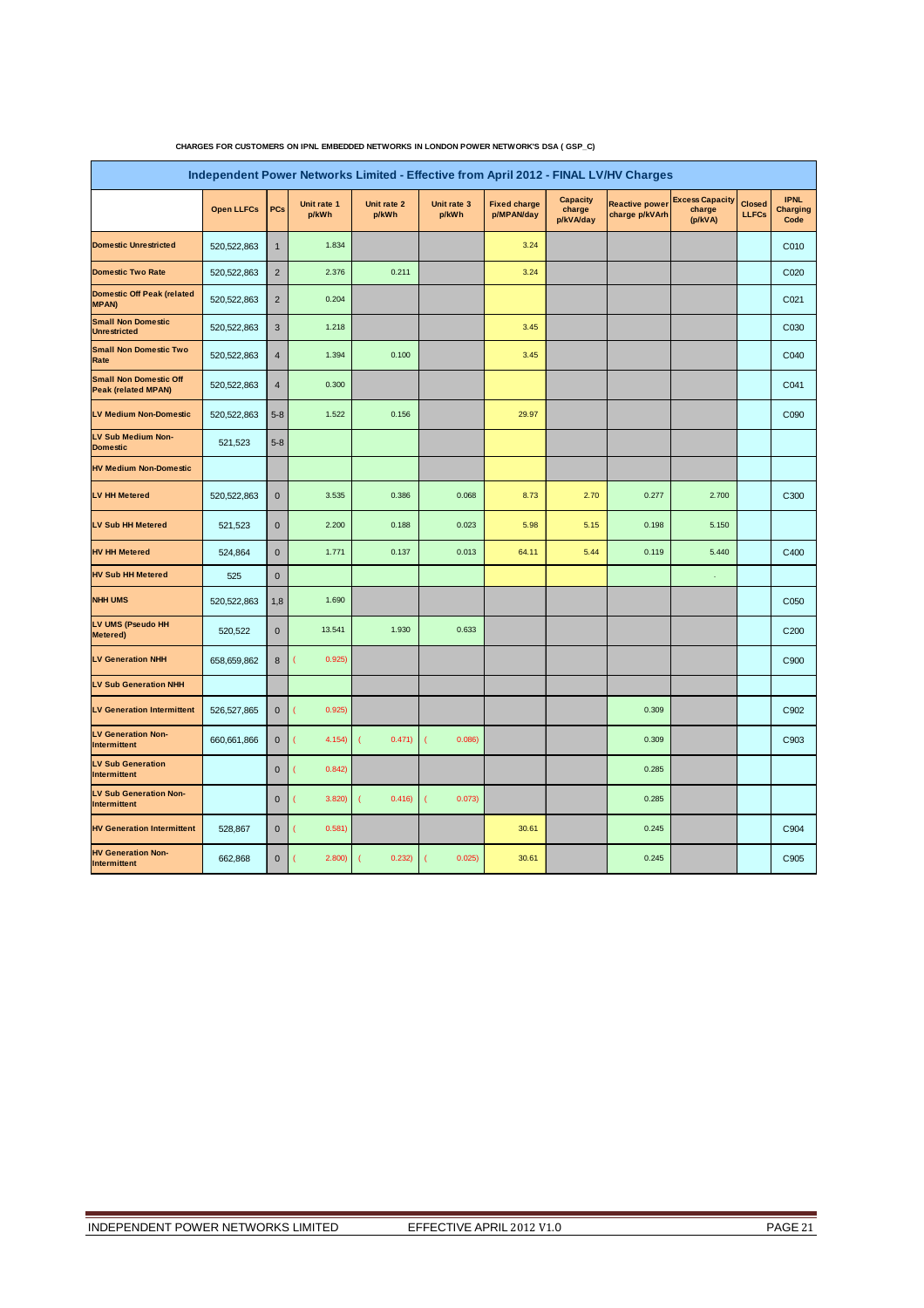| Independent Power Networks Limited - Effective from April 2012 - FINAL LV/HV Charges |                   |                |                       |                      |                   |                                   |                                        |                                         |                                             |                               |                                        |  |
|--------------------------------------------------------------------------------------|-------------------|----------------|-----------------------|----------------------|-------------------|-----------------------------------|----------------------------------------|-----------------------------------------|---------------------------------------------|-------------------------------|----------------------------------------|--|
|                                                                                      | <b>Open LLFCs</b> |                | PCs Unit rate 1 p/kWh | Unit rate 2<br>p/kWh | Unit rate 3 p/kWh | <b>Fixed charge</b><br>p/MPAN/day | <b>Capacity</b><br>charge<br>p/kVA/day | <b>Reactive power</b><br>charge p/kVArh | <b>Excess Capacity</b><br>charge<br>(p/kVA) | <b>Closed</b><br><b>LLFCs</b> | <b>IPNL</b><br><b>Charging</b><br>Code |  |
| <b>Domestic Unrestricted</b>                                                         | 530, 532, 873     | $\mathbf{1}$   | 3.030                 |                      |                   | 3.55                              |                                        |                                         |                                             |                               | D010                                   |  |
| <b>Domestic Two Rate</b>                                                             | 530, 532, 873     | $\overline{2}$ | 3.786                 | 0.363                |                   | 3.55                              |                                        |                                         |                                             |                               | D020                                   |  |
| <b>Domestic Off Peak (related</b><br><b>MPAN)</b>                                    | 530, 532, 873     | $\overline{c}$ | 0.327                 |                      |                   |                                   |                                        |                                         |                                             |                               | D <sub>021</sub>                       |  |
| <b>Small Non Domestic</b><br><b>Unrestricted</b>                                     | 530, 532, 873     | $\overline{3}$ | 2.722                 |                      |                   | 4.51                              |                                        |                                         |                                             |                               | D030                                   |  |
| <b>Small Non Domestic Two</b><br>Rate                                                | 530, 532, 873     | $\overline{4}$ | 2.923                 | 0.214                |                   | 4.51                              |                                        |                                         |                                             |                               | D040                                   |  |
| <b>Small Non Domestic Off</b><br><b>Peak (related MPAN)</b>                          | 530, 532, 873     | $\overline{4}$ | 0.247                 |                      |                   |                                   |                                        |                                         |                                             |                               | D041                                   |  |
| <b>LV Medium Non-Domestic</b>                                                        | 530, 532, 873     | $5 - 8$        | 3.099                 | 0.206                |                   | 22.20                             |                                        |                                         |                                             |                               | D090                                   |  |
| <b>LV Sub Medium Non-</b><br><b>Domestic</b>                                         | 531,533           | $5 - 8$        | 2.736                 | 0.179                |                   | 28.53                             |                                        |                                         |                                             |                               |                                        |  |
| <b>HV Medium Non-Domestic</b>                                                        |                   |                |                       |                      |                   |                                   |                                        |                                         |                                             |                               |                                        |  |
| <b>LV HH Metered</b>                                                                 | 530, 532, 873     | $\bf 0$        | 12.403                | 0.908                | 0.155             | 17.35                             | 2.34                                   | 0.666                                   | 2.340                                       |                               | D300                                   |  |
| LV Sub HH Metered                                                                    | 531,533           | $\bf 0$        | 10.531                | 0.592                | 0.117             | 6.12                              | 4.86                                   | 0.505                                   | 4.860                                       |                               |                                        |  |
| <b>HV HH Metered</b>                                                                 | 534,874           | $\mathbf{0}$   | 8.097                 | 0.363                | 0.082             | 92.72                             | 3.72                                   | 0.353                                   | 3.720                                       |                               | D400                                   |  |
| <b>HV Sub HH Metered</b>                                                             | 535               | $\pmb{0}$      |                       |                      |                   |                                   |                                        |                                         |                                             |                               |                                        |  |
| <b>NHH UMS</b>                                                                       | 530, 532, 873     | 1,8            | 2.373                 |                      |                   |                                   |                                        |                                         |                                             |                               | D <sub>050</sub>                       |  |
| LV UMS (Pseudo HH<br>Metered)                                                        | 530,532           | $\mathbf 0$    | 15.658                | 1.588                | 0.524             |                                   |                                        |                                         |                                             |                               | D <sub>200</sub>                       |  |
| <b>LV Generation NHH</b>                                                             | 663,664,872       | $\bf 8$        | 1.154)                |                      |                   |                                   |                                        |                                         |                                             |                               | D900                                   |  |
| <b>LV Sub Generation NHH</b>                                                         |                   |                | 1.030)                |                      |                   |                                   |                                        |                                         |                                             |                               |                                        |  |
| <b>LV Generation Intermittent</b>                                                    | 536, 537, 875     | $\bf 0$        | 1.154)                |                      |                   |                                   |                                        | 0.434                                   |                                             |                               | D902                                   |  |
| <b>LV Generation Non-</b><br><b>Intermittent</b>                                     | 665,666,876       | $\pmb{0}$      | 8.537)                | 0.844)               | 0.125<br>C        |                                   |                                        | 0.434                                   |                                             |                               | D903                                   |  |
| <b>LV Sub Generation</b><br>Intermittent                                             |                   |                | 1.030)                |                      |                   |                                   |                                        | 0.404                                   |                                             |                               |                                        |  |
| <b>LV Sub Generation Non-</b><br>Intermittent                                        |                   |                | 7.737)                | 0.729)               | 0.110             |                                   |                                        | 0.404                                   |                                             |                               |                                        |  |
| <b>HV Generation Intermittent</b>                                                    | 538,877           | $\pmb{0}$      | 0.664)                |                      |                   | 67.71                             |                                        | 0.307                                   |                                             |                               | D904                                   |  |
| <b>HV Generation Non-</b><br>Intermittent                                            | 667,878           | 0              | 5.522                 | 0.356)               | 0.065)            | 67.71                             |                                        | 0.307                                   |                                             |                               | D905                                   |  |

#### **CHARGES FOR CUSTOMERS ON IPNL EMBEDDED NETWORKS IN MANWEB'S DSA ( GSP\_D)**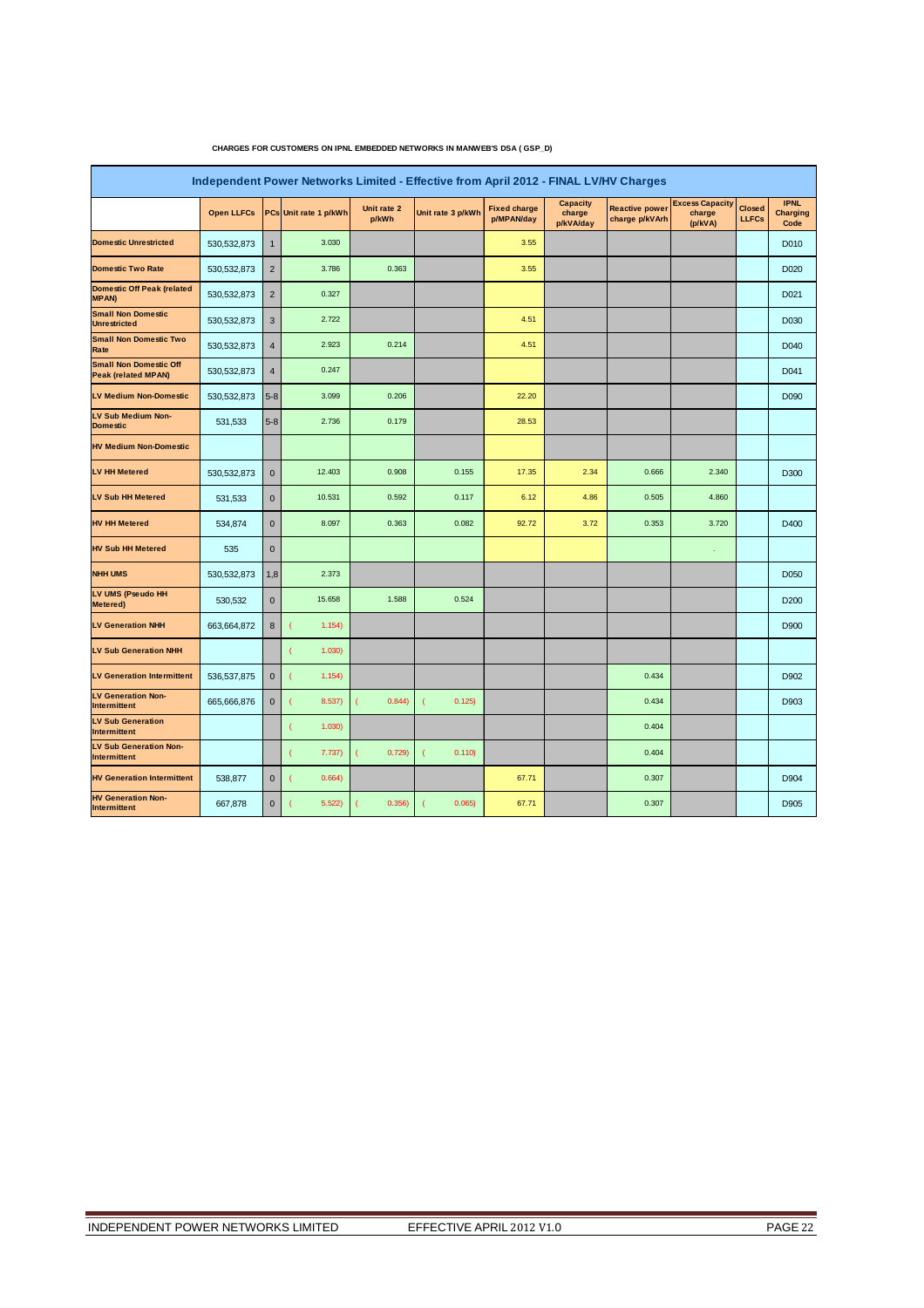| Independent Power Networks Limited - Effective from April 2012 - FINAL LV/HV Charges |                   |                |                      |                      |                   |                                   |                                        |                                         |                                             |                               |                                        |  |
|--------------------------------------------------------------------------------------|-------------------|----------------|----------------------|----------------------|-------------------|-----------------------------------|----------------------------------------|-----------------------------------------|---------------------------------------------|-------------------------------|----------------------------------------|--|
|                                                                                      | <b>Open LLFCs</b> | PCs            | Unit rate 1<br>p/kWh | Unit rate 2<br>p/kWh | Unit rate 3 p/kWh | <b>Fixed charge</b><br>p/MPAN/day | <b>Capacity</b><br>charge<br>p/kVA/day | <b>Reactive power</b><br>charge p/kVArh | <b>Excess Capacity</b><br>charge<br>(p/kVA) | <b>Closed</b><br><b>LLFCs</b> | <b>IPNL</b><br><b>Charging</b><br>Code |  |
| <b>Domestic Unrestricted</b>                                                         | 540,542,883       | $\mathbf{1}$   | 1.920                |                      |                   | 4.76                              |                                        |                                         |                                             |                               | E010                                   |  |
| <b>Domestic Two Rate</b>                                                             | 540,542,883       | $\overline{2}$ | 2.349                | 0.095                |                   | 4.76                              |                                        |                                         |                                             |                               | E020                                   |  |
| <b>Domestic Off Peak (related</b><br><b>MPAN)</b>                                    | 540, 542, 883     | $\overline{2}$ | 0.190                |                      |                   | ×                                 |                                        |                                         |                                             |                               | E021                                   |  |
| <b>Small Non Domestic Unrestricted</b>                                               | 540,542,883       | 3              | 1.729                |                      |                   | 6.15                              |                                        |                                         |                                             |                               | E030                                   |  |
| <b>Small Non Domestic Two Rate</b>                                                   | 540, 542, 883     | $\overline{4}$ | 2.007                | 0.084                |                   | 6.15                              |                                        |                                         |                                             |                               | E040                                   |  |
| <b>Small Non Domestic Off Peak</b><br>(related MPAN)                                 | 540, 542, 883     | $\overline{4}$ | 0.313                |                      |                   |                                   |                                        |                                         |                                             |                               | E041                                   |  |
| <b>LV Medium Non-Domestic</b>                                                        | 540,542,883       | $5 - 8$        | 1.783                | 0.073                |                   | 35.86                             |                                        |                                         |                                             |                               | E090                                   |  |
| LV Sub Medium Non-Domestic                                                           | 541,543           | $5 - 8$        | 1.221                | 0.044                |                   | 10.13                             |                                        |                                         |                                             |                               |                                        |  |
| <b>HV Medium Non-Domestic</b>                                                        |                   |                |                      |                      |                   |                                   |                                        |                                         |                                             |                               |                                        |  |
| <b>LV HH Metered</b>                                                                 | 540,542,883       | $\mathbf 0$    | 7.706                | 0.604                | 0.048             | 10.13                             | 3.16                                   | 0.298                                   | 3.160                                       |                               | E300                                   |  |
| <b>LV Sub HH Metered</b>                                                             | 541,543           | $\mathbf 0$    | 7.110                | 0.497                | 0.029             | 10.13                             | 4.16                                   | 0.234                                   | 4.160                                       |                               |                                        |  |
| <b>HV HH Metered</b>                                                                 | 544,884           | $\pmb{0}$      | 4.438                | 0.260                | 0.012             | 101.91                            | 4.90                                   | 0.143                                   | 4.900                                       |                               | E400                                   |  |
| <b>HV Sub HH Metered</b>                                                             | 545               | $\pmb{0}$      |                      |                      |                   |                                   |                                        |                                         | ٠                                           |                               |                                        |  |
| <b>NHH UMS</b>                                                                       | 540,542,883       | 1,8            | 2.500                |                      |                   |                                   |                                        |                                         |                                             |                               | E050                                   |  |
| LV UMS (Pseudo HH Metered)                                                           | 540,542           | $\pmb{0}$      | 24.404               | 2.679                | 0.820             |                                   |                                        |                                         |                                             |                               | E200                                   |  |
| <b>LV Generation NHH</b>                                                             | 668,669,882       | $\bf 8$        | 0.692)               |                      |                   |                                   |                                        |                                         |                                             |                               | E900                                   |  |
| <b>LV Sub Generation NHH</b>                                                         |                   | 8              | 0.583)               |                      |                   |                                   |                                        |                                         |                                             |                               |                                        |  |
| <b>LV Generation Intermittent</b>                                                    | 546,547,885       | $\mathbf 0$    | 0.692)               |                      |                   |                                   |                                        | 0.275                                   |                                             |                               | E902                                   |  |
| <b>LV Generation Non-Intermittent</b>                                                | 670,671,886       | $\mathbf 0$    | 5.339)               | 0.584)               | 0.057)            |                                   |                                        | 0.275                                   |                                             |                               | E903                                   |  |
| <b>LV Sub Generation Intermittent</b>                                                |                   |                | 0.583)               |                      |                   |                                   |                                        | 0.248                                   |                                             |                               |                                        |  |
| <b>LV Sub Generation Non-</b><br>Intermittent                                        |                   |                | 4.540)               | 0.489                | 0.044             |                                   |                                        | 0.248                                   |                                             |                               |                                        |  |
| <b>HV Generation Intermittent</b>                                                    | 548,887           | $\pmb{0}$      | 0.379)               |                      |                   | 17.50                             |                                        | 0.203                                   |                                             |                               | E904                                   |  |
| <b>HV Generation Non-Intermittent</b>                                                | 672,888           | $\mathbf 0$    | 3.046                | 0.309)               | 0.020             | 17.50                             |                                        | 0.203                                   |                                             |                               | E905                                   |  |

#### **CHARGES FOR CUSTOMERS ON IPNL EMBEDDED NETWORKS IN WEST MIDLANDS DSA ( GSP\_E)**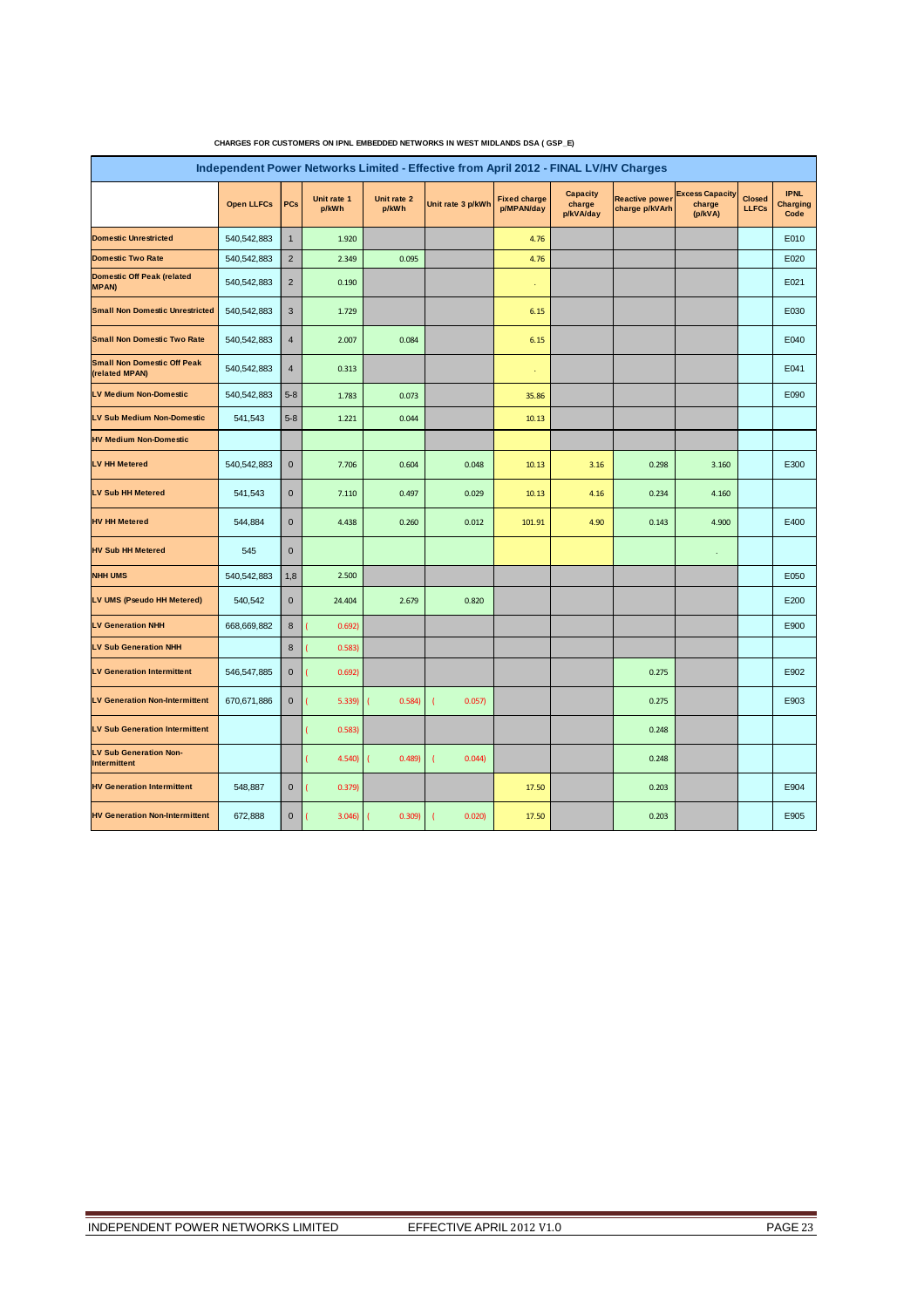| Independent Power Networks Limited - Effective from April 2012 - FINAL LV/HV Charges |                   |                |                      |                      |                      |                                   |                                        |                                         |                                                       |                               |                                        |  |
|--------------------------------------------------------------------------------------|-------------------|----------------|----------------------|----------------------|----------------------|-----------------------------------|----------------------------------------|-----------------------------------------|-------------------------------------------------------|-------------------------------|----------------------------------------|--|
|                                                                                      | <b>Open LLFCs</b> | PCs            | Unit rate 1<br>p/kWh | Unit rate 2<br>p/kWh | Unit rate 3<br>p/kWh | <b>Fixed charge</b><br>p/MPAN/day | <b>Capacity</b><br>charge<br>p/kVA/day | <b>Reactive power</b><br>charge p/kVArh | <b>Excess</b><br><b>Capacity</b><br>charge<br>(p/kVA) | <b>Closed</b><br><b>LLFCs</b> | <b>IPNL</b><br><b>Charging</b><br>Code |  |
| <b>Domestic Unrestricted</b>                                                         | 550, 552, 893     | $\mathbf{1}$   | 2.218                |                      |                      | 4.16                              |                                        |                                         |                                                       |                               | F010                                   |  |
| <b>Domestic Two Rate</b>                                                             | 550, 552, 893     | $\overline{2}$ | 2.644                | 0.167                |                      | 4.16                              |                                        |                                         |                                                       |                               | F020                                   |  |
| <b>Domestic Off Peak (related</b><br><b>MPAN)</b>                                    | 550, 552, 893     | $\overline{2}$ | 0.330                |                      |                      |                                   |                                        |                                         |                                                       |                               | F021                                   |  |
| <b>Small Non Domestic</b><br><b>Unrestricted</b>                                     | 550, 552, 893     | $\sqrt{3}$     | 2.137                |                      |                      | 3.83                              |                                        |                                         |                                                       |                               | F030                                   |  |
| <b>Small Non Domestic Two Rate</b>                                                   | 550, 552, 893     | $\overline{4}$ | 2.646                | 0.292                |                      | 3.83                              |                                        |                                         |                                                       |                               | F040                                   |  |
| <b>Small Non Domestic Off Peak</b><br>(related MPAN)                                 | 550, 552, 893     | $\overline{4}$ | 0.378                |                      |                      |                                   |                                        |                                         |                                                       |                               | F041                                   |  |
| <b>LV Medium Non-Domestic</b>                                                        | 550, 552, 893     | $5 - 8$        | 1.996                | 0.157                |                      | 21.97                             |                                        |                                         |                                                       |                               | F090                                   |  |
| <b>LV Sub Medium Non-Domestic</b>                                                    | 551,553           | $5 - 8$        | 1.729                | 0.152                |                      | 54.05                             |                                        |                                         |                                                       |                               |                                        |  |
| <b>HV Medium Non-Domestic</b>                                                        |                   |                |                      |                      |                      |                                   |                                        |                                         |                                                       |                               |                                        |  |
| <b>LV HH Metered</b>                                                                 | 550, 552, 893     | $\mathbf 0$    | 7.747                | 1.057                | 0.107                | 11.54                             | 1.34                                   | 0.282                                   | 1.340                                                 |                               | F300                                   |  |
| LV Sub HH Metered                                                                    | 551,553           | $\mathbf{0}$   | 7.038                | 0.838                | 0.074                | 38.57                             | 1.97                                   | 0.232                                   | 1.970                                                 |                               |                                        |  |
| <b>HV HH Metered</b>                                                                 | 554,894           | $\pmb{0}$      | 5.720                | 0.598                | 0.045                | 98.08                             | 1.76                                   | 0.173                                   | 1.760                                                 |                               | F400                                   |  |
| <b>HV Sub HH Metered</b>                                                             | 555               | $\mathbf 0$    |                      |                      |                      |                                   |                                        |                                         | ٠                                                     |                               |                                        |  |
| <b>NHH UMS</b>                                                                       | 550, 552, 893     | 1,8            | 2.088                |                      |                      |                                   |                                        |                                         |                                                       |                               | F050                                   |  |
| LV UMS (Pseudo HH Metered)                                                           | 550,552           | $\mathbf 0$    | 18.430               | 2.749                | 0.300                |                                   |                                        |                                         |                                                       |                               | F200                                   |  |
| <b>LV Generation NHH</b>                                                             | 673,674,892       | 8              | 0.617)               |                      |                      |                                   |                                        |                                         |                                                       |                               | F900                                   |  |
| <b>LV Sub Generation NHH</b>                                                         |                   |                | 0.540)               |                      |                      |                                   |                                        |                                         |                                                       |                               |                                        |  |
| <b>LV Generation Intermittent</b>                                                    | 556,557,895       | $\pmb{0}$      | 0.617)               |                      |                      |                                   |                                        | 0.131                                   |                                                       |                               | F902                                   |  |
| <b>LV Generation Non-Intermittent</b>                                                | 675,676,896       | $\mathbf 0$    | 2.655)               | 0.893)               | 0.107<br>(           |                                   |                                        | 0.131                                   |                                                       |                               | F903                                   |  |
| <b>LV Sub Generation Intermittent</b>                                                |                   |                | 0.540                |                      |                      |                                   |                                        | 0.124                                   |                                                       |                               |                                        |  |
| <b>LV Sub Generation Non-</b><br>Intermittent                                        |                   |                | 2.320                | 0.785                | 0.092)               |                                   |                                        | 0.124                                   |                                                       |                               |                                        |  |
| <b>HV Generation Intermittent</b>                                                    | 558,897           | $\pmb{0}$      | 0.355)               |                      |                      | 103.68                            |                                        | 0.092                                   |                                                       |                               | F904                                   |  |
| <b>HV Generation Non-Intermittent</b>                                                | 677,898           | $\mathbf 0$    | 1.509                | 0.533)               | 0.055)               | 103.68                            |                                        | 0.092                                   |                                                       |                               | F905                                   |  |

#### **CHARGES FOR CUSTOMERS ON IPNL EMBEDDED NETWORKS IN NORTHERN ELECTRIC'S DSA ( GSP\_F)**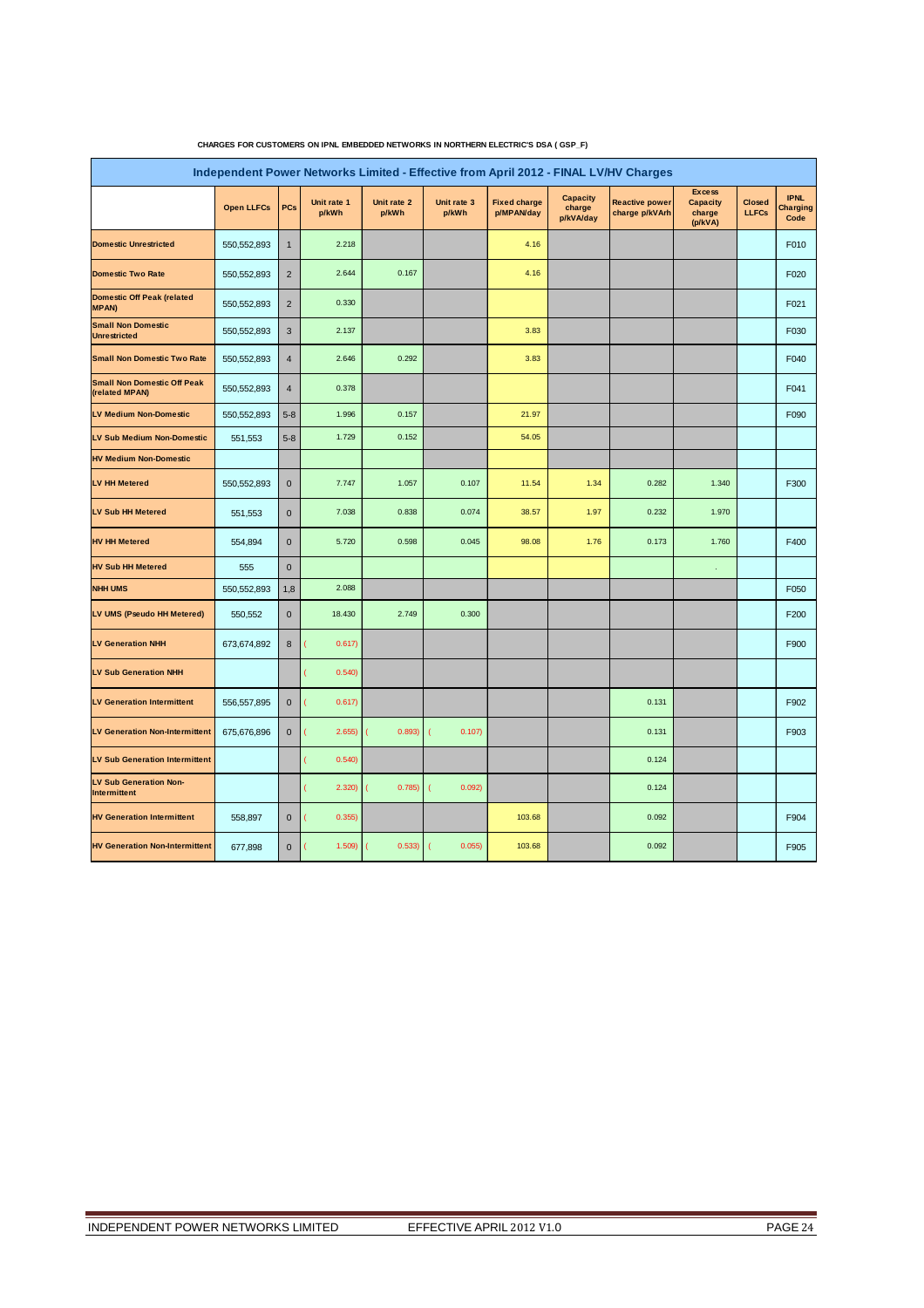| Independent Power Networks Limited - Effective from April 2012 - FINAL LV/HV Charges |                   |                |                      |                      |                      |                                   |                                        |                                            |                                                       |                               |                                        |  |  |
|--------------------------------------------------------------------------------------|-------------------|----------------|----------------------|----------------------|----------------------|-----------------------------------|----------------------------------------|--------------------------------------------|-------------------------------------------------------|-------------------------------|----------------------------------------|--|--|
|                                                                                      | <b>Open LLFCs</b> | PCs            | Unit rate 1<br>p/kWh | Unit rate 2<br>p/kWh | Unit rate 3<br>p/kWh | <b>Fixed charge</b><br>p/MPAN/day | <b>Capacity</b><br>charge<br>p/kVA/day | <b>Reactive</b><br>power charge<br>p/kVArh | <b>Excess</b><br><b>Capacity</b><br>charge<br>(p/kVA) | <b>Closed</b><br><b>LLFCs</b> | <b>IPNL</b><br><b>Charging</b><br>Code |  |  |
| <b>Domestic Unrestricted</b>                                                         | 560,562,903       | $\mathbf{1}$   | 2.540                |                      |                      | 3.32                              |                                        |                                            |                                                       |                               | G010                                   |  |  |
| <b>Domestic Two Rate</b>                                                             | 560,562,903       | $\sqrt{2}$     | 2.875                | 0.258                |                      | 3.32                              |                                        |                                            |                                                       |                               | G020                                   |  |  |
| <b>Domestic Off Peak (related</b><br><b>MPAN)</b>                                    | 560,562,903       | $\overline{2}$ | 0.251                |                      |                      |                                   |                                        |                                            |                                                       |                               | G021                                   |  |  |
| <b>Small Non Domestic</b><br><b>Unrestricted</b>                                     | 560,562,903       | 3              | 2.056                |                      |                      | 3.32                              |                                        |                                            |                                                       |                               | G030                                   |  |  |
| <b>Small Non Domestic Two Rate</b>                                                   | 560,562,903       | $\overline{4}$ | 2.282                | 0.211                |                      | 3.32                              |                                        |                                            |                                                       |                               | G040                                   |  |  |
| <b>Small Non Domestic Off Peak</b><br>(related MPAN)                                 | 560,562,903       | $\sqrt{4}$     | 0.224                |                      |                      |                                   |                                        |                                            |                                                       |                               | G041                                   |  |  |
| <b>LV Medium Non-Domestic</b>                                                        | 560,562,903       | $5 - 8$        | 1.972                | 0.170                |                      | 25.03                             |                                        |                                            |                                                       |                               | G090                                   |  |  |
| <b>LV Sub Medium Non-Domestic</b>                                                    | 561,563           | $5 - 8$        | 1.633                | 0.134                |                      | 59.25                             |                                        |                                            |                                                       |                               |                                        |  |  |
| <b>HV Medium Non-Domestic</b>                                                        |                   |                |                      |                      |                      |                                   |                                        |                                            |                                                       |                               |                                        |  |  |
| <b>LV HH Metered</b>                                                                 | 560,562,903       | $\mathbf 0$    | 8.918                | 0.622                | 0.095                | 11.50                             | 3.38                                   | 0.242                                      | 3.380                                                 |                               | G300                                   |  |  |
| <b>LV Sub HH Metered</b>                                                             | 561,563           | $\mathbf{0}$   | 9.693                | 0.612                | 0.094                | 33.69                             | 3.29                                   | 0.245                                      | 3.290                                                 |                               |                                        |  |  |
| <b>HV HH Metered</b>                                                                 | 564,904           | $\mathbf 0$    | 7.442                | 0.378                | 0.060                | 98.93                             | 3.14                                   | 0.169                                      | 3.140                                                 |                               | G400                                   |  |  |
| <b>HV Sub HH Metered</b>                                                             | 565               | $\pmb{0}$      |                      |                      |                      |                                   |                                        |                                            |                                                       |                               |                                        |  |  |
| <b>NHH UMS</b>                                                                       | 560,562,903       | 1,8            | 3.059                |                      |                      |                                   |                                        |                                            |                                                       |                               | G050                                   |  |  |
| LV UMS (Pseudo HH Metered)                                                           | 560,562           | $\mathbf 0$    | 27.498               | 3.570                | 1.878                |                                   |                                        |                                            |                                                       |                               | G200                                   |  |  |
| <b>LV Generation NHH</b>                                                             | 678,679,902       | 8              | 0.903)               |                      |                      |                                   |                                        |                                            |                                                       |                               | G900                                   |  |  |
| <b>LV Sub Generation NHH</b>                                                         |                   | 8              | 0.698                |                      |                      |                                   |                                        |                                            |                                                       |                               |                                        |  |  |
| <b>LV Generation Intermittent</b>                                                    | 566,567,905       | $\mathbf 0$    | 0.903)               |                      |                      |                                   |                                        | 0.231                                      |                                                       |                               | G902                                   |  |  |
| <b>LV Generation Non-Intermittent</b>                                                | 680,681,906       | $\mathbf 0$    | 9.263)               | 0.881)               | 0.132)               |                                   |                                        | 0.231                                      |                                                       |                               | G903                                   |  |  |
| <b>LV Sub Generation Intermittent</b>                                                |                   | $\mathbf{0}$   | 0.698                |                      |                      |                                   |                                        | 0.185                                      |                                                       |                               |                                        |  |  |
| <b>LV Sub Generation Non-</b><br><b>Intermittent</b>                                 |                   | $\mathbf 0$    | 7.246                | 0.666                | 0.100                |                                   |                                        | 0.185                                      |                                                       |                               |                                        |  |  |
| <b>HV Generation Intermittent</b>                                                    | 568,907           | $\mathbf 0$    | 0.440                |                      |                      | 6.13                              |                                        | 0.125                                      |                                                       |                               | G904                                   |  |  |
| <b>HV Generation Non-Intermittent</b>                                                | 682,908           | $\pmb{0}$      | 4.750)               | 0.392)               | 0.060)               | 6.13                              |                                        | 0.125                                      |                                                       |                               | G905                                   |  |  |

#### **CHARGES FOR CUSTOMERS ON IPNL EMBEDDED NETWORKS IN NORTH WEST ELECTRICITY'S DSA ( GSP\_G)**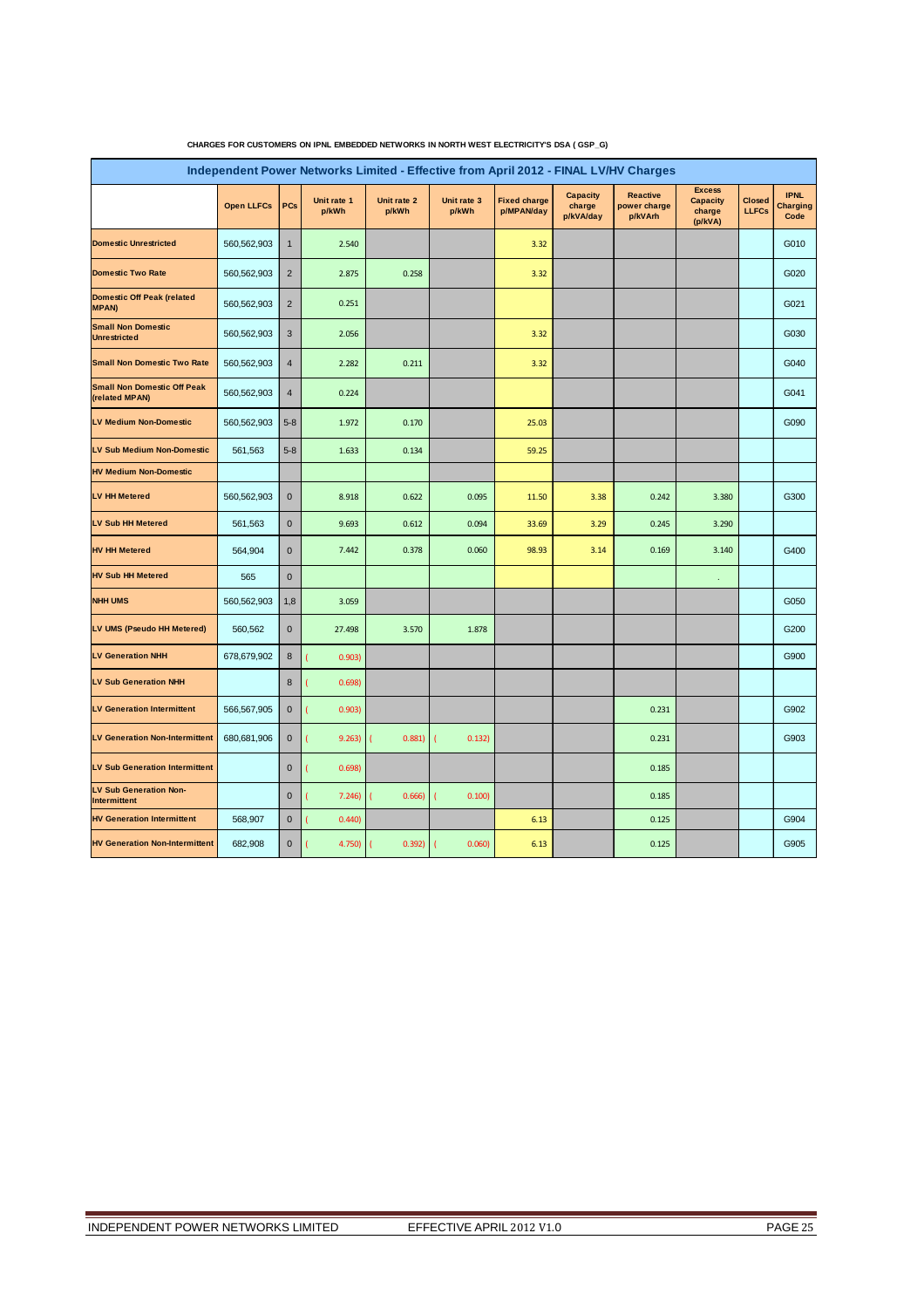| Independent Power Networks Limited - Effective from April 2012 - FINAL LV/HV Charges<br><b>Excess</b> |                   |                |                      |                      |                      |                                   |                                        |                                         |                                      |                               |                                        |  |  |
|-------------------------------------------------------------------------------------------------------|-------------------|----------------|----------------------|----------------------|----------------------|-----------------------------------|----------------------------------------|-----------------------------------------|--------------------------------------|-------------------------------|----------------------------------------|--|--|
|                                                                                                       | <b>Open LLFCs</b> | PCs            | Unit rate 1<br>p/kWh | Unit rate 2<br>p/kWh | Unit rate 3<br>p/kWh | <b>Fixed charge</b><br>p/MPAN/day | <b>Capacity</b><br>charge<br>p/kVA/day | <b>Reactive power</b><br>charge p/kVArh | <b>Capacity</b><br>charge<br>(p/kVA) | <b>Closed</b><br><b>LLFCs</b> | <b>IPNL</b><br><b>Charging</b><br>Code |  |  |
| <b>Domestic Unrestricted</b>                                                                          | 570,572,913       | $\mathbf{1}$   | 2.319                |                      |                      | 2.55                              |                                        |                                         |                                      |                               | H010                                   |  |  |
| <b>Domestic Two Rate</b>                                                                              | 570,572,913       | $\overline{2}$ | 2.503                | 0.117                |                      | 2.55                              |                                        |                                         |                                      |                               | H020                                   |  |  |
| <b>Domestic Off Peak (related MPAN)</b>                                                               | 570,572,913       | $\overline{2}$ | 0.265                |                      |                      |                                   |                                        |                                         |                                      |                               | H021                                   |  |  |
| <b>Small Non Domestic Unrestricted</b>                                                                | 570,572,913       | $\mathbf{3}$   | 1.817                |                      |                      | 4.02                              |                                        |                                         |                                      |                               | H030                                   |  |  |
| <b>Small Non Domestic Two Rate</b>                                                                    | 570,572,913       | $\overline{4}$ | 2.491                | 0.120                |                      | 4.02                              |                                        |                                         |                                      |                               | H040                                   |  |  |
| <b>Small Non Domestic Off Peak (related</b><br><b>MPAN)</b>                                           | 570,572,913       | $\overline{4}$ | 0.261                |                      |                      |                                   |                                        |                                         |                                      |                               | H041                                   |  |  |
| <b>LV Medium Non-Domestic</b>                                                                         | 570,572,913       | $5 - 8$        | 1.744                | 0.092                |                      | 21.57                             |                                        |                                         |                                      |                               | H090                                   |  |  |
| LV Sub Medium Non-Domestic                                                                            | 571,573           | $5 - 8$        | 1.245                | 0.059                |                      | 3.29                              |                                        |                                         |                                      |                               |                                        |  |  |
| <b>HV Medium Non-Domestic</b>                                                                         |                   |                |                      |                      |                      |                                   |                                        |                                         |                                      |                               |                                        |  |  |
| <b>LV HH Metered</b>                                                                                  | 570,572,913       | $\mathbf{0}$   | 9.729                | 1.078                | 0.061                | 8.34                              | 2.38                                   | 0.309                                   | 2.380                                |                               | H300                                   |  |  |
| <b>LV Sub HH Metered</b>                                                                              | 571,573           | $\mathbf 0$    | 8.357                | 0.606                | 0.027                | 3.29                              | 4.55                                   | 0.243                                   | 4.550                                |                               |                                        |  |  |
| <b>HV HH Metered</b>                                                                                  | 574,914           | $\mathbf 0$    | 6.871                | 0.431                | 0.017                | 80.04                             | 5.09                                   | 0.177                                   | 5.090                                |                               | H400                                   |  |  |
| <b>HV Sub HH Metered</b>                                                                              | 575               | $\mathbf 0$    |                      |                      |                      |                                   |                                        |                                         |                                      |                               |                                        |  |  |
| <b>NHH UMS</b>                                                                                        | 570,572,913       | 1,8            | 2.478                |                      |                      |                                   |                                        |                                         |                                      |                               | H050                                   |  |  |
| LV UMS (Pseudo HH Metered)                                                                            | 570,572           | $\mathbf{0}$   | 21.613               | 3.296                | 0.527                |                                   |                                        |                                         |                                      |                               | H <sub>200</sub>                       |  |  |
| <b>LV Generation NHH</b>                                                                              | 683,684,912       | 8              | 0.676)               |                      |                      |                                   |                                        |                                         |                                      |                               | H900                                   |  |  |
| <b>LV Sub Generation NHH</b>                                                                          |                   |                | 0.590                |                      |                      |                                   |                                        |                                         |                                      |                               |                                        |  |  |
| <b>LV Generation Intermittent</b>                                                                     | 576,577,915       | $\pmb{0}$      | 0.676                |                      |                      |                                   |                                        | 0.186                                   |                                      |                               | H902                                   |  |  |
| <b>LV Generation Non-Intermittent</b>                                                                 | 685,686,916       | $\mathbf 0$    | 4.946)               | 0.987)               | 0.068                |                                   |                                        | 0.186                                   |                                      |                               | H903                                   |  |  |
| <b>LV Sub Generation Intermittent</b>                                                                 |                   |                | 0.590)               |                      |                      |                                   |                                        | 0.173                                   |                                      |                               |                                        |  |  |
| <b>LV Sub Generation Non-Intermittent</b>                                                             |                   |                | 4.526                | 0.813)               | 0.056                |                                   |                                        | 0.173                                   |                                      |                               |                                        |  |  |
| <b>HV Generation Intermittent</b>                                                                     | 578,917           | $\mathbf 0$    | 0.354)               |                      |                      | 99.13                             |                                        | 0.147                                   |                                      |                               | H904                                   |  |  |
| <b>HV Generation Non-Intermittent</b>                                                                 | 687,918           | $\mathbf{0}$   | 3.408                | 0.330)               | 0.020                | 99.13                             |                                        | 0.147                                   |                                      |                               | H905                                   |  |  |

#### **CHARGES FOR CUSTOMERS ON IPNL EMBEDDED NETWORKS IN SOUTHERN ELECTRIC'S DSA ( GSP\_H)**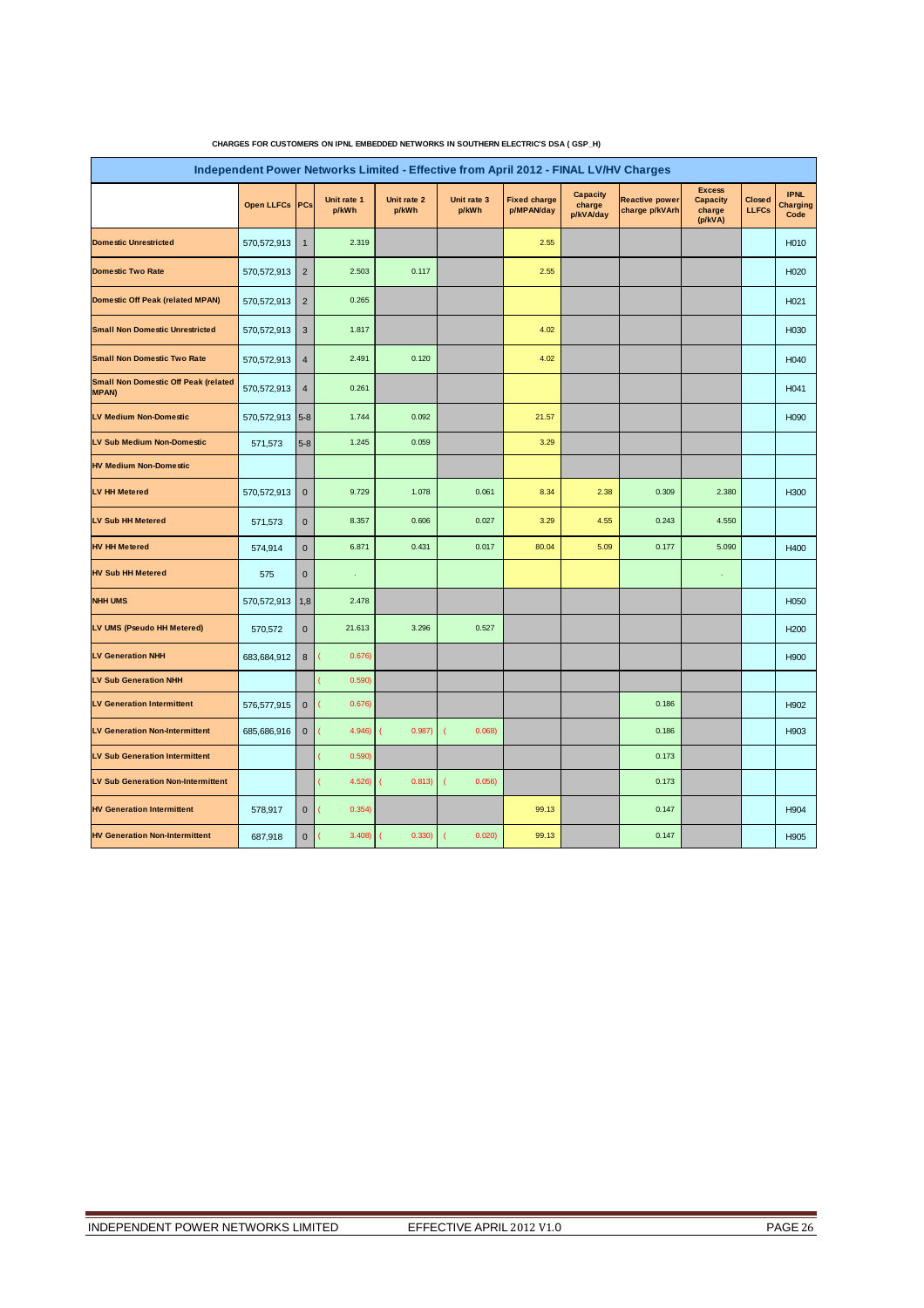| Independent Power Networks Limited - Effective from April 2012 - FINAL LV/HV Charges |                   |                         |                          |                      |                      |                                   |                                     |                                         |                                             |                               |                                        |  |
|--------------------------------------------------------------------------------------|-------------------|-------------------------|--------------------------|----------------------|----------------------|-----------------------------------|-------------------------------------|-----------------------------------------|---------------------------------------------|-------------------------------|----------------------------------------|--|
|                                                                                      | <b>Open LLFCs</b> | PCs                     | Unit rate 1<br>p/kWh     | Unit rate 2<br>p/kWh | Unit rate 3<br>p/kWh | <b>Fixed charge</b><br>p/MPAN/day | <b>Capacity charge</b><br>p/kVA/day | <b>Reactive power</b><br>charge p/kVArh | <b>Excess Capacity</b><br>charge<br>(p/kVA) | <b>Closed</b><br><b>LLFCs</b> | <b>IPNL</b><br><b>Charging</b><br>Code |  |
| <b>Domestic Unrestricted</b>                                                         | 580,582,923       | $\mathbf{1}$            | 1.962                    |                      |                      | 4.03                              |                                     |                                         |                                             |                               | J <sub>010</sub>                       |  |
| <b>Domestic Two Rate</b>                                                             | 580,582,923       | $\overline{2}$          | 2.487                    | 0.129                |                      | 4.03                              |                                     |                                         |                                             |                               | J <sub>020</sub>                       |  |
| <b>Domestic Off Peak (related</b><br><b>MPAN)</b>                                    | 580,582,923       | $\mathbf 2$             | 0.360                    |                      |                      |                                   |                                     |                                         |                                             |                               | J <sub>021</sub>                       |  |
| <b>Small Non Domestic</b><br><b>Unrestricted</b>                                     | 580,582,923       | $\sqrt{3}$              | 1.510                    |                      |                      | 4.33                              |                                     |                                         |                                             |                               | J030                                   |  |
| <b>Small Non Domestic Two Rate</b>                                                   | 580,582,923       | $\sqrt{4}$              | 1.572                    | 0.091                |                      | 4.33                              |                                     |                                         |                                             |                               | J040                                   |  |
| <b>Small Non Domestic Off Peak</b><br>(related MPAN)                                 | 580,582,923       | $\overline{\mathbf{4}}$ | 0.275                    |                      |                      |                                   |                                     |                                         |                                             |                               | J <sub>041</sub>                       |  |
| <b>LV Medium Non-Domestic</b>                                                        | 580,582,923       | $5 - 8$                 | 1.501                    | 0.080                |                      | 30.43                             |                                     |                                         |                                             |                               | J090                                   |  |
| <b>LV Sub Medium Non-Domestic</b>                                                    | 581,583           | $5 - 8$                 |                          |                      |                      |                                   |                                     |                                         |                                             |                               |                                        |  |
| <b>HV Medium Non-Domestic</b>                                                        |                   |                         |                          |                      |                      |                                   |                                     |                                         |                                             |                               |                                        |  |
| <b>LV HH Metered</b>                                                                 | 580,582,923       | $\mathbf 0$             | 8.858                    | 0.295                | 0.055                | 12.64                             | 2.38                                | 0.276                                   | 2.380                                       |                               | J300                                   |  |
| <b>LV Sub HH Metered</b>                                                             | 581,583           | $\bf 0$                 | 8.798                    | 0.235                | 0.041                | 8.67                              | 3.64                                | 0.241                                   | 3.640                                       |                               |                                        |  |
| <b>HV HH Metered</b>                                                                 | 584,924           | $\pmb{0}$               | 6.442                    | 0.151                | 0.025                | 67.95                             | 3.09                                | 0.185                                   | 3.090                                       |                               | J400                                   |  |
| <b>HV Sub HH Metered</b>                                                             | 585               | $\mathbf 0$             |                          |                      |                      |                                   |                                     |                                         |                                             |                               |                                        |  |
| <b>NHH UMS</b>                                                                       | 580,582,923       | 1,8                     | 2.032                    |                      |                      |                                   |                                     |                                         |                                             |                               | J050                                   |  |
| LV UMS (Pseudo HH Metered)                                                           | 580,582           | $\mathbf 0$             | 18.576                   | 1.174                | 0.592                |                                   |                                     |                                         |                                             |                               | J200                                   |  |
| <b>LV Generation NHH</b>                                                             | 688,689,922       | $\bf 8$                 | 0.696                    |                      |                      |                                   |                                     |                                         |                                             |                               | J900                                   |  |
| <b>LV Sub Generation NHH</b>                                                         |                   |                         |                          |                      |                      |                                   |                                     |                                         |                                             |                               |                                        |  |
| <b>LV Generation Intermittent</b>                                                    | 586,587,925       | $\mathbf 0$             | 0.696                    |                      |                      |                                   |                                     | 0.204                                   |                                             |                               | J902                                   |  |
| <b>LV Generation Non-Intermittent</b>                                                | 690,691,926       | $\mathbf 0$             | 6.270<br>-               | 0.282)               | 0.056                |                                   |                                     | 0.204                                   |                                             |                               | <b>J903</b>                            |  |
| <b>LV Sub Generation Intermittent</b>                                                |                   |                         | 0.632)                   |                      |                      |                                   |                                     | 0.189                                   |                                             |                               |                                        |  |
| <b>LV Sub Generation Non-</b><br>Intermittent                                        |                   |                         | 5.774)                   | 0.241)               | 0.047                |                                   |                                     | 0.189                                   |                                             |                               |                                        |  |
| <b>HV Generation Intermittent</b>                                                    | 588,927           | $\mathbf 0$             | 0.473)<br>$\overline{ }$ |                      |                      | 32.44                             |                                     | 0.161                                   |                                             |                               | J904                                   |  |
| <b>HV Generation Non-Intermittent</b>                                                | 692,928           | $\mathbf{0}$            | 4.560<br>7               | 0.139                | 0.025                | 32.44                             |                                     | 0.161                                   |                                             |                               | J905                                   |  |

#### **CHARGES FOR CUSTOMERS ON IPNL EMBEDDED NETWORKS IN SOUTH EASTERN'S DSA ( GSP\_J)**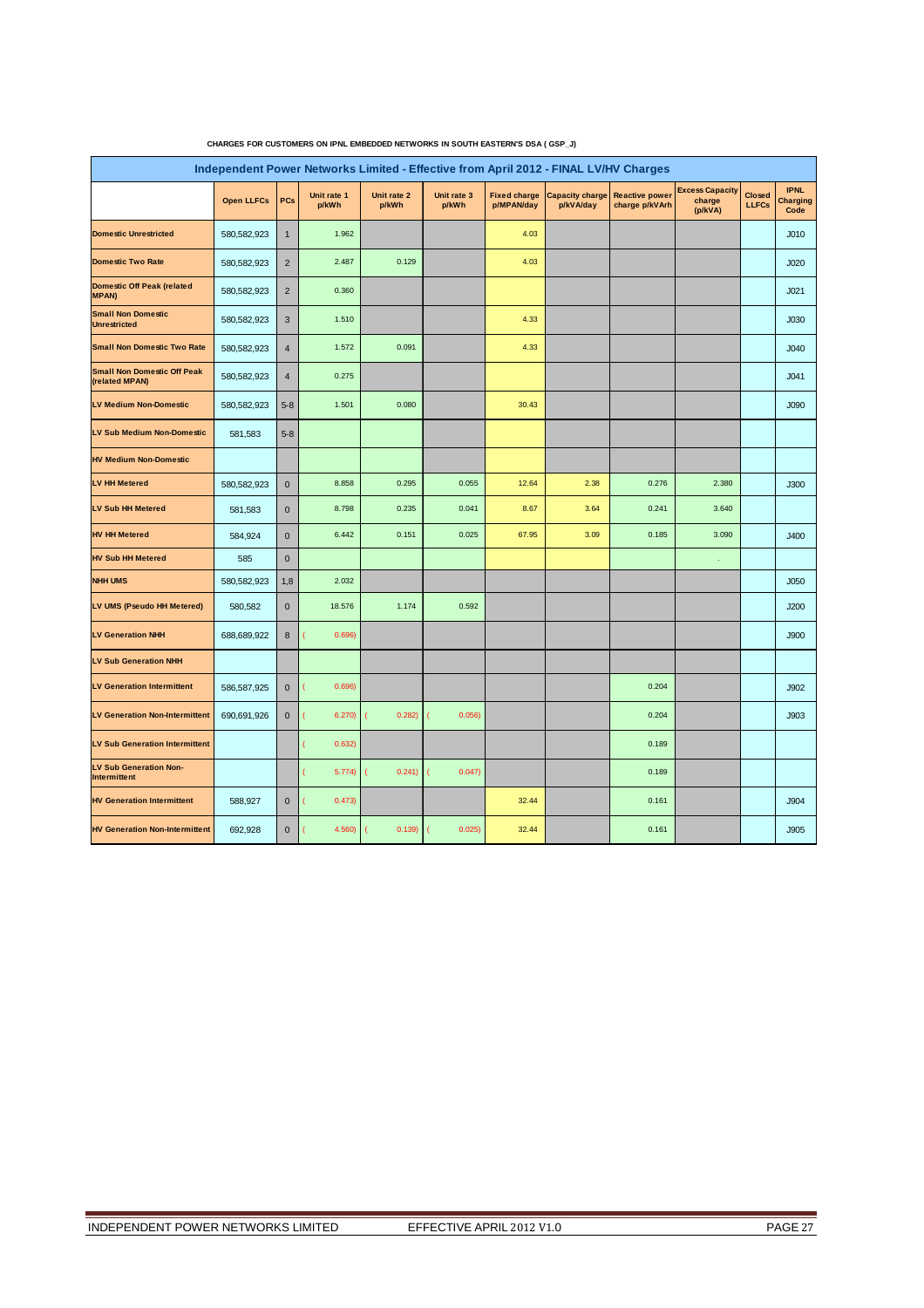| Independent Power Networks Limited - Effective from April 2012 - FINAL LV/HV Charges<br><b>Excess</b> |                   |                |                      |                      |                   |                                   |                                 |                                         |                                      |                               |                                        |  |
|-------------------------------------------------------------------------------------------------------|-------------------|----------------|----------------------|----------------------|-------------------|-----------------------------------|---------------------------------|-----------------------------------------|--------------------------------------|-------------------------------|----------------------------------------|--|
|                                                                                                       | <b>Open LLFCs</b> | PCs            | Unit rate 1<br>p/kWh | Unit rate 2<br>p/kWh | Unit rate 3 p/kWh | <b>Fixed charge</b><br>p/MPAN/day | Capacity<br>charge<br>p/kVA/day | <b>Reactive power</b><br>charge p/kVArh | <b>Capacity</b><br>charge<br>(p/kVA) | <b>Closed</b><br><b>LLFCs</b> | <b>IPNL</b><br><b>Charging</b><br>Code |  |
| <b>Domestic Unrestricted</b>                                                                          | 590,592,933       | $\mathbf{1}$   | 2.770                |                      |                   | 3.72                              |                                 |                                         |                                      |                               | K010                                   |  |
| <b>Domestic Two Rate</b>                                                                              | 590,592,933       | $\overline{2}$ | 3.111                | 0.227                |                   | 3.72                              |                                 |                                         |                                      |                               | K020                                   |  |
| <b>Domestic Off Peak (related</b><br><b>MPAN)</b>                                                     | 590,592,933       | $\overline{2}$ | 0.232                |                      |                   |                                   |                                 |                                         |                                      |                               | K021                                   |  |
| <b>Small Non Domestic</b><br><b>Unrestricted</b>                                                      | 590,592,933       | $\sqrt{3}$     | 2.226                |                      |                   | 6.17                              |                                 |                                         |                                      |                               | K030                                   |  |
| <b>Small Non Domestic Two Rate</b>                                                                    | 590,592,933       | $\overline{4}$ | 2.839                | 0.264                |                   | 6.17                              |                                 |                                         |                                      |                               | K040                                   |  |
| <b>Small Non Domestic Off Peak</b><br>(related MPAN)                                                  | 590,592,933       | $\overline{4}$ | 0.250                |                      |                   |                                   |                                 |                                         |                                      |                               | K041                                   |  |
| <b>LV Medium Non-Domestic</b>                                                                         | 590,592,933       | $5 - 8$        | 2.604                | 0.184                |                   | 44.69                             |                                 |                                         |                                      |                               | K090                                   |  |
| LV Sub Medium Non-Domestic                                                                            | 591,593           | $5 - 8$        | 1.758                | 0.124                |                   | 3.65                              |                                 |                                         |                                      |                               |                                        |  |
| <b>HV Medium Non-Domestic</b>                                                                         |                   |                |                      |                      |                   |                                   |                                 |                                         |                                      |                               |                                        |  |
| <b>LV HH Metered</b>                                                                                  | 590,592,933       | $\pmb{0}$      | 13.796               | 0.972                | 0.144             | 9.41                              | 2.45                            | 0.443                                   | 2.450                                |                               | K300                                   |  |
| <b>LV Sub HH Metered</b>                                                                              | 591,593           | $\mathbf 0$    | 13.778               | 0.934                | 0.141             | 6.80                              | 2.93                            | 0.386                                   | 2.930                                |                               |                                        |  |
| <b>HV HH Metered</b>                                                                                  | 594,934           | $\mathbf{0}$   | 10.169               | 0.662                | 0.098             | 75.82                             | 2.95                            | 0.299                                   | 2.950                                |                               | K400                                   |  |
| <b>HV Sub HH Metered</b>                                                                              | 595               | $\mathbf 0$    |                      |                      |                   |                                   |                                 |                                         |                                      |                               |                                        |  |
| <b>NHH UMS</b>                                                                                        | 590,592,933       | 1,8            | 3.561                |                      |                   |                                   |                                 |                                         |                                      |                               | K050                                   |  |
| LV UMS (Pseudo HH Metered)                                                                            | 590,592           | $\mathbf 0$    | 30.903               | 2.914                | 1.028             |                                   |                                 |                                         |                                      |                               | K200                                   |  |
| <b>LV Generation NHH</b>                                                                              | 693,694,932       | $\bf 8$        | 0.700)               |                      |                   |                                   |                                 |                                         |                                      |                               | K900                                   |  |
| <b>LV Sub Generation NHH</b>                                                                          |                   |                | 0.643)               |                      |                   |                                   |                                 |                                         |                                      |                               |                                        |  |
| <b>LV Generation Intermittent</b>                                                                     | 596,597,935       | $\mathbf 0$    | 0.700                |                      |                   |                                   |                                 | 0.231                                   |                                      |                               | K902                                   |  |
| <b>LV Generation Non-</b><br>Intermittent                                                             | 695,696,936       | $\pmb{0}$      | 5.570)               | 0.550)               | 0.103)<br>t       |                                   |                                 | 0.231                                   |                                      |                               | K903                                   |  |
| <b>LV Sub Generation</b><br><b>Intermittent</b>                                                       |                   |                | 0.643                |                      |                   |                                   |                                 | 0.202                                   |                                      |                               |                                        |  |
| <b>LV Sub Generation Non-</b><br><b>Intermittent</b>                                                  |                   |                | 5.099                | 0.505)               | 0.097)<br>1       |                                   |                                 | 0.202                                   |                                      |                               |                                        |  |
| <b>HV Generation Intermittent</b>                                                                     | 598,937           | $\pmb{0}$      | 0.425                |                      |                   | 32.59                             |                                 | 0.162                                   |                                      |                               | K904                                   |  |
| <b>HV Generation Non-</b><br>Intermittent                                                             | 697,938           | $\mathbf{0}$   | 3.304                | 0.334)               | 0.074)            | 32.59                             |                                 | 0.162                                   |                                      |                               | K905                                   |  |

#### **CHARGES FOR CUSTOMERS ON IPNL EMBEDDED NETWORKS IN SOUTH WALES'S DSA ( GSP\_K)**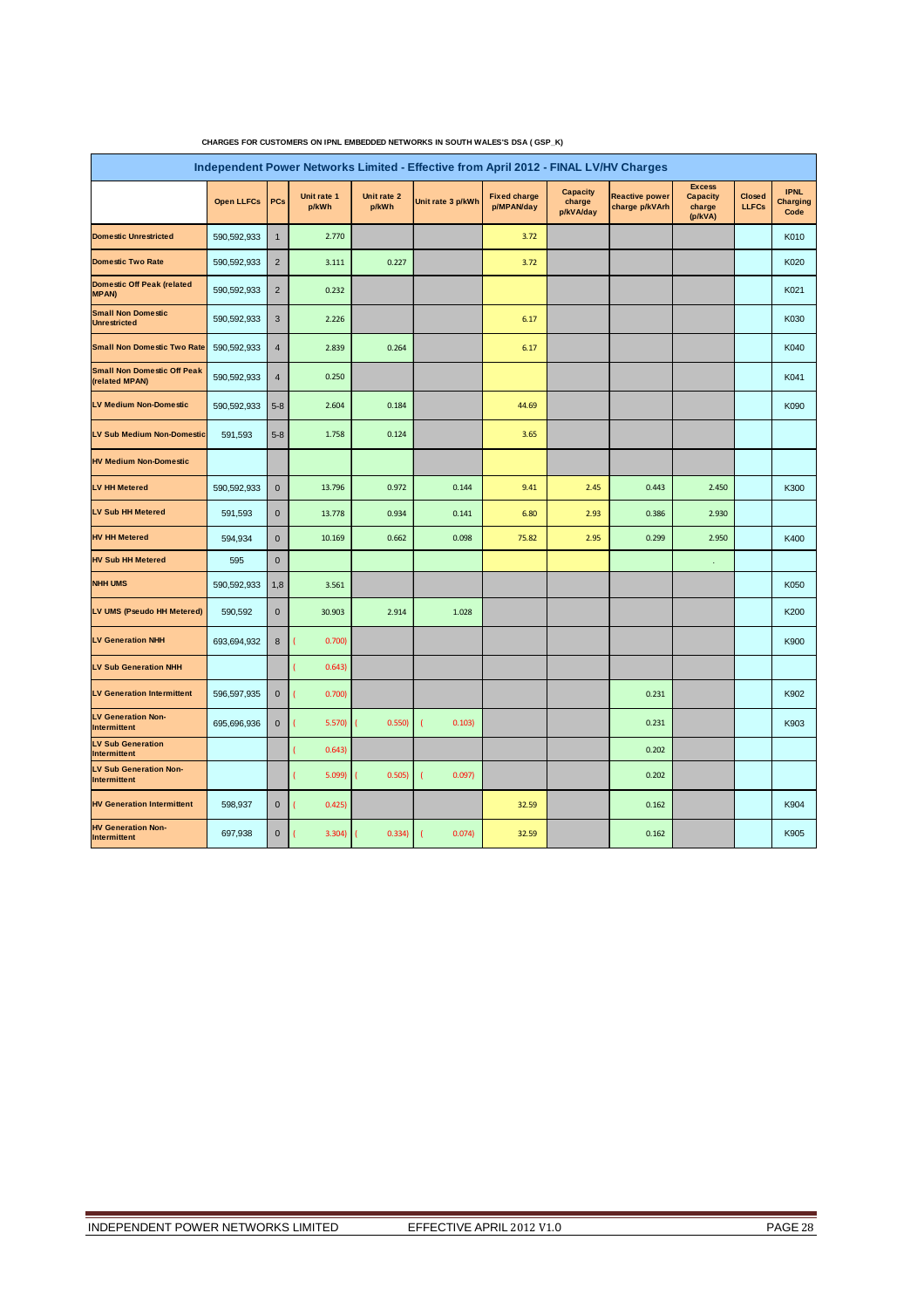| Independent Power Networks Limited - Effective from April 2012 - FINAL LV/HV Charges |                   |                |                      |                      |                                    |                                   |                                     |                                         |                                             |                               |                                        |  |
|--------------------------------------------------------------------------------------|-------------------|----------------|----------------------|----------------------|------------------------------------|-----------------------------------|-------------------------------------|-----------------------------------------|---------------------------------------------|-------------------------------|----------------------------------------|--|
|                                                                                      | <b>Open LLFCs</b> | PCs            | Unit rate 1<br>p/kWh | Unit rate 2<br>p/kWh | Unit rate 3<br>p/kWh               | <b>Fixed charge</b><br>p/MPAN/day | <b>Capacity charge</b><br>p/kVA/day | <b>Reactive power</b><br>charge p/kVArh | <b>Excess Capacity</b><br>charge<br>(p/kVA) | <b>Closed</b><br><b>LLFCs</b> | <b>IPNL</b><br><b>Charging</b><br>Code |  |
| <b>Domestic Unrestricted</b>                                                         | 600,602,943       | $\mathbf{1}$   | 2.754                |                      |                                    | 4.07                              |                                     |                                         |                                             |                               | L010                                   |  |
| <b>Domestic Two Rate</b>                                                             | 600,602,943       | $\overline{2}$ | 3.417                | 0.247                |                                    | 4.07                              |                                     |                                         |                                             |                               | L020                                   |  |
| <b>Domestic Off Peak (related</b><br><b>MPAN)</b>                                    | 600,602,943       | $\sqrt{2}$     | 0.227                |                      |                                    |                                   |                                     |                                         |                                             |                               | L021                                   |  |
| <b>Small Non Domestic</b><br><b>Unrestricted</b>                                     | 600,602,943       | 3              | 2.512                |                      |                                    | 6.26                              |                                     |                                         |                                             |                               | L030                                   |  |
| <b>Small Non Domestic Two Rate</b>                                                   | 600,602,943       | $\overline{4}$ | 2.606                | 0.246                |                                    | 6.26                              |                                     |                                         |                                             |                               | L040                                   |  |
| <b>Small Non Domestic Off Peak</b><br>(related MPAN)                                 | 600,602,943       | $\overline{4}$ | 0.233                |                      |                                    |                                   |                                     |                                         |                                             |                               | L041                                   |  |
| <b>LV Medium Non-Domestic</b>                                                        | 600,602,943       | $5 - 8$        | 2.273                | 0.236                |                                    | 34.02                             |                                     |                                         |                                             |                               | L090                                   |  |
| LV Sub Medium Non-Domestic                                                           | 601,603           | $5 - 8$        | 2.136                | 0.211                |                                    | 22.12                             |                                     |                                         |                                             |                               |                                        |  |
| <b>HV Medium Non-Domestic</b>                                                        |                   |                |                      |                      |                                    |                                   |                                     |                                         |                                             |                               |                                        |  |
| LV HH Metered                                                                        | 600,602,943       | $\mathbf 0$    | 20.727               | 0.251                | 0.161                              | 8.43                              | 2.43                                | 0.329                                   | 2.430                                       |                               | L300                                   |  |
| <b>LV Sub HH Metered</b>                                                             | 601,603           | $\mathbf 0$    | 18.692               | 0.149                | 0.114                              | 6.09                              | 2.73                                | 0.269                                   | 2.730                                       |                               |                                        |  |
| <b>HV HH Metered</b>                                                                 | 604,944           | $\mathbf 0$    | 15.398               | 0.063                | 0.068                              | 67.97                             | 2.08                                | 0.208                                   | 2.080                                       |                               | L400                                   |  |
| <b>HV Sub HH Metered</b>                                                             | 605               | $\mathbf 0$    |                      |                      |                                    |                                   |                                     |                                         | ä,                                          |                               |                                        |  |
| <b>NHH UMS</b>                                                                       | 600,602,943       | 1,8            | 3.214                |                      |                                    |                                   |                                     |                                         |                                             |                               | L050                                   |  |
| LV UMS (Pseudo HH Metered)                                                           | 600,602           | $\mathbf 0$    | 46.218               | 1.446                | 1.104                              |                                   |                                     |                                         |                                             |                               | L200                                   |  |
| <b>LV Generation NHH</b>                                                             | 698,699,942       | 8              | 0.625                |                      |                                    |                                   |                                     |                                         |                                             |                               | L900                                   |  |
| <b>LV Sub Generation NHH</b>                                                         |                   | 8              | 0.577                |                      |                                    |                                   |                                     |                                         |                                             |                               |                                        |  |
| <b>LV Generation Intermittent</b>                                                    | 606,607,945       | $\mathbf 0$    | 0.625                |                      |                                    |                                   |                                     | 0.141                                   |                                             |                               | L902                                   |  |
| <b>LV Generation Non-Intermittent</b>                                                | 700,701,946       | $\mathbf 0$    | 7.363)               | 0.260                | 0.156)<br>$\overline{\mathcal{L}}$ |                                   |                                     | 0.141                                   |                                             |                               | L903                                   |  |
| <b>LV Sub Generation Intermittent</b>                                                |                   | $\mathbf 0$    | 0.577                |                      |                                    |                                   |                                     | 0.121                                   |                                             |                               |                                        |  |
| <b>LV Sub Generation Non-</b><br>Intermittent                                        |                   | $\mathbf 0$    | 6.902)               | 0.228                | 0.142)                             |                                   |                                     | 0.121                                   |                                             |                               |                                        |  |
| <b>HV Generation Intermittent</b>                                                    | 608,947           | $\mathbf 0$    | 0.354                |                      |                                    | 29.21                             |                                     | 0.088                                   |                                             |                               | L904                                   |  |
| <b>HV Generation Non-Intermittent</b>                                                | 702,948           | $\mathbf 0$    | 4.708)               | 0.083)               | 0.076)                             | 29.21                             |                                     | 0.088                                   |                                             |                               | L905                                   |  |

#### **CHARGES FOR CUSTOMERS ON IPNL EMBEDDED NETWORKS IN SOUTH WESTERN ELECTRICITY'S DSA ( GSP\_L)**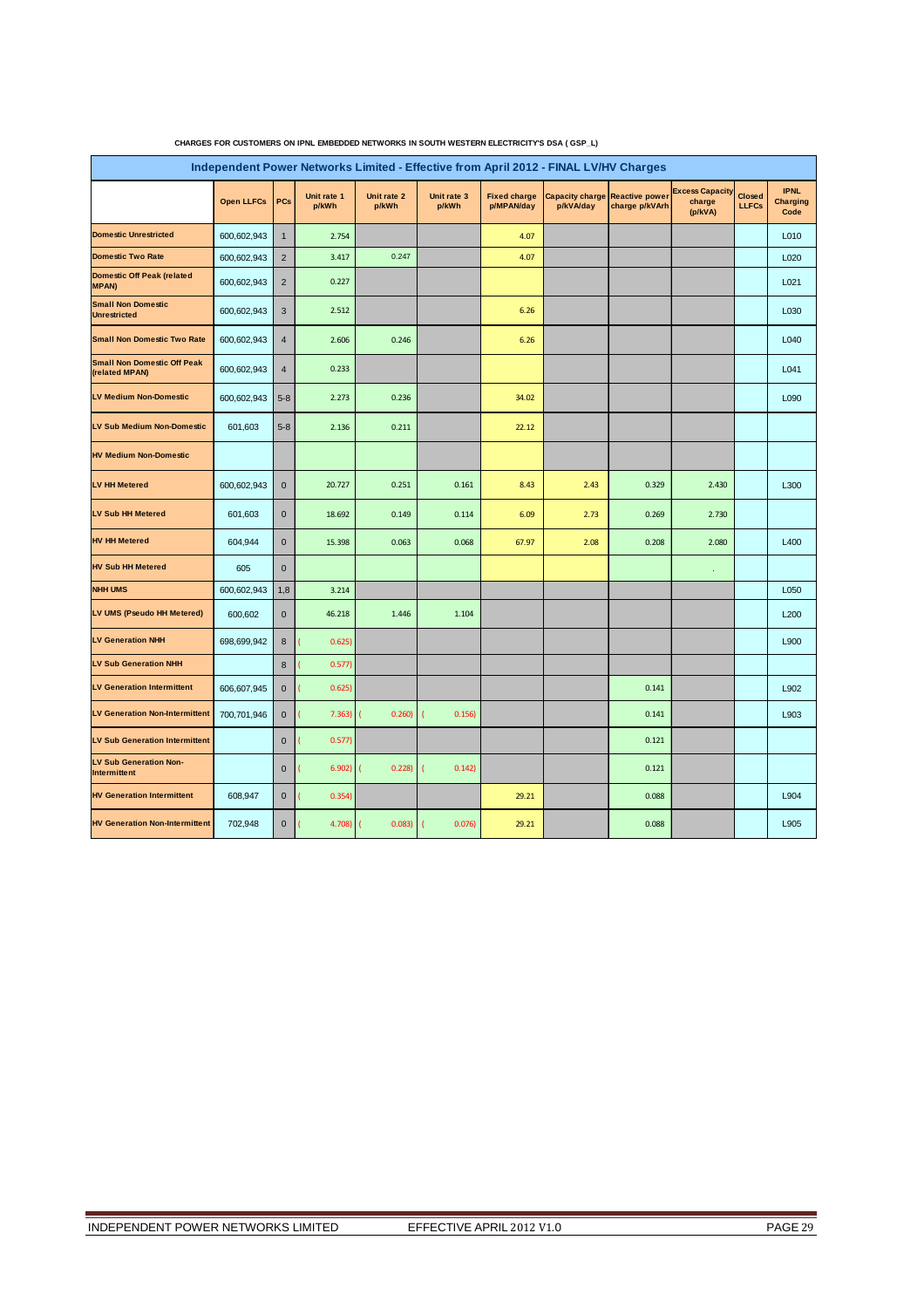|                                                      | Independent Power Networks Limited - Effective from April 2012 - FINAL LV/HV Charges                                                                                                                                                                |                |        |        |                          |            |           |         |                   |              |      |  |  |  |
|------------------------------------------------------|-----------------------------------------------------------------------------------------------------------------------------------------------------------------------------------------------------------------------------------------------------|----------------|--------|--------|--------------------------|------------|-----------|---------|-------------------|--------------|------|--|--|--|
|                                                      | <b>Excess</b><br><b>Capacity</b><br><b>IPNL</b><br><b>Reactive</b><br>Unit rate 1<br>Unit rate 2<br>Unit rate 3<br><b>Fixed charge</b><br><b>Capacity</b><br><b>Closed</b><br><b>Open LLFCs</b><br>PCs<br>charge<br>power charge<br><b>Charging</b> |                |        |        |                          |            |           |         |                   |              |      |  |  |  |
|                                                      |                                                                                                                                                                                                                                                     |                | p/kWh  | p/kWh  | p/kWh                    | p/MPAN/day | p/kVA/day | p/kVArh | charge<br>(p/kVA) | <b>LLFCs</b> | Code |  |  |  |
| <b>Domestic Unrestricted</b>                         | 610,612,953                                                                                                                                                                                                                                         | $\mathbf{1}$   | 1.840  |        |                          | 4.34       |           |         |                   |              | M010 |  |  |  |
| <b>Domestic Two Rate</b>                             | 610,612,953                                                                                                                                                                                                                                         | $\overline{2}$ | 2.324  | 0.081  |                          | 4.34       |           |         |                   |              | M020 |  |  |  |
| <b>Domestic Off Peak (related MPAN)</b>              | 610,612,953                                                                                                                                                                                                                                         | $\overline{2}$ | 0.420  |        |                          |            |           |         |                   |              | M021 |  |  |  |
| <b>Small Non Domestic Unrestricted</b>               | 610,612,953                                                                                                                                                                                                                                         | $\mathbf{3}$   | 1.890  |        |                          | 3.99       |           |         |                   |              | M030 |  |  |  |
| <b>Small Non Domestic Two Rate</b>                   | 610,612,953                                                                                                                                                                                                                                         | $\overline{4}$ | 2.378  | 0.270  |                          | 3.99       |           |         |                   |              | M040 |  |  |  |
| <b>Small Non Domestic Off Peak</b><br>(related MPAN) | 610,612,953                                                                                                                                                                                                                                         | $\overline{4}$ | 0.494  |        |                          |            |           |         |                   |              | M041 |  |  |  |
| <b>LV Medium Non-Domestic</b>                        | 610,612,953                                                                                                                                                                                                                                         | $5-8$          | 1.824  | 0.060  |                          | 27.93      |           |         |                   |              | M090 |  |  |  |
| <b>LV Sub Medium Non-Domestic</b>                    | 611,613                                                                                                                                                                                                                                             | $5 - 8$        | 1.190  | 0.038  |                          | 39.82      |           |         |                   |              |      |  |  |  |
| <b>HV Medium Non-Domestic</b>                        |                                                                                                                                                                                                                                                     |                |        |        |                          |            |           |         |                   |              |      |  |  |  |
| <b>LV HH Metered</b>                                 | 610,612,953                                                                                                                                                                                                                                         | $\mathbf 0$    | 7.216  | 0.734  | 0.044                    | 11.91      | 1.29      | 0.284   | 1.290             |              | M300 |  |  |  |
| <b>LV Sub HH Metered</b>                             | 611,613                                                                                                                                                                                                                                             | $\mathbf 0$    | 6.036  | 0.566  | 0.031                    | 39.82      | 1.72      | 0.218   | 1.720             |              |      |  |  |  |
| <b>HV HH Metered</b>                                 | 614,954                                                                                                                                                                                                                                             | $\mathbf 0$    | 4.954  | 0.426  | 0.021                    | 101.26     | 1.61      | 0.169   | 1.610             |              | M400 |  |  |  |
| <b>HV Sub HH Metered</b>                             | 615                                                                                                                                                                                                                                                 | $\mathbf{0}$   |        |        |                          |            |           |         | ä,                |              |      |  |  |  |
| <b>NHH UMS</b>                                       | 610,612,953                                                                                                                                                                                                                                         | 1,8            | 1.861  |        |                          |            |           |         |                   |              | M050 |  |  |  |
| LV UMS (Pseudo HH Metered)                           | 610,612                                                                                                                                                                                                                                             | $\mathbf 0$    | 19.104 | 2.071  | 0.133                    |            |           |         |                   |              | M200 |  |  |  |
| <b>LV Generation NHH</b>                             | 703,708,952                                                                                                                                                                                                                                         | 8              | 0.554  |        |                          |            |           |         |                   |              | M900 |  |  |  |
| <b>LV Sub Generation NHH</b>                         |                                                                                                                                                                                                                                                     | $\bf8$         | 0.490  |        |                          |            |           |         |                   |              |      |  |  |  |
| <b>LV Generation Intermittent</b>                    | 616,617,955                                                                                                                                                                                                                                         | $\mathbf 0$    | 0.554) |        |                          |            |           | 0.141   |                   |              | M902 |  |  |  |
| <b>LV Generation Non-Intermittent</b>                | 705,706,956                                                                                                                                                                                                                                         | $\pmb{0}$      | 3.511  | 0.533) | $\overline{1}$<br>0.039) |            |           | 0.141   |                   |              | M903 |  |  |  |
| <b>LV Sub Generation Intermittent</b>                |                                                                                                                                                                                                                                                     | $\mathbf 0$    | 0.490  |        |                          |            |           | 0.135   |                   |              |      |  |  |  |
| <b>LV Sub Generation Non-Intermittent</b>            |                                                                                                                                                                                                                                                     | $\mathbf 0$    | 3.121) | 0.469) | 0.034)                   |            |           | 0.135   |                   |              |      |  |  |  |
| <b>HV Generation Intermittent</b>                    | 618,957                                                                                                                                                                                                                                             | $\pmb{0}$      | 0.349  |        |                          | 107.04     |           | 0.105   |                   |              | M904 |  |  |  |
| <b>HV Generation Non-Intermittent</b>                | 707,958                                                                                                                                                                                                                                             | $\mathbf 0$    | 2.267  | 0.323) | 0.021)                   | 107.04     |           | 0.105   |                   |              | M905 |  |  |  |

#### **CHARGES FOR CUSTOMERS ON IPNL EMBEDDED NETWORKS IN YORKSHIRE ELECTRIC'S DSA ( GSP\_M)**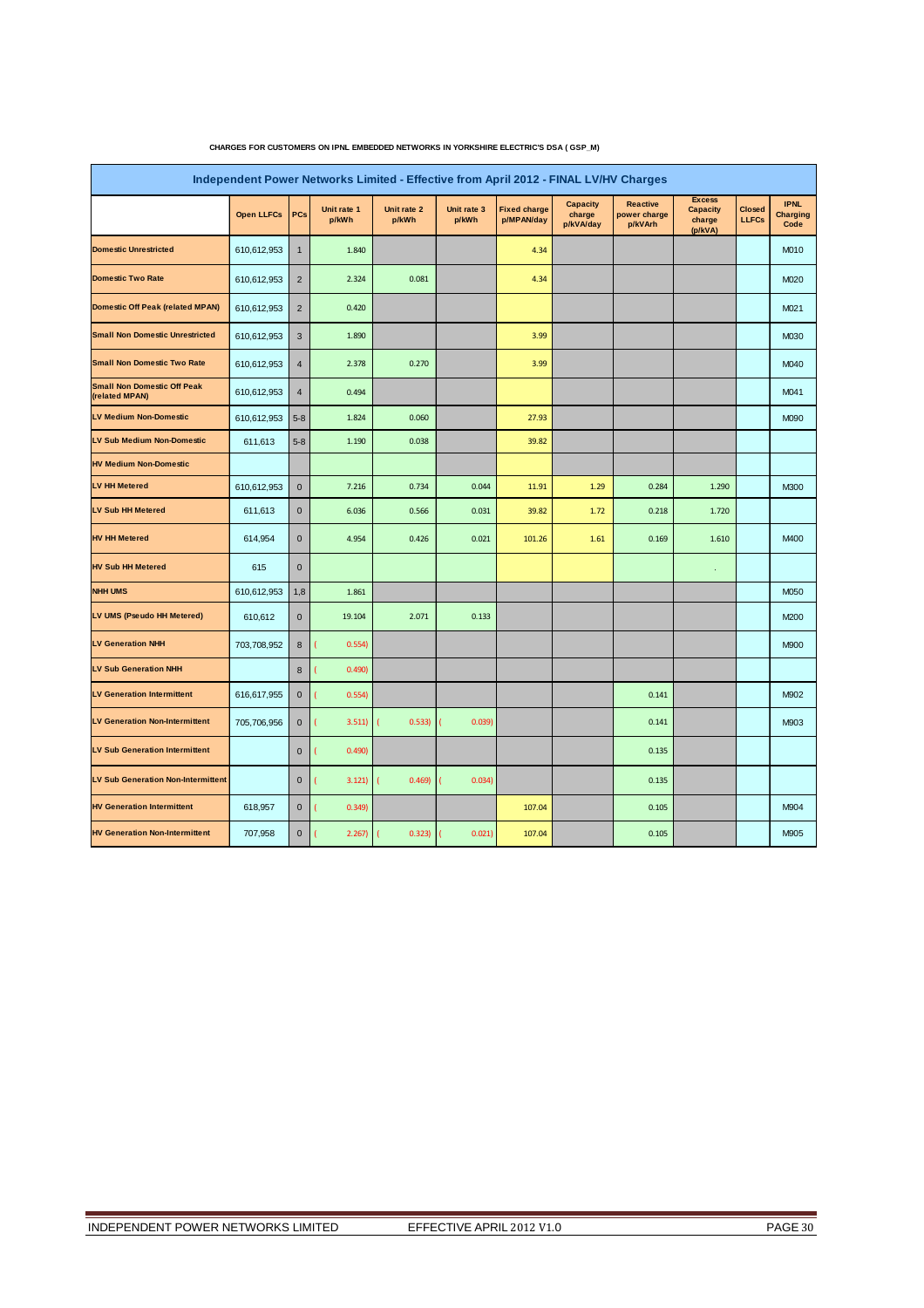|                                                             | Independent Power Networks Limited - Effective from April 2012 - FINAL LV/HV Charges<br><b>IPNL</b><br><b>Capacity</b><br><b>Excess Capacity</b><br>Unit rate 1<br>Unit rate 2<br><b>Fixed charge</b><br><b>Reactive power</b><br><b>Closed</b> |                |                            |        |                                   |            |                     |                |                   |              |                         |  |
|-------------------------------------------------------------|-------------------------------------------------------------------------------------------------------------------------------------------------------------------------------------------------------------------------------------------------|----------------|----------------------------|--------|-----------------------------------|------------|---------------------|----------------|-------------------|--------------|-------------------------|--|
|                                                             | <b>Open LLFCs</b>                                                                                                                                                                                                                               | PCs            | p/kWh                      | p/kWh  | Unit rate 3 p/kWh                 | p/MPAN/day | charge<br>p/kVA/day | charge p/kVArh | charge<br>(p/kVA) | <b>LLFCs</b> | <b>Charging</b><br>Code |  |
| <b>Domestic Unrestricted</b>                                | 620,622,963                                                                                                                                                                                                                                     | $\mathbf{1}$   | 2.319                      |        |                                   | 4.45       |                     |                |                   |              | N010                    |  |
| <b>Domestic Two Rate</b>                                    | 620,622,963                                                                                                                                                                                                                                     | $\overline{2}$ | 3.035                      | 0.352  |                                   | 4.45       |                     |                |                   |              | N020                    |  |
| <b>Domestic Off Peak (related</b><br><b>MPAN)</b>           | 620,622,963                                                                                                                                                                                                                                     | $\overline{2}$ | 0.234                      |        |                                   |            |                     |                |                   |              | N021                    |  |
| <b>Small Non Domestic</b><br><b>Unrestricted</b>            | 620,622,963                                                                                                                                                                                                                                     | 3              | 2.085                      |        |                                   | 5.64       |                     |                |                   |              | N030                    |  |
| <b>Small Non Domestic Two</b><br>Rate                       | 620,622,963                                                                                                                                                                                                                                     | $\overline{4}$ | 2.769                      | 0.401  |                                   | 5.64       |                     |                |                   |              | N040                    |  |
| <b>Small Non Domestic Off</b><br><b>Peak (related MPAN)</b> | 620,622,963                                                                                                                                                                                                                                     | $\overline{4}$ | 0.793                      |        |                                   |            |                     |                |                   |              | N041                    |  |
| <b>LV Medium Non-Domestic</b>                               | 620,622,963                                                                                                                                                                                                                                     | $5 - 8$        | 1.532                      | 0.222  |                                   | 28.96      |                     |                |                   |              | N090                    |  |
| <b>LV Sub Medium Non-</b><br><b>Domestic</b>                | 621,623                                                                                                                                                                                                                                         | $5 - 8$        | 1.369                      | 0.186  |                                   |            |                     |                |                   |              |                         |  |
| <b>HV Medium Non-Domestic</b>                               |                                                                                                                                                                                                                                                 |                |                            |        |                                   |            |                     |                |                   |              |                         |  |
| <b>LV HH Metered</b>                                        | 626,628,964                                                                                                                                                                                                                                     | $\mathbf 0$    | 8.582                      | 0.787  | 0.156                             | 21.73      | 2.24                | 0.247          | 2.240             |              | N300                    |  |
| <b>LV Sub HH Metered</b>                                    | 627,629                                                                                                                                                                                                                                         | $\mathbf{0}$   | 5.717                      | 0.415  | 0.056                             | 7.67       | 4.17                | 0.190          | 4.170             |              |                         |  |
| <b>HV HH Metered</b>                                        | 624,965                                                                                                                                                                                                                                         | $\mathbf 0$    | 5.585                      | 0.406  | 0.054                             | 116.11     | 4.53                | 0.140          | 4.530             |              | N400                    |  |
| <b>HV Sub HH Metered</b>                                    | 625                                                                                                                                                                                                                                             | $\mathbf 0$    |                            |        |                                   |            |                     |                |                   |              |                         |  |
| <b>NHH UMS</b>                                              | 620,622,963                                                                                                                                                                                                                                     | 1,8            | 1.996                      |        |                                   |            |                     |                |                   |              | N050                    |  |
| LV UMS (Pseudo HH<br>Metered)                               | 620,622                                                                                                                                                                                                                                         | $\mathbf 0$    | 14.684                     | 1.883  | 0.739                             |            |                     |                |                   |              | N200                    |  |
| <b>LV Generation NHH</b>                                    | 708,709,962                                                                                                                                                                                                                                     | 8              | 0.671)<br>(                |        |                                   |            |                     |                |                   |              | N900                    |  |
| <b>LV Sub Generation NHH</b>                                |                                                                                                                                                                                                                                                 |                | 0.588                      |        |                                   |            |                     |                |                   |              |                         |  |
| <b>LV Generation Intermittent</b>                           | 646,647,967                                                                                                                                                                                                                                     | $\mathbf{0}$   | 0.671)<br>l                |        |                                   |            |                     | 0.138          |                   |              | N902                    |  |
| <b>LV Generation Non-</b><br>Intermittent                   | 710,711,966                                                                                                                                                                                                                                     | $\mathbf 0$    | 4.381)<br>$\overline{(\ }$ | 0.535) | 0.140<br>$\overline{\mathcal{L}}$ |            |                     | 0.138          |                   |              | N903                    |  |
| <b>LV Sub Generation</b><br>Intermittent                    |                                                                                                                                                                                                                                                 |                | 0.588                      |        |                                   |            |                     | 0.124          |                   |              |                         |  |
| <b>LV Sub Generation Non-</b><br>Intermittent               |                                                                                                                                                                                                                                                 |                | 3.953<br>l                 | 0.455) | 0.114)<br>1                       |            |                     | 0.124          |                   |              |                         |  |
| <b>HV Generation Intermittent</b>                           | 645,968                                                                                                                                                                                                                                         | $\mathbf 0$    | 0.339)                     |        |                                   | 84.79      |                     | 0.101          |                   |              | N904                    |  |
| <b>HV Generation Non-</b><br>Intermittent                   | 712,969                                                                                                                                                                                                                                         | $\mathbf 0$    | 2.768                      | 0.201) | 0.027)                            | 84.79      |                     | 0.101          |                   |              | N905                    |  |

#### **CHARGES FOR CUSTOMERS ON IPNL EMBEDDED NETWORKS IN SCOTTISH POWER'S DSA ( GSP\_N)**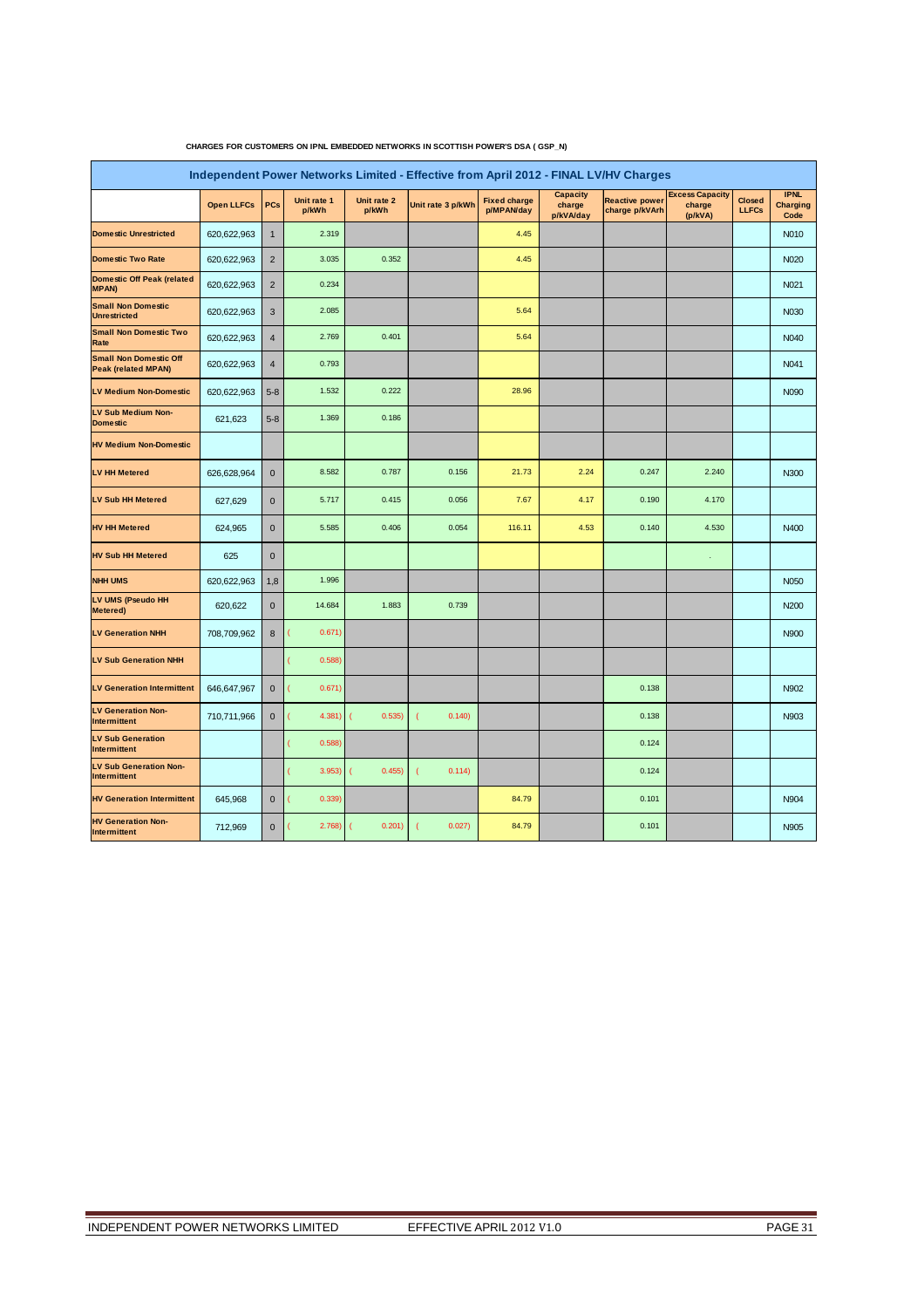|                                                      | Independent Power Networks Limited - Effective from April 2012 - FINAL LV/HV Charges<br><b>IPNL</b><br><b>Excess Capacity</b><br><b>Capacity</b> |                |                      |                      |                      |                                   |                     |                                         |                   |                               |                  |  |
|------------------------------------------------------|--------------------------------------------------------------------------------------------------------------------------------------------------|----------------|----------------------|----------------------|----------------------|-----------------------------------|---------------------|-----------------------------------------|-------------------|-------------------------------|------------------|--|
|                                                      | <b>Open LLFCs</b>                                                                                                                                | PCs            | Unit rate 1<br>p/kWh | Unit rate 2<br>p/kWh | Unit rate 3<br>p/kWh | <b>Fixed charge</b><br>p/MPAN/day | charge<br>p/kVA/day | <b>Reactive power</b><br>charge p/kVArh | charge<br>(p/kVA) | <b>Closed</b><br><b>LLFCs</b> | Charging<br>Code |  |
| <b>Domestic Unrestricted</b>                         | 630,632,973                                                                                                                                      | $\mathbf{1}$   | 3.560                |                      |                      | 6.25                              |                     |                                         |                   |                               | P010             |  |
| <b>Domestic Two Rate</b>                             | 630,632,973                                                                                                                                      | $\overline{2}$ | 4.120                | 2.139                |                      | 6.25                              |                     |                                         |                   |                               | P020             |  |
| <b>Domestic Off Peak (related MPAN)</b>              | 630,632,973                                                                                                                                      | $\overline{2}$ | 1.593                |                      |                      |                                   |                     |                                         |                   |                               | P021             |  |
| <b>Small Non Domestic Unrestricted</b>               | 630,632,973                                                                                                                                      | $\sqrt{3}$     | 2.972                |                      |                      | 9.72                              |                     |                                         |                   |                               | P030             |  |
| <b>Small Non Domestic Two Rate</b>                   | 630,632,973                                                                                                                                      | $\overline{4}$ | 4.150                | 1.034                |                      | 9.72                              |                     |                                         |                   |                               | P040             |  |
| <b>Small Non Domestic Off Peak</b><br>(related MPAN) | 630,632,973                                                                                                                                      | $\sqrt{4}$     | 1.431                |                      |                      |                                   |                     |                                         |                   |                               | P041             |  |
| <b>LV Medium Non-Domestic</b>                        | 630,632,973                                                                                                                                      | $5 - 8$        | 3.407                | 1.118                |                      | 60.60                             |                     |                                         |                   |                               | P090             |  |
| <b>LV Sub Medium Non-Domestic</b>                    | 631,633                                                                                                                                          | $5 - 8$        | 2.041                | 0.675                |                      | 7.62                              |                     |                                         |                   |                               |                  |  |
| <b>HV Medium Non-Domestic</b>                        |                                                                                                                                                  |                |                      |                      |                      |                                   |                     |                                         |                   |                               |                  |  |
| <b>LV HH Metered</b>                                 | 630,632,973                                                                                                                                      | $\mathbf 0$    | 6.387                | 1.865                | 0.535                | 19.34                             | 3.48                | 0.412                                   | 3.480             |                               | P300             |  |
| <b>LV Sub HH Metered</b>                             | 631,633                                                                                                                                          | $\mathbf 0$    | 5.237                | 1.554                | 0.483                | 7.62                              | 6.31                | 0.326                                   | 6.310             |                               |                  |  |
| <b>HV HH Metered</b>                                 | 634,974                                                                                                                                          | $\mathbf 0$    | 3.695                | 1.115                | 0.372                | 185.62                            | 9.22                | 0.233                                   | 9.220             |                               | P400             |  |
| <b>HV Sub HH Metered</b>                             | 635                                                                                                                                              | $\mathbf 0$    |                      |                      |                      |                                   |                     |                                         |                   |                               |                  |  |
| <b>NHH UMS</b>                                       | 630,632,973                                                                                                                                      | 1,8            | 4.335                |                      |                      |                                   |                     |                                         |                   |                               | P050             |  |
| LV UMS (Pseudo HH Metered)                           | 630,632                                                                                                                                          | $\mathbf 0$    | 17.176               | 5.478                | 2.020                |                                   |                     |                                         |                   |                               | P200             |  |
| <b>LV Generation NHH</b>                             | 713,714,972                                                                                                                                      | 8              | 0.916)               |                      |                      |                                   |                     |                                         |                   |                               | P900             |  |
| <b>LV Sub Generation NHH</b>                         |                                                                                                                                                  |                | 0.816)               |                      |                      |                                   |                     |                                         |                   |                               |                  |  |
| <b>LV Generation Intermittent</b>                    | 636,637,975                                                                                                                                      | $\mathbf 0$    | 0.916                |                      |                      |                                   |                     | 0.195                                   |                   |                               | P902             |  |
| <b>LV Generation Non-Intermittent</b>                | 715,716,976                                                                                                                                      | $\mathbf 0$    | 3.065                | 0.845)<br>$\epsilon$ | 0.171)               |                                   |                     | 0.195                                   |                   |                               | P903             |  |
| <b>LV Sub Generation Intermittent</b>                |                                                                                                                                                  |                | 0.816                |                      |                      |                                   |                     | 0.170                                   |                   |                               |                  |  |
| <b>LV Sub Generation Non-</b><br>Intermittent        |                                                                                                                                                  |                | 2.728)               | 0.753)               | 0.154)               |                                   |                     | 0.170                                   |                   |                               |                  |  |
| <b>HV Generation Intermittent</b>                    | 638,977                                                                                                                                          | $\mathbf 0$    | 0.422)               |                      |                      | 229.88                            |                     | 0.154                                   |                   |                               | P904             |  |
| <b>HV Generation Non-Intermittent</b>                | 717,978                                                                                                                                          | $\mathbf 0$    | 1.393)               | 0.389                | 0.086                | 229.88                            |                     | 0.154                                   |                   |                               | P905             |  |

#### **CHARGES FOR CUSTOMERS ON IPNL EMBEDDED NETWORKS IN SCOTTISH HYDRO'S DSA ( GSP\_P)**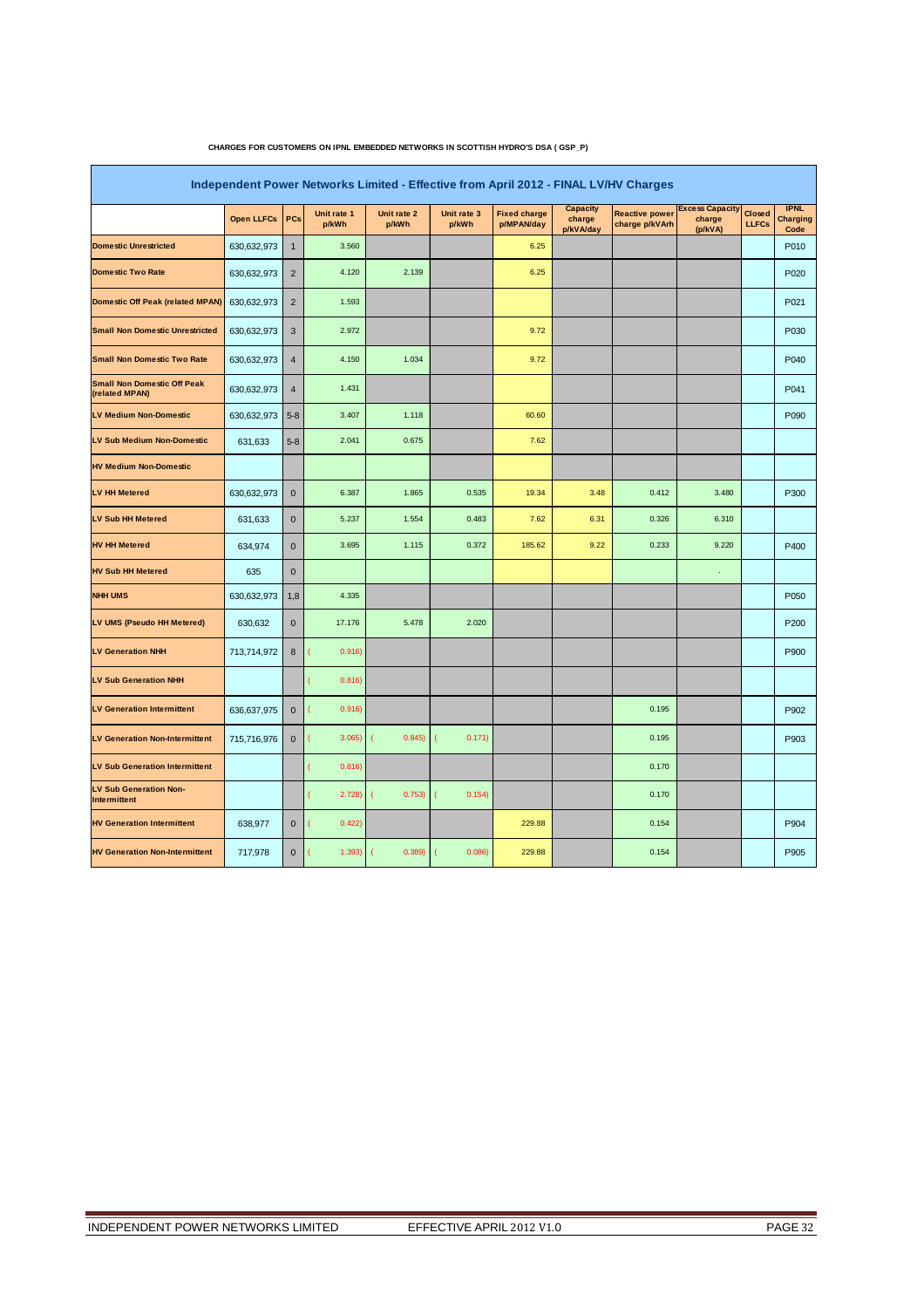# **Annex 2 - Schedule of Charges for use of the Distribution System by Designated EHV Properties (including LDNOs with Designated EHVProperties/end-users).**

|                      | Independent Power Networks Limited - Effective from April 2012 - FINAL EDCM Import Charges |                      |                                         |                                     |                                                          |                          |  |  |  |  |  |  |
|----------------------|--------------------------------------------------------------------------------------------|----------------------|-----------------------------------------|-------------------------------------|----------------------------------------------------------|--------------------------|--|--|--|--|--|--|
| <b>LLFC</b>          | <b>Tariff name</b>                                                                         | Super red rate p/kWh | <b>Fixed charge for</b><br>demand p/day | <b>Import capacity</b><br>p/kVA/day | <b>Exceeded import</b><br>capacity charge<br>(p/kVA/day) | <b>Unique Identifier</b> |  |  |  |  |  |  |
| EDCM Import 1        |                                                                                            |                      |                                         |                                     |                                                          |                          |  |  |  |  |  |  |
| EDCM Import 2        | IPNL DOES NOT HAVE ANY SITE SPECIFIC TARIFFS FOR EDCM IMPORT CHARGES                       |                      |                                         |                                     |                                                          |                          |  |  |  |  |  |  |
| EDCM Import 3        | ANY OF ITS NETWORKS IN ANY DN AREA                                                         |                      |                                         |                                     |                                                          |                          |  |  |  |  |  |  |
| <b>EDCM</b> Import 4 |                                                                                            |                      |                                         |                                     |                                                          |                          |  |  |  |  |  |  |
| EDCM Import 5        |                                                                                            |                      |                                         |                                     |                                                          |                          |  |  |  |  |  |  |
| EDCM Import 6        |                                                                                            |                      |                                         |                                     |                                                          |                          |  |  |  |  |  |  |
| <b>EDCM</b> Import 7 |                                                                                            |                      |                                         |                                     |                                                          |                          |  |  |  |  |  |  |
| EDCM Import 8        |                                                                                            |                      |                                         |                                     |                                                          |                          |  |  |  |  |  |  |
| EDCM Import 9        |                                                                                            |                      |                                         |                                     |                                                          |                          |  |  |  |  |  |  |
| EDCM Import 10       |                                                                                            |                      |                                         |                                     |                                                          |                          |  |  |  |  |  |  |

| Independent Power Networks Limited - Effective from April 2012 - FINAL EHV Export Charges |                                                                        |                   |                                             |                                     |                                                          |                          |  |  |  |  |  |
|-------------------------------------------------------------------------------------------|------------------------------------------------------------------------|-------------------|---------------------------------------------|-------------------------------------|----------------------------------------------------------|--------------------------|--|--|--|--|--|
| <b>LLFC</b>                                                                               | <b>Tariff name</b>                                                     | Unit charge p/kWh | <b>Fixed charge for</b><br>generation p/day | <b>Export capacity</b><br>p/kVA/day | <b>Exceeded export</b><br>capacity charge<br>(p/kVA/day) | <b>Unique Identifier</b> |  |  |  |  |  |
| Site specific Export 1                                                                    |                                                                        |                   |                                             |                                     |                                                          |                          |  |  |  |  |  |
| Site specific Export 2                                                                    | IPNL DOES NOT HAVE ANY SITE SPECIFIC TARIFFS FOR EHV EXPORT TARIFFS ON |                   |                                             |                                     |                                                          |                          |  |  |  |  |  |
| Site specific Export 3                                                                    | ANY OF ITS NETWORKS IN ANY DN AREA                                     |                   |                                             |                                     |                                                          |                          |  |  |  |  |  |
| Site specific Export 4                                                                    |                                                                        |                   |                                             |                                     |                                                          |                          |  |  |  |  |  |
| Site specific Export 5                                                                    |                                                                        |                   |                                             |                                     |                                                          |                          |  |  |  |  |  |
| Site specific Export 6                                                                    |                                                                        |                   |                                             |                                     |                                                          |                          |  |  |  |  |  |
| Site specific Export 7                                                                    |                                                                        |                   |                                             |                                     |                                                          |                          |  |  |  |  |  |
| Site specific Export 8                                                                    |                                                                        |                   |                                             |                                     |                                                          |                          |  |  |  |  |  |
| Site specific Export 9                                                                    |                                                                        |                   |                                             |                                     |                                                          |                          |  |  |  |  |  |
| Site specific Export 10                                                                   |                                                                        |                   |                                             |                                     |                                                          |                          |  |  |  |  |  |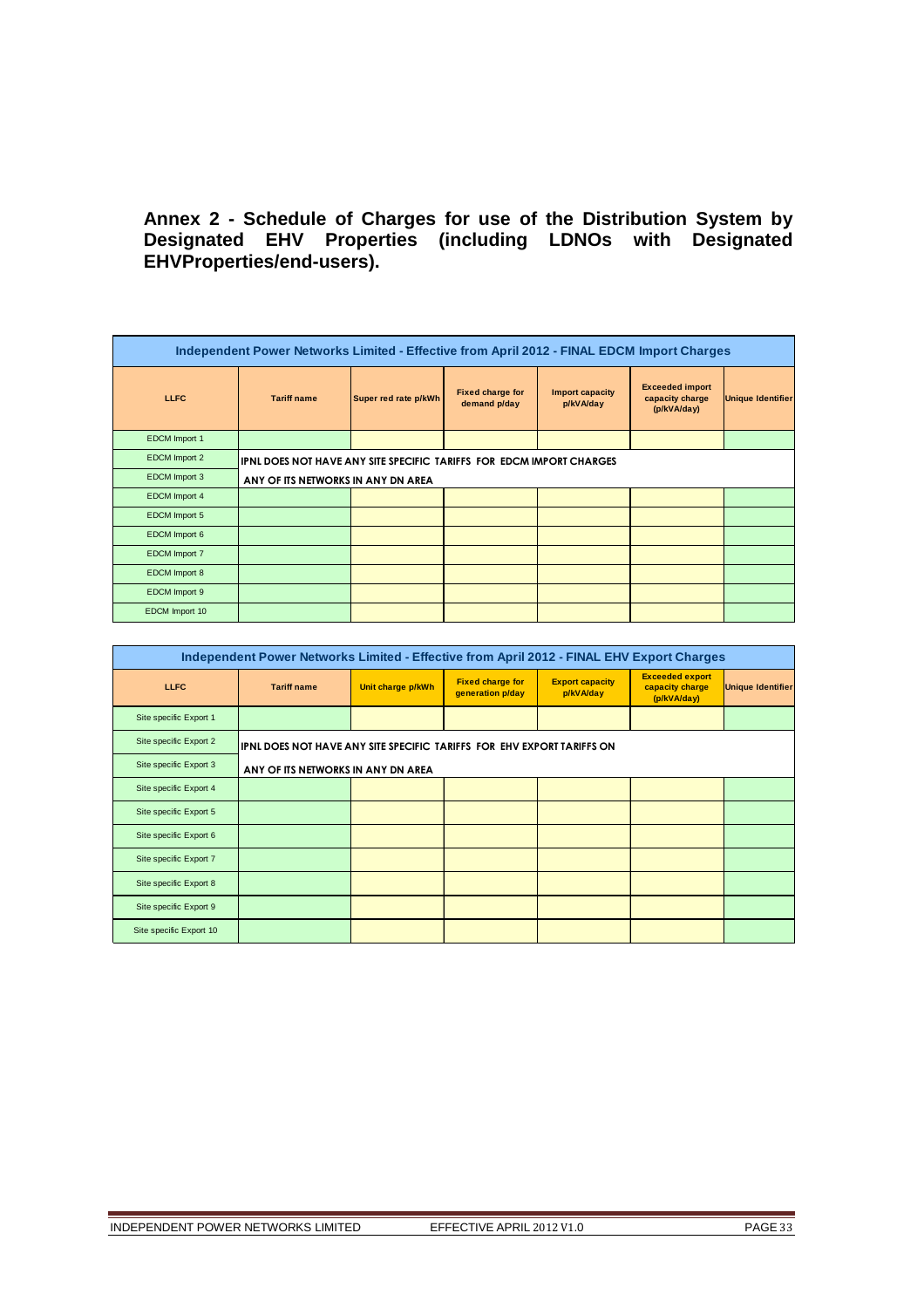# **Annex 3 - Schedule of Charges for use of the Distribution System to Preserved/Additional LLFC Classes**

| Independent Power Networks Limited - Effective from April 2012 - FINAL LV/HV Tariffs |                                                                                                                                                 |  |  |  |  |  |  |  |  |  |  |  |
|--------------------------------------------------------------------------------------|-------------------------------------------------------------------------------------------------------------------------------------------------|--|--|--|--|--|--|--|--|--|--|--|
| <b>NHH Preserved Charges/Additional LLFC Classes</b>                                 |                                                                                                                                                 |  |  |  |  |  |  |  |  |  |  |  |
|                                                                                      | Unit rate<br><b>Fixed charge</b><br><b>Closed</b><br>Unit rate 2 p/kWh Unit rate 3 p/kWh<br><b>PCs</b><br>1 p/kWh<br>p/MPAN/day<br><b>LLFCs</b> |  |  |  |  |  |  |  |  |  |  |  |
|                                                                                      |                                                                                                                                                 |  |  |  |  |  |  |  |  |  |  |  |

**IPNL DOES NOT HAVE ANY PRESERVED TARIFFS ON ANY OF ITS NETWORKS IN ANY DN AREA**

| <b>HH Preserved Charges/Additional LLFC Classes</b> |                               |            |                         |  |                                     |                                   |                                        |                                               |                                                       |  |  |
|-----------------------------------------------------|-------------------------------|------------|-------------------------|--|-------------------------------------|-----------------------------------|----------------------------------------|-----------------------------------------------|-------------------------------------------------------|--|--|
|                                                     | <b>Closed</b><br><b>LLFCs</b> | <b>PCs</b> | Unit rate I.<br>1 p/kWh |  | Unit rate 2 p/kWh Unit rate 3 p/kWh | <b>Fixed charge</b><br>p/MPAN/day | <b>Capacity</b><br>charge<br>p/kVA/day | <b>Reactive</b><br>power<br>charge<br>p/kVArh | <b>Excess</b><br><b>Capacity</b><br>charge<br>(p/kVA) |  |  |
|                                                     |                               |            |                         |  |                                     |                                   |                                        |                                               |                                                       |  |  |

**IPNL DOES NOT HAVE ANY PRESERVED TARIFFS ON ANY OF ITS NETWORKS IN ANY DN AREA**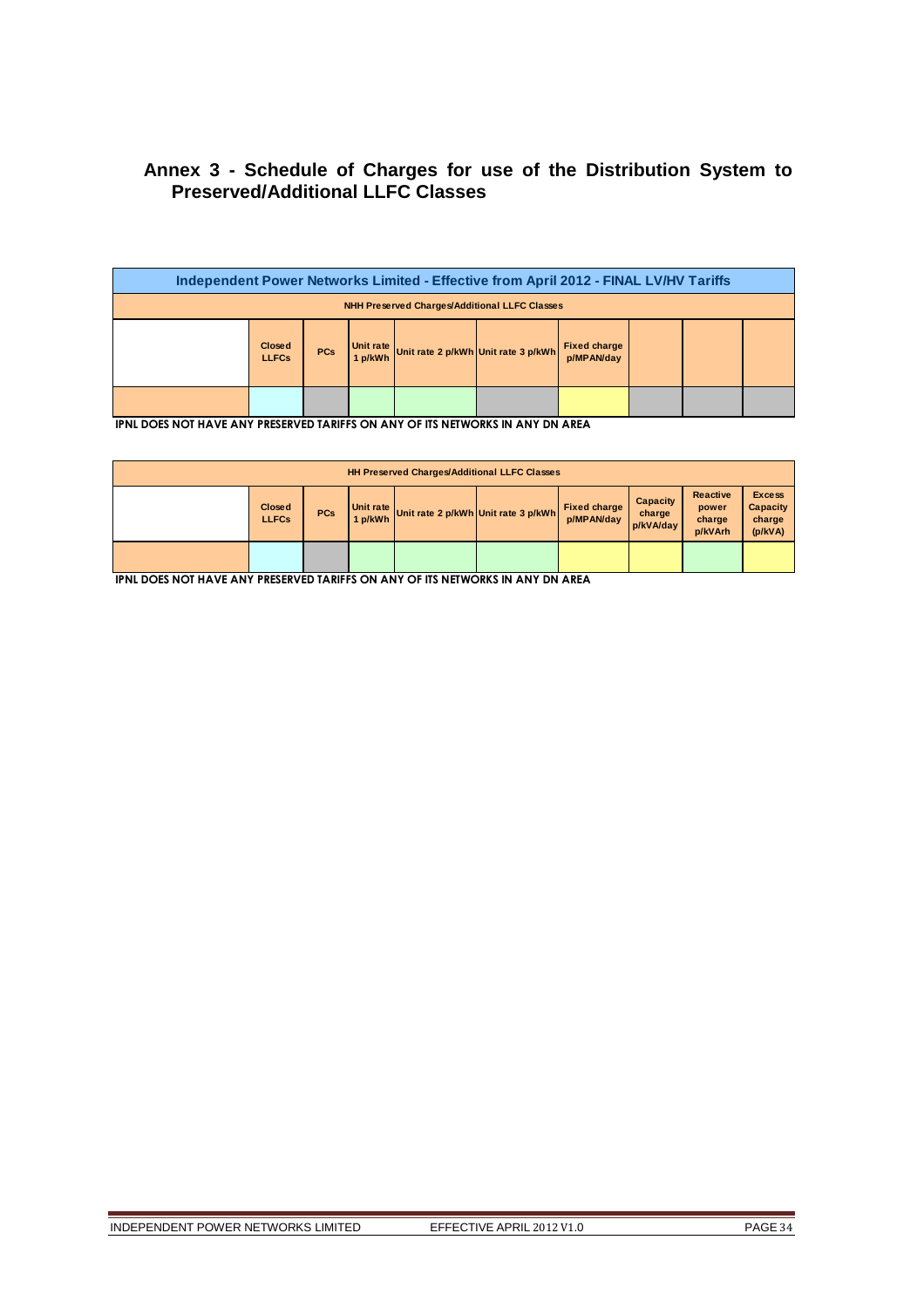# **Annex 4 - Charges applied to LDNOs with HV/LV end users**

| Independent Power Networks Limited - Effective from April 2012 - FINAL LDNO Tariffs |                |                       |                      |                      |                                   |                                     |                                            |                                            |  |  |  |  |
|-------------------------------------------------------------------------------------|----------------|-----------------------|----------------------|----------------------|-----------------------------------|-------------------------------------|--------------------------------------------|--------------------------------------------|--|--|--|--|
|                                                                                     |                | PCs Unit rate 1 p/kWh | Unit rate 2<br>p/kWh | Unit rate 3<br>p/kWh | <b>Fixed charge</b><br>p/MPAN/day | <b>Capacity charge</b><br>p/kVA/day | <b>Reactive</b><br>power charge<br>p/kVArh | <b>Excess</b><br><b>Capacity</b><br>charge |  |  |  |  |
| <b>LDNO LV: Domestic Unrestricted</b>                                               | $\overline{1}$ | 1.193                 |                      |                      | 3.04                              |                                     |                                            |                                            |  |  |  |  |
| <b>LDNO LV: Domestic Two Rate</b>                                                   | $\overline{2}$ | 1.517                 | 0.142                |                      | 3.04                              |                                     |                                            |                                            |  |  |  |  |
| <b>LDNO LV: Domestic Off Peak (related MPAN)</b>                                    | $\overline{2}$ | 0.104                 |                      |                      |                                   |                                     |                                            |                                            |  |  |  |  |
| <b>LDNO LV: Small Non Domestic Unrestricted</b>                                     | 3              | 1.029                 |                      |                      | 3.24                              |                                     |                                            |                                            |  |  |  |  |
| <b>LDNO LV: Small Non Domestic Two Rate</b>                                         | $\overline{4}$ | 1.155                 | 0.125                |                      | 3.24                              |                                     |                                            |                                            |  |  |  |  |
| LDNO LV: Small Non Domestic Off Peak (related MPAN)                                 | $\overline{a}$ | 0.125                 |                      |                      |                                   |                                     |                                            |                                            |  |  |  |  |
| <b>LDNO LV: LV Medium Non-Domestic</b>                                              | $5-8$          | 1.022                 | 0.124                |                      | 24.96                             |                                     |                                            |                                            |  |  |  |  |
| <b>LDNO LV: LV HH Metered</b>                                                       | $\Omega$       | 5.486                 | 0.153                | 0.077                | 8.47                              | 1.83                                | 0.183                                      | 1.83                                       |  |  |  |  |
| <b>LDNO LV: NHH UMS</b>                                                             | 1&8            | 1.246                 |                      |                      |                                   |                                     |                                            |                                            |  |  |  |  |
| LDNO LV: LV UMS (Pseudo HH Metered)                                                 | $\Omega$       | 11.013                | 0.626                | 0.490                |                                   |                                     |                                            |                                            |  |  |  |  |
| <b>LDNO LV: LV Generation NHH</b>                                                   | 8              | 0.800                 |                      |                      |                                   |                                     |                                            |                                            |  |  |  |  |
| <b>LDNO LV: LV Generation Intermittent</b>                                          | $\mathbf 0$    | 0.800                 |                      |                      |                                   |                                     | 0.257                                      |                                            |  |  |  |  |
| <b>LDNO LV: LV Generation Non-Intermittent</b>                                      | $\mathbf 0$    | 7.361)                | 0.215                | 0.118                |                                   |                                     | 0.257                                      |                                            |  |  |  |  |
| <b>LDNO HV: Domestic Unrestricted</b>                                               | $\mathbf{1}$   | 0.851                 |                      |                      | 2.17                              |                                     |                                            |                                            |  |  |  |  |
| <b>LDNO HV: Domestic Two Rate</b>                                                   | $\overline{2}$ | 1.081                 | 0.101                |                      | 2.17                              |                                     |                                            |                                            |  |  |  |  |
| <b>LDNO HV: Domestic Off Peak (related MPAN)</b>                                    | $\overline{2}$ | 0.074                 |                      |                      |                                   |                                     |                                            |                                            |  |  |  |  |
| <b>LDNO HV: Small Non Domestic Unrestricted</b>                                     | $\overline{3}$ | 0.734                 |                      |                      | 2.31                              |                                     |                                            |                                            |  |  |  |  |
| <b>LDNO HV: Small Non Domestic Two Rate</b>                                         | $\overline{a}$ | 0.823                 | 0.089                |                      | 2.31                              |                                     |                                            |                                            |  |  |  |  |
| LDNO HV: Small Non Domestic Off Peak (related MPAN)                                 | $\overline{4}$ | 0.089                 |                      |                      |                                   |                                     |                                            |                                            |  |  |  |  |
| <b>LDNO HV: LV Medium Non-Domestic</b>                                              | $5 - 8$        | 0.729                 | 0.088                |                      | 17.79                             |                                     |                                            |                                            |  |  |  |  |
| <b>LDNO HV: LV HH Metered</b>                                                       | $\Omega$       | 3.911                 | 0.109                | 0.055                | 6.04                              | 1.30                                | 0.131                                      | 1.30                                       |  |  |  |  |
| LDNO HV: LV Sub HH Metered                                                          | $\mathbf 0$    | 5.067                 | 0.127                | 0.052                | 6.03                              | 2.76                                | 0.154                                      | 2.76                                       |  |  |  |  |
| <b>LDNO HV: HV HH Metered</b>                                                       | $\Omega$       | 3.823                 | 0.092                | 0.031                | 67.53                             | 2.90                                | 0.114                                      | 2.90                                       |  |  |  |  |
| <b>LDNO HV: NHH UMS</b>                                                             | 1&8            | 0.888                 |                      |                      |                                   |                                     |                                            |                                            |  |  |  |  |
| LDNO HV: LV UMS (Pseudo HH Metered)                                                 | $\mathbf 0$    | 7.852                 | 0.446                | 0.350                |                                   |                                     |                                            |                                            |  |  |  |  |
| <b>LDNO HV: LV Generation NHH</b>                                                   | 8              | 0.800)                |                      |                      |                                   |                                     |                                            |                                            |  |  |  |  |
| <b>LDNO HV: LV Sub Generation NHH</b>                                               | 8              | 0.734)                |                      |                      |                                   |                                     |                                            |                                            |  |  |  |  |
| <b>LDNO HV: LV Generation Intermittent</b>                                          | $\mathbf 0$    | 0.800)                |                      |                      |                                   |                                     | 0.257                                      |                                            |  |  |  |  |
| <b>LDNO HV: LV Generation Non-Intermittent</b>                                      | $\Omega$       | 7.361                 | 0.215                | 0.118                |                                   |                                     | 0.257                                      |                                            |  |  |  |  |
| <b>LDNO HV: LV Sub Generation Intermittent</b>                                      | $\Omega$       | 0.734)                |                      |                      |                                   |                                     | 0.236                                      |                                            |  |  |  |  |
| <b>LDNO HV: LV Sub Generation Non-Intermittent</b>                                  | $\mathbf 0$    | 6.813                 | 0.193                | 0.100                |                                   |                                     | 0.236                                      |                                            |  |  |  |  |
| <b>LDNO HV: HV Generation Intermittent</b>                                          | $\Omega$       | 0.551                 |                      |                      |                                   |                                     | 0.198                                      |                                            |  |  |  |  |
| <b>LDNO HV: HV Generation Non-Intermittent</b>                                      | $\Omega$       | 5.318                 | 0.132                | 0.051                |                                   |                                     | 0.198                                      |                                            |  |  |  |  |

**CHARGES FOR CUSTOMERS ON IPNL EMBEDDED NETWORKS IN EASTERN POWER NETWORK'S DSA ( GSP\_A)**

**CHARGES FOR CUSTOMERS ON IPNL EMBEDDED NETWORKS IN EAST MIDLAND'S DSA ( GSP\_B)**

| Independent Power Networks Limited - Effective from April 2012 - FINAL LDNO Tariffs |                         |                   |                   |                   |                                   |                                     |                                         |                                                       |  |  |  |  |
|-------------------------------------------------------------------------------------|-------------------------|-------------------|-------------------|-------------------|-----------------------------------|-------------------------------------|-----------------------------------------|-------------------------------------------------------|--|--|--|--|
|                                                                                     | <b>PCs</b>              | Unit rate 1 p/kWh | Unit rate 2 p/kWh | Unit rate 3 p/kWh | <b>Fixed charge</b><br>p/MPAN/day | <b>Capacity charge</b><br>p/kVA/day | <b>Reactive power</b><br>charge p/kVArh | <b>Excess</b><br><b>Capacity</b><br>charge<br>(p/kVA) |  |  |  |  |
| <b>LDNO LV: Domestic Unrestricted</b>                                               | $\mathbf{1}$            | 1.382             |                   |                   | 2.66                              |                                     |                                         |                                                       |  |  |  |  |
| <b>LDNO LV: Domestic Two Rate</b>                                                   | $\overline{2}$          | 1.727             | 0.041             |                   | 2.66                              |                                     |                                         |                                                       |  |  |  |  |
| <b>LDNO LV: Domestic Off Peak (related MPAN)</b>                                    | $\overline{2}$          | 0.299             |                   |                   |                                   |                                     |                                         |                                                       |  |  |  |  |
| <b>LDNO LV: Small Non Domestic Unrestricted</b>                                     | 3                       | 1.213             |                   |                   | 3.58                              |                                     |                                         |                                                       |  |  |  |  |
| <b>LDNO LV: Small Non Domestic Two Rate</b>                                         | $\overline{4}$          | 1.332             | 0.035             |                   | 3.58                              |                                     |                                         |                                                       |  |  |  |  |
| LDNO LV: Small Non Domestic Off Peak (related MPAN)                                 | $\overline{4}$          | 0.198             |                   |                   |                                   |                                     |                                         |                                                       |  |  |  |  |
| <b>LDNO LV: LV Medium Non-Domestic</b>                                              | $5-8$                   | 1.262             | 0.031             |                   | 22.32                             |                                     |                                         |                                                       |  |  |  |  |
| <b>LDNO LV: LV HH Metered</b>                                                       | $\mathbf 0$             | 5.909             | 0.407             | 0.024             | 6.66                              | 1.58                                | 0.225                                   | 1.58                                                  |  |  |  |  |
| <b>LDNO LV: NHH UMS</b>                                                             | 1&8                     | 1.776             |                   |                   |                                   |                                     |                                         |                                                       |  |  |  |  |
| LDNO LV: LV UMS (Pseudo HH Metered)                                                 | $\mathbf 0$             | 18.203            | 1.774             | 0.491             |                                   |                                     |                                         |                                                       |  |  |  |  |
| <b>LDNO LV: LV Generation NHH</b>                                                   | 8                       | 0.771             |                   |                   |                                   |                                     |                                         |                                                       |  |  |  |  |
| <b>LDNO LV: LV Generation Intermittent</b>                                          | $\mathbf 0$             | 0.771             |                   |                   |                                   |                                     | 0.272                                   |                                                       |  |  |  |  |
| <b>LDNO LV: LV Generation Non-Intermittent</b>                                      | $\mathbf 0$             | 6,353             | 0.592             | 0.035             |                                   |                                     | 0.272                                   |                                                       |  |  |  |  |
| <b>LDNO HV: Domestic Unrestricted</b>                                               | 1                       | 0.997             |                   |                   | 1.92                              |                                     |                                         |                                                       |  |  |  |  |
| <b>LDNO HV: Domestic Two Rate</b>                                                   | $\overline{2}$          | 1.246             | 0.029             |                   | 1.92                              |                                     |                                         |                                                       |  |  |  |  |
| <b>LDNO HV: Domestic Off Peak (related MPAN)</b>                                    | $\overline{2}$          | 0.216             |                   |                   |                                   |                                     |                                         |                                                       |  |  |  |  |
| <b>LDNO HV: Small Non Domestic Unrestricted</b>                                     | $\overline{\mathbf{3}}$ | 0.875             |                   |                   | 2.58                              |                                     |                                         |                                                       |  |  |  |  |
| <b>LDNO HV: Small Non Domestic Two Rate</b>                                         | 4                       | 0.961             | 0.025             |                   | 2.58                              |                                     |                                         |                                                       |  |  |  |  |
| LDNO HV: Small Non Domestic Off Peak (related MPAN)                                 | 4                       | 0.143             |                   |                   |                                   |                                     |                                         |                                                       |  |  |  |  |
| <b>LDNO HV: LV Medium Non-Domestic</b>                                              | $5 - 8$                 | 0.910             | 0.022             |                   | 16.09                             |                                     |                                         |                                                       |  |  |  |  |
| <b>LDNO HV: LV HH Metered</b>                                                       | $\Omega$                | 4.261             | 0.294             | 0.017             | 4.81                              | 1.14                                | 0.162                                   | 1.14                                                  |  |  |  |  |
| <b>LDNO HV: LV Sub HH Metered</b>                                                   | $\mathbf 0$             | 4.883             | 0.299             | 0.016             | 6.80                              | 2.19                                | 0.187                                   | 2.19                                                  |  |  |  |  |
| <b>LDNO HV: HV HH Metered</b>                                                       | $\mathbf 0$             | 4.054             | 0.190             | 0.008             | 76.91                             | 3.17                                | 0.131                                   | 3.17                                                  |  |  |  |  |
| <b>LDNO HV: NHH UMS</b>                                                             | 1&8                     | 1.281             |                   |                   |                                   |                                     |                                         |                                                       |  |  |  |  |
| LDNO HV: LV UMS (Pseudo HH Metered)                                                 | $\mathbf 0$             | 13.127            | 1.280             | 0.354             |                                   |                                     |                                         |                                                       |  |  |  |  |
| <b>LDNO HV: LV Generation NHH</b>                                                   | 8                       | 0.771             |                   |                   |                                   |                                     |                                         |                                                       |  |  |  |  |
| <b>LDNO HV: LV Sub Generation NHH</b>                                               | 8                       | 0.664             |                   |                   |                                   |                                     |                                         |                                                       |  |  |  |  |
| <b>LDNO HV: LV Generation Intermittent</b>                                          | $\mathbf 0$             | 0.771             |                   |                   |                                   |                                     | 0.272                                   |                                                       |  |  |  |  |
| <b>LDNO HV: LV Generation Non-Intermittent</b>                                      | $\mathbf 0$             | 6,353             | 0.592             | 0.035             |                                   |                                     | 0.272                                   |                                                       |  |  |  |  |
| <b>LDNO HV: LV Sub Generation Intermittent</b>                                      | $\mathbf 0$             | 0.664             |                   |                   |                                   |                                     | 0.246                                   |                                                       |  |  |  |  |
| <b>LDNO HV: LV Sub Generation Non-Intermittent</b>                                  | $\mathbf 0$             | 5.522             | 0.497             | 0.029             |                                   |                                     | 0.246                                   |                                                       |  |  |  |  |
| <b>LDNO HV: HV Generation Intermittent</b>                                          | $\Omega$                | 0.482             |                   |                   |                                   |                                     | 0.195                                   |                                                       |  |  |  |  |
| <b>LDNO HV: HV Generation Non-Intermittent</b>                                      | $\Omega$                | 4.153             | 0.3281            | 0.017             |                                   |                                     | 0.195                                   |                                                       |  |  |  |  |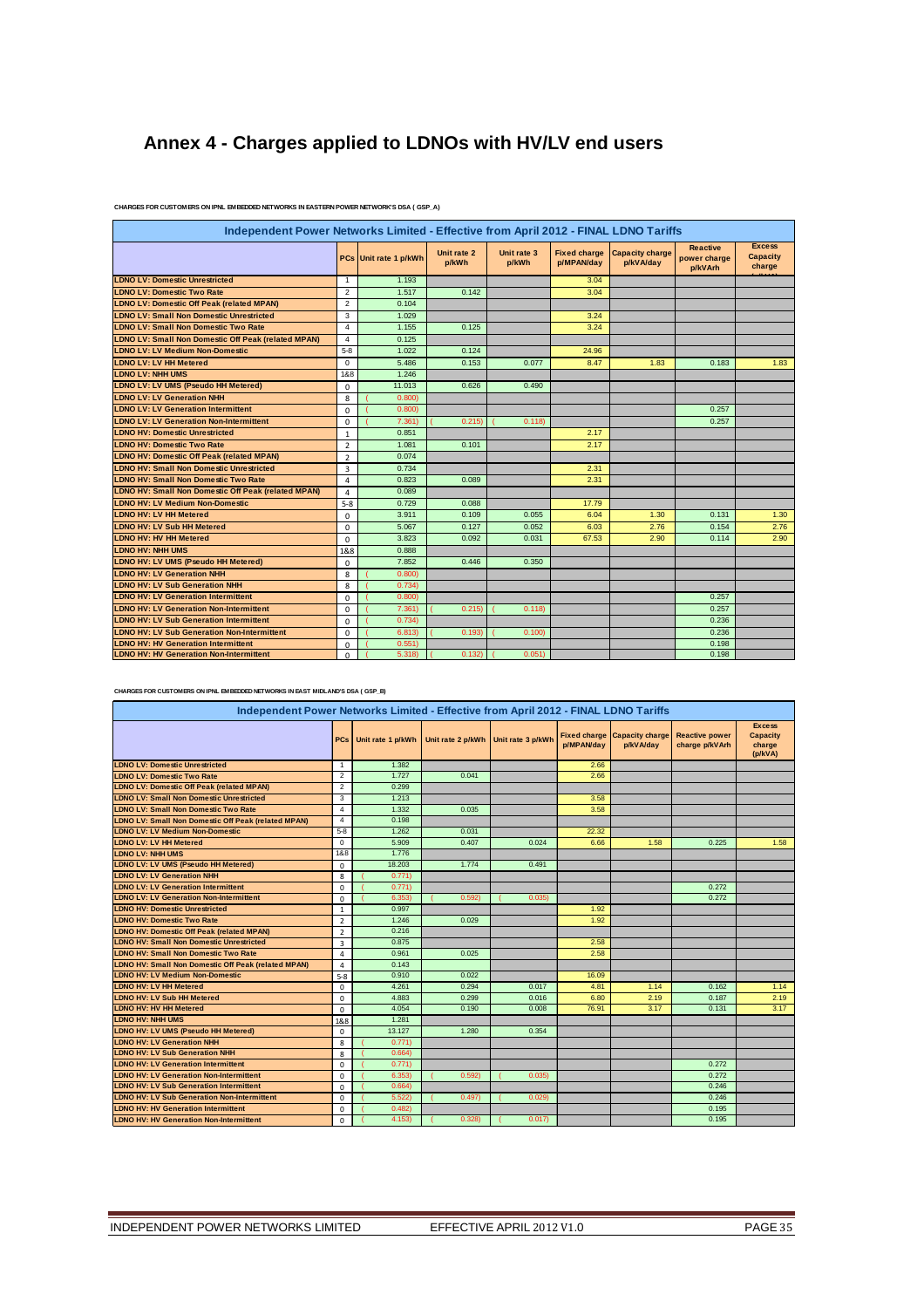| CHARGES FOR CUSTOMERS ON IPNL EMBEDDED NETWORKS IN LONDON POWER NETWORK'S DSA ( GSP_C) |
|----------------------------------------------------------------------------------------|
|----------------------------------------------------------------------------------------|

| Independent Power Networks Limited - Effective from April 2012 - FINAL LDNO Tariffs |                |                      |                      |                      |                                   |                                     |                                         |                                                       |  |  |  |  |
|-------------------------------------------------------------------------------------|----------------|----------------------|----------------------|----------------------|-----------------------------------|-------------------------------------|-----------------------------------------|-------------------------------------------------------|--|--|--|--|
|                                                                                     | <b>PCs</b>     | Unit rate 1<br>p/kWh | Unit rate 2<br>p/kWh | Unit rate 3<br>p/kWh | <b>Fixed charge</b><br>p/MPAN/day | <b>Capacity charge</b><br>p/kVA/day | <b>Reactive power</b><br>charge p/kVArh | <b>Excess</b><br><b>Capacity</b><br>charge<br>(p/kVA) |  |  |  |  |
| <b>LDNO LV: Domestic Unrestricted</b>                                               | $\mathbf{1}$   | 1.406                |                      |                      | 2.48                              |                                     |                                         |                                                       |  |  |  |  |
| <b>LDNO LV: Domestic Two Rate</b>                                                   | 2              | 1.821                | 0.162                |                      | 2.48                              |                                     |                                         |                                                       |  |  |  |  |
| <b>LDNO LV: Domestic Off Peak (related MPAN)</b>                                    | $\overline{2}$ | 0.156                |                      |                      |                                   |                                     |                                         |                                                       |  |  |  |  |
| <b>LDNO LV: Small Non Domestic Unrestricted</b>                                     | 3              | 0.934                |                      |                      | 2.64                              |                                     |                                         |                                                       |  |  |  |  |
| <b>LDNO LV: Small Non Domestic Two Rate</b>                                         | $\overline{4}$ | 1.069                | 0.077                |                      | 2.64                              |                                     |                                         |                                                       |  |  |  |  |
| LDNO LV: Small Non Domestic Off Peak (related MPAN)                                 | $\overline{4}$ | 0.230                |                      |                      |                                   |                                     |                                         |                                                       |  |  |  |  |
| <b>LDNO LV: LV Medium Non-Domestic</b>                                              | $5 - 8$        | 1.167                | 0.120                |                      | 22.97                             |                                     |                                         |                                                       |  |  |  |  |
| <b>LDNO LV: LV HH Metered</b>                                                       | $\mathbf 0$    | 2.710                | 0.296                | 0.052                | 6.69                              | 2.07                                | 0.212                                   | 2.07                                                  |  |  |  |  |
| <b>LDNO LV: NHH UMS</b>                                                             | 1&8            | 1.295                |                      |                      |                                   |                                     |                                         |                                                       |  |  |  |  |
| LDNO LV: LV UMS (Pseudo HH Metered)                                                 | $\mathbf 0$    | 10.380               | 1.479                | 0.485                |                                   |                                     |                                         |                                                       |  |  |  |  |
| <b>LDNO LV: LV Generation NHH</b>                                                   | 8              | 0.925                |                      |                      |                                   |                                     |                                         |                                                       |  |  |  |  |
| <b>LDNO LV: LV Generation Intermittent</b>                                          | $\mathbf 0$    | 0.925                |                      |                      |                                   |                                     | 0.309                                   |                                                       |  |  |  |  |
| <b>LDNO LV: LV Generation Non-Intermittent</b>                                      | $\Omega$       | 4.154                | 0.471                | 0.086                |                                   |                                     | 0.309                                   |                                                       |  |  |  |  |
| <b>LDNO HV: Domestic Unrestricted</b>                                               | $\mathbf{1}$   | 1.004                |                      |                      | 1.77                              |                                     |                                         |                                                       |  |  |  |  |
| <b>LDNO HV: Domestic Two Rate</b>                                                   | $\overline{2}$ | 1.301                | 0.116                |                      | 1.77                              |                                     |                                         |                                                       |  |  |  |  |
| <b>LDNO HV: Domestic Off Peak (related MPAN)</b>                                    | $\overline{2}$ | 0.112                |                      |                      |                                   |                                     |                                         |                                                       |  |  |  |  |
| <b>LDNO HV: Small Non Domestic Unrestricted</b>                                     | 3              | 0.667                |                      |                      | 1.89                              |                                     |                                         |                                                       |  |  |  |  |
| <b>LDNO HV: Small Non Domestic Two Rate</b>                                         | $\overline{a}$ | 0.763                | 0.055                |                      | 1.89                              |                                     |                                         |                                                       |  |  |  |  |
| <b>LDNO HV: Small Non Domestic Off Peak (related MPAN)</b>                          | $\overline{a}$ | 0.164                |                      |                      |                                   |                                     |                                         |                                                       |  |  |  |  |
| <b>LDNO HV: LV Medium Non-Domestic</b>                                              | $5 - 8$        | 0.834                | 0.085                |                      | 16.41                             |                                     |                                         |                                                       |  |  |  |  |
| <b>LDNO HV: LV HH Metered</b>                                                       | $\Omega$       | 1.936                | 0.211                | 0.037                | 4.78                              | 1.48                                | 0.152                                   | 1.48                                                  |  |  |  |  |
| LDNO HV: LV Sub HH Metered                                                          | $\Omega$       | 1.642                | 0.140                | 0.017                | 4.46                              | 3.84                                | 0.148                                   | 3.84                                                  |  |  |  |  |
| <b>LDNO HV: HV HH Metered</b>                                                       | $\Omega$       | 1.475                | 0.114                | 0.011                | 53.39                             | 4.53                                | 0.099                                   | 4.53                                                  |  |  |  |  |
| LDNO HV: NHH UMS                                                                    | 1&8            | 0.926                |                      |                      |                                   |                                     |                                         |                                                       |  |  |  |  |
| LDNO HV: LV UMS (Pseudo HH Metered)                                                 | $\mathbf 0$    | 7.416                | 1.057                | 0.347                |                                   |                                     |                                         |                                                       |  |  |  |  |
| <b>LDNO HV: LV Generation NHH</b>                                                   | 8              | 0.925                |                      |                      |                                   |                                     |                                         |                                                       |  |  |  |  |
| <b>LDNO HV: LV Sub Generation NHH</b>                                               | 8              | 0.842                |                      |                      |                                   |                                     |                                         |                                                       |  |  |  |  |
| <b>LDNO HV: LV Generation Intermittent</b>                                          | $\mathbf 0$    | 0.925                |                      |                      |                                   |                                     | 0.309                                   |                                                       |  |  |  |  |
| <b>LDNO HV: LV Generation Non-Intermittent</b>                                      | $\Omega$       | 4.154                | 0.471                | 0.086                |                                   |                                     | 0.309                                   |                                                       |  |  |  |  |
| <b>LDNO HV: LV Sub Generation Intermittent</b>                                      | $\Omega$       | 0.842                |                      |                      |                                   |                                     | 0.285                                   |                                                       |  |  |  |  |
| <b>LDNO HV: LV Sub Generation Non-Intermittent</b>                                  | $\Omega$       | 3.820                | 0.416                | 0.073                |                                   |                                     | 0.285                                   |                                                       |  |  |  |  |
| <b>LDNO HV: HV Generation Intermittent</b>                                          | $\Omega$       | 0.581                |                      |                      |                                   |                                     | 0.245                                   |                                                       |  |  |  |  |
| <b>LDNO HV: HV Generation Non-Intermittent</b>                                      | $\Omega$       | 2,800                | 0.232                | 0.025                |                                   |                                     | 0.245                                   |                                                       |  |  |  |  |

**CHARGES FOR CUSTOMERS ON IPNL EMBEDDED NETWORKS IN MANWEB'S DSA ( GSP\_D)**

| Independent Power Networks Limited - Effective from April 2012 - FINAL LDNO Tariffs |                |                   |                                     |        |                                   |                                        |                                         |                                                       |  |  |  |
|-------------------------------------------------------------------------------------|----------------|-------------------|-------------------------------------|--------|-----------------------------------|----------------------------------------|-----------------------------------------|-------------------------------------------------------|--|--|--|
|                                                                                     | <b>PCs</b>     | Unit rate 1 p/kWh | Unit rate 2 p/kWh Unit rate 3 p/kWh |        | <b>Fixed charge</b><br>p/MPAN/day | <b>Capacity</b><br>charge<br>p/kVA/day | <b>Reactive power</b><br>charge p/kVArh | <b>Excess</b><br><b>Capacity</b><br>charge<br>(p/kVA) |  |  |  |
| <b>LDNO LV: Domestic Unrestricted</b>                                               | 1              | 2.062             |                                     |        | 2.42                              |                                        |                                         |                                                       |  |  |  |
| <b>LDNO LV: Domestic Two Rate</b>                                                   | $\overline{2}$ | 2.577             | 0.247                               |        | 2.42                              |                                        |                                         |                                                       |  |  |  |
| <b>LDNO LV: Domestic Off Peak (related MPAN)</b>                                    | $\overline{2}$ | 0.223             |                                     |        |                                   |                                        |                                         |                                                       |  |  |  |
| <b>LDNO LV: Small Non Domestic Unrestricted</b>                                     | 3              | 1.853             |                                     |        | 3.07                              |                                        |                                         |                                                       |  |  |  |
| <b>LDNO LV: Small Non Domestic Two Rate</b>                                         | $\overline{4}$ | 1.990             | 0.146                               |        | 3.07                              |                                        |                                         |                                                       |  |  |  |
| <b>LDNO LV: Small Non Domestic Off Peak (related</b>                                | $\overline{4}$ | 0.168             |                                     |        |                                   |                                        |                                         |                                                       |  |  |  |
| <b>LDNO LV: LV Medium Non-Domestic</b>                                              | $5 - 8$        | 2.109             | 0.140                               |        | 15.11                             |                                        |                                         |                                                       |  |  |  |
| <b>LDNO LV: LV HH Metered</b>                                                       | 0              | 8.442             | 0.618                               | 0.106  | 11.81                             | 1.59                                   | 0.453                                   | 1.59                                                  |  |  |  |
| <b>LDNO LV: NHH UMS</b>                                                             | 1&8            | 1.615             |                                     |        |                                   |                                        |                                         |                                                       |  |  |  |
| LDNO LV: LV UMS (Pseudo HH Metered)                                                 | $\Omega$       | 10.658            | 1.081                               | 0.357  |                                   |                                        |                                         |                                                       |  |  |  |
| <b>LDNO LV: LV Generation NHH</b>                                                   | 8              | 1.154             |                                     |        |                                   |                                        |                                         |                                                       |  |  |  |
| <b>LDNO LV: LV Generation Intermittent</b>                                          | $\Omega$       | 1.154             |                                     |        |                                   |                                        | 0.434                                   |                                                       |  |  |  |
| <b>LDNO LV: LV Generation Non-Intermittent</b>                                      | $\mathbf 0$    | 8.537             | 0.844                               | 0.125  |                                   |                                        | 0.434                                   |                                                       |  |  |  |
| <b>LDNO HV: Domestic Unrestricted</b>                                               | $\mathbf{1}$   | 1.231             |                                     |        | 1.44                              |                                        |                                         |                                                       |  |  |  |
| <b>LDNO HV: Domestic Two Rate</b>                                                   | $\overline{2}$ | 1.538             | 0.147                               |        | 1.44                              |                                        |                                         |                                                       |  |  |  |
| <b>LDNO HV: Domestic Off Peak (related MPAN)</b>                                    | $\overline{2}$ | 0.133             |                                     |        |                                   |                                        |                                         |                                                       |  |  |  |
| <b>LDNO HV: Small Non Domestic Unrestricted</b>                                     | 3              | 1.106             |                                     |        | 1.83                              |                                        |                                         |                                                       |  |  |  |
| <b>LDNO HV: Small Non Domestic Two Rate</b>                                         | $\overline{4}$ | 1.187             | 0.087                               |        | 1.83                              |                                        |                                         |                                                       |  |  |  |
| <b>LDNO HV: Small Non Domestic Off Peak (related</b>                                | 4              | 0.100             |                                     |        |                                   |                                        |                                         |                                                       |  |  |  |
| <b>LDNO HV: LV Medium Non-Domestic</b>                                              | $5 - 8$        | 1.259             | 0.084                               |        | 9.02                              |                                        |                                         |                                                       |  |  |  |
| <b>LDNO HV: LV HH Metered</b>                                                       | $\mathbf 0$    | 5.038             | 0.369                               | 0.063  | 7.05                              | 0.95                                   | 0.271                                   | 0.95                                                  |  |  |  |
| <b>LDNO HV: LV Sub HH Metered</b>                                                   | $\mathbf 0$    | 6.618             | 0.372                               | 0.074  | 3.85                              | 3.05                                   | 0.317                                   | 3.05                                                  |  |  |  |
| <b>LDNO HV: HV HH Metered</b>                                                       | $\mathbf 0$    | 5.679             | 0.255                               | 0.058  | 65.04                             | 2.61                                   | 0.248                                   | 2.61                                                  |  |  |  |
| <b>LDNO HV: NHH UMS</b>                                                             | 1&8            | 0.964             |                                     |        |                                   |                                        |                                         |                                                       |  |  |  |
| LDNO HV: LV UMS (Pseudo HH Metered)                                                 | $\mathbf 0$    | 6.361             | 0.645                               | 0.213  |                                   |                                        |                                         |                                                       |  |  |  |
| <b>LDNO HV: LV Generation NHH</b>                                                   | 8              | 1.154             |                                     |        |                                   |                                        |                                         |                                                       |  |  |  |
| <b>LDNO HV: LV Sub Generation NHH</b>                                               | 8              | 1.030             |                                     |        |                                   |                                        |                                         |                                                       |  |  |  |
| <b>LDNO HV: LV Generation Intermittent</b>                                          | $\Omega$       | 1.154)            |                                     |        |                                   |                                        | 0.434                                   |                                                       |  |  |  |
| <b>LDNO HV: LV Generation Non-Intermittent</b>                                      | $\mathbf 0$    | 8.537)            | 0.844                               | 0.125  |                                   |                                        | 0.434                                   |                                                       |  |  |  |
| <b>LDNO HV: LV Sub Generation Intermittent</b>                                      | $\mathbf 0$    | 1.030             |                                     |        |                                   |                                        | 0.404                                   |                                                       |  |  |  |
| <b>LDNO HV: LV Sub Generation Non-Intermittent</b>                                  | $\mathbf 0$    | 7.737             | 0.729                               | 0.110  |                                   |                                        | 0.404                                   |                                                       |  |  |  |
| <b>LDNO HV: HV Generation Intermittent</b>                                          | $\mathbf 0$    | 0.664             |                                     |        |                                   |                                        | 0.307                                   |                                                       |  |  |  |
| <b>LDNO HV: HV Generation Non-Intermittent</b>                                      | $\Omega$       | 5.522             | 0.356                               | 0.065) |                                   |                                        | 0.307                                   |                                                       |  |  |  |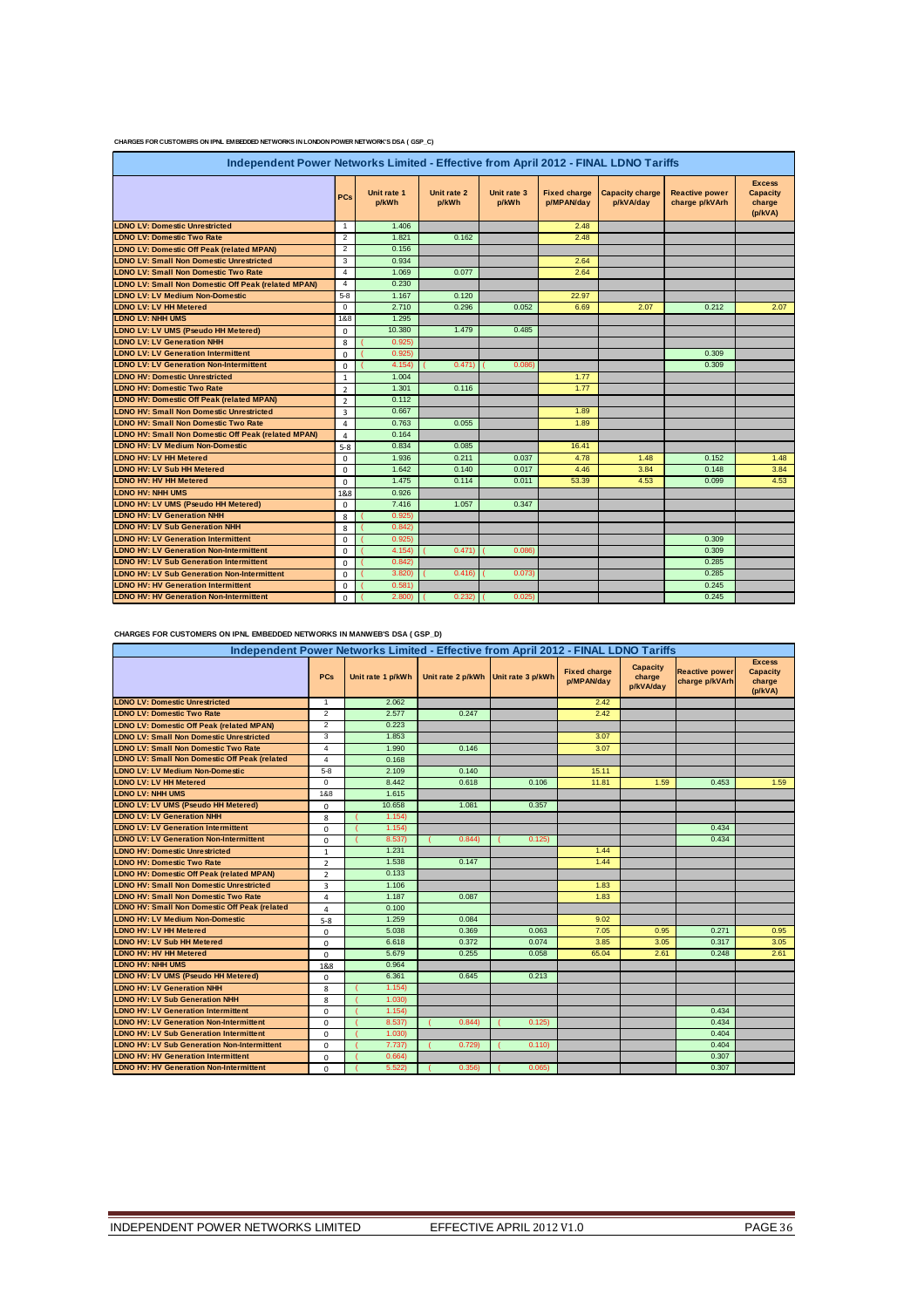| Independent Power Networks Limited - Effective from April 2012 - FINAL LDNO Tariffs |                |                       |                   |                   |                                   |                                     |                                         |                                                       |  |  |  |
|-------------------------------------------------------------------------------------|----------------|-----------------------|-------------------|-------------------|-----------------------------------|-------------------------------------|-----------------------------------------|-------------------------------------------------------|--|--|--|
|                                                                                     |                | PCs Unit rate 1 p/kWh | Unit rate 2 p/kWh | Unit rate 3 p/kWh | <b>Fixed charge</b><br>p/MPAN/day | <b>Capacity charge</b><br>p/kVA/day | <b>Reactive power</b><br>charge p/kVArh | <b>Excess</b><br><b>Capacity</b><br>charge<br>(p/kVA) |  |  |  |
| <b>LDNO LV: Domestic Unrestricted</b>                                               | $\mathbf{1}$   | 1.327                 |                   |                   | 3.29                              |                                     |                                         |                                                       |  |  |  |
| <b>LDNO LV: Domestic Two Rate</b>                                                   | $\overline{2}$ | 1.624                 | 0.066             |                   | 3.29                              |                                     |                                         |                                                       |  |  |  |
| <b>LDNO LV: Domestic Off Peak (related MPAN)</b>                                    | $\overline{2}$ | 0.131                 |                   |                   |                                   |                                     |                                         |                                                       |  |  |  |
| <b>LDNO LV: Small Non Domestic Unrestricted</b>                                     | 3              | 1.195                 |                   |                   | 4.25                              |                                     |                                         |                                                       |  |  |  |
| <b>LDNO LV: Small Non Domestic Two Rate</b>                                         | $\overline{4}$ | 0.387                 | 0.058             |                   | 4.25                              |                                     |                                         |                                                       |  |  |  |
| LDNO LV: Small Non Domestic Off Peak (related MPAN)                                 | $\overline{4}$ | 0.216                 |                   |                   |                                   |                                     |                                         |                                                       |  |  |  |
| <b>LDNO LV: LV Medium Non-Domestic</b>                                              | $5-8$          | 1.232                 | 0.050             |                   | 24.79                             |                                     |                                         |                                                       |  |  |  |
| <b>LDNO LV: LV HH Metered</b>                                                       | $\mathbf 0$    | 5.326                 | 0.417             | 0.033             | 7.00                              | 2.18                                | 0.206                                   | 2.18                                                  |  |  |  |
| <b>LDNO LV: NHH UMS</b>                                                             | 1&8            | 1.728                 |                   |                   |                                   |                                     |                                         |                                                       |  |  |  |
| LDNO LV: LV UMS (Pseudo HH Metered)                                                 | $\Omega$       | 16.867                | 1.852             | 0.567             |                                   |                                     |                                         |                                                       |  |  |  |
| <b>LDNO LV: LV Generation NHH</b>                                                   | 8              | 0.692                 |                   |                   |                                   |                                     |                                         |                                                       |  |  |  |
| <b>LDNO LV: LV Generation Intermittent</b>                                          | $\Omega$       | 0.692                 |                   |                   |                                   |                                     | 0.275                                   |                                                       |  |  |  |
| <b>LDNO LV: LV Generation Non-Intermittent</b>                                      | $\Omega$       | 5.339)                | 0.584             | 0.057             |                                   |                                     | 0.275                                   |                                                       |  |  |  |
| <b>LDNO HV: Domestic Unrestricted</b>                                               | 1              | 0.936                 |                   |                   | 2.32                              |                                     |                                         |                                                       |  |  |  |
| <b>LDNO HV: Domestic Two Rate</b>                                                   | $\overline{2}$ | 1.145                 | 0.046             |                   | 2.32                              |                                     |                                         |                                                       |  |  |  |
| <b>LDNO HV: Domestic Off Peak (related MPAN)</b>                                    | $\overline{2}$ | 0.093                 |                   |                   |                                   |                                     |                                         |                                                       |  |  |  |
| <b>LDNO HV: Small Non Domestic Unrestricted</b>                                     | 3              | 0.843                 |                   |                   | 3.00                              |                                     |                                         |                                                       |  |  |  |
| <b>LDNO HV: Small Non Domestic Two Rate</b>                                         | 4              | 0.979                 | 0.041             |                   | 3.00                              |                                     |                                         |                                                       |  |  |  |
| LDNO HV: Small Non Domestic Off Peak (related MPAN)                                 | 4              | 0.153                 |                   |                   |                                   |                                     |                                         |                                                       |  |  |  |
| <b>LDNO HV: LV Medium Non-Domestic</b>                                              | $5 - 8$        | 0.869                 | 0.036             |                   | 17.49                             |                                     |                                         |                                                       |  |  |  |
| <b>LDNO HV: LV HH Metered</b>                                                       | $\Omega$       | 3.758                 | 0.295             | 0.023             | 4.94                              | 1.54                                | 0.145                                   | 1.54                                                  |  |  |  |
| <b>LDNO HV: LV Sub HH Metered</b>                                                   | $\mathbf 0$    | 5.179                 | 0.362             | 0.021             | 7.38                              | 3.03                                | 0.170                                   | 3.03                                                  |  |  |  |
| <b>LDNO HV: HV HH Metered</b>                                                       | $\Omega$       | 3.675                 | 0.215             | 0.010             | 84.39                             | 4.06                                | 0.118                                   | 4.06                                                  |  |  |  |
| <b>LDNO HV: NHH UMS</b>                                                             | 1&8            | 1.219                 |                   |                   |                                   |                                     |                                         |                                                       |  |  |  |
| LDNO HV: LV UMS (Pseudo HH Metered)                                                 | $\Omega$       | 11.900                | 1.306             | 0.400             |                                   |                                     |                                         |                                                       |  |  |  |
| <b>LDNO HV: LV Generation NHH</b>                                                   | 8              | 0.692)                |                   |                   |                                   |                                     |                                         |                                                       |  |  |  |
| <b>LDNO HV: LV Sub Generation NHH</b>                                               | 8              | 0.583                 |                   |                   |                                   |                                     |                                         |                                                       |  |  |  |
| <b>LDNO HV: LV Generation Intermittent</b>                                          | $\Omega$       | 0.692                 |                   |                   |                                   |                                     | 0.275                                   |                                                       |  |  |  |
| <b>LDNO HV: LV Generation Non-Intermittent</b>                                      | $\mathbf 0$    | 5.339                 | 0.584             | 0.057             |                                   |                                     | 0.275                                   |                                                       |  |  |  |
| <b>LDNO HV: LV Sub Generation Intermittent</b>                                      | $\Omega$       | 0.583                 |                   |                   |                                   |                                     | 0.248                                   |                                                       |  |  |  |
| <b>LDNO HV: LV Sub Generation Non-Intermittent</b>                                  | $\Omega$       | 4,540                 | 0.489             | 0.044             |                                   |                                     | 0.248                                   |                                                       |  |  |  |
| <b>LDNO HV: HV Generation Intermittent</b>                                          | 0              | 0.379                 |                   |                   |                                   |                                     | 0.203                                   |                                                       |  |  |  |
| <b>LDNO HV: HV Generation Non-Intermittent</b>                                      | $\Omega$       | 3.046                 | 0.309             | 0.020             |                                   |                                     | 0.203                                   |                                                       |  |  |  |

#### **CHARGES FOR CUSTOMERS ON IPNL EMBEDDED NETWORKS IN WEST MIDLANDS DSA ( GSP\_E)**

#### **CHARGES FOR CUSTOMERS ON IPNL EMBEDDED NETWORKS IN NORTHERN ELECTRIC'S DSA ( GSP\_F)**

| Independent Power Networks Limited - Effective from April 2012 - FINAL LDNO Tariffs |                         |                      |                      |                      |                                   |                                 |                                         |                                                       |  |  |  |  |
|-------------------------------------------------------------------------------------|-------------------------|----------------------|----------------------|----------------------|-----------------------------------|---------------------------------|-----------------------------------------|-------------------------------------------------------|--|--|--|--|
|                                                                                     | <b>PCs</b>              | Unit rate 1<br>p/kWh | Unit rate 2<br>p/kWh | Unit rate 3<br>p/kWh | <b>Fixed charge</b><br>p/MPAN/day | Capacity<br>charge<br>p/kVA/day | <b>Reactive power</b><br>charge p/kVArh | <b>Excess</b><br><b>Capacity</b><br>charge<br>(p/kVA) |  |  |  |  |
| <b>LDNO LV: Domestic Unrestricted</b>                                               | $\mathbf{1}$            | 1.445                |                      |                      | 2.71                              |                                 |                                         |                                                       |  |  |  |  |
| <b>LDNO LV: Domestic Two Rate</b>                                                   | $\overline{2}$          | 1.722                | 0.109                |                      | 2.71                              |                                 |                                         |                                                       |  |  |  |  |
| <b>LDNO LV: Domestic Off Peak (related MPAN)</b>                                    | $\overline{2}$          | 0.215                |                      |                      |                                   |                                 |                                         |                                                       |  |  |  |  |
| <b>LDNO LV: Small Non Domestic Unrestricted</b>                                     | 3                       | 1.392                |                      |                      | 2.49                              |                                 |                                         |                                                       |  |  |  |  |
| <b>LDNO LV: Small Non Domestic Two Rate</b>                                         | $\overline{4}$          | 1.723                | 0.190                |                      | 2.49                              |                                 |                                         |                                                       |  |  |  |  |
| LDNO LV: Small Non Domestic Off Peak (related MPAN)                                 | $\overline{4}$          | 0.246                |                      |                      |                                   |                                 |                                         |                                                       |  |  |  |  |
| <b>LDNO LV: LV Medium Non-Domestic</b>                                              | $5-8$                   | 1.300                | 0.102                |                      | 14.31                             |                                 |                                         |                                                       |  |  |  |  |
| <b>LDNO LV: LV HH Metered</b>                                                       | $^{\circ}$              | 5.046                | 0.688                | 0.070                | 7.52                              | 0.87                            | 0.184                                   | 0.87                                                  |  |  |  |  |
| <b>LDNO LV: NHH UMS</b>                                                             | 1&8                     | 1.360                |                      |                      |                                   |                                 |                                         |                                                       |  |  |  |  |
| LDNO LV: LV UMS (Pseudo HH Metered)                                                 | 0                       | 12.003               | 1.790                | 0.195                |                                   |                                 |                                         |                                                       |  |  |  |  |
| <b>LDNO LV: LV Generation NHH</b>                                                   | 8                       | 0.617                |                      |                      |                                   |                                 |                                         |                                                       |  |  |  |  |
| <b>LDNO LV: LV Generation Intermittent</b>                                          | $\mathbf 0$             | 0.617                |                      |                      |                                   |                                 | 0.131                                   |                                                       |  |  |  |  |
| <b>LDNO LV: LV Generation Non-Intermittent</b>                                      | $\mathbf 0$             | 2.655                | 0.893                | 0.107                |                                   |                                 | 0.131                                   |                                                       |  |  |  |  |
| <b>LDNO HV: Domestic Unrestricted</b>                                               | $\mathbf{1}$            | 0.816                |                      |                      | 1.53                              |                                 |                                         |                                                       |  |  |  |  |
| <b>LDNO HV: Domestic Two Rate</b>                                                   | $\overline{\mathbf{2}}$ | 0.973                | 0.061                |                      | 1.53                              |                                 |                                         |                                                       |  |  |  |  |
| <b>LDNO HV: Domestic Off Peak (related MPAN)</b>                                    | $\overline{2}$          | 0.121                |                      |                      |                                   |                                 |                                         |                                                       |  |  |  |  |
| <b>LDNO HV: Small Non Domestic Unrestricted</b>                                     | 3                       | 0.787                |                      |                      | 1.41                              |                                 |                                         |                                                       |  |  |  |  |
| <b>LDNO HV: Small Non Domestic Two Rate</b>                                         | $\overline{4}$          | 0.974                | 0.107                |                      | 1.41                              |                                 |                                         |                                                       |  |  |  |  |
| LDNO HV: Small Non Domestic Off Peak (related MPAN)                                 | $\overline{4}$          | 0.139                |                      |                      |                                   |                                 |                                         |                                                       |  |  |  |  |
| <b>LDNO HV: LV Medium Non-Domestic</b>                                              | $5 - 8$                 | 0.735                | 0.058                |                      | 8.09                              |                                 |                                         |                                                       |  |  |  |  |
| <b>LDNO HV: LV HH Metered</b>                                                       | $\mathbf 0$             | 2.852                | 0.389                | 0.039                | 4.25                              | 0.49                            | 0.104                                   | 0.49                                                  |  |  |  |  |
| <b>LDNO HV: LV Sub HH Metered</b>                                                   | $\mathbf 0$             | 4.192                | 0.499                | 0.044                | 22.97                             | 1.17                            | 0.138                                   | 1.17                                                  |  |  |  |  |
| <b>LDNO HV: HV HH Metered</b>                                                       | $\mathbf 0$             | 4.121                | 0.431                | 0.032                | 70.65                             | 1.27                            | 0.125                                   | 1.27                                                  |  |  |  |  |
| <b>LDNO HV: NHH UMS</b>                                                             | 1&8                     | 0.769                |                      |                      |                                   |                                 |                                         |                                                       |  |  |  |  |
| LDNO HV: LV UMS (Pseudo HH Metered)                                                 | $\mathbf 0$             | 6.784                | 1.012                | 0.110                |                                   |                                 |                                         |                                                       |  |  |  |  |
| <b>LDNO HV: LV Generation NHH</b>                                                   | 8                       | 0.617                |                      |                      |                                   |                                 |                                         |                                                       |  |  |  |  |
| <b>LDNO HV: LV Sub Generation NHH</b>                                               | 8                       | 0.540                |                      |                      |                                   |                                 |                                         |                                                       |  |  |  |  |
| <b>LDNO HV: LV Generation Intermittent</b>                                          | $\mathbf 0$             | 0.617                |                      |                      |                                   |                                 | 0.131                                   |                                                       |  |  |  |  |
| <b>LDNO HV: LV Generation Non-Intermittent</b>                                      | $\mathbf 0$             | 2.655                | 0.8931               | 0.107                |                                   |                                 | 0.131                                   |                                                       |  |  |  |  |
| <b>LDNO HV: LV Sub Generation Intermittent</b>                                      | $\mathbf 0$             | 0.540                |                      |                      |                                   |                                 | 0.124                                   |                                                       |  |  |  |  |
| <b>LDNO HV: LV Sub Generation Non-Intermittent</b>                                  | 0                       | 2.320                | 0.785                | 0.092)               |                                   |                                 | 0.124                                   |                                                       |  |  |  |  |
| <b>LDNO HV: HV Generation Intermittent</b>                                          | $\mathbf 0$             | 0.355                |                      |                      |                                   |                                 | 0.092                                   |                                                       |  |  |  |  |
| <b>LDNO HV: HV Generation Non-Intermittent</b>                                      | $\Omega$                | 1.509                | 0.533                | 0.055                |                                   |                                 | 0.092                                   |                                                       |  |  |  |  |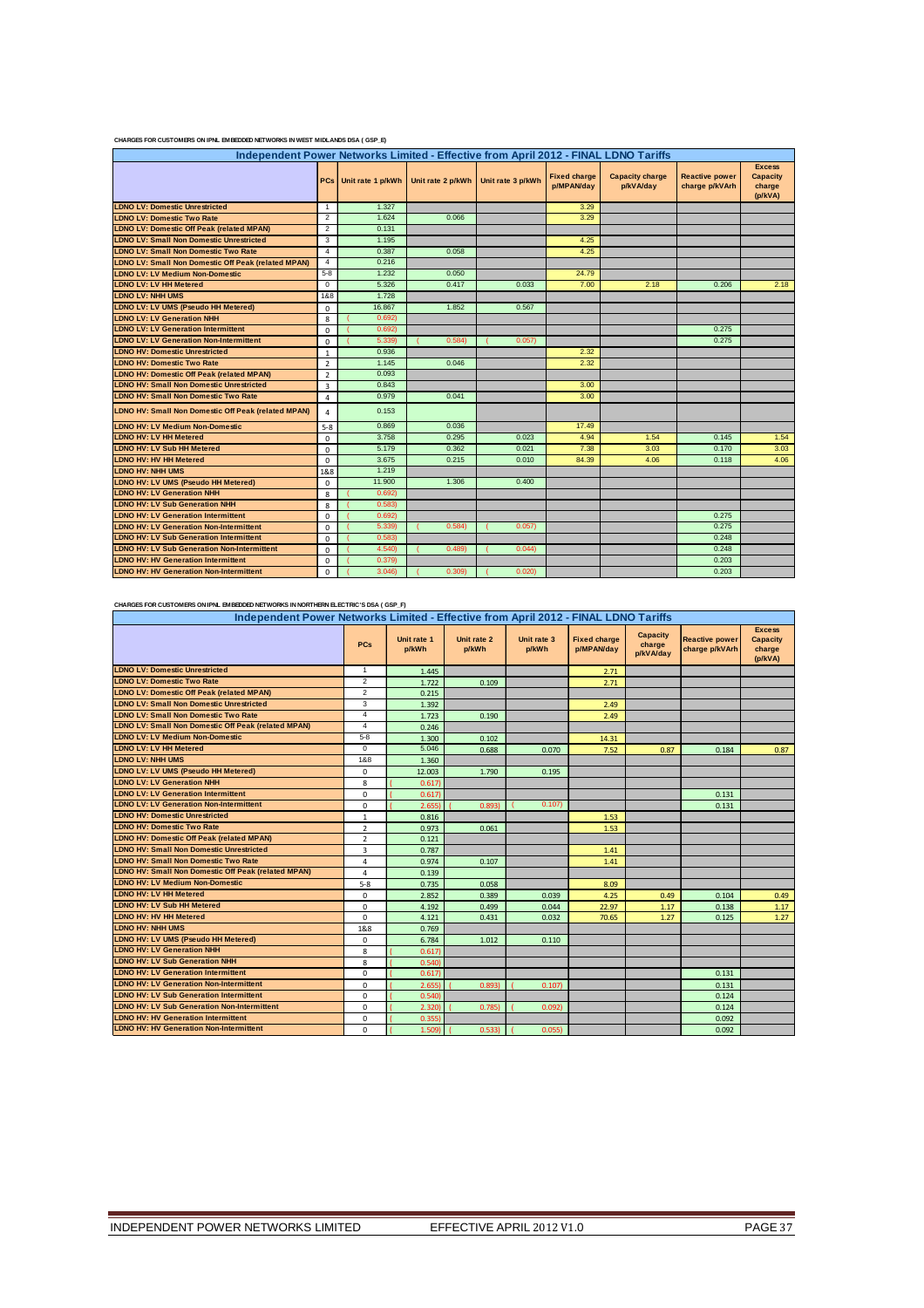| Independent Power Networks Limited - Effective from April 2012 - FINAL LDNO Tariffs |                |                       |                      |                      |                                   |                                     |                                         |                                             |  |  |  |  |
|-------------------------------------------------------------------------------------|----------------|-----------------------|----------------------|----------------------|-----------------------------------|-------------------------------------|-----------------------------------------|---------------------------------------------|--|--|--|--|
|                                                                                     |                | PCs Unit rate 1 p/kWh | Unit rate 2<br>p/kWh | Unit rate 3<br>p/kWh | <b>Fixed charge</b><br>p/MPAN/day | <b>Capacity charge</b><br>p/kVA/day | <b>Reactive power</b><br>charge p/kVArh | <b>Excess Capacity</b><br>charge<br>(p/kVA) |  |  |  |  |
| <b>LDNO LV: Domestic Unrestricted</b>                                               | 1              | 1.715                 |                      |                      | 2.24                              |                                     |                                         |                                             |  |  |  |  |
| <b>LDNO LV: Domestic Two Rate</b>                                                   | $\overline{2}$ | 1.941                 | 0.174                |                      | 2.24                              |                                     |                                         |                                             |  |  |  |  |
| <b>LDNO LV: Domestic Off Peak (related MPAN)</b>                                    | $\overline{2}$ | 0.169                 |                      |                      |                                   |                                     |                                         |                                             |  |  |  |  |
| <b>LDNO LV: Small Non Domestic Unrestricted</b>                                     | 3              | 1.388                 |                      |                      | 2.24                              |                                     |                                         |                                             |  |  |  |  |
| <b>LDNO LV: Small Non Domestic Two Rate</b>                                         | $\overline{4}$ | 1.540                 | 0.142                |                      | 2.24                              |                                     |                                         |                                             |  |  |  |  |
| <b>LDNO LV: Small Non Domestic Off Peak (related MPAN)</b>                          | $\overline{4}$ | 0.151                 |                      |                      |                                   |                                     |                                         |                                             |  |  |  |  |
| <b>LDNO LV: LV Medium Non-Domestic</b>                                              | $5-8$          | 1.331                 | 0.115                |                      | 16.90                             |                                     |                                         |                                             |  |  |  |  |
| <b>LDNO LV: LV HH Metered</b>                                                       | $\mathbf 0$    | 6.020                 | 0.420                | 0.064                | 7.76                              | 2.28                                | 0.163                                   | 2.28                                        |  |  |  |  |
| <b>LDNO LV: NHH UMS</b>                                                             | 1&8            | 2.065                 |                      |                      |                                   |                                     |                                         |                                             |  |  |  |  |
| LDNO LV: LV UMS (Pseudo HH Metered)                                                 | $\mathbf 0$    | 18.561                | 2.410                | 1.268                |                                   |                                     |                                         |                                             |  |  |  |  |
| <b>LDNO LV: LV Generation NHH</b>                                                   | 8              | 0.903                 |                      |                      |                                   |                                     |                                         |                                             |  |  |  |  |
| <b>LDNO LV: LV Generation Intermittent</b>                                          | $\Omega$       | 0.903                 |                      |                      |                                   |                                     | 0.231                                   |                                             |  |  |  |  |
| <b>LDNO LV: LV Generation Non-Intermittent</b>                                      | $\Omega$       | 9,263                 | 0.881                | 0.132                |                                   |                                     | 0.231                                   |                                             |  |  |  |  |
| <b>LDNO HV: Domestic Unrestricted</b>                                               | $\mathbf{1}$   | 1.120                 |                      |                      | 1.46                              |                                     |                                         |                                             |  |  |  |  |
| <b>LDNO HV: Domestic Two Rate</b>                                                   | $\overline{2}$ | 1.268                 | 0.114                |                      | 1.46                              |                                     |                                         |                                             |  |  |  |  |
| <b>LDNO HV: Domestic Off Peak (related MPAN)</b>                                    | $\overline{2}$ | 0.111                 |                      |                      |                                   |                                     |                                         |                                             |  |  |  |  |
| <b>LDNO HV: Small Non Domestic Unrestricted</b>                                     | 3              | 0.907                 |                      |                      | 1.46                              |                                     |                                         |                                             |  |  |  |  |
| <b>LDNO HV: Small Non Domestic Two Rate</b>                                         | 4              | 1.006                 | 0.093                |                      | 1.46                              |                                     |                                         |                                             |  |  |  |  |
| LDNO HV: Small Non Domestic Off Peak (related MPAN)                                 | $\overline{4}$ | 0.099                 |                      |                      |                                   |                                     |                                         |                                             |  |  |  |  |
| <b>LDNO HV: LV Medium Non-Domestic</b>                                              | $5 - 8$        | 0.870                 | 0.075                |                      | 11.04                             |                                     |                                         |                                             |  |  |  |  |
| <b>LDNO HV: LV HH Metered</b>                                                       | $\Omega$       | 3.933                 | 0.274                | 0.042                | 5.07                              | 1.49                                | 0.107                                   | 1.49                                        |  |  |  |  |
| <b>LDNO HV: LV Sub HH Metered</b>                                                   | $\mathbf 0$    | 6.523                 | 0.412                | 0.063                | 22.67                             | 2.21                                | 0.165                                   | 2.21                                        |  |  |  |  |
| <b>LDNO HV: HV HH Metered</b>                                                       | $\mathbf 0$    | 5.849                 | 0.297                | 0.047                | 77.76                             | 2.47                                | 0.133                                   | 2.47                                        |  |  |  |  |
| <b>LDNO HV: NHH UMS</b>                                                             | 1&8            | 1.349                 |                      |                      |                                   |                                     |                                         |                                             |  |  |  |  |
| <b>LDNO HV: LV UMS (Pseudo HH Metered)</b>                                          | $\mathbf 0$    | 12.127                | 1.574                | 0.828                |                                   |                                     |                                         |                                             |  |  |  |  |
| <b>LDNO HV: LV Generation NHH</b>                                                   | 8              | 0.903                 |                      |                      |                                   |                                     |                                         |                                             |  |  |  |  |
| <b>LDNO HV: LV Sub Generation NHH</b>                                               | 8              | 0.698                 |                      |                      |                                   |                                     |                                         |                                             |  |  |  |  |
| <b>LDNO HV: LV Generation Intermittent</b>                                          | $\Omega$       | 0.903                 |                      |                      |                                   |                                     | 0.231                                   |                                             |  |  |  |  |
| <b>LDNO HV: LV Generation Non-Intermittent</b>                                      | $\Omega$       | 9,263                 | 0.881                | 0.132                |                                   |                                     | 0.231                                   |                                             |  |  |  |  |
| <b>LDNO HV: LV Sub Generation Intermittent</b>                                      | $\Omega$       | 0.698                 |                      |                      |                                   |                                     | 0.185                                   |                                             |  |  |  |  |
| <b>LDNO HV: LV Sub Generation Non-Intermittent</b>                                  | $\mathbf 0$    | 7.246                 | 0.666                | 0.100                |                                   |                                     | 0.185                                   |                                             |  |  |  |  |
| <b>LDNO HV: HV Generation Intermittent</b>                                          | $\mathbf 0$    | 0.440                 |                      |                      |                                   |                                     | 0.125                                   |                                             |  |  |  |  |
| <b>LDNO HV: HV Generation Non-Intermittent</b>                                      | $\mathbf 0$    | 4.750)                | 0.392)               | 0.060                |                                   |                                     | 0.125                                   |                                             |  |  |  |  |

#### **CHARGES FOR CUSTOMERS ON IPNL EMBEDDED NETWORKS IN NORTH WEST ELECTRICITY'S DSA ( GSP\_G)**

#### **CHARGES FOR CUSTOMERS ON IPNL EMBEDDED NETWORKS IN SOUTHERN ELECTRIC'S DSA ( GSP\_H)**

| Independent Power Networks Limited - Effective from April 2012 - FINAL LDNO Tariffs |                |                      |                   |                   |                                   |                                     |                                         |                                             |  |  |  |
|-------------------------------------------------------------------------------------|----------------|----------------------|-------------------|-------------------|-----------------------------------|-------------------------------------|-----------------------------------------|---------------------------------------------|--|--|--|
|                                                                                     | <b>PCs</b>     | Unit rate 1<br>p/kWh | Unit rate 2 p/kWh | Unit rate 3 p/kWh | <b>Fixed charge</b><br>p/MPAN/day | <b>Capacity charge</b><br>p/kVA/day | <b>Reactive power</b><br>charge p/kVArh | <b>Excess Capacity</b><br>charge<br>(p/kVA) |  |  |  |
| <b>LDNO LV: Domestic Unrestricted</b>                                               | 1              | 1.554                |                   |                   | 1.71                              |                                     |                                         |                                             |  |  |  |
| <b>LDNO LV: Domestic Two Rate</b>                                                   | $\overline{2}$ | 1.677                | 0.078             |                   | 1.71                              |                                     |                                         |                                             |  |  |  |
| <b>LDNO LV: Domestic Off Peak (related MPAN)</b>                                    | $\overline{2}$ | 0.178                |                   |                   |                                   |                                     |                                         |                                             |  |  |  |
| <b>LDNO LV: Small Non Domestic Unrestricted</b>                                     | 3              | 1.217                |                   |                   | 2.69                              |                                     |                                         |                                             |  |  |  |
| <b>LDNO LV: Small Non Domestic Two Rate</b>                                         | $\overline{4}$ | 1.669                | 0.080             |                   | 2.69                              |                                     |                                         |                                             |  |  |  |
| <b>LDNO LV: Small Non Domestic Off Peak (related MPAN)</b>                          | $\overline{4}$ | 0.175                |                   |                   |                                   |                                     |                                         |                                             |  |  |  |
| <b>LDNO LV: LV Medium Non-Domestic</b>                                              | $5-8$          | 1.168                | 0.062             |                   | 14.45                             |                                     |                                         |                                             |  |  |  |
| <b>LDNO LV: LV HH Metered</b>                                                       | 0              | 6.518                | 0.722             | 0.041             | 5.59                              | 1.59                                | 0.207                                   | 1.59                                        |  |  |  |
| <b>LDNO LV: NHH UMS</b>                                                             | 1&8            | 1.660                |                   |                   |                                   |                                     |                                         |                                             |  |  |  |
| <b>LDNO LV: LV UMS (Pseudo HH Metered)</b>                                          | $\mathbf 0$    | 14.481               | 2.208             | 0.353             |                                   |                                     |                                         |                                             |  |  |  |
| <b>LDNO LV: LV Generation NHH</b>                                                   | 8              | 0.676                |                   |                   |                                   |                                     |                                         |                                             |  |  |  |
| <b>LDNO LV: LV Generation Intermittent</b>                                          | $\Omega$       | 0.676                |                   |                   |                                   |                                     | 0.186                                   |                                             |  |  |  |
| <b>LDNO LV: LV Generation Non-Intermittent</b>                                      | $\mathbf 0$    | 4.946                | 0.987             | 0.068             |                                   |                                     | 0.186                                   |                                             |  |  |  |
| <b>LDNO HV: Domestic Unrestricted</b>                                               | 1              | 0.993                |                   |                   | 1.09                              |                                     |                                         |                                             |  |  |  |
| <b>LDNO HV: Domestic Two Rate</b>                                                   | $\overline{2}$ | 1.071                | 0.050             |                   | 1.09                              |                                     |                                         |                                             |  |  |  |
| <b>LDNO HV: Domestic Off Peak (related MPAN)</b>                                    | $\overline{2}$ | 0.113                |                   |                   |                                   |                                     |                                         |                                             |  |  |  |
| <b>LDNO HV: Small Non Domestic Unrestricted</b>                                     | 3              | 0.778                |                   |                   | 1.72                              |                                     |                                         |                                             |  |  |  |
| <b>LDNO HV: Small Non Domestic Two Rate</b>                                         | 4              | 1.066                | 0.051             |                   | 1.72                              |                                     |                                         |                                             |  |  |  |
| <b>LDNO HV: Small Non Domestic Off Peak (related MPAN)</b>                          | 4              | 0.112                |                   |                   |                                   |                                     |                                         |                                             |  |  |  |
| <b>LDNO HV: LV Medium Non-Domestic</b>                                              | $5 - 8$        | 0.746                | 0.039             |                   | 9.23                              |                                     |                                         |                                             |  |  |  |
| <b>LDNO HV: LV HH Metered</b>                                                       | $\Omega$       | 4.164                | 0.461             | 0.026             | 3.57                              | 1.02                                | 0.132                                   | 1.02                                        |  |  |  |
| <b>LDNO HV: LV Sub HH Metered</b>                                                   | $\Omega$       | 5.399                | 0.391             | 0.017             | 2.13                              | 2.94                                | 0.157                                   | 2.94                                        |  |  |  |
| <b>LDNO HV: HV HH Metered</b>                                                       | $\mathbf 0$    | 5.043                | 0.316             | 0.012             | 58.75                             | 3.74                                | 0.130                                   | 3.74                                        |  |  |  |
| <b>LDNO HV: NHH UMS</b>                                                             | 1&8            | 1.061                |                   |                   |                                   |                                     |                                         |                                             |  |  |  |
| LDNO HV: LV UMS (Pseudo HH Metered)                                                 | $\mathbf 0$    | 9.250                | 1.411             | 0.226             |                                   |                                     |                                         |                                             |  |  |  |
| <b>LDNO HV: LV Generation NHH</b>                                                   | 8              | 0.676                |                   |                   |                                   |                                     |                                         |                                             |  |  |  |
| <b>LDNO HV: LV Sub Generation NHH</b>                                               | 8              | 0.5901               |                   |                   |                                   |                                     |                                         |                                             |  |  |  |
| <b>LDNO HV: LV Generation Intermittent</b>                                          | $\mathbf 0$    | 0.676                |                   |                   |                                   |                                     | 0.186                                   |                                             |  |  |  |
| <b>LDNO HV: LV Generation Non-Intermittent</b>                                      | $\mathbf 0$    | 4.946                | 0.987             | 0.068             |                                   |                                     | 0.186                                   |                                             |  |  |  |
| <b>LDNO HV: LV Sub Generation Intermittent</b>                                      | $\mathbf 0$    | 0.5901               |                   |                   |                                   |                                     | 0.173                                   |                                             |  |  |  |
| <b>LDNO HV: LV Sub Generation Non-Intermittent</b>                                  | $\Omega$       | 4.526)               | 0.813             | 0.056             |                                   |                                     | 0.173                                   |                                             |  |  |  |
| <b>LDNO HV: HV Generation Intermittent</b>                                          | $\Omega$       | 0.354)               |                   |                   |                                   |                                     | 0.147                                   |                                             |  |  |  |
| <b>LDNO HV: HV Generation Non-Intermittent</b>                                      | 0              | 3,408                | 0.3301            | 0.0201            |                                   |                                     | 0.147                                   |                                             |  |  |  |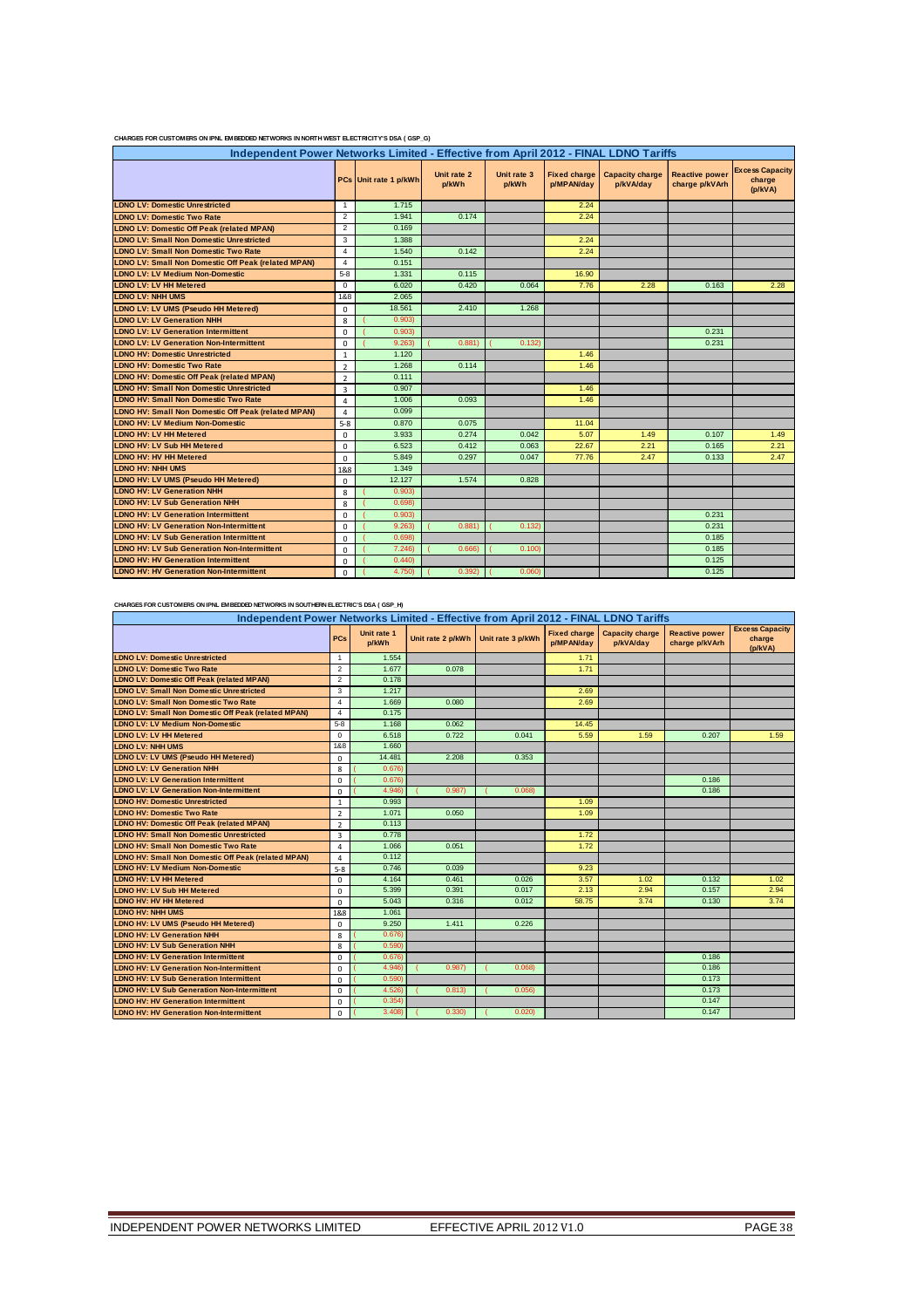#### **CHARGES FOR CUSTOMERS ON IPNL EMBEDDED NETWORKS IN SOUTH EASTERN'S DSA ( GSP\_J)**

| Independent Power Networks Limited - Effective from April 2012 - FINAL LDNO Tariffs |                |                      |                      |                      |            |                                             |                                         |                                             |  |  |  |  |
|-------------------------------------------------------------------------------------|----------------|----------------------|----------------------|----------------------|------------|---------------------------------------------|-----------------------------------------|---------------------------------------------|--|--|--|--|
|                                                                                     | <b>PCs</b>     | Unit rate 1<br>p/kWh | Unit rate 2<br>p/kWh | Unit rate 3<br>p/kWh | p/MPAN/day | Fixed charge   Capacity charge<br>p/kVA/day | <b>Reactive power</b><br>charge p/kVArh | <b>Excess Capacity</b><br>charge<br>(p/kVA) |  |  |  |  |
| <b>LDNO LV: Domestic Unrestricted</b>                                               | 1              | 1.387                |                      |                      | 2.85       |                                             |                                         |                                             |  |  |  |  |
| <b>LDNO LV: Domestic Two Rate</b>                                                   | $\overline{2}$ | 1.759                | 0.091                |                      | 2.85       |                                             |                                         |                                             |  |  |  |  |
| <b>LDNO LV: Domestic Off Peak (related MPAN)</b>                                    | $\overline{2}$ | 0.255                |                      |                      |            |                                             |                                         |                                             |  |  |  |  |
| <b>LDNO LV: Small Non Domestic Unrestricted</b>                                     | 3              | 1.068                |                      |                      | 3.06       |                                             |                                         |                                             |  |  |  |  |
| <b>LDNO LV: Small Non Domestic Two Rate</b>                                         | $\overline{4}$ | 1.112                | 0.064                |                      | 3.06       |                                             |                                         |                                             |  |  |  |  |
| <b>LDNO LV: Small Non Domestic Off Peak (related MPAN)</b>                          | $\overline{4}$ | 0.194                |                      |                      |            |                                             |                                         |                                             |  |  |  |  |
| <b>LDNO LV: LV Medium Non-Domestic</b>                                              | $5 - 8$        | 1.061                | 0.057                |                      | 21.52      |                                             |                                         |                                             |  |  |  |  |
| <b>LDNO LV: LV HH Metered</b>                                                       | $\Omega$       | 6.264                | 0.209                | 0.039                | 8.94       | 1.68                                        | 0.195                                   | 1.68                                        |  |  |  |  |
| <b>LDNO LV: NHH UMS</b>                                                             | 1&8            | 1.437                |                      |                      |            |                                             |                                         |                                             |  |  |  |  |
| <b>LDNO LV: LV UMS (Pseudo HH Metered)</b>                                          | $\Omega$       | 13.135               | 0.830                | 0.419                |            |                                             |                                         |                                             |  |  |  |  |
| <b>LDNO LV: LV Generation NHH</b>                                                   | 8              | 0.696                |                      |                      |            |                                             |                                         |                                             |  |  |  |  |
| <b>LDNO LV: LV Generation Intermittent</b>                                          | $\Omega$       | 0.696                |                      |                      |            |                                             | 0.204                                   |                                             |  |  |  |  |
| <b>LDNO LV: LV Generation Non-Intermittent</b>                                      | $\mathbf 0$    | 6,270                | 0.282                | 0.056                |            |                                             | 0.204                                   |                                             |  |  |  |  |
| <b>LDNO HV: Domestic Unrestricted</b>                                               | $\mathbf{1}$   | 0.930                |                      |                      | 1.91       |                                             |                                         |                                             |  |  |  |  |
| <b>LDNO HV: Domestic Two Rate</b>                                                   | $\overline{2}$ | 1.178                | 0.061                |                      | 1.91       |                                             |                                         |                                             |  |  |  |  |
| <b>LDNO HV: Domestic Off Peak (related MPAN)</b>                                    | $\overline{2}$ | 0.171                |                      |                      |            |                                             |                                         |                                             |  |  |  |  |
| <b>LDNO HV: Small Non Domestic Unrestricted</b>                                     | 3              | 0.716                |                      |                      | 2.05       |                                             |                                         |                                             |  |  |  |  |
| <b>LDNO HV: Small Non Domestic Two Rate</b>                                         | 4              | 0.745                | 0.043                |                      | 2.05       |                                             |                                         |                                             |  |  |  |  |
| <b>LDNO HV: Small Non Domestic Off Peak (related MPAN)</b>                          | 4              | 0.130                |                      |                      |            |                                             |                                         |                                             |  |  |  |  |
| <b>LDNO HV: LV Medium Non-Domestic</b>                                              | $5 - 8$        | 0.711                | 0.038                |                      | 14.42      |                                             |                                         |                                             |  |  |  |  |
| <b>LDNO HV: LV HH Metered</b>                                                       | $\Omega$       | 4.197                | 0.140                | 0.026                | 5.99       | 1.13                                        | 0.131                                   | 1.13                                        |  |  |  |  |
| LDNO HV: LV Sub HH Metered                                                          | $\Omega$       | 6.075                | 0.162                | 0.028                | 5.99       | 2.51                                        | 0.166                                   | 2.51                                        |  |  |  |  |
| <b>LDNO HV: HV HH Metered</b>                                                       | 0              | 4.943                | 0.116                | 0.019                | 52.14      | 2.37                                        | 0.142                                   | 2.37                                        |  |  |  |  |
| <b>LDNO HV: NHH UMS</b>                                                             | 1&8            | 0.963                |                      |                      |            |                                             |                                         |                                             |  |  |  |  |
| LDNO HV: LV UMS (Pseudo HH Metered)                                                 | $\mathbf 0$    | 8.802                | 0.556                | 0.281                |            |                                             |                                         |                                             |  |  |  |  |
| <b>LDNO HV: LV Generation NHH</b>                                                   | 8              | 0.696                |                      |                      |            |                                             |                                         |                                             |  |  |  |  |
| <b>LDNO HV: LV Sub Generation NHH</b>                                               | 8              | 0.632                |                      |                      |            |                                             |                                         |                                             |  |  |  |  |
| <b>LDNO HV: LV Generation Intermittent</b>                                          | $\Omega$       | 0.696)               |                      |                      |            |                                             | 0.204                                   |                                             |  |  |  |  |
| <b>LDNO HV: LV Generation Non-Intermittent</b>                                      | $\Omega$       | 6.270                | 0.282                | 0.056                |            |                                             | 0.204                                   |                                             |  |  |  |  |
| <b>LDNO HV: LV Sub Generation Intermittent</b>                                      | $\Omega$       | 0.632                |                      |                      |            |                                             | 0.189                                   |                                             |  |  |  |  |
| <b>LDNO HV: LV Sub Generation Non-Intermittent</b>                                  | $\Omega$       | 5.774                | 0.241)               | 0.047                |            |                                             | 0.189                                   |                                             |  |  |  |  |
| <b>LDNO HV: HV Generation Intermittent</b>                                          | $\Omega$       | 0.473                |                      |                      |            |                                             | 0.161                                   |                                             |  |  |  |  |
| <b>LDNO HV: HV Generation Non-Intermittent</b>                                      | $\Omega$       | 4.560)               | 0.139                | 0.025                |            |                                             | 0.161                                   |                                             |  |  |  |  |

**CHARGES FOR CUSTOMERS ON IPNL EMBEDDED NETWORKS IN SOUTH WALES'S DSA ( GSP\_K)**

| Independent Power Networks Limited - Effective from April 2012 - FINAL LDNO Tariffs |                |                      |                      |                      |                                   |                                     |                                         |                                             |  |
|-------------------------------------------------------------------------------------|----------------|----------------------|----------------------|----------------------|-----------------------------------|-------------------------------------|-----------------------------------------|---------------------------------------------|--|
|                                                                                     | <b>PCs</b>     | Unit rate 1<br>p/kWh | Unit rate 2<br>p/kWh | Unit rate 3<br>p/kWh | <b>Fixed charge</b><br>p/MPAN/day | <b>Capacity charge</b><br>p/kVA/day | <b>Reactive power</b><br>charge p/kVArh | <b>Excess Capacity</b><br>charge<br>(p/kVA) |  |
| <b>LDNO LV: Domestic Unrestricted</b>                                               | $\overline{1}$ | 1.911                |                      |                      | 2.57                              |                                     |                                         |                                             |  |
| <b>LDNO LV: Domestic Two Rate</b>                                                   | $\overline{2}$ | 2.146                | 0.157                |                      | 2.57                              |                                     |                                         |                                             |  |
| <b>LDNO LV: Domestic Off Peak (related MPAN)</b>                                    | $\overline{2}$ | 0.160                |                      |                      |                                   |                                     |                                         |                                             |  |
| <b>LDNO LV: Small Non Domestic Unrestricted</b>                                     | 3              | 1.536                |                      |                      | 4.26                              |                                     |                                         |                                             |  |
| <b>LDNO LV: Small Non Domestic Two Rate</b>                                         | $\overline{4}$ | 1.959                | 0.182                |                      | 4.26                              |                                     |                                         |                                             |  |
| LDNO LV: Small Non Domestic Off Peak (related MPAN)                                 | $\overline{4}$ | 0.172                |                      |                      |                                   |                                     |                                         |                                             |  |
| <b>LDNO LV: LV Medium Non-Domestic</b>                                              | $5 - 8$        | 1.796                | 0.127                |                      | 30.83                             |                                     |                                         |                                             |  |
| <b>LDNO LV: LV HH Metered</b>                                                       | $\mathbf 0$    | 9.518                | 0.671                | 0.099                | 6.49                              | 1.69                                | 0.306                                   | 1.69                                        |  |
| <b>LDNO LV: NHH UMS</b>                                                             | 1&8            | 2.457                |                      |                      |                                   |                                     |                                         |                                             |  |
| LDNO LV: LV UMS (Pseudo HH Metered)                                                 | $\Omega$       | 21.319               | 2.010                | 0.709                |                                   |                                     |                                         |                                             |  |
| <b>LDNO LV: LV Generation NHH</b>                                                   | 8              | 0.700                |                      |                      |                                   |                                     |                                         |                                             |  |
| <b>LDNO LV: LV Generation Intermittent</b>                                          | $\Omega$       | 0.700                |                      |                      |                                   |                                     | 0.231                                   |                                             |  |
| <b>LDNO LV: LV Generation Non-Intermittent</b>                                      | $\Omega$       | 5.570)               | 0.550                | 0.103                |                                   |                                     | 0.231                                   |                                             |  |
| <b>LDNO HV: Domestic Unrestricted</b>                                               | 1              | 1.006                |                      |                      | 1.35                              |                                     |                                         |                                             |  |
| <b>LDNO HV: Domestic Two Rate</b>                                                   | $\overline{2}$ | 1.130                | 0.082                |                      | 1.35                              |                                     |                                         |                                             |  |
| <b>LDNO HV: Domestic Off Peak (related MPAN)</b>                                    | $\overline{2}$ | 0.084                |                      |                      |                                   |                                     |                                         |                                             |  |
| <b>LDNO HV: Small Non Domestic Unrestricted</b>                                     | 3              | 0.808                |                      |                      | 2.24                              |                                     |                                         |                                             |  |
| <b>LDNO HV: Small Non Domestic Two Rate</b>                                         | $\overline{a}$ | 1.031                | 0.096                |                      | 2.24                              |                                     |                                         |                                             |  |
| LDNO HV: Small Non Domestic Off Peak (related MPAN)                                 | $\overline{4}$ | 0.091                |                      |                      |                                   |                                     |                                         |                                             |  |
| <b>LDNO HV: LV Medium Non-Domestic</b>                                              | $5 - 8$        | 0.946                | 0.067                |                      | 16.23                             |                                     |                                         |                                             |  |
| <b>LDNO HV: LV HH Metered</b>                                                       | $\Omega$       | 5.010                | 0.353                | 0.052                | 3.42                              | 0.89                                | 0.161                                   | 0.89                                        |  |
| <b>LDNO HV: LV Sub HH Metered</b>                                                   | $\mathbf 0$    | 7.454                | 0.505                | 0.076                | 3.68                              | 1.59                                | 0.209                                   | 1.59                                        |  |
| <b>LDNO HV: HV HH Metered</b>                                                       | $\Omega$       | 6.535                | 0.425                | 0.063                | 48.72                             | 1.90                                | 0.192                                   | 1.90                                        |  |
| <b>LDNO HV: NHH UMS</b>                                                             | 1&8            | 1.293                |                      |                      |                                   |                                     |                                         |                                             |  |
| <b>LDNO HV: LV UMS (Pseudo HH Metered)</b>                                          | $\Omega$       | 11.223               | 1.058                | 0.373                |                                   |                                     |                                         |                                             |  |
| <b>LDNO HV: LV Generation NHH</b>                                                   | $\mathbf{8}$   | 0.700                |                      |                      |                                   |                                     |                                         |                                             |  |
| <b>LDNO HV: LV Sub Generation NHH</b>                                               | $\mathbf{8}$   | 0.643                |                      |                      |                                   |                                     |                                         |                                             |  |
| <b>LDNO HV: LV Generation Intermittent</b>                                          | $\Omega$       | 0.700                |                      |                      |                                   |                                     | 0.231                                   |                                             |  |
| <b>LDNO HV: LV Generation Non-Intermittent</b>                                      | $\Omega$       | 5.570)               | 0.550                | 0.103                |                                   |                                     | 0.231                                   |                                             |  |
| <b>LDNO HV: LV Sub Generation Intermittent</b>                                      | $\Omega$       | 0.643                |                      |                      |                                   |                                     | 0.202                                   |                                             |  |
| <b>LDNO HV: LV Sub Generation Non-Intermittent</b>                                  | $\Omega$       | 5.099                | 0.505                | 0.097                |                                   |                                     | 0.202                                   |                                             |  |
| <b>LDNO HV: HV Generation Intermittent</b>                                          | 0              | 0.425                |                      |                      |                                   |                                     | 0.162                                   |                                             |  |
| <b>LDNO HV: HV Generation Non-Intermittent</b>                                      | $\Omega$       | 3.304                | 0.334)               | 0.073                |                                   |                                     | 0.162                                   |                                             |  |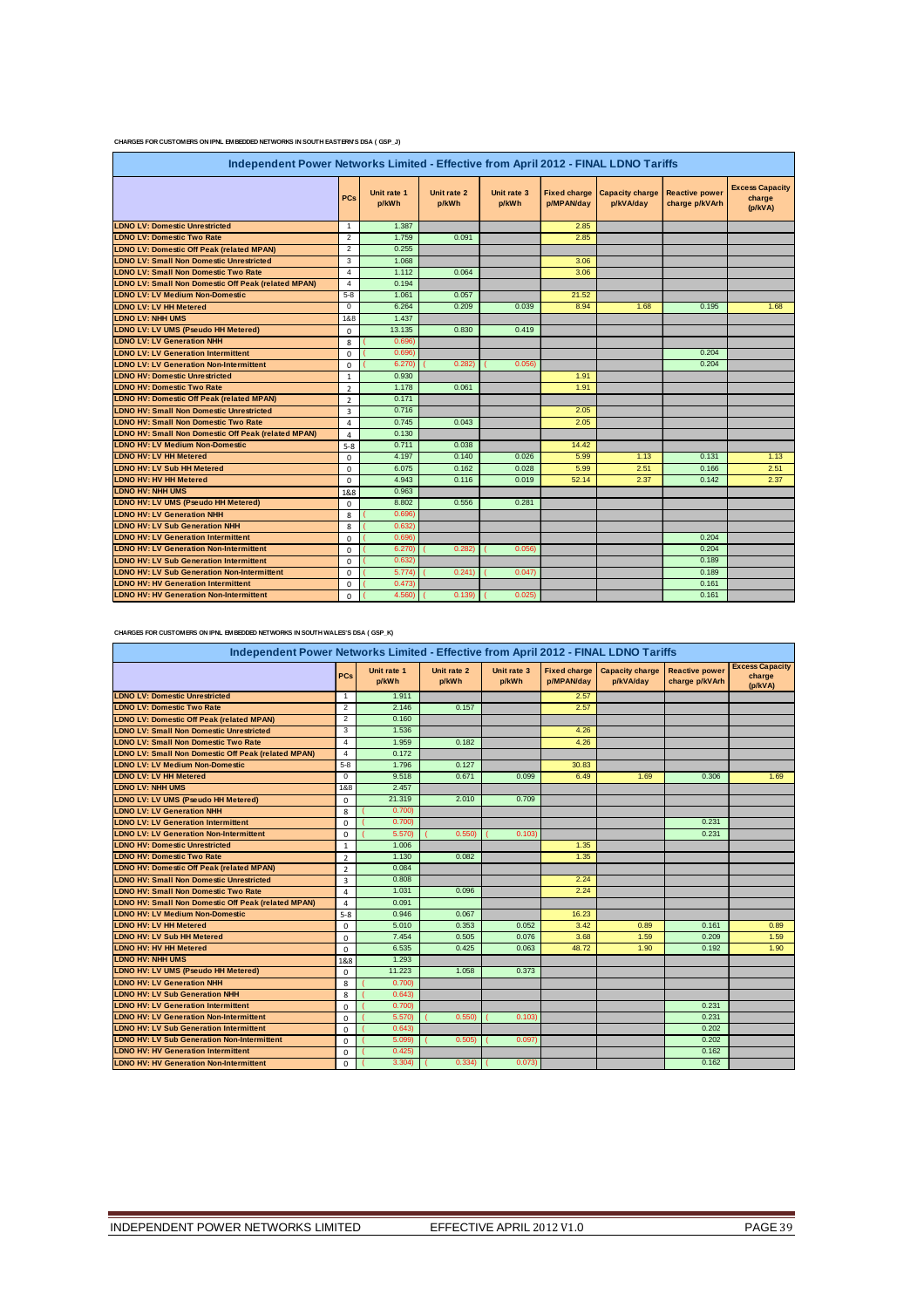| Independent Power Networks Limited - Effective from April 2012 - FINAL LDNO Tariffs |                |                      |                      |                      |                                   |                                     |                                         |                                             |  |
|-------------------------------------------------------------------------------------|----------------|----------------------|----------------------|----------------------|-----------------------------------|-------------------------------------|-----------------------------------------|---------------------------------------------|--|
|                                                                                     | PCs            | Unit rate 1<br>p/kWh | Unit rate 2<br>p/kWh | Unit rate 3<br>p/kWh | <b>Fixed charge</b><br>p/MPAN/day | <b>Capacity charge</b><br>p/kVA/day | <b>Reactive power</b><br>charge p/kVArh | <b>Excess Capacity</b><br>charge<br>(p/kVA) |  |
| <b>LDNO LV: Domestic Unrestricted</b>                                               | $\mathbf{1}$   | 1.768                |                      |                      | 2.61                              |                                     |                                         |                                             |  |
| <b>LDNO LV: Domestic Two Rate</b>                                                   | $\overline{2}$ | 2.194                | 0.159                |                      | 2.61                              |                                     |                                         |                                             |  |
| <b>LDNO LV: Domestic Off Peak (related MPAN)</b>                                    | $\overline{2}$ | 0.146                |                      |                      |                                   |                                     |                                         |                                             |  |
| <b>LDNO LV: Small Non Domestic Unrestricted</b>                                     | 3              | 1.613                |                      |                      | 4.02                              |                                     |                                         |                                             |  |
| <b>LDNO LV: Small Non Domestic Two Rate</b>                                         | $\overline{4}$ | 1.673                | 0.158                |                      | 4.02                              |                                     |                                         |                                             |  |
| <b>LDNO LV: Small Non Domestic Off Peak (related MPAN)</b>                          | $\overline{4}$ | 0.150                |                      |                      |                                   |                                     |                                         |                                             |  |
| <b>LDNO LV: LV Medium Non-Domestic</b>                                              | $5 - 8$        | 1.459                | 0.152                |                      | 21.84                             |                                     |                                         |                                             |  |
| <b>LDNO LV: LV HH Metered</b>                                                       | $\Omega$       | 13.307               | 0.161                | 0.103                | 5.41                              | 1.56                                | 0.211                                   | 1.56                                        |  |
| <b>LDNO LV: NHH UMS</b>                                                             | 1&8            | 2.063                |                      |                      |                                   |                                     |                                         |                                             |  |
| LDNO LV: LV UMS (Pseudo HH Metered)                                                 | $\Omega$       | 29.672               | 0.928                | 0.709                |                                   |                                     |                                         |                                             |  |
| <b>LDNO LV: LV Generation NHH</b>                                                   | 8              | 0.625                |                      |                      |                                   |                                     |                                         |                                             |  |
| <b>LDNO LV: LV Generation Intermittent</b>                                          | $\Omega$       | 0.625                |                      |                      |                                   |                                     | 0.141                                   |                                             |  |
| <b>LDNO LV: LV Generation Non-Intermittent</b>                                      | $\Omega$       | 7.363)               | 0.260                | 0.156                |                                   |                                     | 0.141                                   |                                             |  |
| <b>LDNO HV: Domestic Unrestricted</b>                                               | $\mathbf{1}$   | 1.029                |                      |                      | 1.52                              |                                     |                                         |                                             |  |
| <b>LDNO HV: Domestic Two Rate</b>                                                   | $\overline{2}$ | 1.277                | 0.092                |                      | 1.52                              |                                     |                                         |                                             |  |
| <b>LDNO HV: Domestic Off Peak (related MPAN)</b>                                    | $\overline{2}$ | 0.085                |                      |                      |                                   |                                     |                                         |                                             |  |
| <b>LDNO HV: Small Non Domestic Unrestricted</b>                                     | 3              | 0.939                |                      |                      | 2.34                              |                                     |                                         |                                             |  |
| <b>LDNO HV: Small Non Domestic Two Rate</b>                                         | 4              | 0.974                | 0.092                |                      | 2.34                              |                                     |                                         |                                             |  |
| LDNO HV: Small Non Domestic Off Peak (related MPAN)                                 | 4              | 0.087                |                      |                      |                                   |                                     |                                         |                                             |  |
| <b>LDNO HV: LV Medium Non-Domestic</b>                                              | $5 - 8$        | 0.850                | 0.088                |                      | 12.72                             |                                     |                                         |                                             |  |
| <b>LDNO HV: LV HH Metered</b>                                                       | $\Omega$       | 7.747                | 0.094                | 0.060                | 3.15                              | 0.91                                | 0.123                                   | 0.91                                        |  |
| <b>LDNO HV: LV Sub HH Metered</b>                                                   | $\mathbf 0$    | 11.216               | 0.089                | 0.068                | 3.65                              | 1.64                                | 0.161                                   | 1.64                                        |  |
| <b>LDNO HV: HV HH Metered</b>                                                       | $\Omega$       | 10.864               | 0.044                | 0.048                | 47.96                             | 1.47                                | 0.147                                   | 1.47                                        |  |
| <b>LDNO HV: NHH UMS</b>                                                             | 1&8            | 1.201                |                      |                      |                                   |                                     |                                         |                                             |  |
| LDNO HV: LV UMS (Pseudo HH Metered)                                                 | $\mathbf 0$    | 17.275               | 0.540                | 0.413                |                                   |                                     |                                         |                                             |  |
| <b>LDNO HV: LV Generation NHH</b>                                                   | 8              | 0.625                |                      |                      |                                   |                                     |                                         |                                             |  |
| <b>LDNO HV: LV Sub Generation NHH</b>                                               | 8              | 0.577                |                      |                      |                                   |                                     |                                         |                                             |  |
| <b>LDNO HV: LV Generation Intermittent</b>                                          | $\Omega$       | 0.625                |                      |                      |                                   |                                     | 0.141                                   |                                             |  |
| <b>LDNO HV: LV Generation Non-Intermittent</b>                                      | $\Omega$       | 7.363                | 0.260                | 0.156                |                                   |                                     | 0.141                                   |                                             |  |
| <b>LDNO HV: LV Sub Generation Intermittent</b>                                      | $\Omega$       | 0.577                |                      |                      |                                   |                                     | 0.121                                   |                                             |  |
| <b>LDNO HV: LV Sub Generation Non-Intermittent</b>                                  | $\mathbf 0$    | 6,902                | 0.228                | 0.142                |                                   |                                     | 0.121                                   |                                             |  |
| <b>LDNO HV: HV Generation Intermittent</b>                                          | $\Omega$       | 0.354                |                      |                      |                                   |                                     | 0.088                                   |                                             |  |
| <b>LDNO HV: HV Generation Non-Intermittent</b>                                      | $\Omega$       | 4.708)               | 0.083                | 0.076                |                                   |                                     | 0.088                                   |                                             |  |

#### **CHARGES FOR CUSTOMERS ON IPNL EMBEDDED NETWORKS IN SOUTH WESTERN ELECTRICITY'S DSA ( GSP\_L)**

#### **CHARGES FOR CUSTOMERS ON IPNL EMBEDDED NETWORKS IN YORKSHIRE ELECTRIC'S DSA ( GSP\_M)**

| Independent Power Networks Limited - Effective from April 2012 - FINAL LDNO Tariffs |                |                      |                      |                      |                                   |                                        |                                         |                                             |  |  |
|-------------------------------------------------------------------------------------|----------------|----------------------|----------------------|----------------------|-----------------------------------|----------------------------------------|-----------------------------------------|---------------------------------------------|--|--|
|                                                                                     | PCs            | Unit rate 1<br>p/kWh | Unit rate 2<br>p/kWh | Unit rate 3<br>p/kWh | <b>Fixed charge</b><br>p/MPAN/day | <b>Capacity</b><br>charge<br>p/kVA/day | <b>Reactive power</b><br>charge p/kVArh | <b>Excess Capacity</b><br>charge<br>(p/kVA) |  |  |
| <b>LDNO LV: Domestic Unrestricted</b>                                               | $\overline{1}$ | 1.176                |                      |                      | 2.77                              |                                        |                                         |                                             |  |  |
| <b>LDNO LV: Domestic Two Rate</b>                                                   | $\overline{2}$ | 1.485                | 0.052                |                      | 2.77                              |                                        |                                         |                                             |  |  |
| <b>LDNO LV: Domestic Off Peak (related MPAN)</b>                                    | $\overline{2}$ | 0.268                |                      |                      |                                   |                                        |                                         |                                             |  |  |
| <b>LDNO LV: Small Non Domestic Unrestricted</b>                                     | 3              | 1.207                |                      |                      | 2.55                              |                                        |                                         |                                             |  |  |
| <b>LDNO LV: Small Non Domestic Two Rate</b>                                         | $\overline{4}$ | 1.519                | 0.172                |                      | 2.55                              |                                        |                                         |                                             |  |  |
| <b>LDNO LV: Small Non Domestic Off Peak (related MPAN)</b>                          | $\overline{4}$ | 0.316                |                      |                      |                                   |                                        |                                         |                                             |  |  |
| <b>LDNO LV: LV Medium Non-Domestic</b>                                              | $5 - 8$        | 1.165                | 0.038                |                      | 17.84                             |                                        |                                         |                                             |  |  |
| <b>LDNO LV: LV HH Metered</b>                                                       | $\mathbf 0$    | 4.610                | 0.469                | 0.028                | 7.61                              | 0.82                                   | 0.181                                   | 0.82                                        |  |  |
| <b>LDNO LV: NHH UMS</b>                                                             | 1&8            | 1.189                |                      |                      |                                   |                                        |                                         |                                             |  |  |
| <b>LDNO LV: LV UMS (Pseudo HH Metered)</b>                                          | $\mathbf 0$    | 12.205               | 1.323                | 0.085                |                                   |                                        |                                         |                                             |  |  |
| <b>LDNO LV: LV Generation NHH</b>                                                   | 8              | 0.554                |                      |                      |                                   |                                        |                                         |                                             |  |  |
| <b>LDNO LV: LV Generation Intermittent</b>                                          | $\Omega$       | 0.554)               |                      |                      |                                   |                                        | 0.141                                   |                                             |  |  |
| <b>LDNO LV: LV Generation Non-Intermittent</b>                                      | $\mathbf 0$    | 3.511                | 0.533                | 0.039                |                                   |                                        | 0.141                                   |                                             |  |  |
| <b>LDNO HV: Domestic Unrestricted</b>                                               | 1              | 0.701                |                      |                      | 1.65                              |                                        |                                         |                                             |  |  |
| <b>LDNO HV: Domestic Two Rate</b>                                                   | $\overline{2}$ | 0.886                | 0.031                |                      | 1.65                              |                                        |                                         |                                             |  |  |
| <b>LDNO HV: Domestic Off Peak (related MPAN)</b>                                    | $\overline{2}$ | 0.160                |                      |                      |                                   |                                        |                                         |                                             |  |  |
| <b>LDNO HV: Small Non Domestic Unrestricted</b>                                     | 3              | 0.720                |                      |                      | 1.52                              |                                        |                                         |                                             |  |  |
| <b>LDNO HV: Small Non Domestic Two Rate</b>                                         | $\overline{4}$ | 0.906                | 0.103                |                      | 1.52                              |                                        |                                         |                                             |  |  |
| LDNO HV: Small Non Domestic Off Peak (related MPAN)                                 | $\overline{4}$ | 0.188                |                      |                      |                                   |                                        |                                         |                                             |  |  |
| <b>LDNO HV: LV Medium Non-Domestic</b>                                              | $5 - 8$        | 0.695                | 0.023                |                      | 10.65                             |                                        |                                         |                                             |  |  |
| <b>LDNO HV: LV HH Metered</b>                                                       | $\Omega$       | 2.750                | 0.280                | 0.017                | 4.54                              | 0.49                                   | 0.108                                   | 0.49                                        |  |  |
| LDNO HV: LV Sub HH Metered                                                          | $\mathbf 0$    | 3.691                | 0.346                | 0.019                | 24.35                             | 1.05                                   | 0.133                                   | 1.05                                        |  |  |
| <b>LDNO HV: HV HH Metered</b>                                                       | $\Omega$       | 3.725                | 0.320                | 0.016                | 76.14                             | 1.21                                   | 0.127                                   | 1.21                                        |  |  |
| LDNO HV: NHH UMS                                                                    | 1&8            | 0.709                |                      |                      |                                   |                                        |                                         |                                             |  |  |
| LDNO HV: LV UMS (Pseudo HH Metered)                                                 | 0              | 7.281                | 0.789                | 0.051                |                                   |                                        |                                         |                                             |  |  |
| <b>LDNO HV: LV Generation NHH</b>                                                   | 8              | 0.554)               |                      |                      |                                   |                                        |                                         |                                             |  |  |
| <b>LDNO HV: LV Sub Generation NHH</b>                                               | 8              | 0.490                |                      |                      |                                   |                                        |                                         |                                             |  |  |
| <b>LDNO HV: LV Generation Intermittent</b>                                          | $\Omega$       | 0.554                |                      |                      |                                   |                                        | 0.141                                   |                                             |  |  |
| <b>LDNO HV: LV Generation Non-Intermittent</b>                                      | $\Omega$       | 3.511                | 0.633                | 0.039                |                                   |                                        | 0.141                                   |                                             |  |  |
| <b>LDNO HV: LV Sub Generation Intermittent</b>                                      | $\mathbf 0$    | 0.490                |                      |                      |                                   |                                        | 0.135                                   |                                             |  |  |
| <b>LDNO HV: LV Sub Generation Non-Intermittent</b>                                  | $\Omega$       | 3.121                | 0.469                | 0.034                |                                   |                                        | 0.135                                   |                                             |  |  |
| <b>LDNO HV: HV Generation Intermittent</b>                                          | $\mathbf 0$    | 0.349                |                      |                      |                                   |                                        | 0.105                                   |                                             |  |  |
| <b>LDNO HV: HV Generation Non-Intermittent</b>                                      | $\Omega$       | 2.267                | 0.3231               | 0.021                |                                   |                                        | 0.105                                   |                                             |  |  |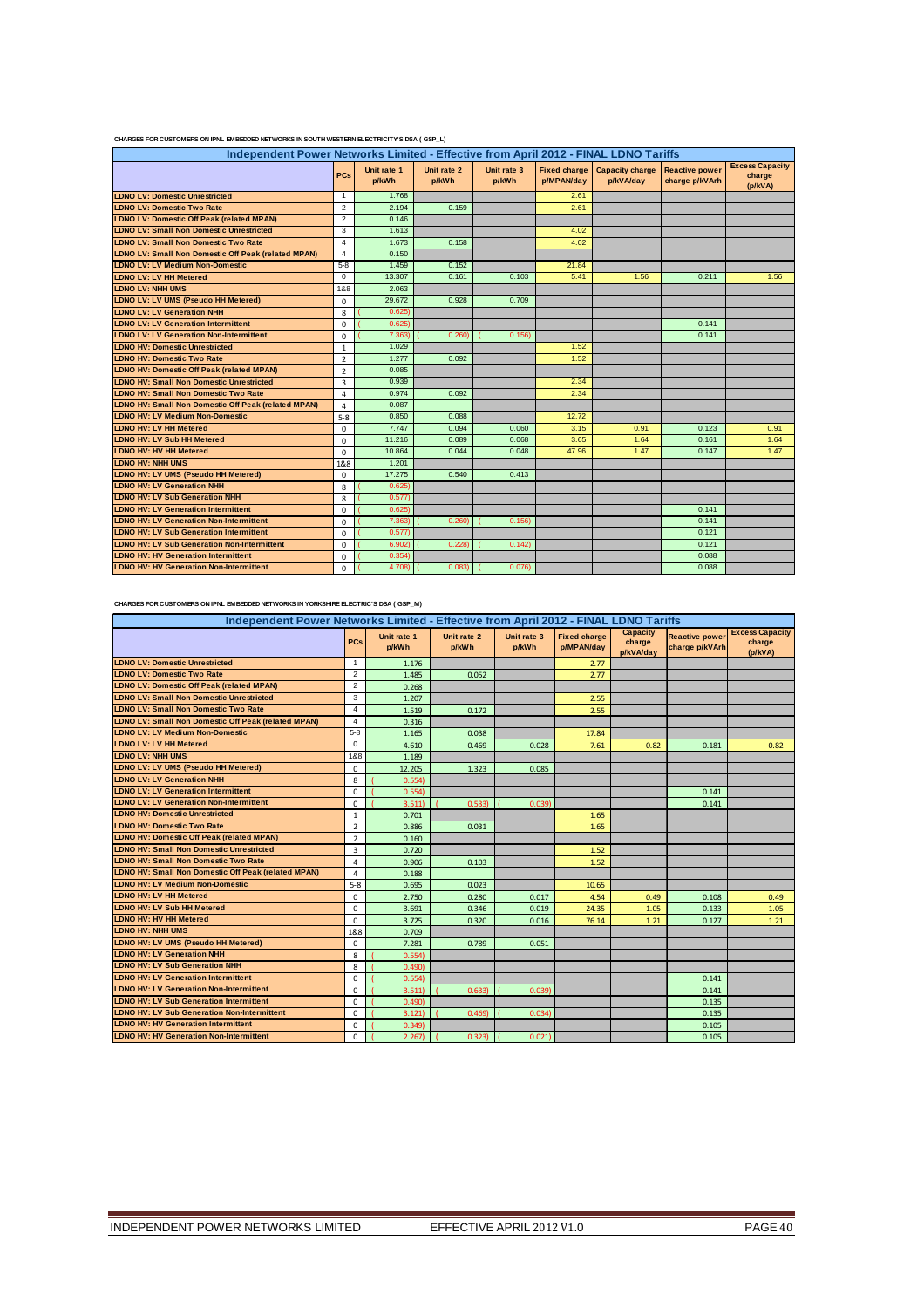|  | CHARGES FOR CUSTOMERS ON IPNL EMBEDDED NETWORKS IN SCOTTISH POWER'S DSA ( GSP_N) |
|--|----------------------------------------------------------------------------------|
|--|----------------------------------------------------------------------------------|

| Independent Power Networks Limited - Effective from April 2012 - FINAL LDNO Tariffs |                |                      |                      |                      |                                   |                                        |                                            |                                             |  |  |
|-------------------------------------------------------------------------------------|----------------|----------------------|----------------------|----------------------|-----------------------------------|----------------------------------------|--------------------------------------------|---------------------------------------------|--|--|
|                                                                                     | <b>PCs</b>     | Unit rate 1<br>p/kWh | Unit rate 2<br>p/kWh | Unit rate 3<br>p/kWh | <b>Fixed charge</b><br>p/MPAN/day | <b>Capacity</b><br>charge<br>p/kVA/day | <b>Reactive</b><br>power charge<br>p/kVArh | <b>Excess Capacity</b><br>charge<br>(p/kVA) |  |  |
| <b>LDNO LV: Domestic Unrestricted</b>                                               | $\mathbf{1}$   | 1.542                |                      |                      | 2.96                              |                                        |                                            |                                             |  |  |
| <b>LDNO LV: Domestic Two Rate</b>                                                   | 2              | 2.018                | 0.234                |                      | 2.96                              |                                        |                                            |                                             |  |  |
| <b>LDNO LV: Domestic Off Peak (related MPAN)</b>                                    | $\overline{2}$ | 0.156                |                      |                      |                                   |                                        |                                            |                                             |  |  |
| <b>LDNO LV: Small Non Domestic Unrestricted</b>                                     | 3              | 1.386                |                      |                      | 3.75                              |                                        |                                            |                                             |  |  |
| <b>LDNO LV: Small Non Domestic Two Rate</b>                                         | $\overline{4}$ | 1.841                | 0.267                |                      | 3.75                              |                                        |                                            |                                             |  |  |
| LDNO LV: Small Non Domestic Off Peak (related MPAN)                                 | $\overline{4}$ | 0.527                |                      |                      |                                   |                                        |                                            |                                             |  |  |
| <b>LDNO LV: LV Medium Non-Domestic</b>                                              | $5-8$          | 1.018                | 0.148                |                      | 19.25                             |                                        |                                            |                                             |  |  |
| <b>LDNO LV: LV HH Metered</b>                                                       | $\mathbf 0$    | 5.705                | 0.523                | 0.104                | 14.45                             | 1.49                                   | 0.164                                      | 1.49                                        |  |  |
| <b>LDNO LV: NHH UMS</b>                                                             | 1&8            | 1.327                |                      |                      |                                   |                                        |                                            |                                             |  |  |
| LDNO LV: LV UMS (Pseudo HH Metered)                                                 | $\Omega$       | 9.762                | 1.252                | 0.491                |                                   |                                        |                                            |                                             |  |  |
| <b>LDNO LV: LV Generation NHH</b>                                                   | 8              | 0.671)               |                      |                      |                                   |                                        |                                            |                                             |  |  |
| <b>LDNO LV: LV Generation Intermittent</b>                                          | $\Omega$       | 0.671)               |                      |                      |                                   |                                        | 0.138                                      |                                             |  |  |
| <b>LDNO LV: LV Generation Non-Intermittent</b>                                      | $\Omega$       | 4.361)               | 0.535                | 0.140                |                                   |                                        | 0.138                                      |                                             |  |  |
| <b>LDNO HV: Domestic Unrestricted</b>                                               | $\mathbf{1}$   | 0.795                |                      |                      | 1.53                              |                                        |                                            |                                             |  |  |
| <b>LDNO HV: Domestic Two Rate</b>                                                   | $\overline{2}$ | 1.041                | 0.121                |                      | 1.53                              |                                        |                                            |                                             |  |  |
| <b>LDNO HV: Domestic Off Peak (related MPAN)</b>                                    | $\overline{2}$ | 0.080                |                      |                      |                                   |                                        |                                            |                                             |  |  |
| <b>LDNO HV: Small Non Domestic Unrestricted</b>                                     | $\overline{3}$ | 0.715                |                      |                      | 1.93                              |                                        |                                            |                                             |  |  |
| <b>LDNO HV: Small Non Domestic Two Rate</b>                                         | $\overline{a}$ | 0.949                | 0.138                |                      | 1.93                              |                                        |                                            |                                             |  |  |
| LDNO HV: Small Non Domestic Off Peak (related MPAN)                                 | $\overline{4}$ | 0.272                |                      |                      |                                   |                                        |                                            |                                             |  |  |
| <b>LDNO HV: LV Medium Non-Domestic</b>                                              | $5 - 8$        | 0.525                | 0.076                |                      | 9.93                              |                                        |                                            |                                             |  |  |
| <b>LDNO HV: LV HH Metered</b>                                                       | 0              | 2.943                | 0.270                | 0.053                | 7.45                              | 0.77                                   | 0.085                                      | 0.77                                        |  |  |
| LDNO HV: LV Sub HH Metered                                                          | $\Omega$       | 3.101                | 0.225                | 0.030                | 4.16                              | 2.26                                   | 0.103                                      | 2.26                                        |  |  |
| <b>LDNO HV: HV HH Metered</b>                                                       | $\Omega$       | 3.438                | 0.250                | 0.033                | 71.48                             | 2.79                                   | 0.086                                      | 2.79                                        |  |  |
| <b>LDNO HV: NHH UMS</b>                                                             | 1&8            | 0.684                |                      |                      |                                   |                                        |                                            |                                             |  |  |
| LDNO HV: LV UMS (Pseudo HH Metered)                                                 | $\Omega$       | 5.035                | 0.646                | 0.253                |                                   |                                        |                                            |                                             |  |  |
| <b>LDNO HV: LV Generation NHH</b>                                                   | 8              | 0.671)               |                      |                      |                                   |                                        |                                            |                                             |  |  |
| <b>LDNO HV: LV Sub Generation NHH</b>                                               | 8              | 0.588                |                      |                      |                                   |                                        |                                            |                                             |  |  |
| <b>LDNO HV: LV Generation Intermittent</b>                                          | $\Omega$       | 0.671                |                      |                      |                                   |                                        | 0.138                                      |                                             |  |  |
| <b>LDNO HV: LV Generation Non-Intermittent</b>                                      | 0              | 4.381                | 0.535                | 0.140                |                                   |                                        | 0.138                                      |                                             |  |  |
| <b>LDNO HV: LV Sub Generation Intermittent</b>                                      | $\Omega$       | 0.588                |                      |                      |                                   |                                        | 0.124                                      |                                             |  |  |
| <b>LDNO HV: LV Sub Generation Non-Intermittent</b>                                  | $\mathbf 0$    | 3.953                | 0.455                | 0.114                |                                   |                                        | 0.124                                      |                                             |  |  |
| <b>LDNO HV: HV Generation Intermittent</b>                                          | $\Omega$       | 0.339                |                      |                      |                                   |                                        | 0.101                                      |                                             |  |  |
| <b>LDNO HV: HV Generation Non-Intermittent</b>                                      | $\Omega$       | 2.768)               | 0.201)               | 0.027                |                                   |                                        | 0.101                                      |                                             |  |  |

| Independent Power Networks Limited - Effective from April 2012 - FINAL LDNO Tariffs |                         |                      |                      |                      |            |                                           |                                         |                                             |  |
|-------------------------------------------------------------------------------------|-------------------------|----------------------|----------------------|----------------------|------------|-------------------------------------------|-----------------------------------------|---------------------------------------------|--|
|                                                                                     | PCs                     | Unit rate 1<br>p/kWh | Unit rate 2<br>p/kWh | Unit rate 3<br>p/kWh | p/MPAN/day | Fixed charge Capacity charge<br>p/kVA/day | <b>Reactive power</b><br>charge p/kVArh | <b>Excess Capacity</b><br>charge<br>(p/kVA) |  |
| <b>LDNO LV: Domestic Unrestricted</b>                                               | $\overline{1}$          | 2.638                |                      |                      | 4.63       |                                           |                                         |                                             |  |
| <b>LDNO LV: Domestic Two Rate</b>                                                   | $\overline{\mathbf{c}}$ | 3.053                | 1.585                |                      | 4.63       |                                           |                                         |                                             |  |
| <b>LDNO LV: Domestic Off Peak (related MPAN)</b>                                    | $\overline{c}$          | 1.180                |                      |                      |            |                                           |                                         |                                             |  |
| <b>LDNO LV: Small Non Domestic Unrestricted</b>                                     | 3                       | 2.202                |                      |                      | 7.20       |                                           |                                         |                                             |  |
| <b>LDNO LV: Small Non Domestic Two Rate</b>                                         | 4                       | 3.075                | 0.766                |                      | 7.20       |                                           |                                         |                                             |  |
| <b>LDNO LV: Small Non Domestic Off Peak (related MPAN)</b>                          | 4                       | 1.060                |                      |                      |            |                                           |                                         |                                             |  |
| <b>LDNO LV: LV Medium Non-Domestic</b>                                              | $5 - 8$                 | 2.525                | 0.828                |                      | 44.90      |                                           |                                         |                                             |  |
| <b>LDNO LV: LV HH Metered</b>                                                       | $\Omega$                | 4.733                | 1.382                | 0.396                | 14.33      | 2.58                                      | 0.305                                   | 2.58                                        |  |
| <b>LDNO LV: NHH UMS</b>                                                             | 1&8                     | 3.212                |                      |                      |            |                                           |                                         |                                             |  |
| LDNO LV: LV UMS (Pseudo HH Metered)                                                 | 0                       | 12.727               | 4.059                | 1.497                |            |                                           |                                         |                                             |  |
| <b>LDNO LV: LV Generation NHH</b>                                                   | 8                       | 0.916                |                      |                      |            |                                           |                                         |                                             |  |
| <b>LDNO LV: LV Generation Intermittent</b>                                          | 0                       | 0.916                |                      |                      |            |                                           | 0.195                                   |                                             |  |
| <b>LDNO LV: LV Generation Non-Intermittent</b>                                      | 0                       | 3.065                | 0.845                | 0.171)               |            |                                           | 0.195                                   |                                             |  |
| <b>LDNO HV: Domestic Unrestricted</b>                                               | $\mathbf{1}$            | 1.499                |                      |                      | 2.63       |                                           |                                         |                                             |  |
| <b>LDNO HV: Domestic Two Rate</b>                                                   | $\overline{2}$          | 1.735                | 0.901                |                      | 2.63       |                                           |                                         |                                             |  |
| <b>LDNO HV: Domestic Off Peak (related MPAN)</b>                                    | $\overline{2}$          | 0.671                |                      |                      |            |                                           |                                         |                                             |  |
| <b>LDNO HV: Small Non Domestic Unrestricted</b>                                     | 3                       | 1.251                |                      |                      | 4.09       |                                           |                                         |                                             |  |
| <b>LDNO HV: Small Non Domestic Two Rate</b>                                         | 4                       | 1.747                | 0.435                |                      | 4.09       |                                           |                                         |                                             |  |
| LDNO HV: Small Non Domestic Off Peak (related MPAN)                                 | 4                       | 0.602                |                      |                      |            |                                           |                                         |                                             |  |
| <b>LDNO HV: LV Medium Non-Domestic</b>                                              | $5 - 8$                 | 1.434                | 0.471                |                      | 25.51      |                                           |                                         |                                             |  |
| <b>LDNO HV: LV HH Metered</b>                                                       | $\Omega$                | 2.689                | 0.785                | 0.225                | 8.14       | 1.47                                      | 0.173                                   | 1.47                                        |  |
| <b>LDNO HV: LV Sub HH Metered</b>                                                   | $\Omega$                | 3.001                | 0.890                | 0.277                | 4.37       | 3.62                                      | 0.187                                   | 3.62                                        |  |
| <b>LDNO HV: HV HH Metered</b>                                                       | $\Omega$                | 2.309                | 0.697                | 0.233                | 116.01     | 5.76                                      | 0.146                                   | 5.76                                        |  |
| LDNO HV: NHH UMS                                                                    | 1&8                     | 1.825                |                      |                      |            |                                           |                                         |                                             |  |
| LDNO HV: LV UMS (Pseudo HH Metered)                                                 | 0                       | 7.231                | 2.306                | 0.850                |            |                                           |                                         |                                             |  |
| <b>LDNO HV: LV Generation NHH</b>                                                   | 8                       | 0.916                |                      |                      |            |                                           |                                         |                                             |  |
| <b>LDNO HV: LV Sub Generation NHH</b>                                               | 8                       | 0.816                |                      |                      |            |                                           |                                         |                                             |  |
| <b>LDNO HV: LV Generation Intermittent</b>                                          | $\Omega$                | 0.916                |                      |                      |            |                                           | 0.195                                   |                                             |  |
| <b>LDNO HV: LV Generation Non-Intermittent</b>                                      | $\Omega$                | 3.065                | 0.845                | 0.171                |            |                                           | 0.195                                   |                                             |  |
| <b>LDNO HV: LV Sub Generation Intermittent</b>                                      | 0                       | 0.816                |                      |                      |            |                                           | 0.170                                   |                                             |  |
| <b>LDNO HV: LV Sub Generation Non-Intermittent</b>                                  | 0                       | 2.728                | 0.753                | 0.154                |            |                                           | 0.170                                   |                                             |  |
| <b>LDNO HV: HV Generation Intermittent</b>                                          | 0                       | 0.422                |                      |                      |            |                                           | 0.154                                   |                                             |  |
| <b>LDNO HV: HV Generation Non-Intermittent</b>                                      | $\Omega$                | 1.393                | 0.389                | 0.086                |            |                                           | 0.154                                   |                                             |  |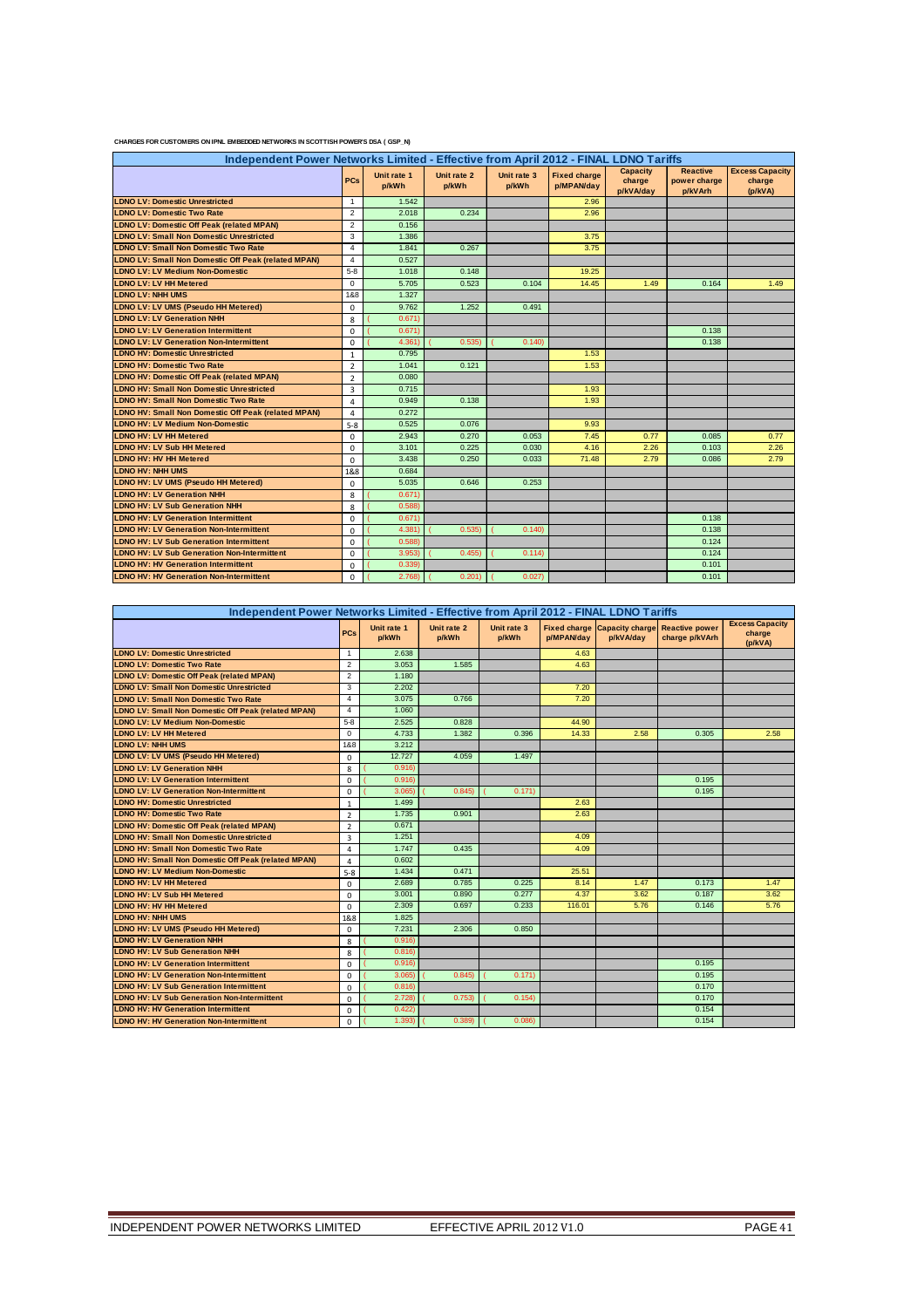# **Annex 5 – Schedule of Line Loss Factors**

| Independent Power Networks Limited - Effective from April 2012 - FINAL LLF<br><b>Time Periods</b> |                                          |                    |                        |              |                           |  |  |  |
|---------------------------------------------------------------------------------------------------|------------------------------------------|--------------------|------------------------|--------------|---------------------------|--|--|--|
| <b>Time periods</b>                                                                               | Period 1                                 | Period 2           | Period 3               | Period 4     | Period 5                  |  |  |  |
|                                                                                                   | Peak                                     | <b>Summer Peak</b> | <b>Winter Shoulder</b> | <b>Night</b> | Other                     |  |  |  |
| <b>Monday to Friday</b><br><b>Nov to February</b>                                                 | 16:00-19:59                              |                    | 07:00-15:59            |              |                           |  |  |  |
| <b>Monday to Friday</b><br>June to August                                                         |                                          | 07:00-19:59        |                        |              |                           |  |  |  |
| <b>Monday to Friday</b><br><b>March</b>                                                           |                                          |                    | 07:00-19:59            |              |                           |  |  |  |
| All Year                                                                                          |                                          |                    |                        | 00:00-06:59  | All Other<br><b>Times</b> |  |  |  |
| <b>Notes</b>                                                                                      | All the above times are in UK Clock time |                    |                        |              |                           |  |  |  |

#### **LLF TIME PERIODS AND VALUES FOR CUSTOMERS ON IPNL EMBEDDED NETWORKS IN EASTERN POWER NETWORKS DSA ( GSP\_A)**

| <b>Generic Demand and Generation LLFs</b>                |          |          |          |          |          |                                                      |  |  |  |  |
|----------------------------------------------------------|----------|----------|----------|----------|----------|------------------------------------------------------|--|--|--|--|
| Metered voltage, respective periods and associated LLFCs |          |          |          |          |          |                                                      |  |  |  |  |
| <b>Metered Voltage</b>                                   | Period 1 | Period 2 | Period 3 | Period 4 | Period 5 | <b>Associated LLFC</b>                               |  |  |  |  |
| Low Voltage Network                                      | 1.089    | 1.068    | 1.079    | 1.062    | 1.07     | 500, 502, 506, 507, 843, 845,<br>847,650,651,652,653 |  |  |  |  |
| Low Voltage<br>Substation                                | 1.076    | 1.059    | 1.068    | 1.054    | 1.06     | 501,503                                              |  |  |  |  |
| <b>High Voltage Network</b>                              | 1.062    | 1.046    | 1.054    | 1.039    | 1.046    | 504,508,844,848,852,654                              |  |  |  |  |
| <b>High Voltage</b><br>Substation                        | 1.061    | 1.045    | 1.054    | 1.038    | 1.045    | 505                                                  |  |  |  |  |
| 33kV Generic                                             | 1.012    | 1.01     | 1.011    | 1.01     | 1.01     |                                                      |  |  |  |  |
| 33kV Generic                                             | 1.012    | 1.01     | 1.011    | 1.01     | 1.01     |                                                      |  |  |  |  |
| 132kV Generic                                            | 1.003    | 1.002    | 1.002    | 1.002    | 1.002    |                                                      |  |  |  |  |
| 132kV Generic                                            | 1.003    | 1.002    | 1.002    | 1.002    | 1.002    |                                                      |  |  |  |  |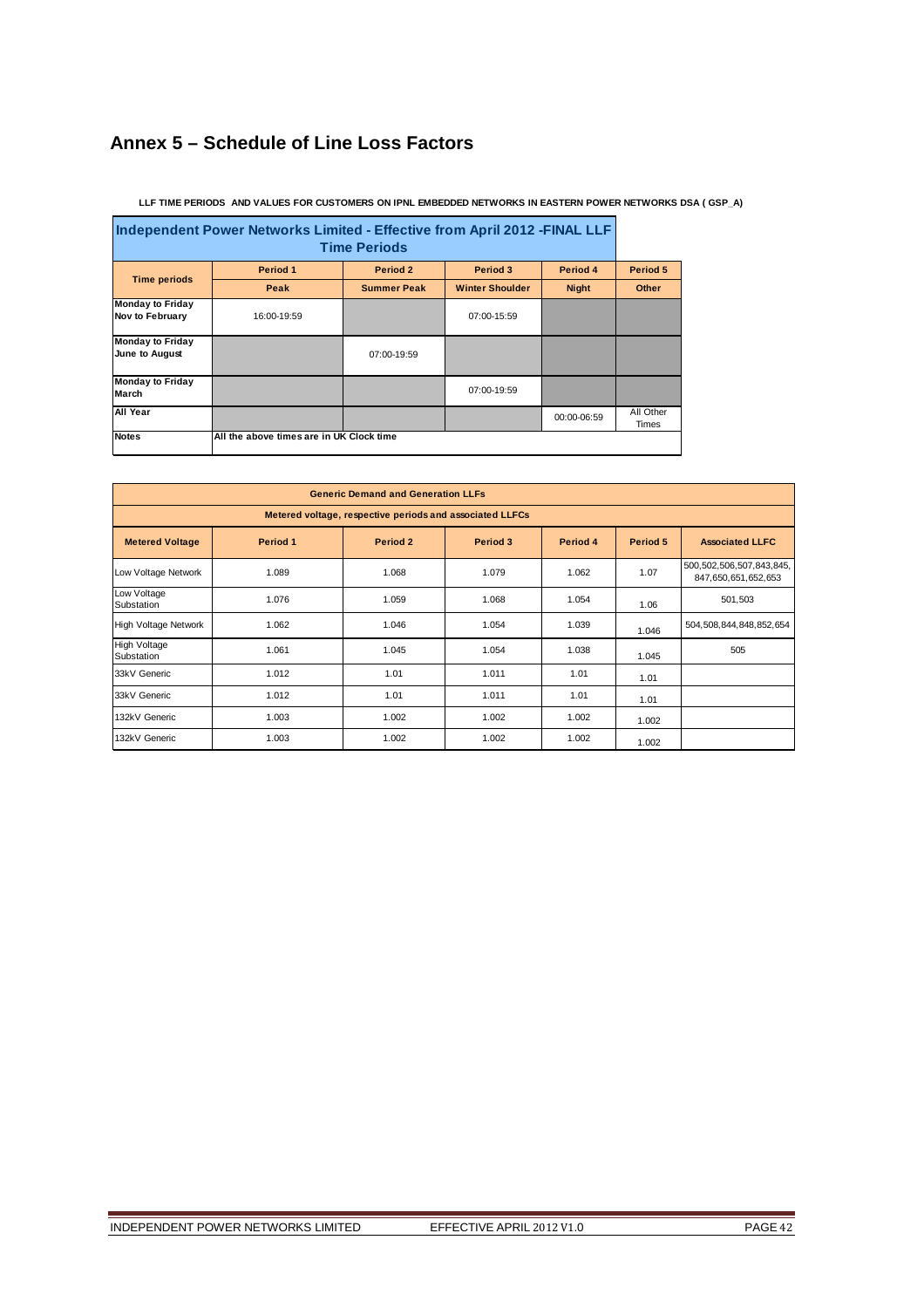| Independent Power Networks Limited - Effective from April 2012 - FINAL LLF Time |                                          |             |                            |             |  |  |  |  |  |
|---------------------------------------------------------------------------------|------------------------------------------|-------------|----------------------------|-------------|--|--|--|--|--|
| <b>Periods</b>                                                                  |                                          |             |                            |             |  |  |  |  |  |
| <b>Time periods</b>                                                             | Period 1                                 | Period 2    | Period 3                   | Period 4    |  |  |  |  |  |
|                                                                                 | <b>Night</b>                             | Peak        | Semi-peak                  | Other       |  |  |  |  |  |
| <b>Monday to Friday</b><br>Mar to Oct                                           | 00:30-07:30                              |             |                            | 07:30-00:30 |  |  |  |  |  |
| <b>Monday to Friday</b><br>Nov to Feb                                           | 00:30-07:30                              | 16:00-19:00 | 07:30-16:00<br>19:00-20:00 | 20:00-00:30 |  |  |  |  |  |
| <b>Saturday and Sunday</b><br>All Year                                          | 00:30-07:30                              |             |                            | 07:30-00:30 |  |  |  |  |  |
| <b>Notes</b>                                                                    | All the above times are in UK Clock time |             |                            |             |  |  |  |  |  |

 **LLF TIME PERIODS AND VALUES FOR CUSTOMERS ON IPNL EMBEDDED NETWORKS IN EAST MIDLANDS DSA ( GSP\_B)**

|                                                          | <b>Generic Demand and Generation LLFs</b> |          |          |          |                                                                                            |  |  |  |  |  |  |
|----------------------------------------------------------|-------------------------------------------|----------|----------|----------|--------------------------------------------------------------------------------------------|--|--|--|--|--|--|
| Metered voltage, respective periods and associated LLFCs |                                           |          |          |          |                                                                                            |  |  |  |  |  |  |
| <b>Metered Voltage</b>                                   | Period 1                                  | Period 2 | Period 3 | Period 4 | <b>Associated LLFC</b>                                                                     |  |  |  |  |  |  |
| Low Voltage Network                                      | 1.071                                     | 1.118    | 1.104    | 1.084    | 510,512,516,517,<br>853, 855, 655, 656,<br>657,658,851,852,<br>859,735,736,731,<br>732,733 |  |  |  |  |  |  |
| Low Voltage Substation                                   | 1.071                                     | 1.118    | 1.104    | 1.084    | 511,513                                                                                    |  |  |  |  |  |  |
| <b>High Voltage Network</b>                              | 1.031                                     | 1.047    | 1.043    | 1.036    | 514,518,854,858,<br>659,734,737,738,<br>739,857,859                                        |  |  |  |  |  |  |
| <b>High Voltage Substation</b>                           | 1.021                                     | 1.029    | 1.027    | 1.023    | 515                                                                                        |  |  |  |  |  |  |
| 33kV Generic                                             | 1.003                                     | 1.006    | 1.006    | 1.004    |                                                                                            |  |  |  |  |  |  |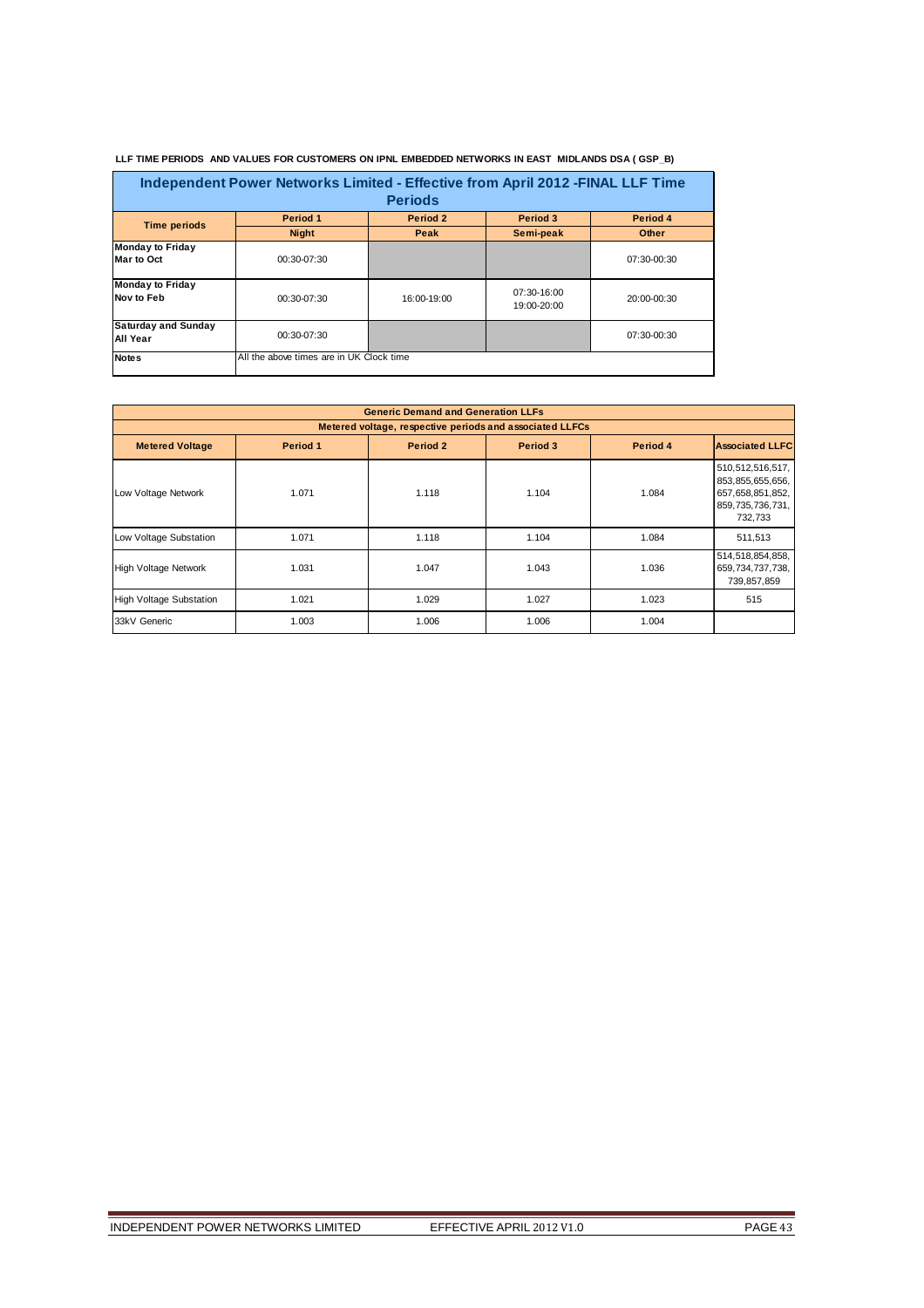|                                           | Independent Power Networks Limited - Effective from April 2012 - FINAL LLF<br><b>Time Periods</b> |                    |                        |              |                 |  |  |  |  |
|-------------------------------------------|---------------------------------------------------------------------------------------------------|--------------------|------------------------|--------------|-----------------|--|--|--|--|
| <b>Time periods</b>                       | Period 1                                                                                          | Period 2           | Period 3               | Period 4     | Period 5        |  |  |  |  |
|                                           | Peak                                                                                              | <b>Summer Peak</b> | <b>Winter Shoulder</b> | <b>Night</b> | Other           |  |  |  |  |
| <b>Monday to Friday</b><br>Nov to Feb     | 16:00-19:59                                                                                       |                    | $07:00-15:59$          |              |                 |  |  |  |  |
| <b>Monday to Friday</b><br>June to August |                                                                                                   | 07:00-19:59        |                        |              |                 |  |  |  |  |
| <b>Monday to Friday</b><br><b>March</b>   |                                                                                                   |                    | 07:00-19:59            |              |                 |  |  |  |  |
| All Year                                  |                                                                                                   |                    |                        | 00:00-06:59  | All other times |  |  |  |  |
| <b>Notes</b>                              | All the above times are in UK Clock time                                                          |                    |                        |              |                 |  |  |  |  |

#### **LLF TIME PERIODS AND VALUES FOR CUSTOMERS ON IPNL EMBEDDED NETWORKS IN LONDON POWER NETWORKS DSA ( GSP\_C)**

| <b>Generic Demand and Generation LLFs</b><br>Metered voltage, respective periods and associated LLFCs |          |          |          |          |          |                                                                    |  |  |  |  |
|-------------------------------------------------------------------------------------------------------|----------|----------|----------|----------|----------|--------------------------------------------------------------------|--|--|--|--|
| <b>Metered Voltage</b>                                                                                | Period 1 | Period 2 | Period 3 | Period 4 | Period 5 | <b>Associated LLFC</b>                                             |  |  |  |  |
| Low Voltage Network                                                                                   | 1.099    | 1.08     | 1.091    | 1.062    | 1.077    | 520, 522, 526, 527,<br>863,865,861,862,<br>866,660,661,662,<br>663 |  |  |  |  |
| Low Voltage Substation                                                                                | 1.07     | 1.058    | 1.065    | 1.046    | 1.056    | 521,523                                                            |  |  |  |  |
| <b>High Voltage Network</b>                                                                           | 1.044    | 1.037    | 1.041    | 1.028    | 1.035    | 524,528,864,868,<br>664,867,869                                    |  |  |  |  |
| <b>High Voltage Substation</b>                                                                        | 1.034    | 1.03     | 1.032    | 1.026    | 1.029    | 525                                                                |  |  |  |  |
| 33kV Generic                                                                                          | 1.025    | 1.022    | 1.024    | 1.018    | 1.021    |                                                                    |  |  |  |  |
| 33kV Generic                                                                                          | 1.025    | 1.022    | 1.024    | 1.018    | 1.021    |                                                                    |  |  |  |  |
| 132kV Generic                                                                                         | 1.002    | 1.002    | 1.002    | 1.002    | 1.002    |                                                                    |  |  |  |  |
| 132kV Generic                                                                                         | 1.002    | 1.002    | 1.002    | 1.002    | 1.002    |                                                                    |  |  |  |  |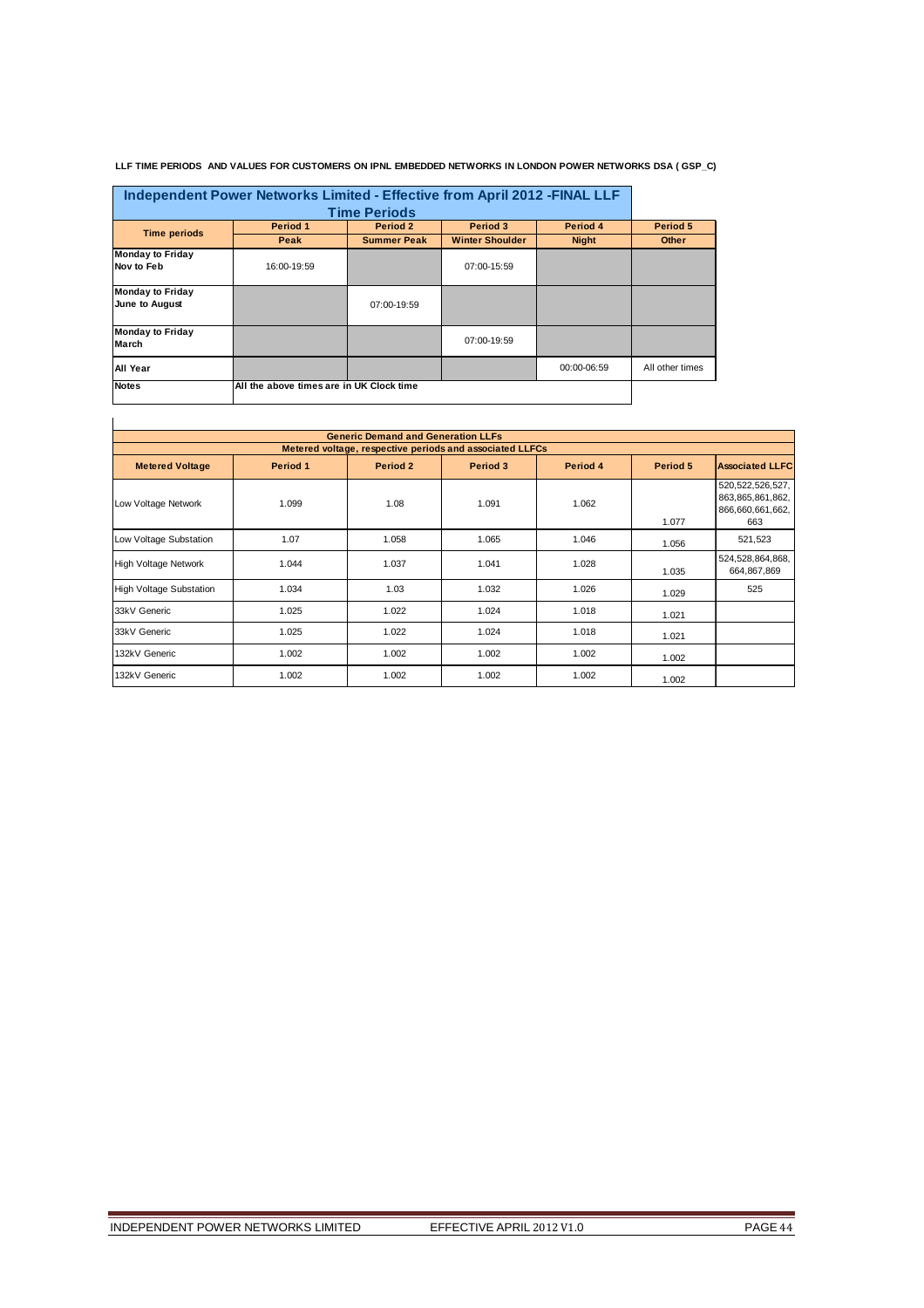| L EMBEDDED NETWORKS IN MANWEB'S DSA ( GSP_D)<br><b>'ALUES FOR CUSTOMERS ON IPNL .</b><br>E PERIODS<br><b>AND VAL</b><br><b>TIML</b> |
|-------------------------------------------------------------------------------------------------------------------------------------|
|                                                                                                                                     |

|                            | Independent Power Networks Limited - Effective from April 2012 - FINAL LLF |                     |                 |                 |
|----------------------------|----------------------------------------------------------------------------|---------------------|-----------------|-----------------|
|                            |                                                                            | <b>Time Periods</b> |                 |                 |
|                            | Period 1                                                                   | Period 2            | Period 3        | Period 4        |
| <b>Time periods</b>        |                                                                            |                     |                 |                 |
| <b>Monday to Friday</b>    |                                                                            |                     |                 |                 |
| Apr to Oct and March       | $23:30 - 07:30$                                                            | $07:30 - 23:30$     |                 |                 |
| <b>Monday to Friday</b>    |                                                                            |                     | $07:30 - 16:00$ |                 |
| Nov to Feb                 | $23:30 - 07:30$                                                            | $20:00 - 23:30$     |                 | $16:00 - 19:00$ |
|                            |                                                                            |                     | $19:00 - 20:00$ |                 |
| <b>Saturday and Sunday</b> | $23:30 - 07:30$                                                            | $07:30 - 23:30$     |                 |                 |
|                            |                                                                            |                     |                 |                 |
| <b>Notes</b>               | All the above times are in UK Clock time                                   |                     |                 |                 |
| All Year                   |                                                                            |                     |                 |                 |

| <b>Generic Demand and Generation LLFs</b> |          |          |                                                          |          |                                                    |
|-------------------------------------------|----------|----------|----------------------------------------------------------|----------|----------------------------------------------------|
|                                           |          |          | Metered voltage, respective periods and associated LLFCs |          |                                                    |
| <b>Metered Voltage</b>                    | Period 1 | Period 2 | Period 3                                                 | Period 4 | <b>Associated</b><br><b>LLFC</b>                   |
| Low Voltage Network                       | 1.091    | 1.112    | 1.128                                                    | 1.151    | 530, 532, 536, 537,<br>873,875,665,666,<br>667,668 |
| Low Voltage Substation                    | 1.057    | 1.062    | 1.068                                                    | 1.075    | 531,533                                            |
| High Voltage Network                      | 1.033    | 1.04     | 1.046                                                    | 1.051    | 534, 538, 874, 878,<br>669                         |
| <b>High Voltage Substation</b>            | 1.025    | 1.028    | 1.031                                                    | 1.034    | 535                                                |
| 33kV Generic                              | 1.012    | 1.013    | 1.014                                                    | 1.015    |                                                    |
| 33kV Generic                              | 1.017    | 1.019    | 1.022                                                    | 1.024    |                                                    |
| 132kV Generic                             | 1.004    | 1.005    | 1.006                                                    | 1.007    |                                                    |
| 132kV Generic                             | 1.000    | 1.000    | 1.000                                                    | 1.000    |                                                    |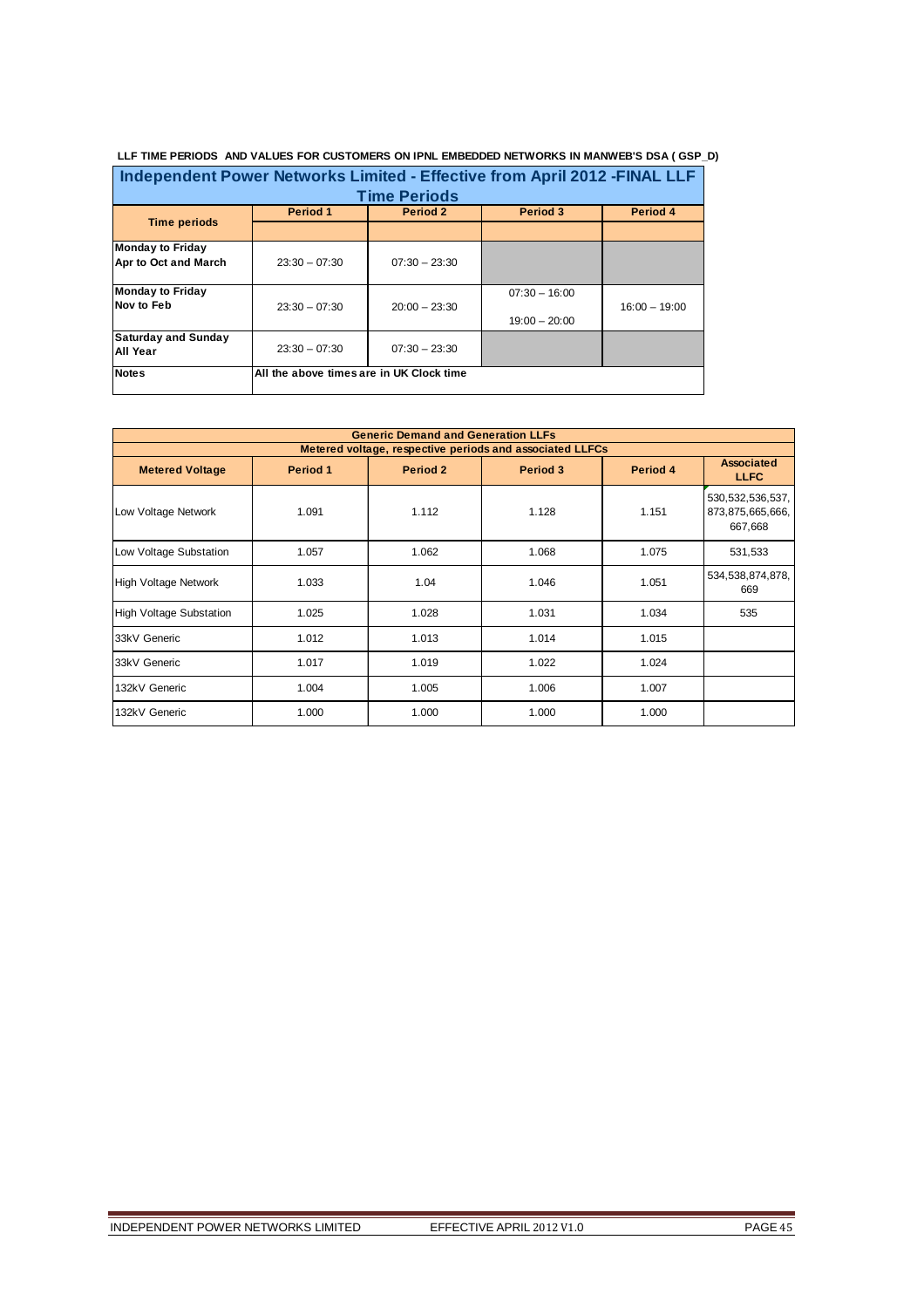|                                              |                                          |                | Independent Power Networks Limited - Effective from April 2012 - FINAL LLF Time |                 |
|----------------------------------------------|------------------------------------------|----------------|---------------------------------------------------------------------------------|-----------------|
|                                              |                                          | <b>Periods</b> |                                                                                 |                 |
| <b>Time periods</b>                          | Period 1                                 | Period 2       | Period 3                                                                        | Period 4        |
|                                              | <b>Night</b>                             | Peak           | <b>Semi Peak</b>                                                                | <b>Other</b>    |
| <b>Monday to Friday</b><br><b>Mar to Oct</b> | $00:30 - 07:30$                          |                |                                                                                 | $07:30 - 00:30$ |
| <b>Monday to Friday</b><br>Nov to Feb        | $00:30 - 07:30$                          | 16:00 - 19:00  | $07:30 - 16:00$<br>19:00 - 20:00                                                | $20:00 - 00:30$ |
| <b>Saturday and Sunday</b><br>All Year       | $00:30 - 07:30$                          |                |                                                                                 | $07:30 - 00:30$ |
| <b>Notes</b>                                 | All the above times are in UK Clock time |                |                                                                                 |                 |

 **LLF TIME PERIODS AND VALUES FOR CUSTOMERS ON IPNL EMBEDDED NETWORKS IN WEST MIDLANDS DSA ( GSP\_E)**

|                                | <b>Generic Demand and Generation LLFs</b> |          |                                                          |          |                                                                           |
|--------------------------------|-------------------------------------------|----------|----------------------------------------------------------|----------|---------------------------------------------------------------------------|
|                                |                                           |          | Metered voltage, respective periods and associated LLFCs |          |                                                                           |
| <b>Metered Voltage</b>         | Period 1                                  | Period 2 | Period 3                                                 | Period 4 | <b>Associated LLFC</b>                                                    |
| Low Voltage Network            | 1.052                                     | 1.077    | 1.069                                                    | 1.06     | 540, 542, 541, 543, 546, 547, 883,<br>885,881,882,886,670,671,672,<br>673 |
| Low Voltage Substation         | 1.052                                     | 1.077    | 1.069                                                    | 1.06     | 541,543                                                                   |
| High Voltage Network           | 1.031                                     | 1.044    | 1.041                                                    | 1.035    | 544,548,884,888,674,887,889                                               |
| <b>High Voltage Substation</b> | 1.021                                     | 1.027    | 1.026                                                    | 1.023    | 545                                                                       |
| 33kV Generic                   | 1.004                                     | 1.006    | 1.006                                                    | 1.005    |                                                                           |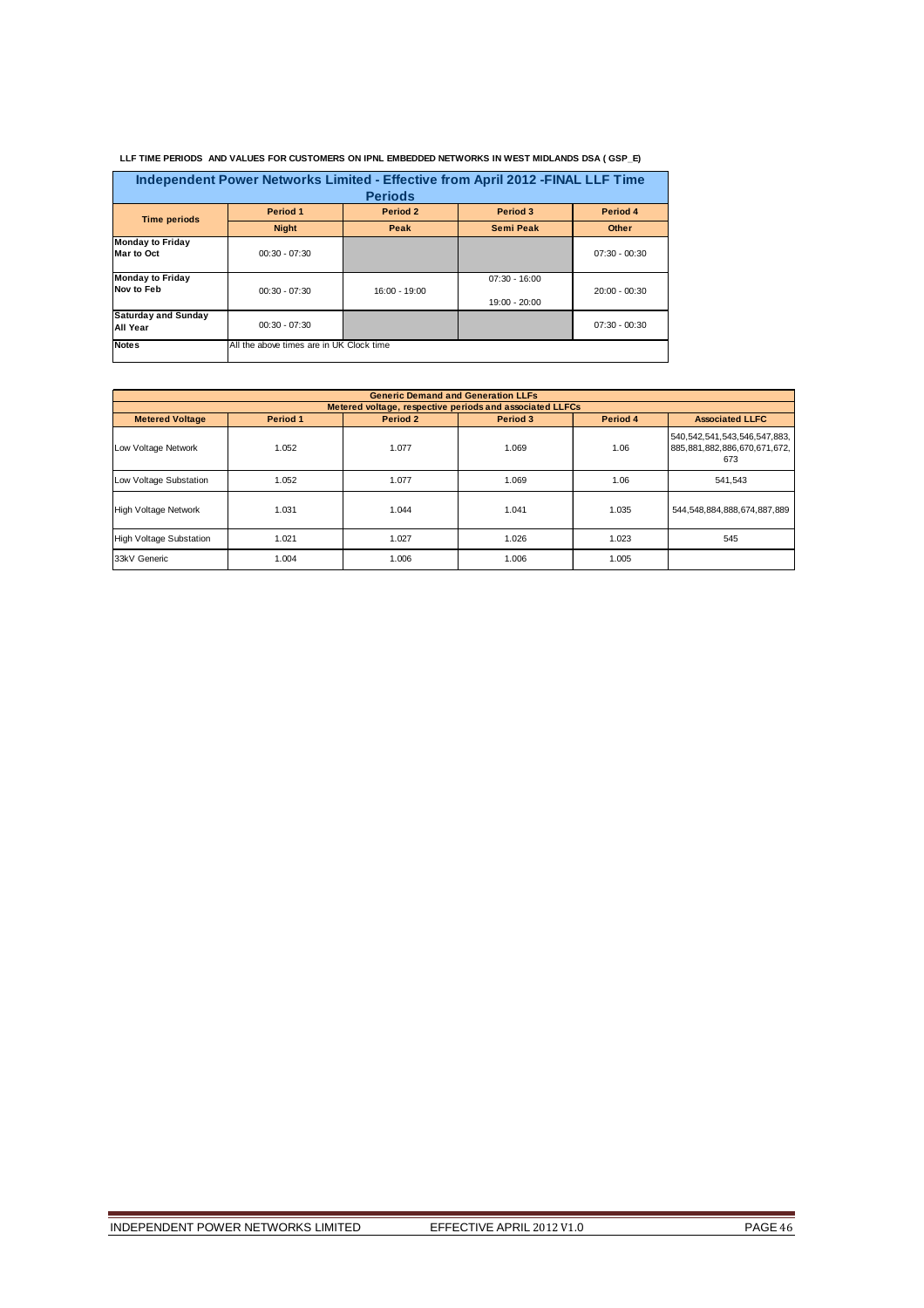| Independent Power Networks Limited - Effective from April 2012 - FINAL LLF<br><b>Time Periods</b> |                    |                                          |                 |                                    |
|---------------------------------------------------------------------------------------------------|--------------------|------------------------------------------|-----------------|------------------------------------|
|                                                                                                   | Period 1           | Period 2                                 | Period 3        | Period 4                           |
| <b>Time periods</b>                                                                               | <b>Winter Peak</b> | <b>Other Winter</b><br>Weekday           | <b>Night</b>    | All other times                    |
| <b>Monday to Friday</b><br>Apr-October                                                            |                    |                                          | $00:30 - 07:30$ | $00:00 - 00:30$<br>$07:30 - 24:00$ |
| <b>Monday to Friday</b><br><b>November</b>                                                        |                    | $07:30 - 20:00$                          | $00:30 - 07:30$ | $00:00 - 00:30$<br>$20:00 - 24:00$ |
| <b>Monday to Friday</b><br>Dec to Feb                                                             | 16:30 - 18:30      | $07:30 - 16:30$<br>18:30 - 20:00         | $00:30 - 07:30$ | $00:00 - 00:30$<br>$20:00 - 24:00$ |
| <b>Moday to Friday</b><br>(Mar)                                                                   |                    |                                          | $00:30 - 07:30$ | $00:00 - 00:30$<br>$07:30 - 24:00$ |
| Saturday and Sunday<br>All Year                                                                   |                    |                                          | $00:30 - 07:30$ | $00:00 - 00:30$<br>$07:30 - 24:00$ |
| <b>Notes</b>                                                                                      |                    | All the above times are in UK Clock time |                 |                                    |

**LLF TIME PERIODS AND VALUES FOR CUSTOMERS ON IPNL EMBEDDED NETWORKS IN NORTHERN ELECTRIC'S DSA ( GSP\_F)**

|                                           | <b>Generic Demand and Generation LLFs</b> |                                                          |          |          |                                                    |
|-------------------------------------------|-------------------------------------------|----------------------------------------------------------|----------|----------|----------------------------------------------------|
|                                           |                                           | Metered voltage, respective periods and associated LLFCs |          |          |                                                    |
| <b>Metered Voltage</b>                    | Period 1                                  | Period 2                                                 | Period 3 | Period 4 | <b>Associated</b><br><b>LLFC</b>                   |
| Low Voltage Network                       | 1.102                                     | 1.092                                                    | 1.07     | 1.079    | 550, 552, 556, 557,<br>893,895,675,676,<br>677,678 |
| Low Voltage Substation                    | 1.041                                     | 1.04                                                     | 1.04     | 1.039    | 551,553                                            |
| <b>High Voltage Network</b>               | 1.027                                     | 1.025                                                    | 1.019    | 1.021    | 554, 558, 894, 898,<br>679                         |
| <b>High Voltage Substation</b>            | 1.016                                     | 1.015                                                    | 1.013    | 1.014    | 555                                                |
| Greater than 22kV<br>connected-generation | 1.011                                     | 1.01                                                     | 1.008    | 1.009    |                                                    |
| Greater than 22kV<br>connected-demand     | 1.011                                     | 1.01                                                     | 1.008    | 1.009    |                                                    |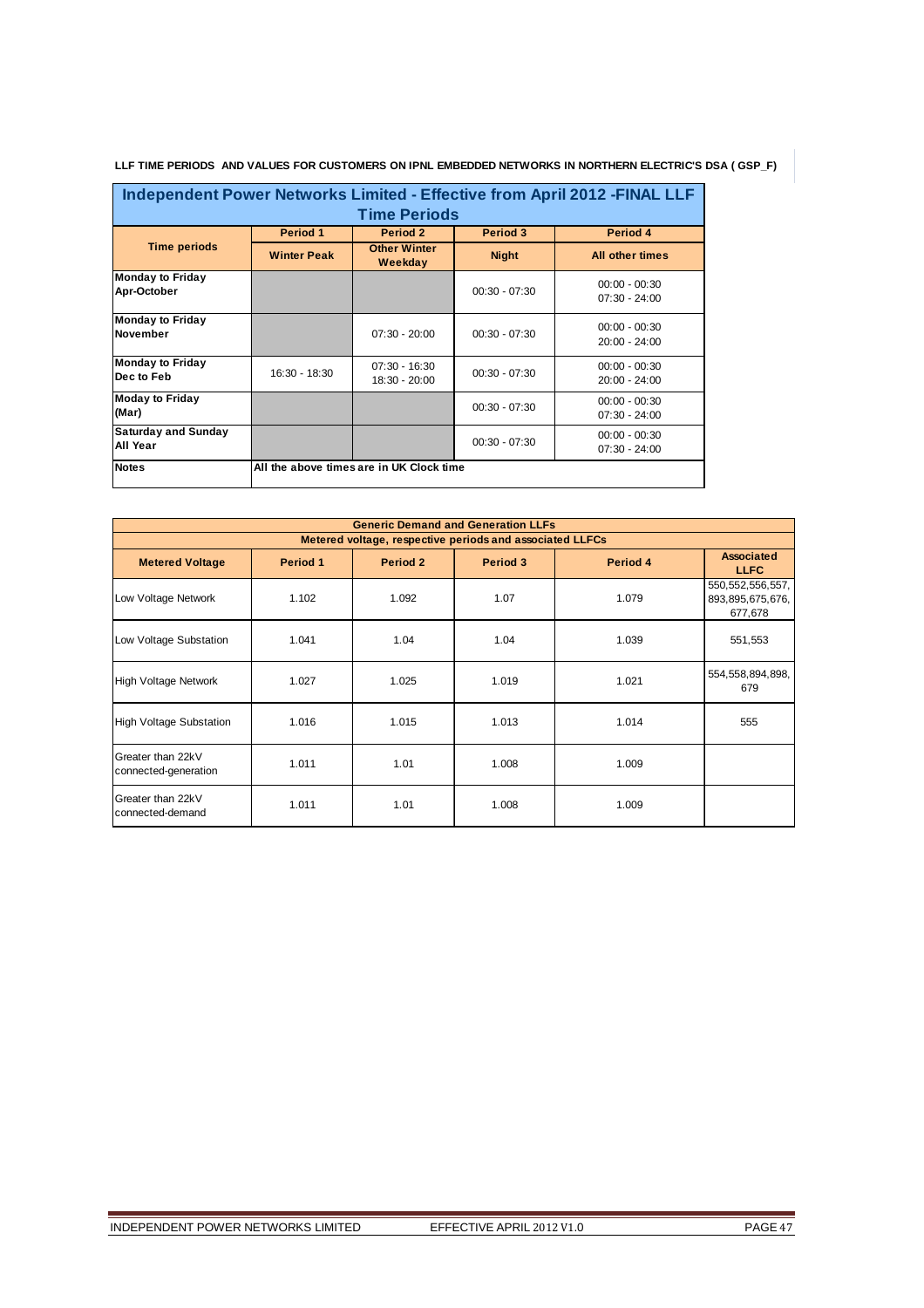#### **TIME PERIODS AND VALUES FOR CUSTOMERS ON IPNL EMBEDDED NETWORKS IN ELECTRICITY NORTH WEST'S DSA ( GSP\_G)**

|                                              | Independent Power Networks Limited - Effective from April 2012 - FINAL LLF<br><b>Time Periods</b> |                                              |                                    |               |
|----------------------------------------------|---------------------------------------------------------------------------------------------------|----------------------------------------------|------------------------------------|---------------|
|                                              | Period 1                                                                                          | Period 2                                     | Period 3                           | Period 4      |
| <b>Time periods</b>                          | <b>Night</b>                                                                                      | Day                                          | Day off peak                       | Day peak      |
| <b>Monday to Friday</b><br>Mar to Oct        | 24:00-07:00                                                                                       | $07:00 - 24:00$                              |                                    |               |
| <b>Monday to Friday</b><br><b>Nov to Feb</b> | $24:00 - 07:00$                                                                                   |                                              | $07:00 - 16:00$<br>$19:00 - 24:00$ | 16:00 - 19:00 |
| <b>Saturday and Sunday</b><br>All Year       | $24:00 - 07:00$                                                                                   | $07:00 - 24:00$                              |                                    |               |
| <b>Notes</b>                                 |                                                                                                   | All the above times are in the UK Clock Time |                                    |               |

| <b>Generic Demand and Generation LLFs</b> |          |          |                                                          |          |                                                    |
|-------------------------------------------|----------|----------|----------------------------------------------------------|----------|----------------------------------------------------|
|                                           |          |          | Metered voltage, respective periods and associated LLFCs |          |                                                    |
| <b>Metered Voltage</b>                    | Period 1 | Period 2 | Period 3                                                 | Period 4 | <b>Associated</b><br><b>LLFC</b>                   |
| Low Voltage Network                       | 1.087    | 1.095    | 1.102                                                    | 1.115    | 560, 562, 566, 567,<br>903,905,680,681,<br>682,683 |
| Low Voltage Substation                    | 1.046    | 1.05     | 1.052                                                    | 1.055    | 561,563                                            |
| <b>High Voltage Network</b>               | 1.031    | 1.036    | 1.038                                                    | 1.041    | 564,568,904,908,<br>684                            |
| <b>High Voltage Substation</b>            | 1.022    | 1.025    | 1.026                                                    | 1.028    | 565                                                |
| 33kV Generic                              | 1.017    | 1.019    | 1.02                                                     | 1.022    |                                                    |
| 132kV to 33kV Generic                     | 1.012    | 1.013    | 1.014                                                    | 1.015    |                                                    |
| 132kV Generic                             | 1.007    | 1.009    | 1.009                                                    | 1.01     |                                                    |

# **LLF TIME PERIODS AND VALUES FOR CUSTOMERS ON IPNL EMBEDDED NETWORKS IN SOUTHERN ELECTRIC'S DSA ( GSP\_H)**

| Independent Power Networks Limited - Effective from April 2012 - FINAL LLF Time Periods |                                          |                                    |                                     |                 |
|-----------------------------------------------------------------------------------------|------------------------------------------|------------------------------------|-------------------------------------|-----------------|
|                                                                                         | Period 1                                 | Period 2                           | Period 3                            | Period 4        |
| <b>Time periods</b>                                                                     | <b>Winter Weekday peak</b>               | <b>Winter weekday</b>              | Other                               | Night           |
| <b>Monday to Friday</b><br>Nov to Feb                                                   | $16:00 - 19:00$                          | $07:30 - 16:00$<br>$19:00 - 20:00$ | Any time outwith periods 1,<br>2.4  | $00:30 - 07:30$ |
| <b>Saturday and Sunday</b><br>All Year                                                  |                                          |                                    | Any time outwith periods 1,<br>2, 4 | $00:30 - 07:30$ |
| <b>Notes</b>                                                                            | All the above times are in UK Clock time |                                    |                                     |                 |

|                                | <b>Generic Demand and Generation LLFs</b> |          |                                                          |          |                                             |
|--------------------------------|-------------------------------------------|----------|----------------------------------------------------------|----------|---------------------------------------------|
|                                |                                           |          | Metered voltage, respective periods and associated LLFCs |          |                                             |
| <b>Metered Voltage</b>         | Period 1                                  | Period 2 | Period 3                                                 | Period 4 | <b>Associated LLFC</b>                      |
| Low Voltage Network            | 1.087                                     | 1.08     | 1.073                                                    | 1.07     | 570,572,576,577,913,915,685,<br>686,687,688 |
| Low Voltage Substation         | 1.062                                     | 1.058    | 1.056                                                    | 1.056    | 571,573                                     |
| <b>High Voltage Network</b>    | 1.044                                     | 1.039    | 1.034                                                    | 1.028    | 574,578,914,918,689                         |
| <b>High Voltage Substation</b> | 1.021                                     | 1.019    | 1.018                                                    | 1.016    | 575                                         |
| 33kV Generic                   | 1.016                                     | 1.015    | 1.013                                                    | 1.011    |                                             |
| 132/33kV Generic               | 1.007                                     | 1.006    | 1.006                                                    | 1.005    |                                             |
| 132kV Generic                  | 1.003                                     | 1.003    | 1.003                                                    | 1.002    |                                             |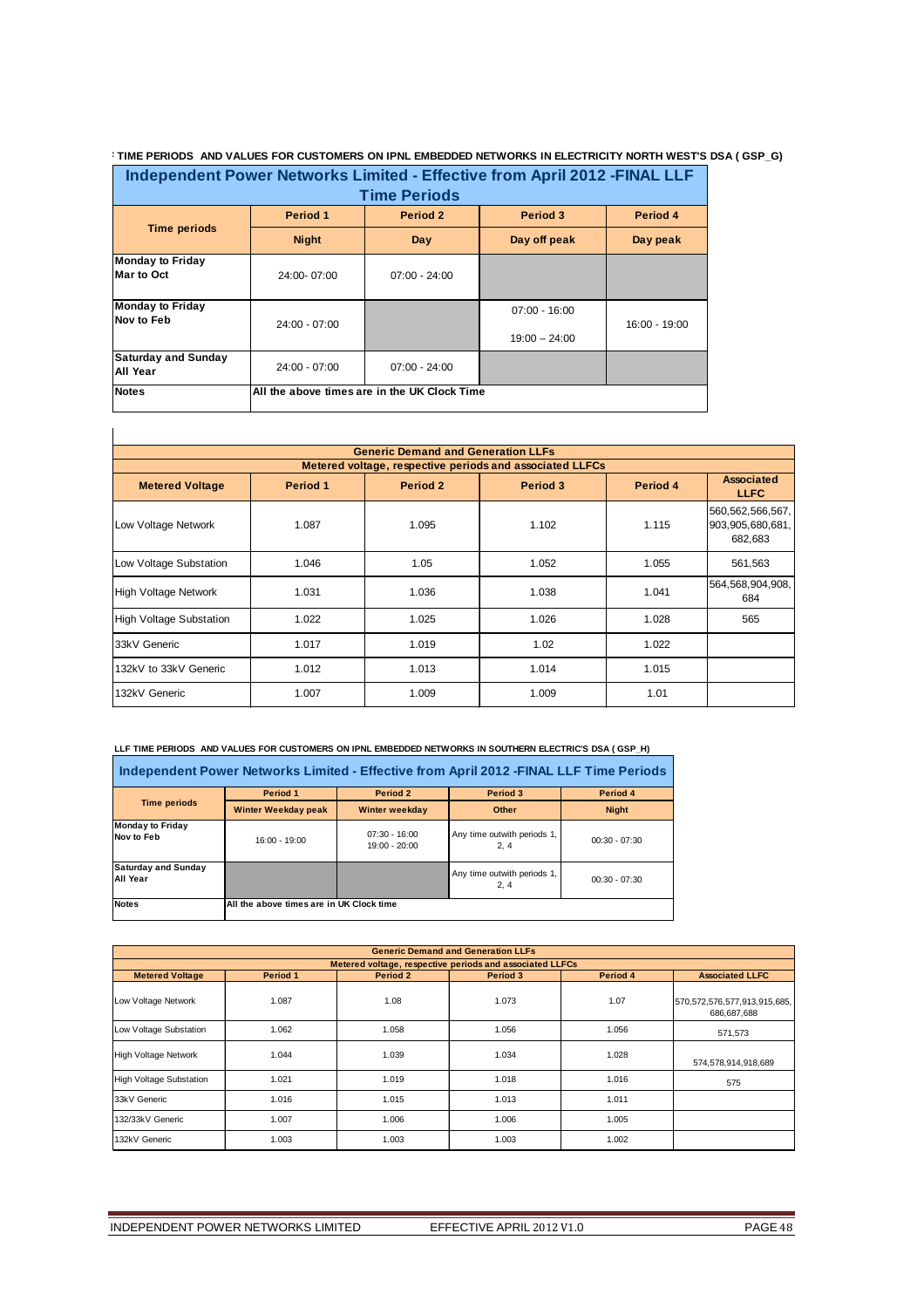| LLF TIME PERIODS AND VALUES FOR CUSTOMERS ON IPNL EMBEDDED NETWORKS IN SOUTH EASTERN POWER NETWORK'S DSA (GSP J) |
|------------------------------------------------------------------------------------------------------------------|
|                                                                                                                  |

| Independent Power Networks Limited - Effective from April 2012 - FINAL LLF Time Periods |                                          |                    |                        |                 |                 |  |
|-----------------------------------------------------------------------------------------|------------------------------------------|--------------------|------------------------|-----------------|-----------------|--|
|                                                                                         | Period 1                                 | Period 2           | Period 3               | Period 4        | Period 5        |  |
| <b>Time periods</b>                                                                     | Peak                                     | <b>Summer Peak</b> | <b>Winter Shoulder</b> | <b>Night</b>    | Other           |  |
| <b>Monday to Friday</b><br>Nov to Feb                                                   | 16:00 - 19:59                            |                    | $07:00 - 15:59$        |                 |                 |  |
| <b>Monday to Friday</b><br>June to August                                               |                                          | $07:00 - 19:59$    |                        |                 |                 |  |
| <b>Monday to Friday</b><br>March                                                        |                                          |                    | $07:00 - 19:59$        |                 |                 |  |
| All Year                                                                                |                                          |                    |                        | $00:00 - 06:59$ | All Other Times |  |
| <b>Notes</b>                                                                            | All the above times are in UK Clock time |                    |                        |                 |                 |  |

| <b>Generic Demand and Generation LLFs</b>                |          |          |          |          |          |                                             |  |  |  |
|----------------------------------------------------------|----------|----------|----------|----------|----------|---------------------------------------------|--|--|--|
| Metered voltage, respective periods and associated LLFCs |          |          |          |          |          |                                             |  |  |  |
| <b>Metered Voltage</b>                                   | Period 1 | Period 2 | Period 3 | Period 4 | Period 5 | <b>Associated LLFC</b>                      |  |  |  |
| Low Voltage Network                                      | 1.09     | 1.067    | 1.079    | 1.058    | 1.069    | 580,582,586,587,923,925,<br>690,691,692,693 |  |  |  |
| Low Voltage Substation                                   | 1.075    | 1.057    | 1.066    | 1.05     | 1.059    | 581,583                                     |  |  |  |
| <b>High Voltage Network</b>                              | 1.062    | 1.045    | 1.054    | 1.037    | 1.046    | 584, 588, 924, 928, 694                     |  |  |  |
| <b>High Voltage Substation</b>                           | 1.059    | 1.043    | 1.051    | 1.035    | 1.044    | 585                                         |  |  |  |
| 33kV Generic                                             | 1.016    | 1.013    | 1.014    | 1.011    | 1.013    |                                             |  |  |  |
| 33kV Generic                                             | 1.016    | 1.013    | 1.014    | 1.011    | 1.013    |                                             |  |  |  |
| 132kV Generic                                            | 1.005    | 1.004    | 1.004    | 1.003    | 1.004    |                                             |  |  |  |
| 132kV Generic                                            | 1.005    | 1.004    | 1.004    | 1.003    | 1.004    |                                             |  |  |  |

LLF TIME PERIODS AND VALUES FOR CUSTOMERS ON IPNL EMBEDDED NETWORKS IN SOUTH WALES'S DSA ( GSP\_K)

| Independent Power Networks Limited - Effective from April 2012 - FINAL LLF Time Periods |                                          |               |                 |                            |  |  |  |
|-----------------------------------------------------------------------------------------|------------------------------------------|---------------|-----------------|----------------------------|--|--|--|
| <b>Time periods</b>                                                                     | Period 1                                 | Period 2      | Period 3        | Period 4                   |  |  |  |
|                                                                                         |                                          |               |                 |                            |  |  |  |
| <b>Monday to Friday</b><br>Mar to Oct                                                   |                                          |               | $00:30 - 07:30$ | 00:00-00:30<br>07:30-24:00 |  |  |  |
| <b>Monday to Friday</b><br>Nov to Feb                                                   | 16:00-19:00                              | $07:30-16:00$ | $00:30-07:30$   | 00:00-00:30<br>19:00-24:00 |  |  |  |
| <b>Saturday and Sunday</b><br>All Year                                                  |                                          |               | 00:30-07:30     | 00:00-00:30<br>07:30-24:00 |  |  |  |
| <b>Notes</b>                                                                            | All the above times are in UK Clock time |               |                 |                            |  |  |  |

|                                                          | <b>Generic Demand and Generation LLFs</b> |          |          |          |                                                 |  |  |  |  |
|----------------------------------------------------------|-------------------------------------------|----------|----------|----------|-------------------------------------------------|--|--|--|--|
| Metered voltage, respective periods and associated LLFCs |                                           |          |          |          |                                                 |  |  |  |  |
| <b>Metered Voltage</b>                                   | Period 1                                  | Period 2 | Period 3 | Period 4 | <b>Associated LLFC</b>                          |  |  |  |  |
| Low Voltage Network                                      | 1.084                                     | 1.078    | 1.069    | 1.073    | 590, 592, 596, 597, 933,<br>935,695,696,697,698 |  |  |  |  |
| Low Voltage Substation                                   | 1.062                                     | 1.059    | 1.056    | 1.057    | 591, 593                                        |  |  |  |  |
| <b>High Voltage Network</b>                              | 1.046                                     | 1.043    | 1.034    | 1.039    | 594,598,934,938,699                             |  |  |  |  |
| <b>High Voltage Substation</b>                           | 1.031                                     | 1.03     | 1.026    | 1.028    | 595                                             |  |  |  |  |
| 33kV Connected                                           | 1.023                                     | 1.021    | 1.017    | 1.02     |                                                 |  |  |  |  |
| 66kV Connected                                           | 1.034                                     | 1.034    | 1.039    | 1.039    |                                                 |  |  |  |  |
| 66/HV connected                                          | 1.044                                     | 1.043    | 1.049    | 1.049    |                                                 |  |  |  |  |
| 132/33kV connected                                       | 1.014                                     | 1.014    | 1.013    | 1.013    |                                                 |  |  |  |  |
| 132/66kV connected                                       | 1.014                                     | 1.014    | 1.012    | 1.013    |                                                 |  |  |  |  |
| 132/HV connected                                         | 1.016                                     | 1.015    | 1.014    | 1.015    |                                                 |  |  |  |  |
| 132kV connected                                          | 1.009                                     | 1.008    | 1.006    | 1.008    |                                                 |  |  |  |  |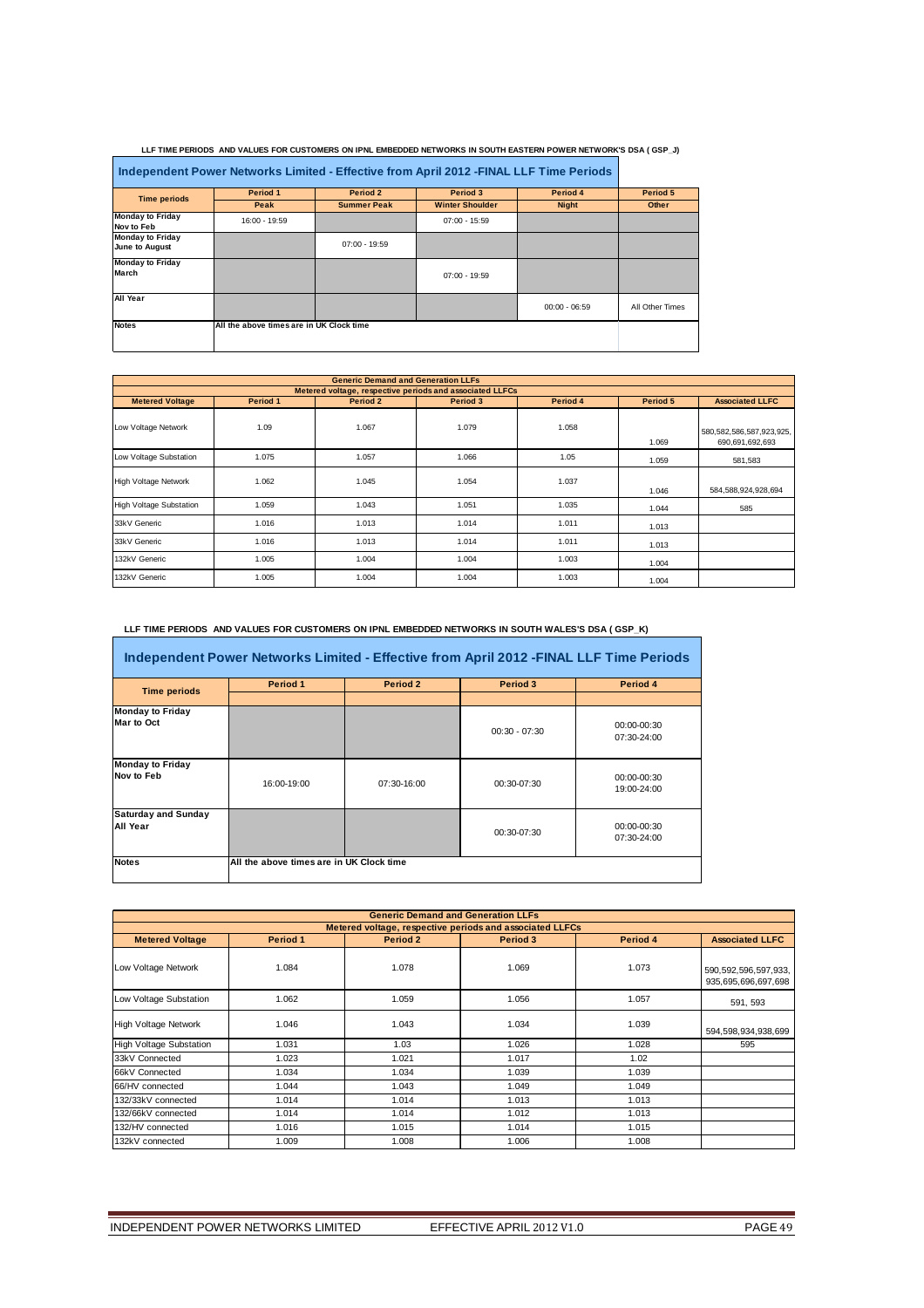| Independent Power Networks Limited - Effective from April 2012 - FINAL LLF Time Periods |                                          |                 |                                  |                 |  |  |  |
|-----------------------------------------------------------------------------------------|------------------------------------------|-----------------|----------------------------------|-----------------|--|--|--|
| <b>Time periods</b>                                                                     | Period 1                                 | Period 2        | Period 3                         | Period 4        |  |  |  |
|                                                                                         |                                          |                 |                                  |                 |  |  |  |
| <b>Monday to Friday</b><br>Mar to Oct                                                   |                                          |                 | $00:00 - 06:30$<br>23:30 - 24:00 | $06:30 - 23:30$ |  |  |  |
| <b>Monday to Friday</b><br>Nov to Feb                                                   | 16:00 - 19:00                            | $06:30 - 16:00$ | $00:00 - 06:30$<br>23:30 - 24:00 | 19:00 - 23:30   |  |  |  |
| <b>Saturday and Sunday</b><br>All Year                                                  |                                          |                 | $00:00 - 06:30$<br>23:30 - 24:00 | $06:30 - 23:30$ |  |  |  |
| <b>Notes</b>                                                                            | All the above times are in UK Clock time |                 |                                  |                 |  |  |  |

 **LLF TIME PERIODS AND VALUES FOR CUSTOMERS ON IPNL EMBEDDED NETWORKS IN SOUTH WESTERN'S DSA ( GSP\_L)**

| <b>Generic Demand and Generation LLFs</b> |                                                          |          |          |          |                                             |  |  |  |  |
|-------------------------------------------|----------------------------------------------------------|----------|----------|----------|---------------------------------------------|--|--|--|--|
|                                           | Metered voltage, respective periods and associated LLFCs |          |          |          |                                             |  |  |  |  |
| <b>Metered Voltage</b>                    | Period 1                                                 | Period 2 | Period 3 | Period 4 | <b>Associated LLFC</b>                      |  |  |  |  |
| EHV 132kV                                 | 1.012                                                    | 1.011    | 1.008    | 1.01     | n/a                                         |  |  |  |  |
| EHV 132/33kV                              | 1.017                                                    | 1.015    | 1.013    | 1.014    | n/a                                         |  |  |  |  |
| EHV 132/HV                                | 1.019                                                    | 1.017    | 1.014    | 1.015    | n/a                                         |  |  |  |  |
| 33 kV                                     | 1.032                                                    | 1.028    | 1.022    | 1.025    | n/a                                         |  |  |  |  |
| EHV 33/HV                                 | 1.042                                                    | 1.038    | 1.031    | 1.034    | n/a                                         |  |  |  |  |
| <b>HV</b>                                 | 1.065                                                    | 1.058    | 1.046    | 1.051    | 604,605,608,894,948,704                     |  |  |  |  |
| LV                                        | 1.087                                                    | 1.08     | 1.072    | 1.075    | 600,602,606,607,943,945,700,701,<br>702,703 |  |  |  |  |
| LV substation                             | 1.078                                                    | 1.072    | 1.065    | 1.068    | 601,603                                     |  |  |  |  |

 **LLF TIME PERIODS AND VALUES FOR CUSTOMERS ON IPNL EMBEDDED NETWORKS IN YORKSHIRE ELECTRIC'S DSA ( GSP\_M)**

| Independent Power Networks Limited - Effective from April 2012 - FINAL LLF Time Periods |                                          |                                  |                 |                 |  |  |  |  |
|-----------------------------------------------------------------------------------------|------------------------------------------|----------------------------------|-----------------|-----------------|--|--|--|--|
|                                                                                         | Period 1                                 | Period 2                         |                 | Period 4        |  |  |  |  |
| <b>Time periods</b>                                                                     | <b>Winter peak</b>                       | other winter weekday             | night           | other           |  |  |  |  |
| <b>Monday to Friday</b><br>Apr to Oct                                                   |                                          |                                  | $00:00 - 07:00$ | $07:00 - 24:00$ |  |  |  |  |
| <b>Monday to Friday</b><br>Nov to Feb                                                   | $16:00 - 19:00$                          | $07:00 - 16:00$<br>19:00 - 20:00 | $00:00 - 07:00$ | $20:00 - 24:00$ |  |  |  |  |
| <b>Monday to Friday March</b>                                                           |                                          |                                  | $00:00 - 07:00$ | $07:00 - 24:00$ |  |  |  |  |
| <b>Saturday and Sunday</b><br>All Year                                                  |                                          |                                  | $00:00 - 07:00$ | $07:00 - 24:00$ |  |  |  |  |
| <b>Notes</b>                                                                            | All the above times are in UK Clock time |                                  |                 |                 |  |  |  |  |

| <b>Generic Demand and Generation LLFs</b>  |                                                          |          |          |          |                                             |  |  |  |  |
|--------------------------------------------|----------------------------------------------------------|----------|----------|----------|---------------------------------------------|--|--|--|--|
|                                            | Metered voltage, respective periods and associated LLFCs |          |          |          |                                             |  |  |  |  |
| <b>Metered Voltage</b>                     | Period 1                                                 | Period 2 | Period 3 | Period 4 | <b>Associated LLFC</b>                      |  |  |  |  |
| Low Voltage Network                        | 1.093                                                    | 1.085    | 1.069    | 1.075    | 610,612,616,617,953,955,<br>705,706,707,708 |  |  |  |  |
| Low Voltage Substation                     | 1.046                                                    | 1.045    | 1.045    | 1.043    | 611,613                                     |  |  |  |  |
| <b>High Voltage Network</b>                | 1.032                                                    | 1.03     | 1.023    | 1.026    | 614,618,954,958,709                         |  |  |  |  |
| <b>High Voltage Substation</b>             | 1.022                                                    | 1.021    | 1.018    | 1.018    | 615                                         |  |  |  |  |
| Greater than 22kV<br>connected - generaion | 1.016                                                    | 1.016    | 1.012    | 1.014    |                                             |  |  |  |  |
| Greater than 22kV<br>connected - demand    | 1.016                                                    | 1.016    | 1.012    | 1.014    |                                             |  |  |  |  |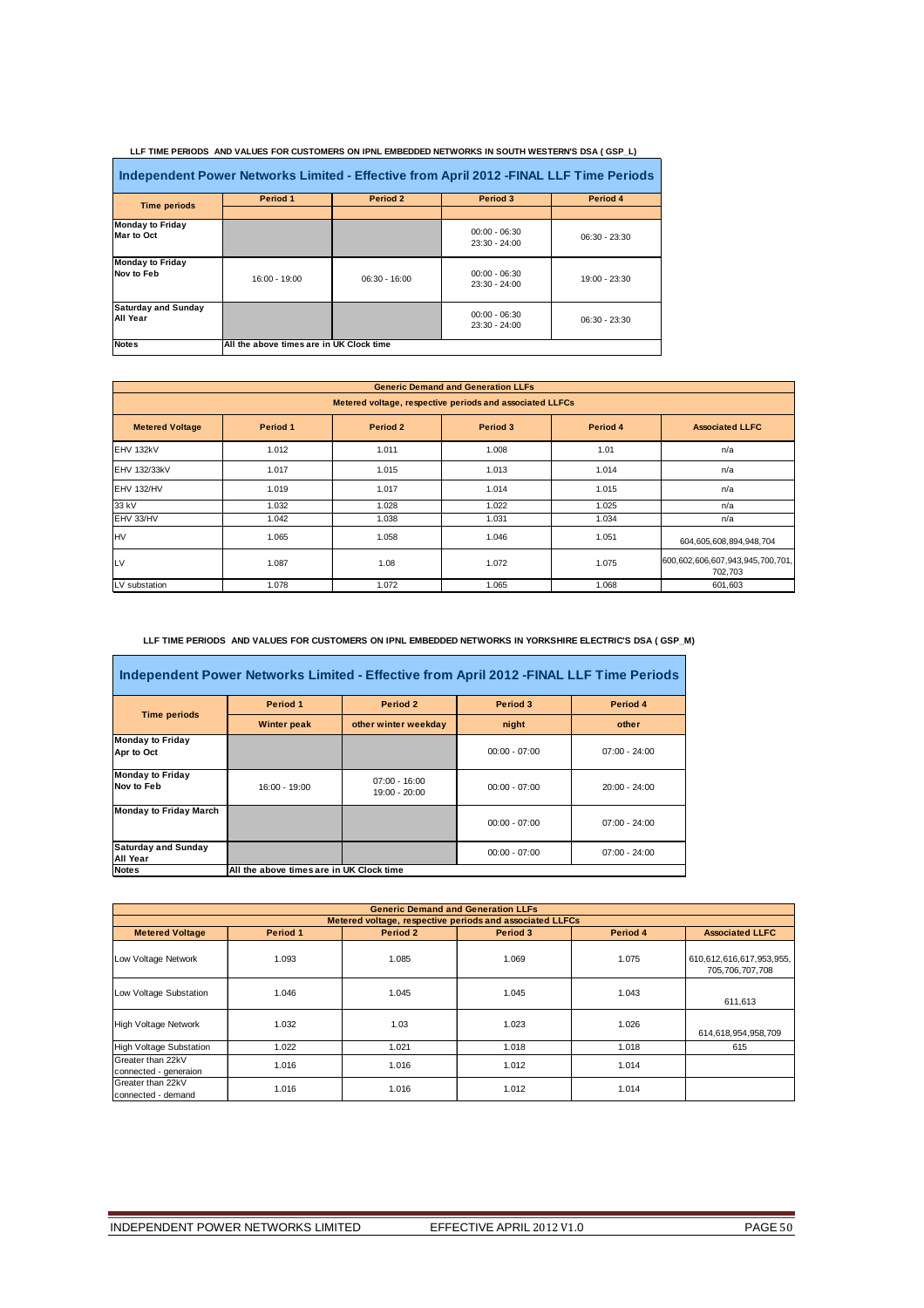|                                              |                                                                                 |                 | LLI TIME FENODO. AND VALULO I UN GOOTUMENO UN IFINE LIMBLIDILD INLTWONNO IN OGUT HOITE UNILINO DOA LOO |               |  |  |  |  |
|----------------------------------------------|---------------------------------------------------------------------------------|-----------------|--------------------------------------------------------------------------------------------------------|---------------|--|--|--|--|
|                                              | Independent Power Networks Limited - Effective from April 2012 - FINAL LLF Time |                 |                                                                                                        |               |  |  |  |  |
|                                              |                                                                                 | <b>Periods</b>  |                                                                                                        |               |  |  |  |  |
| <b>Time periods</b>                          | Period 1                                                                        | Period 2        |                                                                                                        | Period 4      |  |  |  |  |
|                                              |                                                                                 |                 |                                                                                                        |               |  |  |  |  |
| <b>Monday to Friday</b><br>Apr - Oct and Mar | $23:30 - 07:30$                                                                 | $07:30 - 23:30$ |                                                                                                        |               |  |  |  |  |
| <b>Monday to Friday</b><br>Nov to Feb        |                                                                                 |                 | $07:30 - 16:00$                                                                                        |               |  |  |  |  |
|                                              | $23:30 - 07:30$                                                                 | 20:00 - 23:30   | 19:00 - 20:00                                                                                          | 16:00 - 19:00 |  |  |  |  |
| <b>Saturday and Sunday</b><br>All Year       | $23:30 - 07:30$                                                                 | $07:30 - 23:30$ |                                                                                                        |               |  |  |  |  |
| <b>Notes</b>                                 | All the above times are in UK Clock time                                        |                 |                                                                                                        |               |  |  |  |  |

|                                | <b>Generic Demand and Generation LLFs</b>                |          |          |          |                                                         |  |  |  |
|--------------------------------|----------------------------------------------------------|----------|----------|----------|---------------------------------------------------------|--|--|--|
|                                | Metered voltage, respective periods and associated LLFCs |          |          |          |                                                         |  |  |  |
| <b>Metered Voltage</b>         | Period 1                                                 | Period 2 | Period 3 | Period 4 | <b>Associated LLFC</b>                                  |  |  |  |
| Low Voltage NHH                | 1.079                                                    | 1.09     | 1.103    | 1.117    | 620,622,621,623,641,<br>646, 963, 710, 711, 712,<br>713 |  |  |  |
| Low Voltage HH                 | 1.078                                                    | 1.089    | 1.103    | 1.116    | 626,627,628,629,964,<br>967                             |  |  |  |
| <b>High Voltage Network</b>    | 1.024                                                    | 1.027    | 1.031    | 1.034    | 624,645,965,968,714                                     |  |  |  |
| <b>High Voltage Substation</b> | 1.024                                                    | 1.027    | 1.031    | 1.034    | 625                                                     |  |  |  |
| 33kV Generic (Demand)          | 1.003                                                    | 1.004    | 1.005    | 1.006    |                                                         |  |  |  |
| 33kV Generic<br>(Generation)   | 1.000                                                    | 1.000    | 1.000    | 1.000    |                                                         |  |  |  |
| 132kV Generic (Demand)         |                                                          |          |          |          |                                                         |  |  |  |
| 132kV Generic<br>(Generation)  |                                                          |          |          |          |                                                         |  |  |  |

 **LLF TIME PERIODS AND VALUES FOR CUSTOMERS ON IPNL EMBEDDED NETWORKS IN SCOTTISH HYDRO ELECTRIC'S DSA ( GSP\_P)**

|                                        | Independent Power Networks Limited - Effective from April 2012 - FINAL LLF Time Periods |                                    |                                     |                 |  |  |  |
|----------------------------------------|-----------------------------------------------------------------------------------------|------------------------------------|-------------------------------------|-----------------|--|--|--|
| <b>Time periods</b>                    | Period 1                                                                                | Period 2                           | Period 3                            | Period 4        |  |  |  |
|                                        | Winter weekday peak                                                                     | <b>Winter Weekday</b>              | Other                               | <b>Night</b>    |  |  |  |
| <b>Monday to Friday</b><br>Nov to Feb  | 16:00 - 19:00                                                                           | $07:30 - 16:00$<br>$19:00 - 20:00$ | Any time outwith Periods 1,<br>2, 4 | $00:30 - 07:30$ |  |  |  |
| <b>Saturday and Sunday</b><br>All Year |                                                                                         |                                    | Any time outwith Periods 1,<br>2, 4 | $00:30 - 07:30$ |  |  |  |
| <b>Notes</b>                           | All the above times are in UK Clock time                                                |                                    |                                     |                 |  |  |  |

| <b>Generic Demand and Generation LLFs</b>                                                        |                                                          |       |       |       |                                                 |  |  |  |  |
|--------------------------------------------------------------------------------------------------|----------------------------------------------------------|-------|-------|-------|-------------------------------------------------|--|--|--|--|
|                                                                                                  | Metered voltage, respective periods and associated LLFCs |       |       |       |                                                 |  |  |  |  |
| <b>Metered Voltage</b><br>Period 1<br>Period 2<br>Period 3<br>Period 4<br><b>Associated LLFC</b> |                                                          |       |       |       |                                                 |  |  |  |  |
| Low Voltage Network                                                                              | 1.107                                                    | 1.103 | 1.091 | 1.089 | 630, 632, 636, 637, 973,<br>975,715,716,717,718 |  |  |  |  |
| Low Voltage Substation                                                                           | 1.061                                                    | 1.06  | 1.058 | 1.06  | 631,633                                         |  |  |  |  |
| <b>High Voltage Network</b>                                                                      | 1.041                                                    | 1.039 | 1.038 | 1.031 | 634,638,974,978,719                             |  |  |  |  |
| <b>High Voltage Substation</b>                                                                   | 1.03                                                     | 1.029 | 1.025 | 1.024 | 635                                             |  |  |  |  |
| 33kV Generic                                                                                     | 1.022                                                    | 1.021 | 1.016 | 1.014 |                                                 |  |  |  |  |

 **LLF TIME PERIODS AND VALUES FOR CUSTOMERS ON IPNL EMBEDDED NETWORKS IN SCOTTISH POWER'S DSA ( GSP\_N)**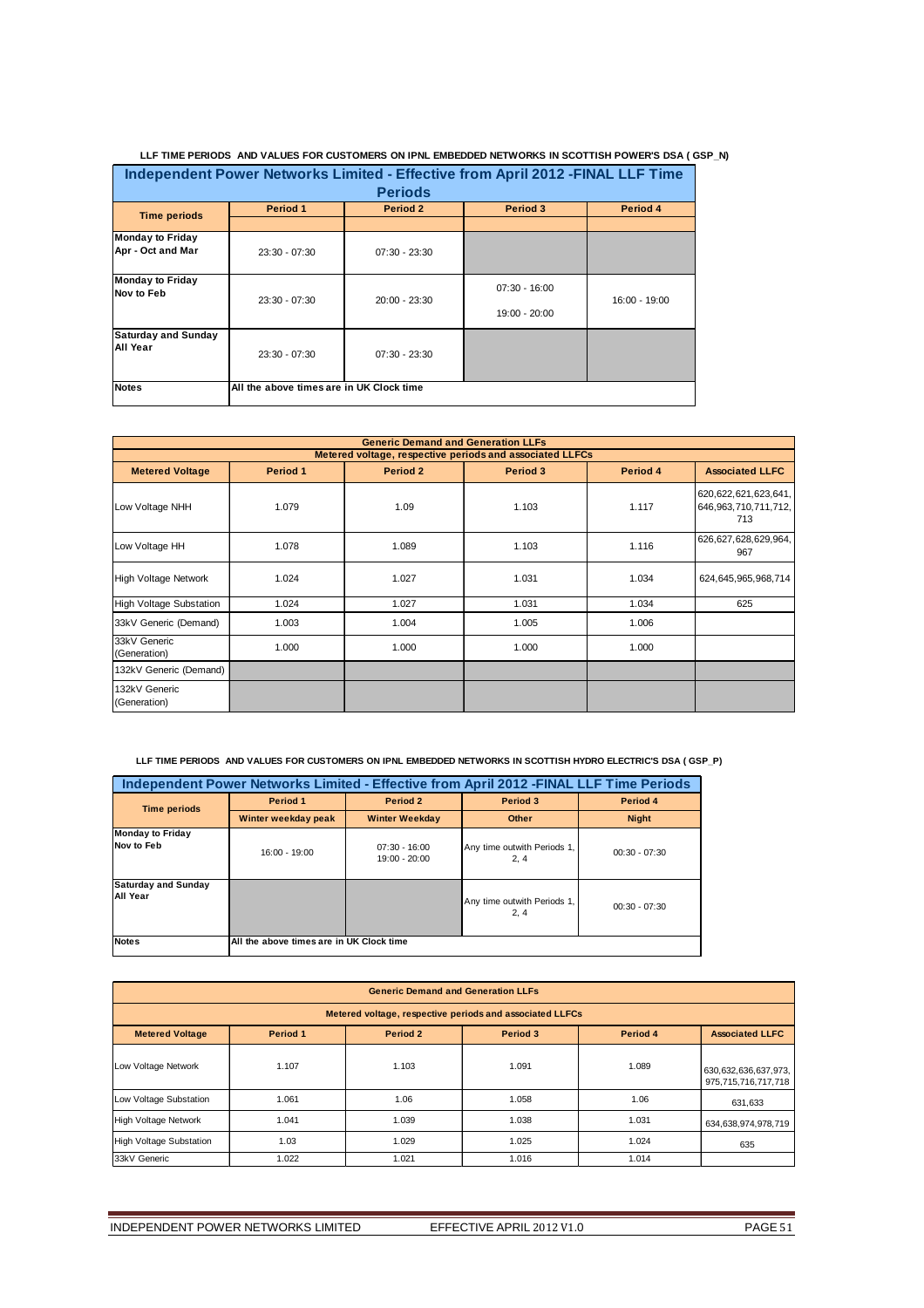# **Annex 6 - Un-scaled [nodal /network group] costs**

| Independent Power Networks Limited - Effective from April 2012 -FINAL Nodal/Zonal charges |                          |                           |                            |                                  |                            |
|-------------------------------------------------------------------------------------------|--------------------------|---------------------------|----------------------------|----------------------------------|----------------------------|
| Node/Zone ID                                                                              | <b>Geographical name</b> | Charge 1 local<br>(E/KVA) | Charge 1 remote<br>(E/KVA) | <b>Charge 2 local</b><br>(E/KVA) | Charge 2 remote<br>(E/KVA) |
|                                                                                           |                          |                           |                            |                                  |                            |
|                                                                                           |                          |                           |                            |                                  |                            |
| IPNL DOES NOT HAVE ANY NODAL/ZONDAL CHARGES ON ANY OF ITS NETWORKS IN ANY DN AREA         |                          |                           |                            |                                  |                            |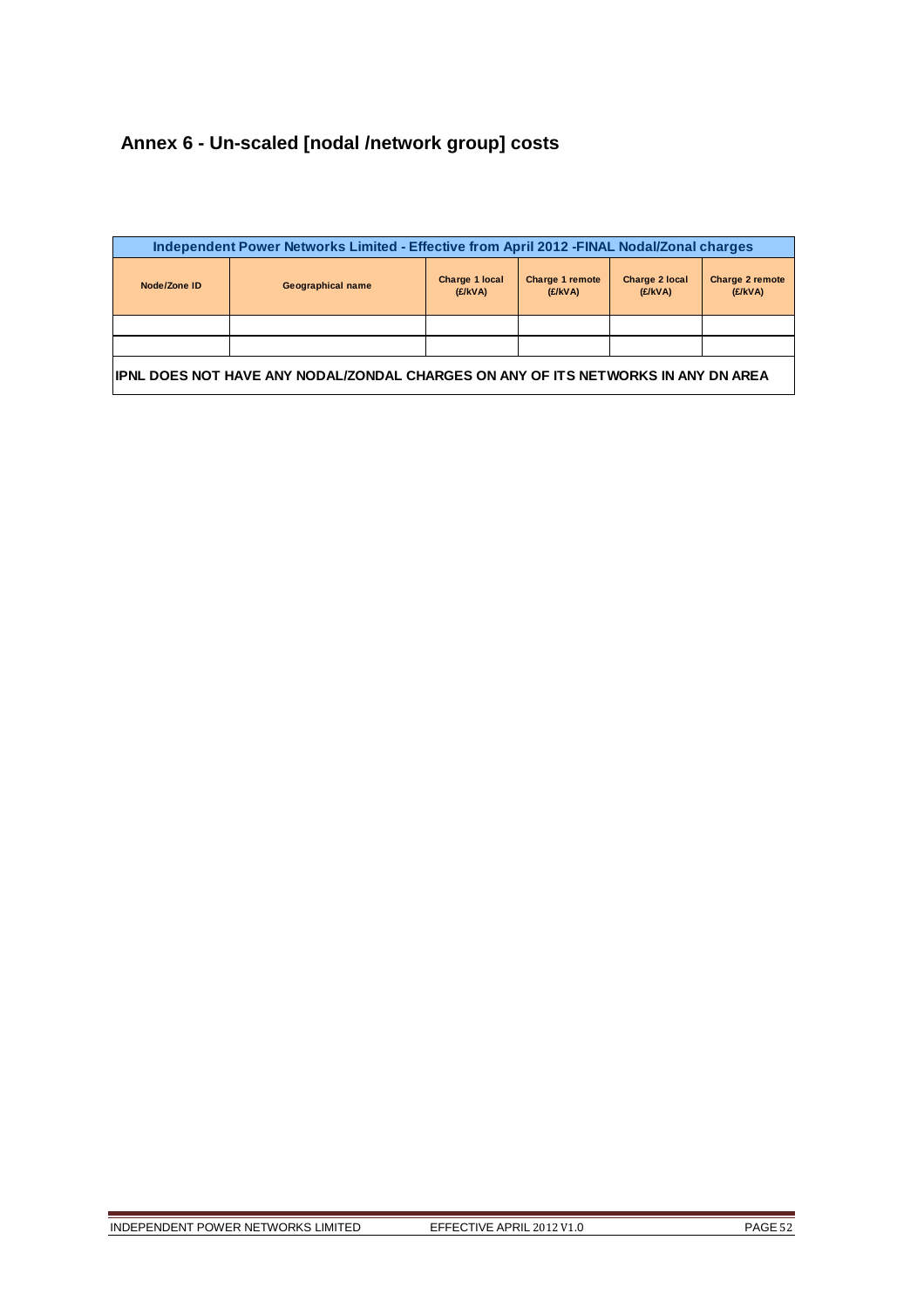# **Annex 7 – Time periods for the application of unit charges**

**CHARGING PERIODS FOR CUSTOMERS ON IPNL EMBEDDED NETWORKS IN EASTERN POWER NETWORKS DSA (GSP\_A)** 

**The time periods for the application of unit charges to LV and HV Designated Properties are as follows:**

- Unit Charges in the **red** time Band apply between 16:00 to 19:00, Monday to Friday including Bank Holidays;
- Unit Charges in the **amber** time band period between 07:00 to 16:00, and between 19:00 and 23:00 Monday to Friday including Bank Holidays
- Unit Charges in the **green** time band apply at all other times
- All times are UK clock Time

- Unit charges in the **super red** time band apply between 16:00 and 19:00, Monday to Friday including Bank Holidays, between November and February inclusive
- All times are in UK clock time.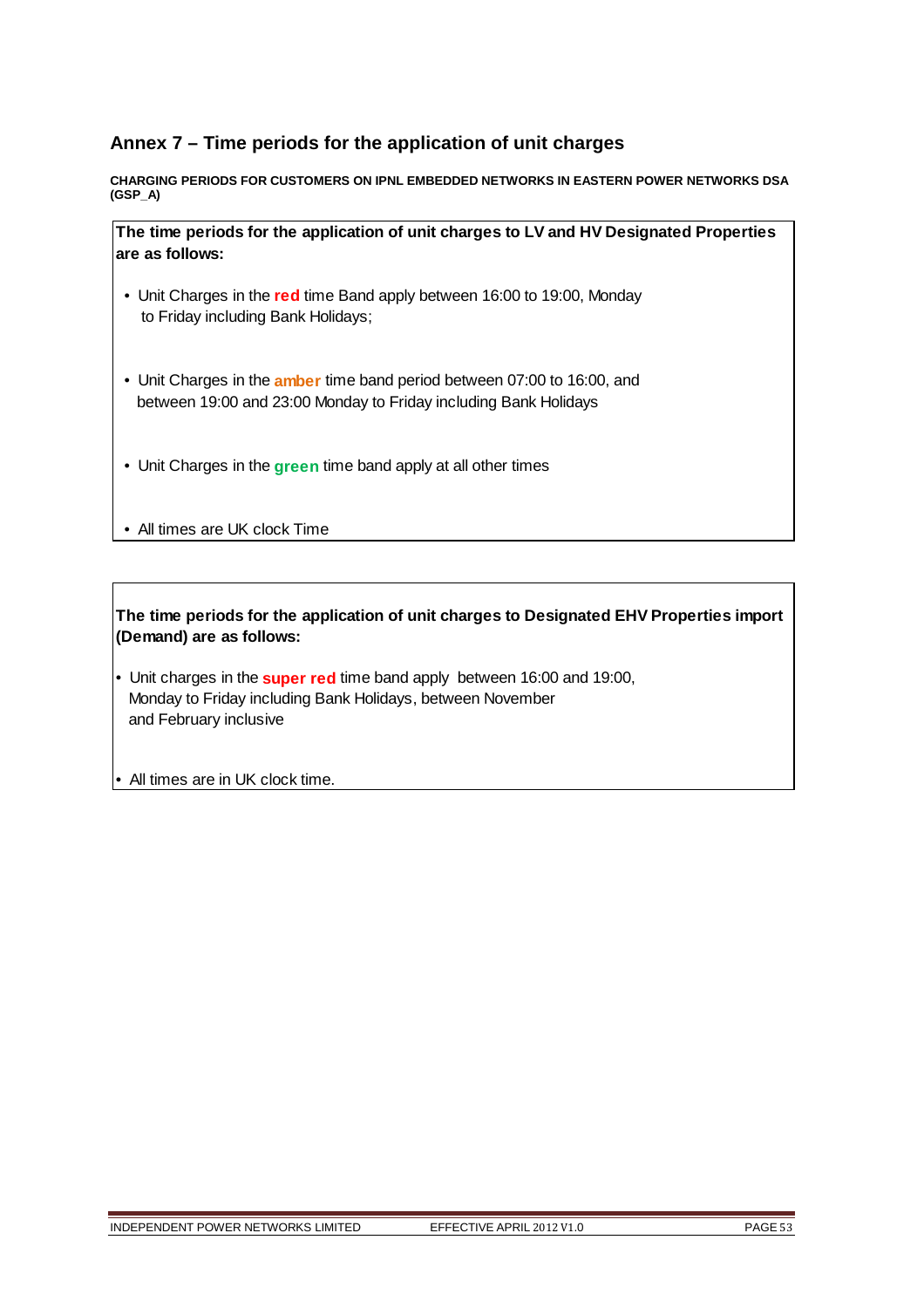**CHARGING PERIODS FOR CUSTOMERS ON IPNL EMBEDDED NETWORKS IN EAST MIDLANDS DSA (GSP\_B)** 

| are as follows:    |                         | The time periods for the application of unit charges to LV and HV Designated Properties |
|--------------------|-------------------------|-----------------------------------------------------------------------------------------|
|                    | <b>Monday to Friday</b> | Weekends                                                                                |
| Unit Rate 1: red   | 16:00 to 19:00          |                                                                                         |
| Unit Rate 2: Amber | 07:30 to 16:00          |                                                                                         |
|                    | 19:00 to 21:00          |                                                                                         |
| Unit Rate 3: Green | $00:00$ to $07:30$      | $00:00$ to $24:00$                                                                      |
|                    | 21:00 to 24:00          |                                                                                         |

- Unit charges in the **super red** time band apply between 16:00 and 19:00, Monday to Friday from 1st November to the last date in February
- All times are in UK clock time.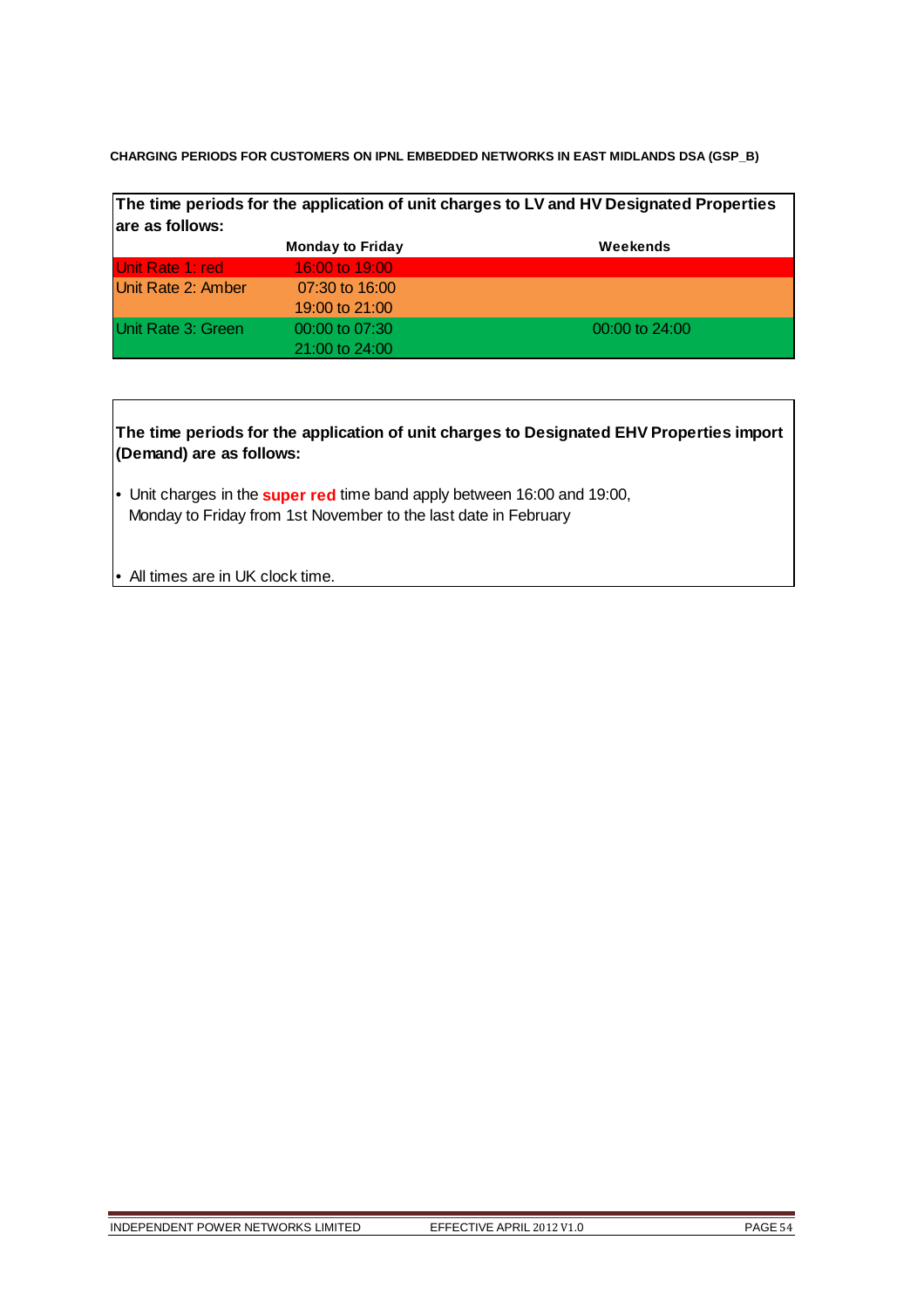**CHARGING PERIODS FOR CUSTOMERS ON IPNL EMBEDDED NETWORKS IN LONDON POWER NETWORKS DSA (GSP\_C)** 

**The time periods for the application of unit charges to LV and HV Designated Properties are as follows:**

- Unit Charges in the **red** time Band apply between 11:00 to 14:00 and between 16:00 and 19:00, Monday to Friday including Bank Holidays
- Unit Charges in the **amber** time band period between 07:00 to 11:00, between 14:00 and 16:00, and between 19:00 and 23:00 Monday to Friday including Bank Holidays
- Unit Charges in the **green** time band apply at all other times

• All times are UK clock Time

- Unit charges in the **super red** time band apply between 11:00 and 14:00, Monday to Friday including Bank Holidays, between June and August inclusive, and between 16:00 and 19:00, Monday to Friday including Bank Holidays, between November and February inclusive
- All times are in UK clock time.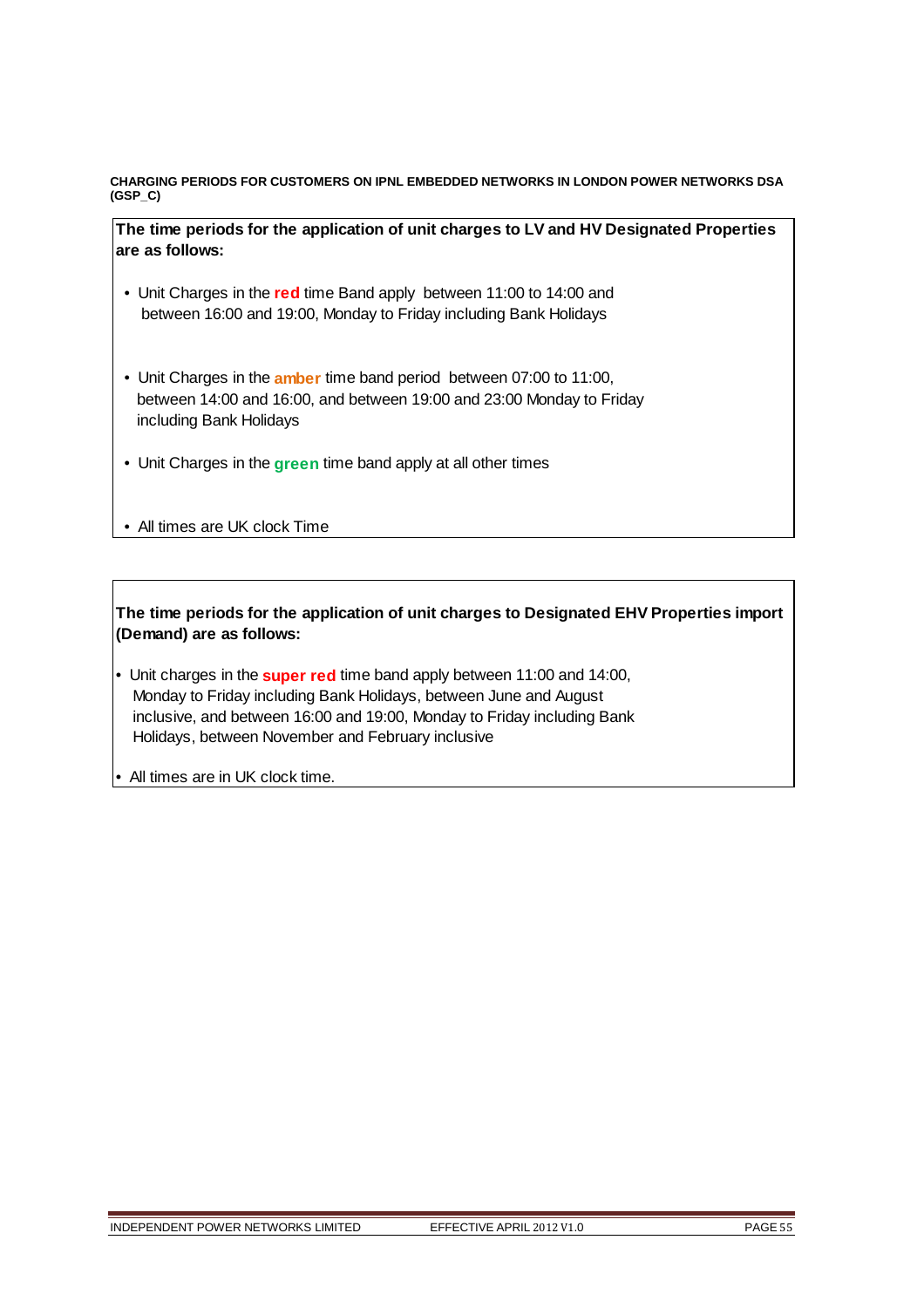### **CHARGING PERIODS FOR CUSTOMERS ON IPNL EMBEDDED NETWORKS IN MANWEB'S DSA (GSP\_D)**

**The time periods for the application of unit charges to LV and HV Designated Properties are as follows:**

- Unit Charges in the **red** time Band apply between 16:30 to 19:30, Monday to Friday including Bank Holidays;
- Unit Charges in the **amber** time band period between 08:00 to 16:30, and between 19:30 and 22:30 Monday to Friday including Bank Holidays and 16:00 to 20:00 Saturday and Sunday
- Unit Charges in the **green** time band apply between 00:00 to 08:00 and 22:30 to 00:00, Monday to Friday including Bank Holidays, and 00:00 to 16:00 and 20:00 to 00:00 Saturday and Sunday
- All times are UK clock Time

**The time periods for the application of unit charges to Designated EHV Properties import (Demand) are as follows:**

• Unit charges in the **super red** time band apply between 16:30 and 19:30, Monday to Friday including Bank Holidays during November to February

• All times are in UK clock time.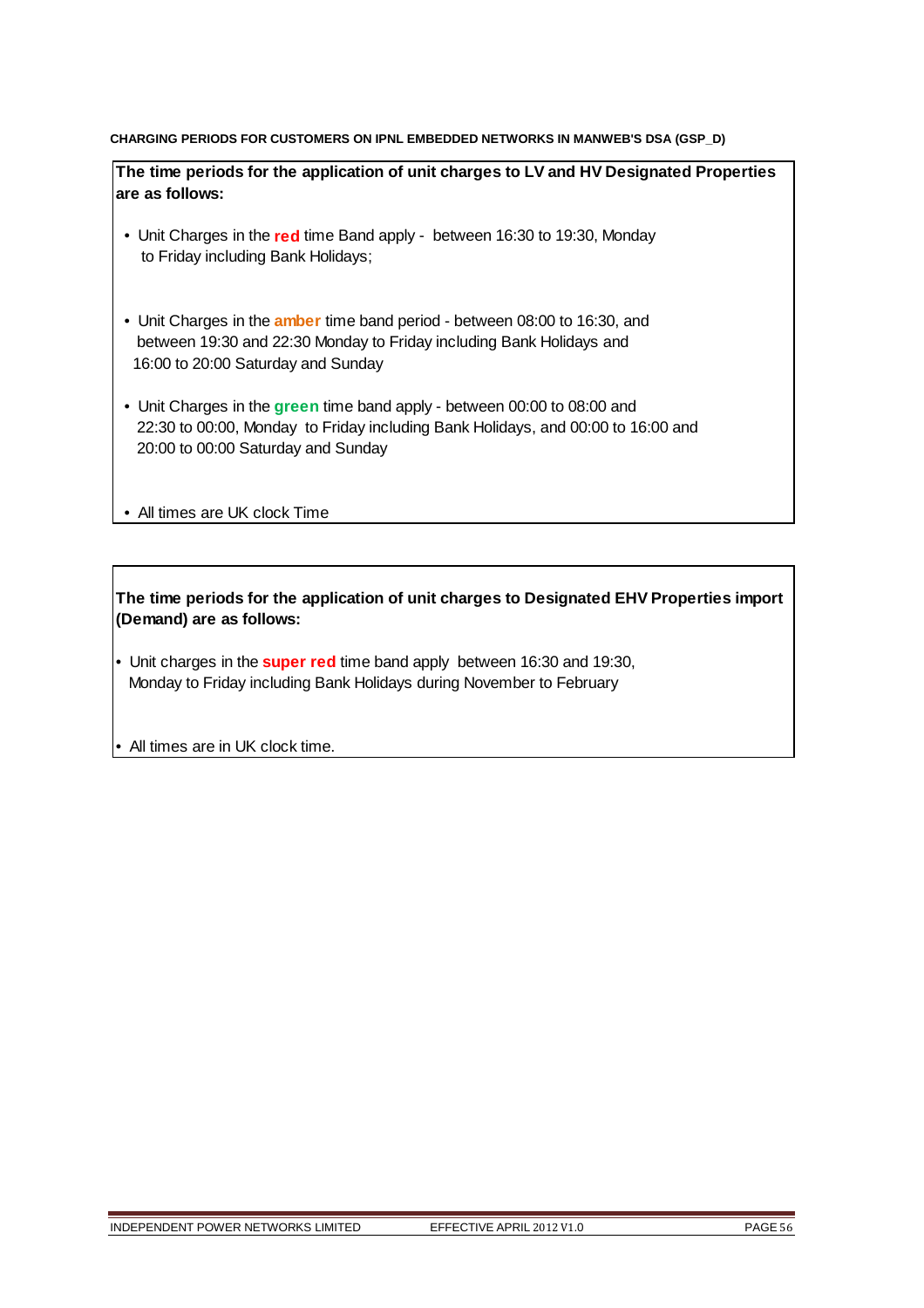**CHARGING PERIODS FOR CUSTOMERS ON IPNL EMBEDDED NETWORKS IN WEST MIDLANDS DSA (GSP\_E)** 

| The time periods for the application of unit charges to LV and HV Designated Properties |                         |                    |
|-----------------------------------------------------------------------------------------|-------------------------|--------------------|
| are as follows:                                                                         |                         |                    |
|                                                                                         | <b>Monday to Friday</b> | Weekends           |
| Unit Rate 1: red                                                                        | 16:00 to 19:00          |                    |
| Unit Rate 2: Amber                                                                      | 07:30 to 16:00          |                    |
|                                                                                         | 19:00 to 21:00          |                    |
| Unit Rate 3: Green                                                                      | $00:00$ to $07:30$      | $00:00$ to $24:00$ |
|                                                                                         | $21:00$ to $24:00$      |                    |

- Unit charges in the **super red** time band apply between 16:00 and 19:00, Monday to Friday from 1st November to the last date in February
- All times are in UK clock time.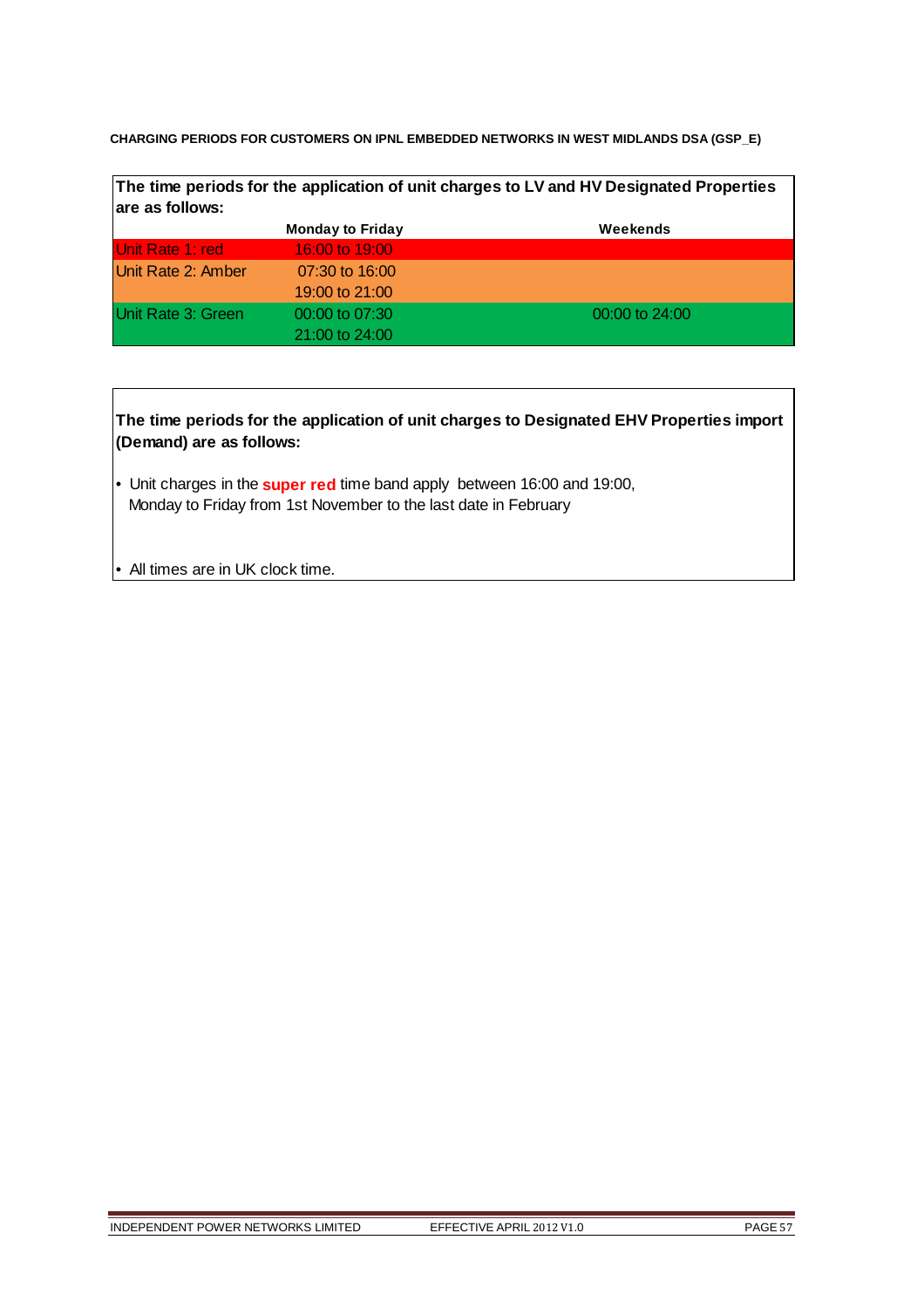**CHARGING PERIODS FOR CUSTOMERS ON IPNL EMBEDDED NETWORKS IN NORTHERN ELECTRIC'S DSA (GSP\_F)** 

**The time periods for the application of unit charges to LV and HV Designated Properties are as follows:**

- Unit Charges in the **red** time Band apply between 16:00 to 19:30, Monday to Friday including Bank Holidays;
- Unit Charges in the **amber** time band period between 08:00 to 16:00, and between 19:30 and 22:00 Monday to Friday including Bank Holidays
- Unit Charges in the **green** time band apply between 00:00 08:00 and 22:00 - 24:00, Monday to Friday including Bank Holidays, and 00:00 and 24:00 Saturday and Sunday
- All times are UK clock Time

- Unit charges in the **super red** time band apply between 16:00 and 19:30, Monday to Friday including Bank Holidays,during November to February
- All times are in UK clock time.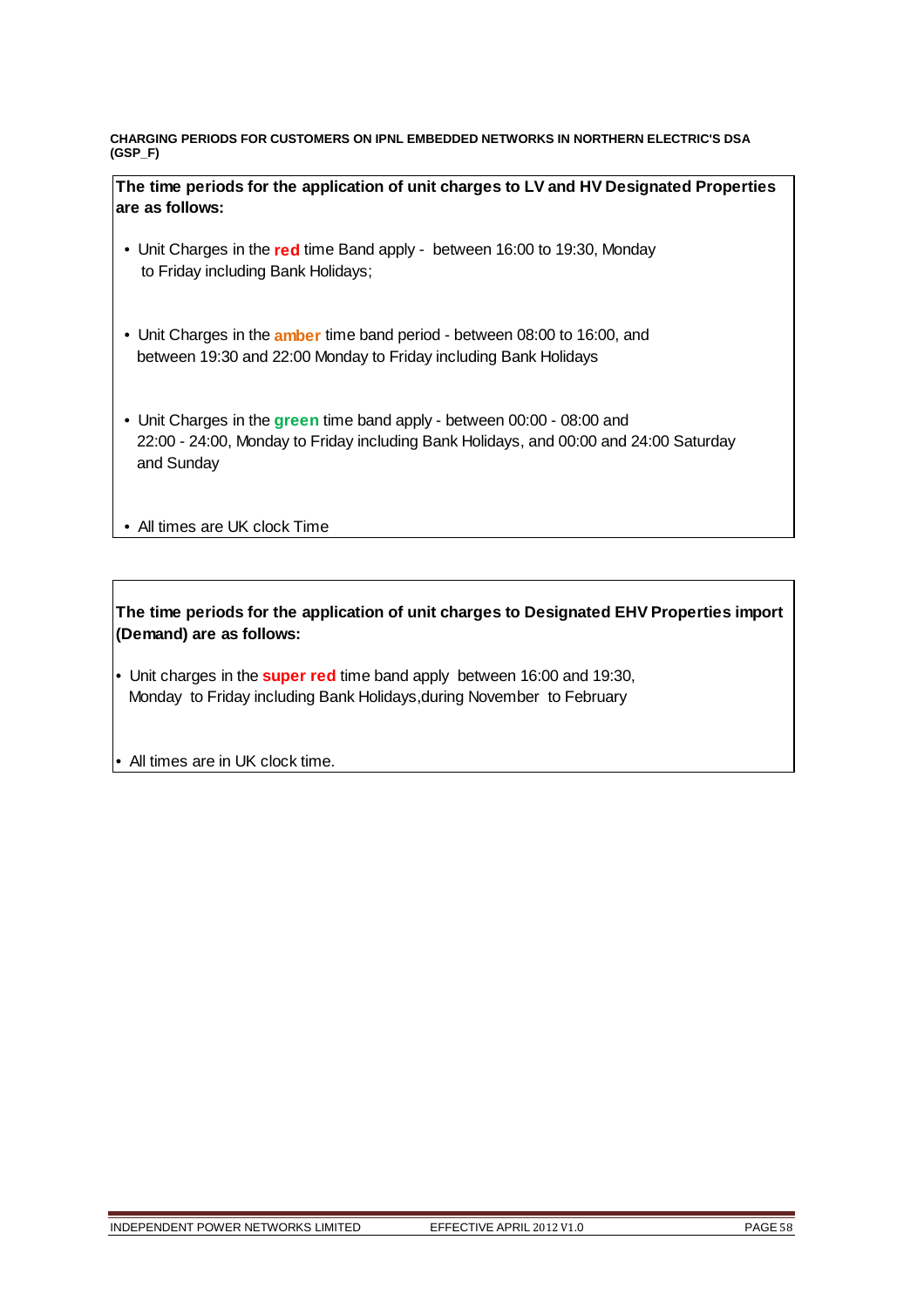**CHARGING PERIODS FOR CUSTOMERS ON IPNL EMBEDDED NETWORKS IN ELECTRICITY NORTH WEST'S DSA (GSP\_G)** 

| The time periods for the application of unit charges to LV and HV Designated Properties |
|-----------------------------------------------------------------------------------------|
| are as follows:                                                                         |

- Unit Charges in the **red** time Band apply between 16:30 and 18:30, Monday to Friday including Bank Holidays;
- Unit Charges in the **amber** time band period apply between 09:00 to 16:30, and 18:30 and 20:30, Monday to Friday including Bank Holidays and between 16:30 and 18:30 Saturday and Sunday
- Unit Charges in the **green** time band apply between 00:00 and 09:00 and 20:30 and 24:00, Monday to Friday including Bank Holidays, and 00:00 and 16:30 and between 18:30 and 24:00 Saturday and Sunday.

• All times are UK clock Time

- Unit charges in the **super red** time band apply between 16:30 and 18:30, Monday to Friday including Bank Holidays during November to February
- All times are in UK clock time.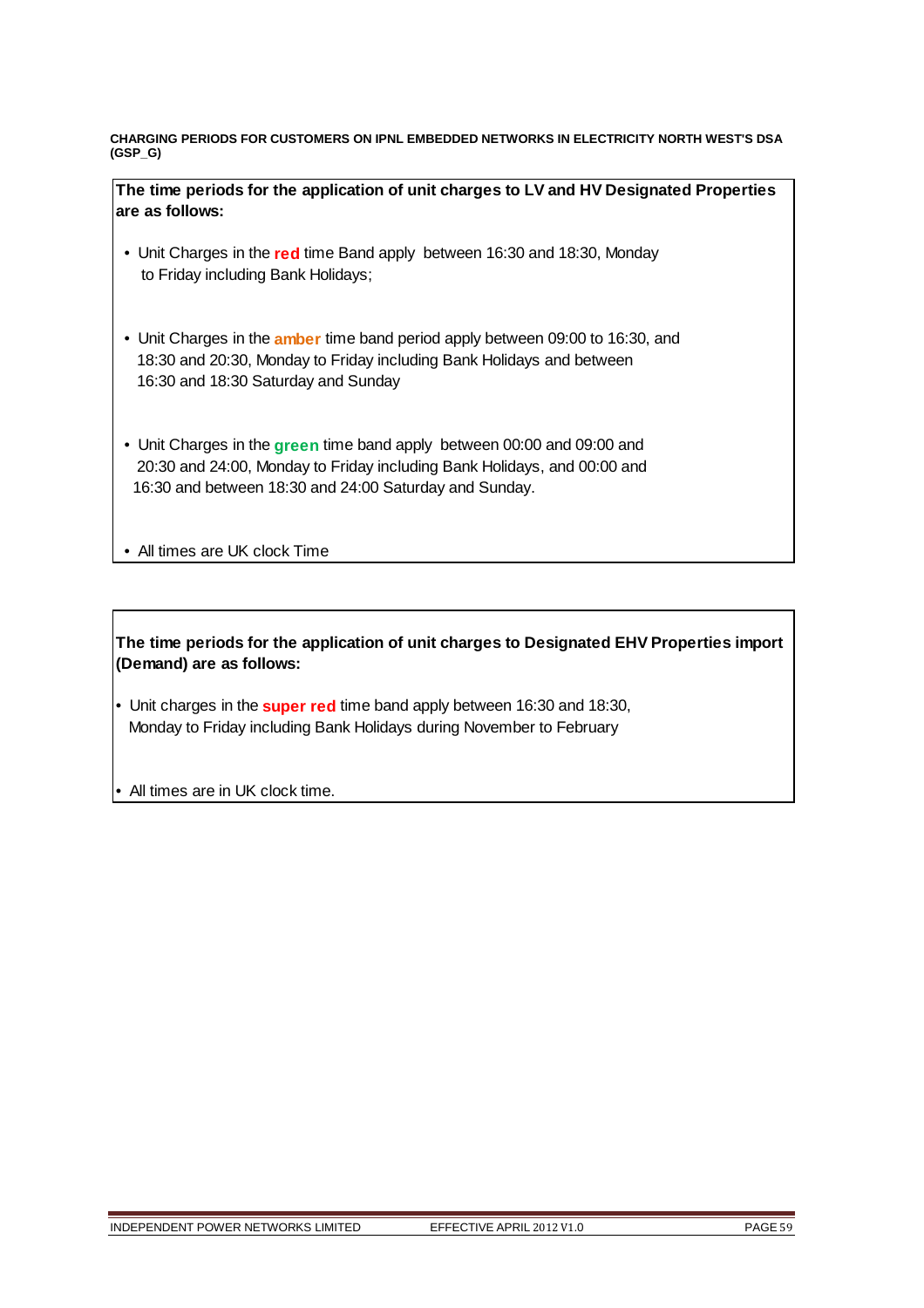**CHARGING PERIODS FOR CUSTOMERS ON IPNL EMBEDDED NETWORKS IN SOUTHERN ELECTRIC'S DSA (GSP\_H)** 

**The time periods for the application of unit charges to LV and HV Designated Properties are as follows:**

- Unit Charges in the **red** time Band apply between 16:30 to 19:00, Monday to Friday including Bank Holidays;
- Unit Charges in the **amber** time band period apply between 09:00 to 16:30, and 19:00 to 20:30 Monday to Friday including Bank Holidays
- Unit Charges in the **green** time band apply between 00:00 to 09:00, and 20:30 to 24:00 Monday to Friday including Bank Holidays, and 00:00 and 24:00 Saturday and Sunday
- All times are UK clock Time

**The time periods for the application of unit charges to Designated EHV Properties import (Demand) are as follows:**

• Unit charges in the **super red** time band apply between 16:30 and 19:00, Monday to Friday including Bank Holidays, between November and February inclusive

• All times are in UK clock time.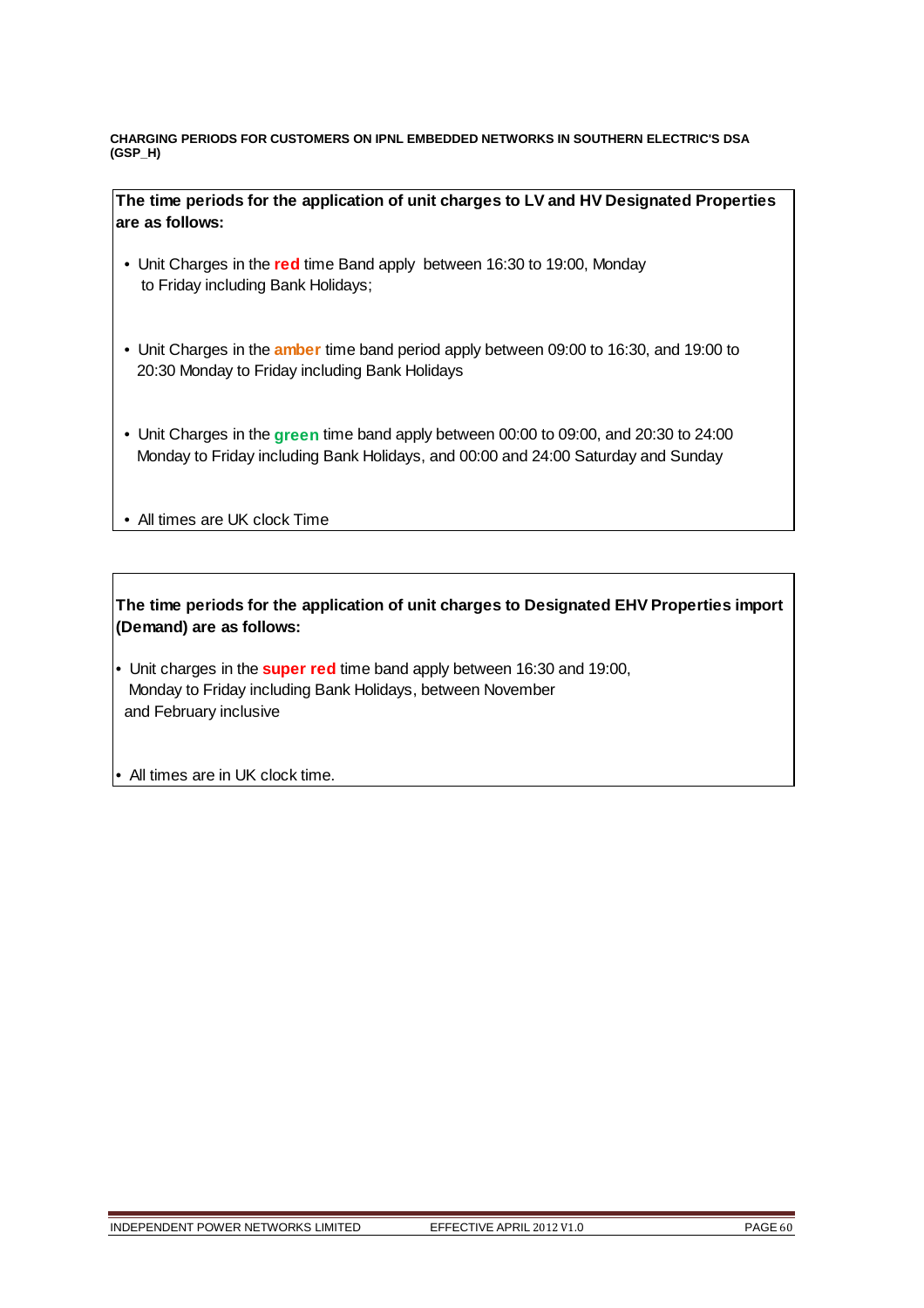**CHARGING PERIODS FOR CUSTOMERS ON IPNL EMBEDDED NETWORKS IN SOUTH EASTERN POWER NETWORK'S DSA (GSP\_J)** 

**The time periods for the application of unit charges to LV and HV Designated Properties are as follows:**

- Unit Charges in the **red** time Band apply between 16:00 to 19:00, Monday to Friday including Bank Holidays;
- Unit Charges in the **amber** time band period between 07:00 to 16:00, and between 19:00 and 23:00 Monday to Friday including Bank Holidays
- Unit Charges in the **green** time band apply at all other times
- All times are UK clock Time

- Unit charges in the **super red** time band apply between 16:00 and 19:00, Monday to Friday including Bank Holidays, between November and February inclusive
- All times are in UK clock time.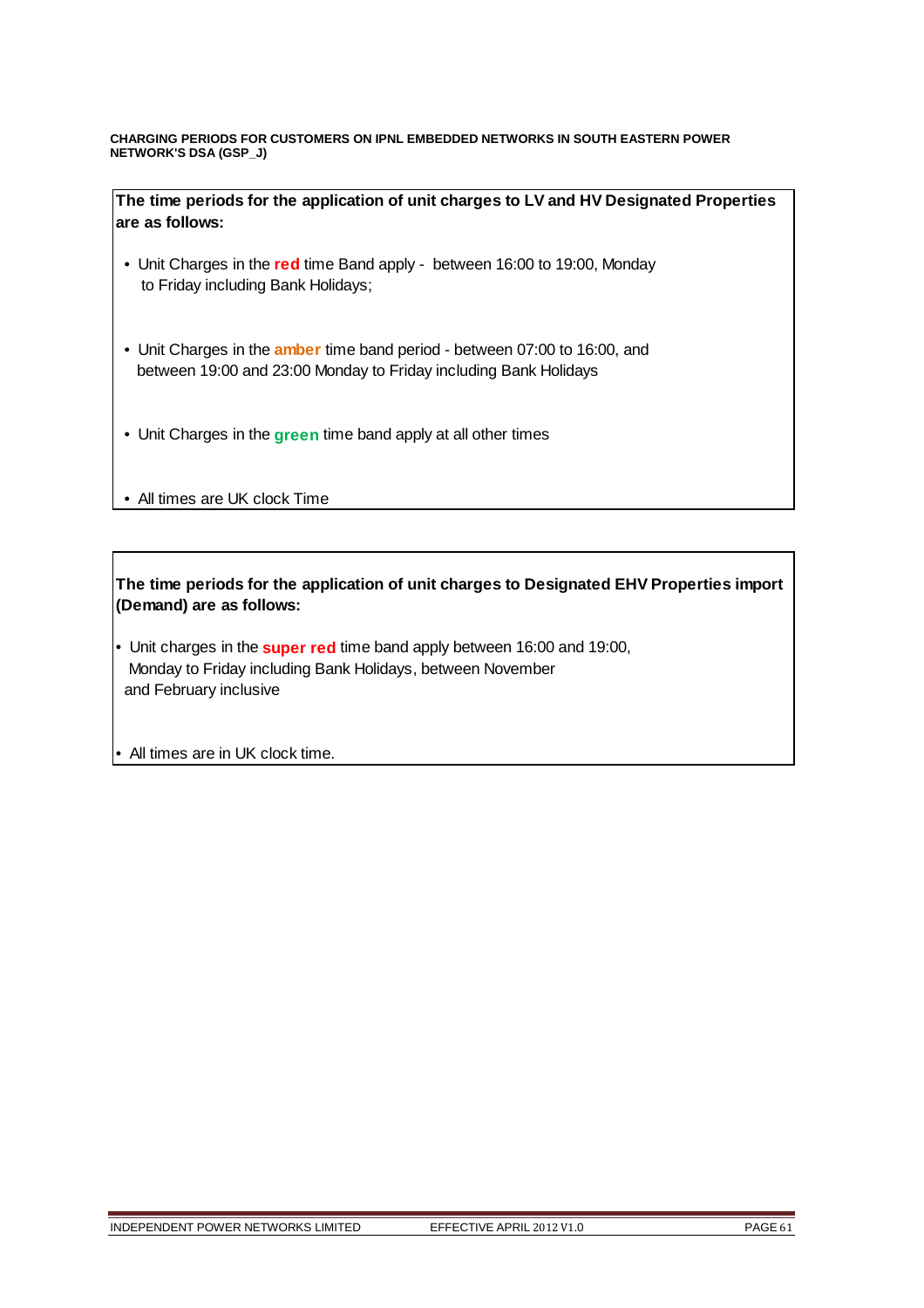**CHARGING PERIODS FOR CUSTOMERS ON IPNL EMBEDDED NETWORKS IN SOUTH WALES'S DSA (GSP\_K)** 

| The time periods for the application of unit charges to LV and HV Designated Properties<br>are as follows: |                         |                |
|------------------------------------------------------------------------------------------------------------|-------------------------|----------------|
|                                                                                                            | <b>Monday to Friday</b> | Weekends       |
| Unit Rate 1: red                                                                                           | 17:00 to 19:30          |                |
| Unit Rate 2: Amber                                                                                         | 07:30 to 17:00          | 12:00 to 13:00 |
|                                                                                                            | 19:30 to 22:00          | 16:00 to 21:00 |
| Unit Rate 3: Green                                                                                         | 00:00 to 07:30          | 00:00 to 12:00 |
|                                                                                                            | 22:00 to 24:00          | 13:00 to 16:00 |
|                                                                                                            |                         | 21:00 to 24:00 |

**The time periods for the application of unit charges to Designated EHV Properties import (Demand) are as follows:**

- Unit charges in the **super red** time band apply between 17:00 and 19:30, Monday to Friday from 1st November to the last date in February excluding the period from 22nd December to 4th January inclusive
- All times are in UK clock time.

# **CHARGING PERIODS FOR CUSTOMERS ON IPNL EMBEDDED NETWORKS IN SOUTH WESTERN'S DSA (GSP\_L)**

**The time periods for the application of unit charges to LV and HV Designated Properties are as follows:**

|                    | <b>Monday to Friday</b> | Weekends       |
|--------------------|-------------------------|----------------|
| Unit Rate 1: red   | 17:00 to 19:00          |                |
| Unit Rate 2: Amber | $07:30$ to 17:00        | 16:30 to 19:30 |
|                    | 19:00 to 21:30          |                |
| Unit Rate 3: Green | $00:00$ to $07:30$      | 00:00 to 16:30 |
|                    | $21:30$ to $24:00$      | 19:30 to 24:00 |

- Unit charges in the **super red** time bands apply between 17:00 and 19:00, Monday to Friday from 1st November to the last day in February excluding the period from 22nd December to 4th January inclusive
- All times are in UK clock time.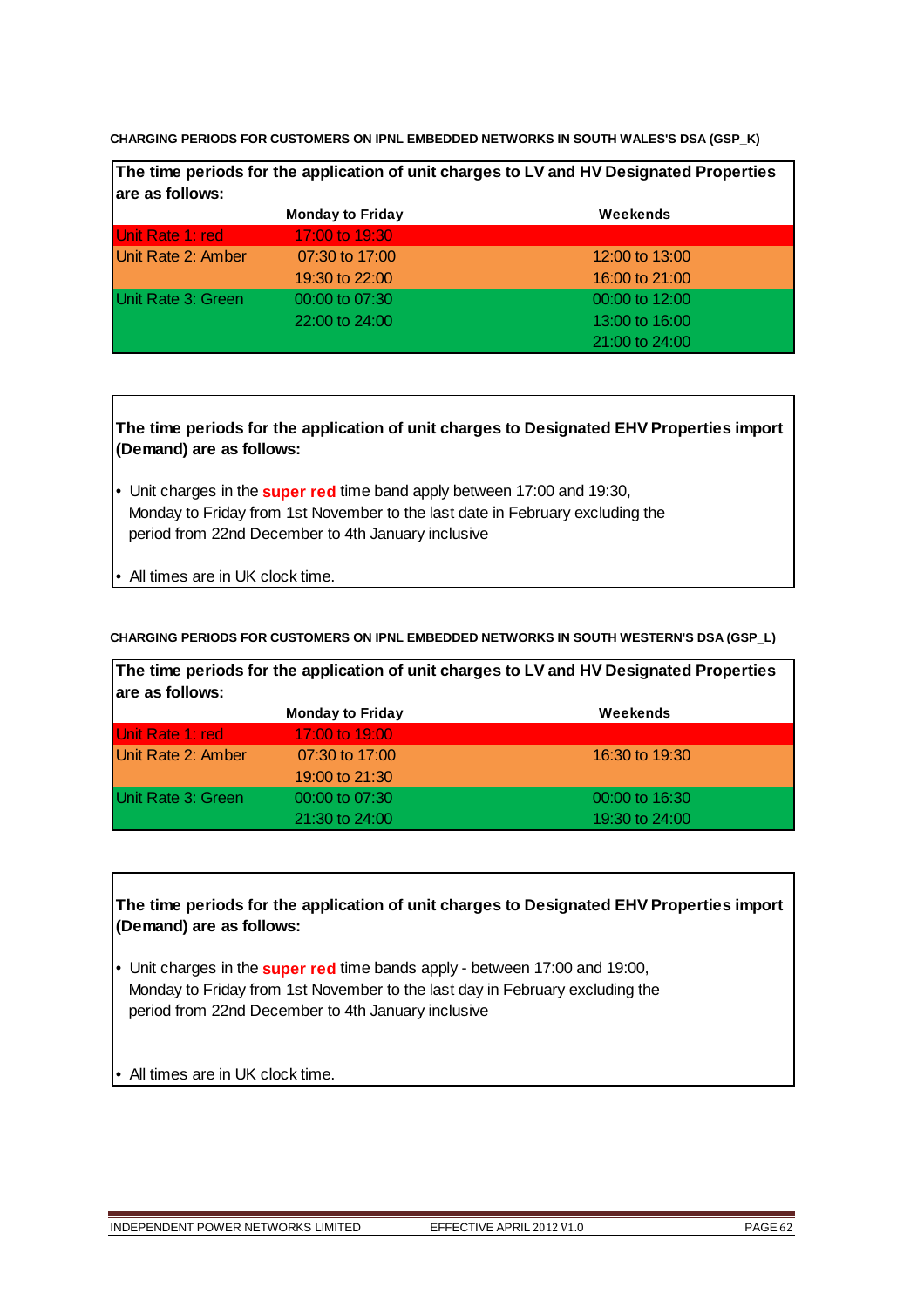**CHARGING PERIODS FOR CUSTOMERS ON IPNL EMBEDDED NETWORKS IN YORKSHIRE ELECTRIC'S DSA (GSP\_M)** 

**The time periods for the application of unit charges to LV and HV Designated Properties are as follows:**

- Unit Charges in the **red** time Band apply between 16:00 to 19:30, Monday to Friday including Bank Holidays;
- Unit Charges in the **amber** time band period apply between 08:00 to 16:00, and 19:30 and 22:00 Monday to Friday including Bank Holidays
- Unit Charges in the **green** time band apply between 00:00 08:00 and 22:00 - 24:00, Monday to Friday including Bank Holidays, and 00:00 and 24:00 Saturday and Sunday
- All times are UK clock Time

- Unit charges in the **super red** time band apply between 16:00 and 19:30, Monday to Friday including Bank Holidays during November to February
- All times are in UK clock time.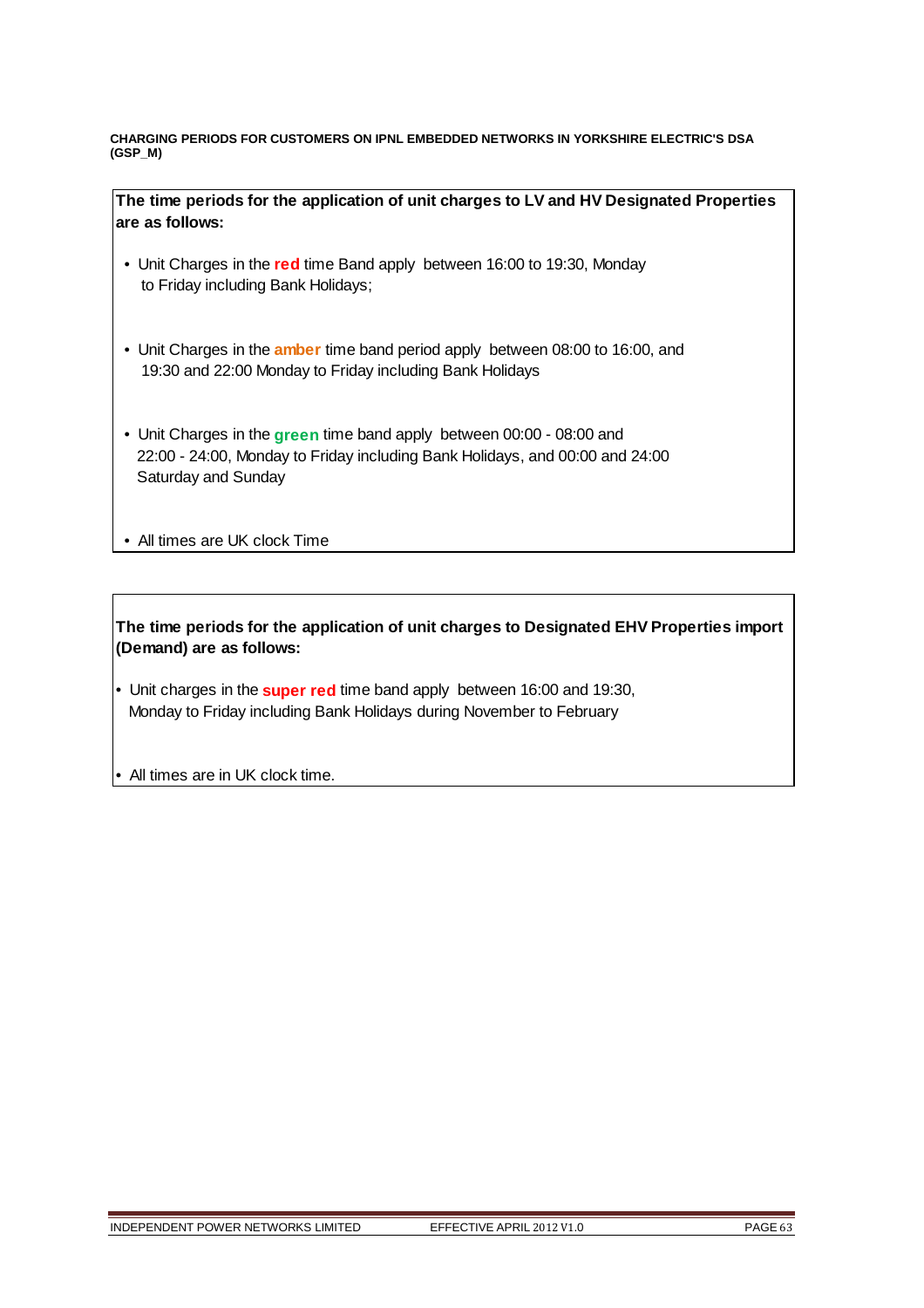### **CHARGING PERIODS FOR CUSTOMERS ON IPNL EMBEDDED NETWORKS IN SCOTTISH POWER'S DSA (GSP\_N)**

**The time periods for the application of unit charges to LV and HV Designated Properties are as follows:**

- Unit Charges in the **red** time Band apply between 16:30 to 19:30, Monday to Friday including Bank Holidays;
- Unit Charges in the **amber** time band period apply between 08:00 to 16:30, and 19:30 and 22:30 Monday to Friday including Bank Holidays and 16:00 to 20:00 Saturday and Sunday
- Unit Charges in the **green** time band apply between 00:00 to 08:00 and 22:30 to 00:00, Monday to Friday including Bank Holidays, and 00:00 to 16:00 and 20:00 to 00:00 Saturday and Sunday
- All times are UK clock Time

- Unit charges in the **super red** time band apply between 16:30 and 19:30, Monday to Friday including Bank Holidays, during November to February
- All times are in UK clock time.